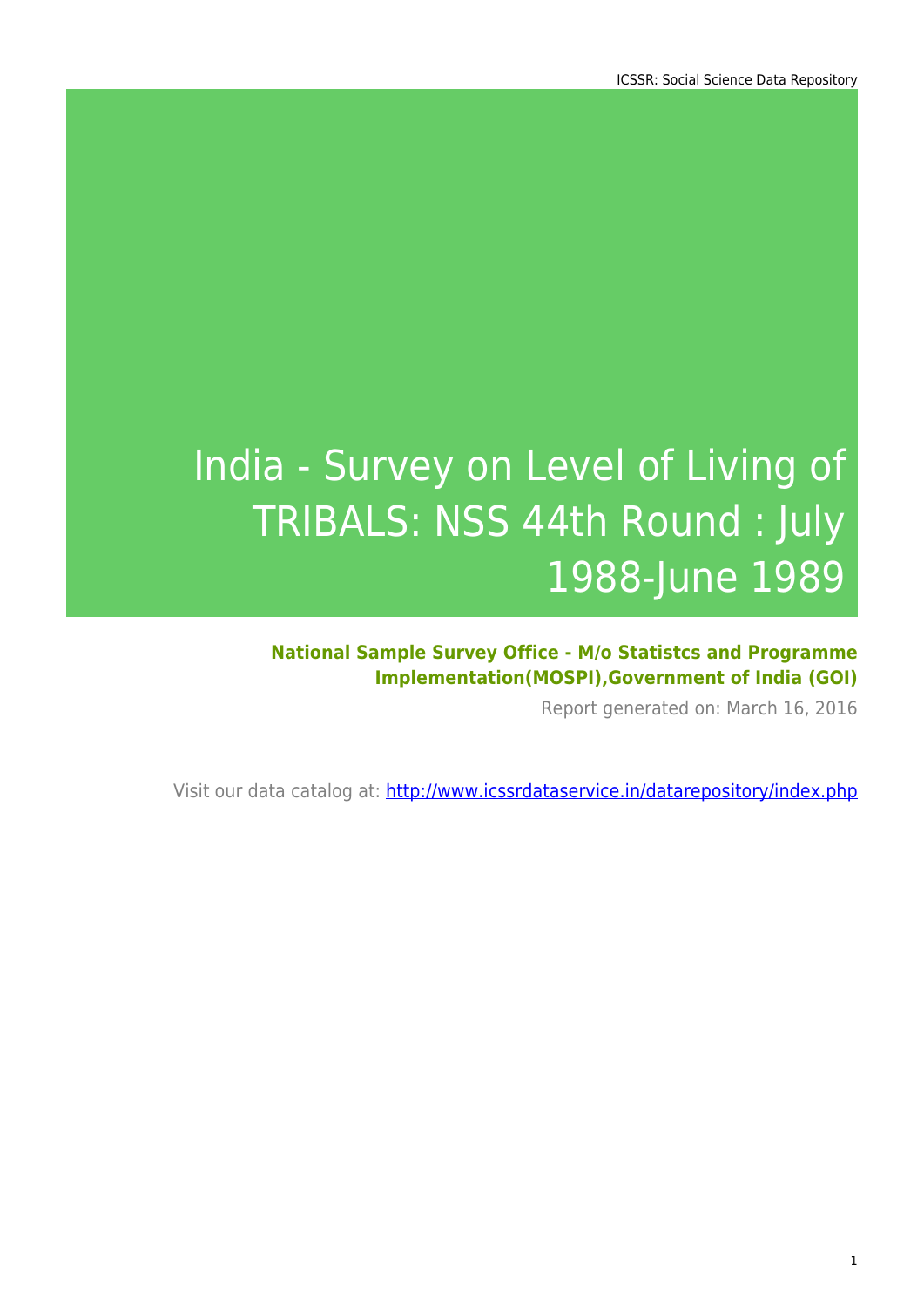### **Overview**

### **Identification**

ID NUMBER DDI-IND-MOSPI-NSSO-44Rnd-Sch29dot1-1988-89

### **Version**

VERSION DESCRIPTION V1.0; Re-organised anonymised dataset for public distribution.

PRODUCTION DATE 2012-10-05

### **Overview**

#### ABSTRACT

In pursuance of the recommendations made by the Governing Council (G.C.) of the National Sample Survey Organization (NSSO) in its 44th meeting held on 16 January 1987 to undertake a comprehensive survey on the socio-economic conditions of the tribal people in the 44th round (July 1988 - June 1989) of NSS, various schedules of enquiries on the subject were drawn up and tested in the field through a try-out survey. The schedules were discussed in details in the meetings of the Working Groups (W.G) set up by the G.C., NSSO for the NSS 44th round. In the light of the experiences gained through the try-out survey, the schedules of enquiry were finalized by the W.G. and subsequently approved by the G.C. of the NSSO in its 45th meeting held on 29 December 1987.

Schedules of investigation : In order to study the living conditions of tribals, it is, probably, imperative to know the environment in which the tribals live. Hence a village schedule (schedule type 3.1) was canvassed to collect information at village/hamlet level on the extent of availability of various facilities which have direct or indirect bearing on tribal life.

However, the major thrust in collecting information on living conditions of tribals will, obviously, be at the household level. There are various aspects of tribal life which need to be studied. From the point of view of analysis it would have, probably, been ideal to collect all the necessary information from the same set of sample households in an integrated manner. But as the factors are numerous, any attempt to accommodate all the items of information in a single schedule of enquiry will make the schedule unwieldy. It was, thus, decided to frame two schedules of enquiries for collecting information from the tribal households - one mainly on socio-economic aspects relating to the level of living of tribals (schedule type - 29.1) and the other on economic and enterprise aspects of the tribal households (schedule type 29.2).

Further, with a view to studying the problems of land alienation faced by the tribal population due to in-migration of non-tribals in the tribal areas and also to assess the differences in the socio-economic standard of living between the tribals and the non-tribals, a schedule of enquiry (schedule type 29.3) was designed for collecting information from the non-tribal households residing in the tribal areas.

In short, the following four schedules of enquiries have been framed for the tribal survey:

(i) Village schedule 3.1 : General information on village characteristics

- (ii) Household schedule 29.1 : Level of living of tribals
- (iii) Household schedule 29.2 :Economic activity of the tribals

(iv) Household schedule 29.3 : Particulars of migration and ownership of land by non-tribals.

Here in this study the focus is Household schedule 29.1: Level of living of tribals.The object of the enquiry on the living condition of the tribal population carried out in the present round was to throw light on as many aspects as possible of the tribal population of this country. They will relate to aspects of their "level of the living" including demographic and activity particulars, family expenditure etc. as well as to their entrepreneurial activities.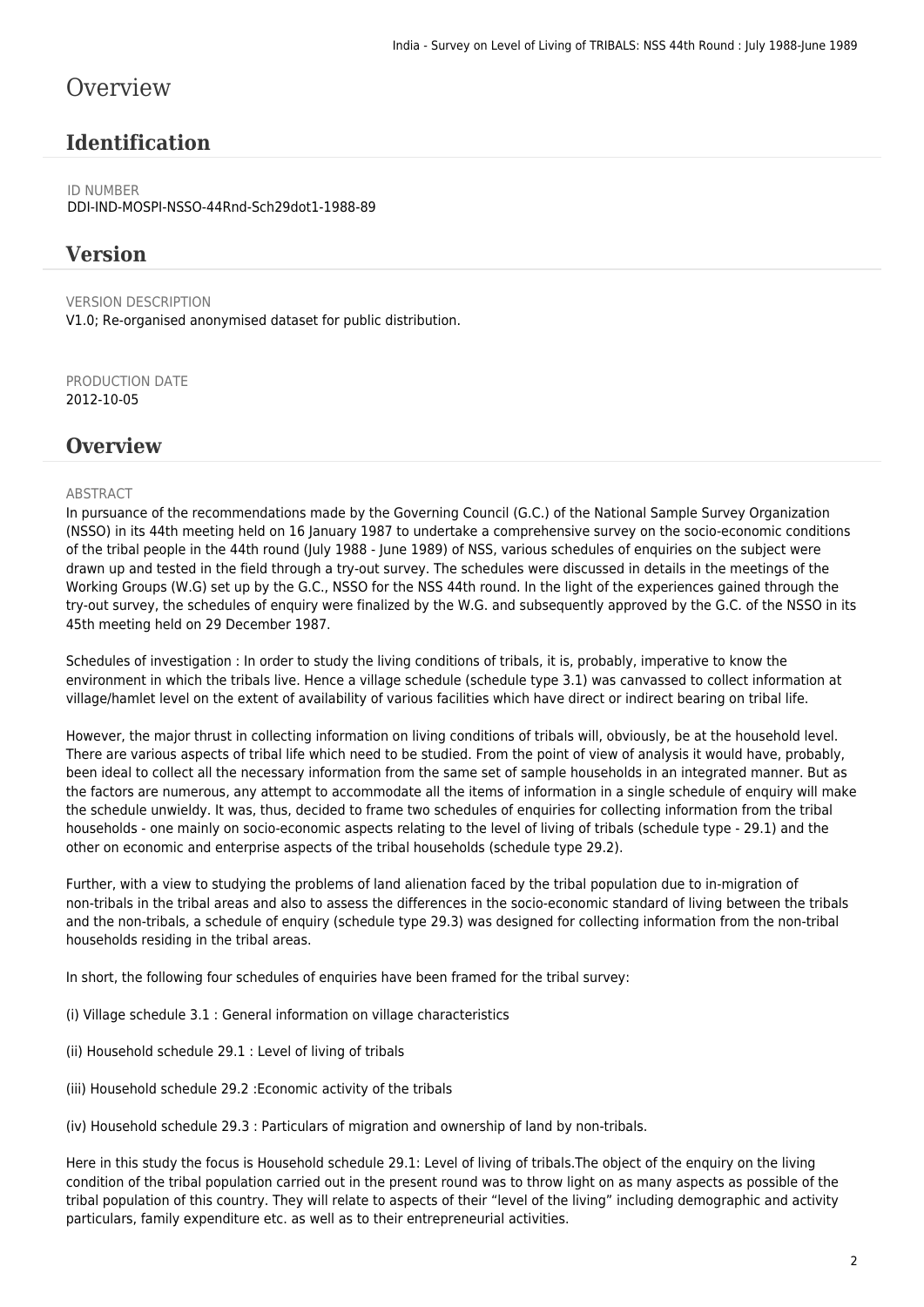KIND OF DATA Sample survey data [ssd]

#### UNITS OF ANALYSIS

Randomly selectedhousehold and its memebers

### **Scope**

#### NOTES

There are various aspects of tribal life on which information is required to study the living conditions of tribals. It has been stated earlier that all those aspects cannot be accommodated in one schedule of enquiry.

The household schedules 29.1 was canvassed in the scheduled tribe households. If different members of a household belong to different tribes, the tribe of the head of the household belong to different tribes, the tribe of the head of the household was considered as the tribe of the household. The schedules was canvassed in the special as well as in general samples belonging to all the rural and urban strata.

In schedule 29.1 demographic particulars, educational particulars with the emphasis on drop-outs and assistance received from various agencies including government, activity particulars and health care & morbidity particulars of each member of the household were collected. Data on economic activity of the members was collected in respect of both usual and current week status following the concepts adopted in the "Employment and Unemployment" survey conducted in 43rd round ( July 1987 - June 1988) of National Sample Survey (NSS). At the household level the survey covered information on consumer expenditure, purchase of selected commodities available though public distribution system or from open market and also the particulars of dwelling unit. Although attempts were made to collect information on the total household consumption of the tribal households by using the concepts adopted in the "Consumer Expenditure" survey on the NSS 43rd round, detailed item wise information was not collected due to the practical difficulties of data collection particularly from the tribal households.

Reference period : Different reference periods were used for different items of investigation. The reference period 'last day' will mean the day prior to the date of survey: 'last week' will mean the 30 days preceding the date of survey and 'last year' will indicate 365 days preceding the date of survey.

#### **Coverage**

#### GEOGRAPHIC COVERAGE

The survey covered the whole of Indian Union except Ladakh and Kargil districts of Jammu and Kashmir state. schedule 29.1 and 29.2 were not be canvassed in Jammu & Kashmir, Punjab, Haryana, Chandigarh, Delhi and Pondicherry as there is no schedule tribe in those states as per the prescribed list.

### **Producers and Sponsors**

#### PRIMARY INVESTIGATOR(S)

| <b>Name</b>                   | <b>Affiliation</b>                                                           |
|-------------------------------|------------------------------------------------------------------------------|
| National Sample Survey Office | M/o Statistcs and Programme Implementation(MOSPI), Government of India (GOI) |

#### OTHER PRODUCER(S)

| <b>Name</b>                                | <b>Affiliation</b>            | Role                                                         |
|--------------------------------------------|-------------------------------|--------------------------------------------------------------|
| Survey Design Reearch<br><b>Division</b>   | National Sample Survey Office | Questionnaire Desgn, Sampling<br>methodology, Survey Reports |
| <b>Field Operations</b><br><b>Division</b> | National Sample Survey Office | Field Work                                                   |
| Data Processing<br><b>Division</b>         | National Sample Survey Office | Data Processing                                              |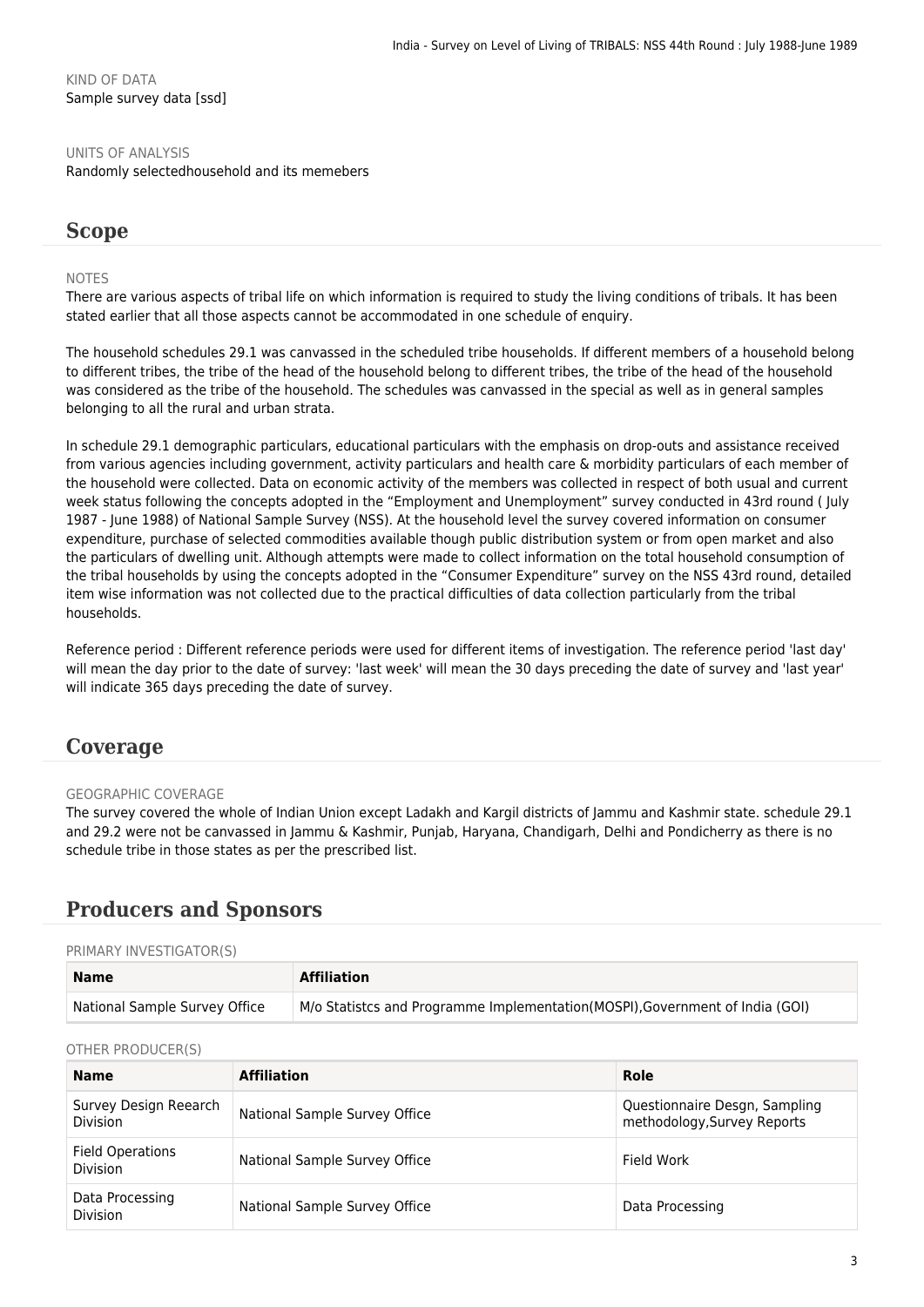| <b>Name</b>            | <b>Affiliation</b>                                                              | Role                            |
|------------------------|---------------------------------------------------------------------------------|---------------------------------|
| <b>Computer Centre</b> | M/o Statistcs and Programme<br>Implementation(MOSPI), Government of India (GOI) | Data processing & Dissemination |

#### FUNDING

| <b>Name</b>                                    | <b>Abbreviation</b> | Role |
|------------------------------------------------|---------------------|------|
| M/o Statistics & Programme Implementation, GOI | MOSPI               |      |

#### OTHER ACKNOWLEDGEMENTS

| <b>Name</b>                         | <b>Affiliation</b> | Role                                           |
|-------------------------------------|--------------------|------------------------------------------------|
| Governing council and Working Group | GOI                | Finalisation of survey study and Questionnaire |

### **Metadata Production**

#### METADATA PRODUCED BY

| <b>Name</b>                 | Abbreviation Affiliation |                                           | Role                       |
|-----------------------------|--------------------------|-------------------------------------------|----------------------------|
| Computer Centre   MOSPI, CC |                          | M/O Statistics & Programme Implementation | Documentation of the study |

#### DATE OF METADATA PRODUCTION 2012-10-05

DDI DOCUMENT VERSION Version 1.0 (Oct 2012)

DDI DOCUMENT ID DDI-IND-MOSPI-NSSO-44Rnd-Sch29dot1-1988-89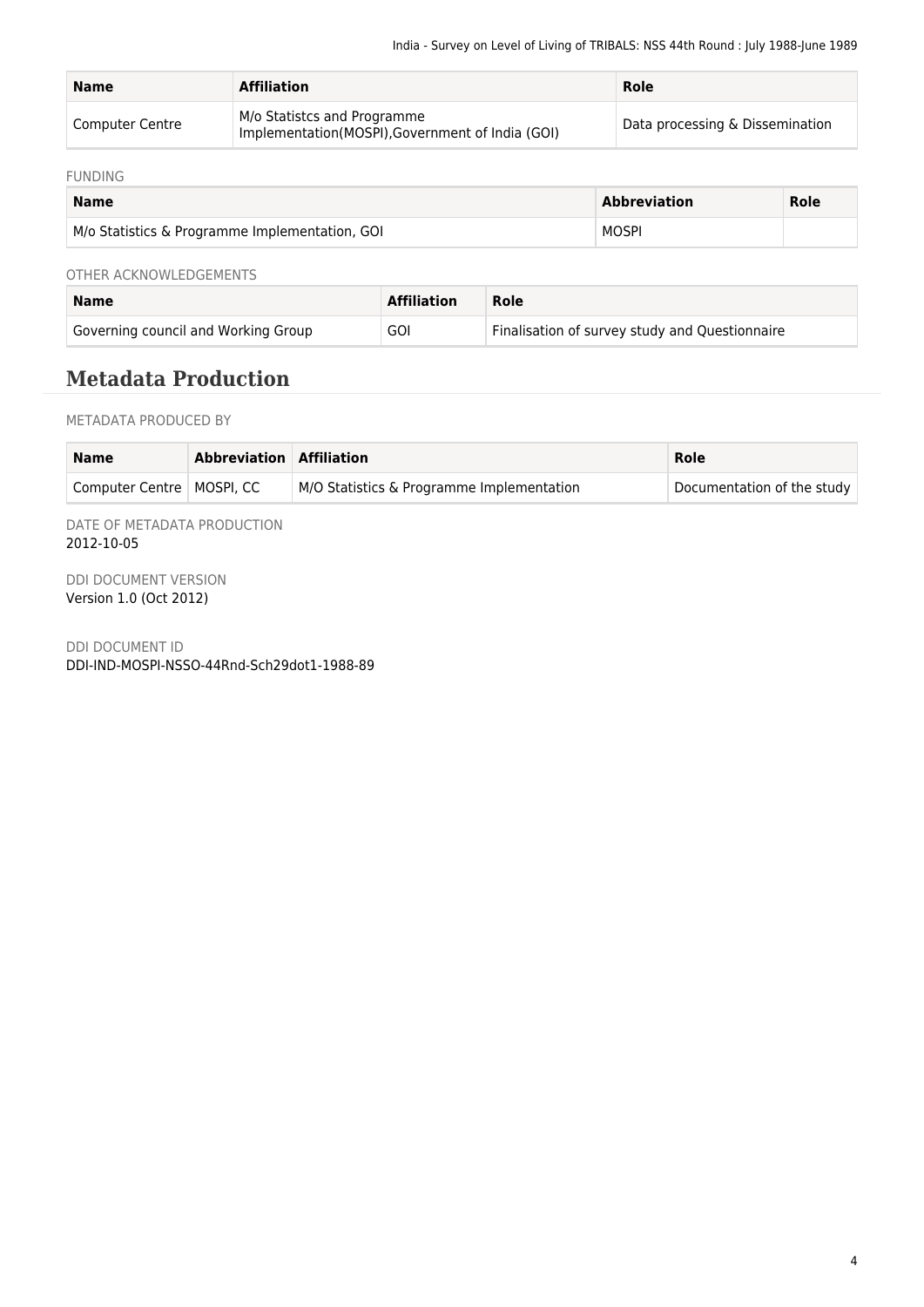# Sampling

### **Sampling Procedure**

Tthe sample design is, as usual, stratified two-stage with the census village as the first stage unit in the rural sector and UFS block as the first stage unit in the urban sector. The second stage units were households for all schedules.The sample design in the rural sector was decided with a view to providing good estimates for the tribal enquiry. Except in the north-eastern region, the tribal population was concentrated in some districts within the states having considerable tribal population and even in those districts they were found to be unevenly distributed geographically. Therefore special stratification and selection procedures were adopted not only to net sufficient number of tribal households in the sample but also to improve the design in general for the tribal enquiry.

Sampling frame of villages: The list of 1981 census villages constitute the sampling frame for selection of villages in most districts. However in Assam (where '81 census was not done) and a few districts of some other states (where the available lists of villages were not satisfactory), 1971 census village lists were used as frame.

Stratification : In Haryana, Jammu & Kashmir, Punjab, Chandigarh, Delhi, Goa, Daman & Diu and Pondicherry where there were practically no tribal population, the strata used in NSS 43rd round were retained. In Meghalaya, Mizoram, Nagaland, Arunachal Pradesh, Sikkim, Dadra and Nagar Haveli and Lakshadweep also the strata of 43rd round were retained because of the high percentage of ST. population in these States/U.T.'s. (The strata of 43rd round have been retained in the case of Sikkim as the distribution of tribal population is more or less uniform over all the districts).In the remaining states fresh stratification was carried out as described below.

In these states all districts accounting for the bulk of the states's tribal population were selected for formation of strata with concentration of tribal population. Besides these districts, tribal concentration strata were demarcated also in some other districts with relatively small tribal population in order to ensure coverage of as many different ethnic groups as possible.

Within each district so identified for formation of tribal concentration strata, , the tehsils with relatively high concentration of tribal population, together constituted one stratum. These tehsils were selectd in such a way that together they accounted for the bulk (70% or more) of the district tribal population and the proportion of tribal to total population and the proportion of tribal to total population in this stratum was significantly greater than that of the district as a whole. The strata so formed were not always geographically contiguous. These tribal concentration strata are called STRATUM TYPE -1. Further, all the strata of Meghalaya, Mizoram, Nagaland, Arunachal Pradesh, Dadra & Nagar Haveli, Lakshdweep and Sikkim are also considered as stratum type-1. All the remaining strata in the rural sector (in any State/U.T.) were called stratum type -2.

General and special sample villages : There were two types of sample villages in this round. The first type was the general sample in which all enquiries were carried out. The second type was designated as "special sample villages" in which only schedules 3.1, 29.1, 29.2 and 29.3 were canvassed. The special sampleswere intended for augmenting the general sample for the tribal enquiry. These special sample villages were selected only from the tribal concentration strata (stratum type 1 ) of the 16 States and the U.T. OF Andaman & Nicobar Islands 1) of 16 States and the U.T. of Andaman & Nicobar Islands. There were no special sample villages in the remaining States/U.T.'s. The special samples were called sample type-1 and the general samples, sample type-2.

Schedules 29.1 was canvassed both in rural and urban sectors. Six households each from the frame of schedules tribe households in the villages of special as well as general samples falling in the tribal strata were canvassed. On the other hand only two households were selected from the sample villages of stratus type 2 as well as from each sample block in urban areas of the schedules 29.1. In the special sample villages requiring hamlet group formation, the hamlet group having maximum number of tribal population will be designated as area type 1 and the other hamlet group selected at random from the remaining hamlet groups will be called area type 2. From the area type 1, 4 tribal households will be selected, while only 2 tribal households will be sampled from area type 2 for he schedule - 29.1.

Detailed procedures of samp[ling may be seen in INSTRUCTIONS TO FIELD STAFF : VOLUME I attached as external resource.

### **Deviations from Sample Design**

There was no deviation from the original sample deviation.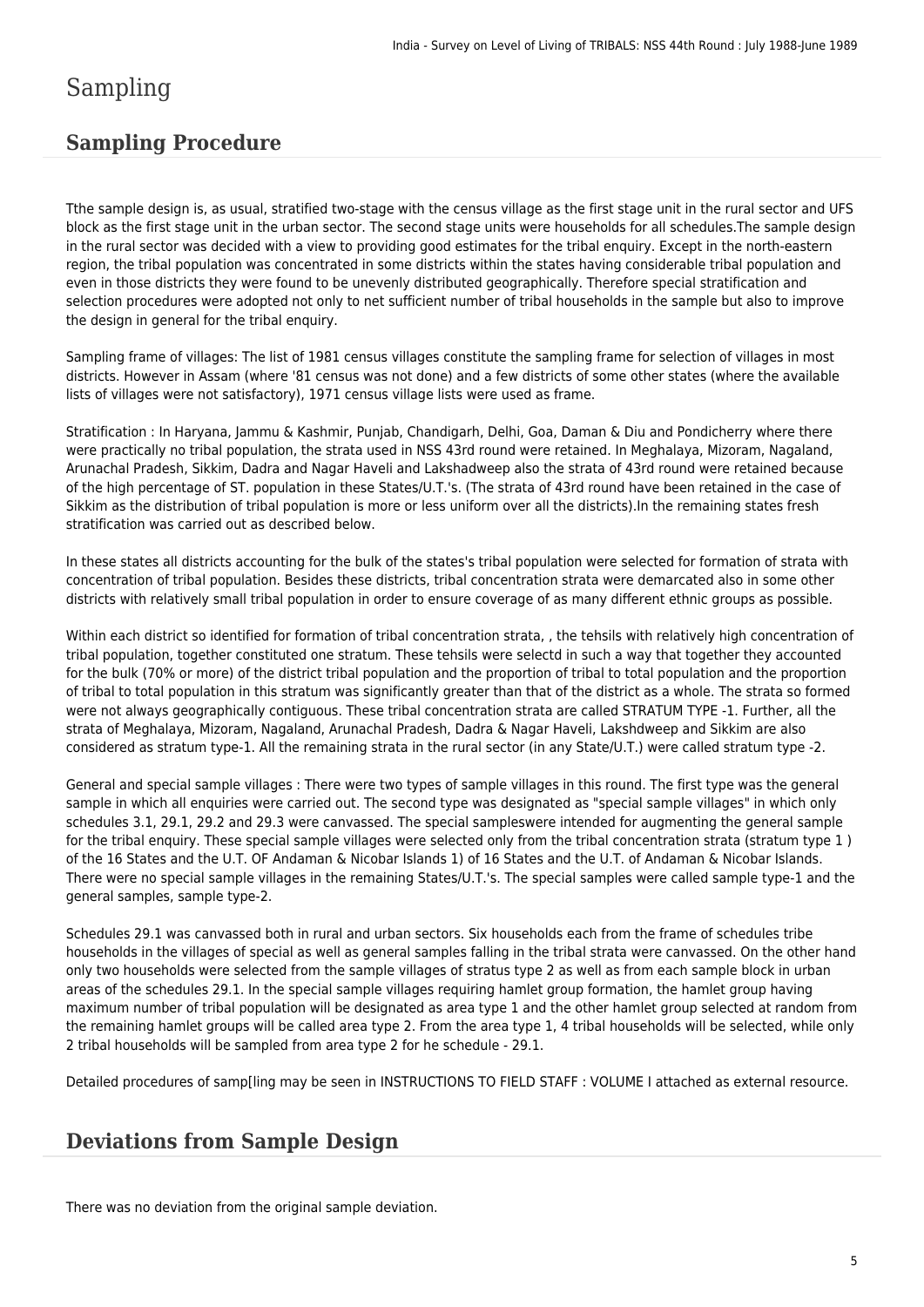# **Weighting**

Sample weights were NOT included in each of the data files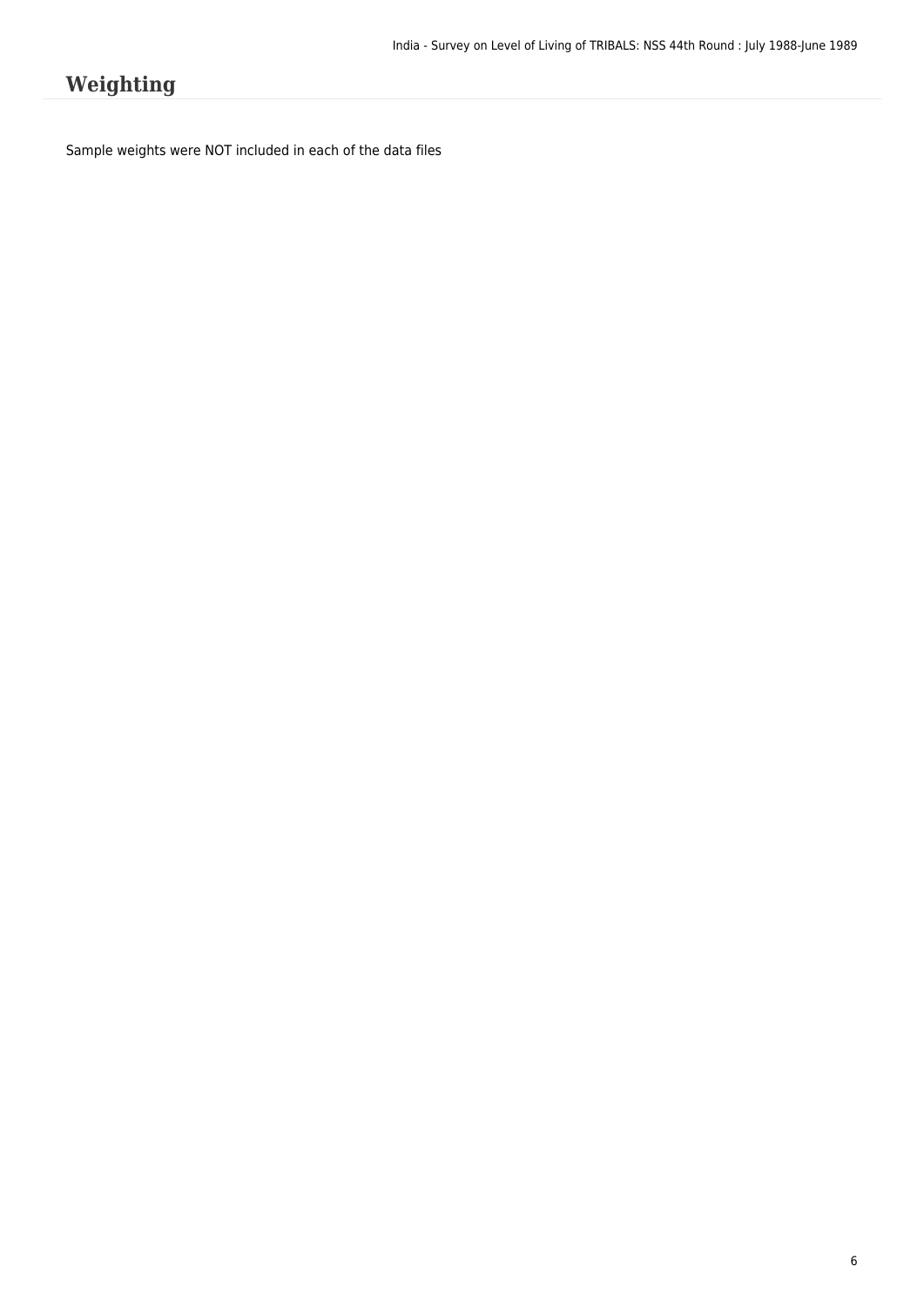# Questionnaires

### **Overview**

Schedule 29.1 consisted of the following blocks :

- Block 1 : identification of sample household
- Block 2 : particulars of field operations
- Block 3 : remarks by investigator
- Block 4 : remarks by supervisory officers(s)
- Block 5 : household characteristics
- Block 6 : demographic, personal characteristics and migration particulars of household members.
- Block 7 : particulars of education
- Block 8 : usual and current week activity particulars
- Block 9 : quality and value of purchase of selected commodities
- Block 10: particulars of health care and morbidity
- Block 11 : particulars of ceremonies performed by the household
- Block 12 : cash purchase and consumption of food, tobacco, intoxicants, fuel & light, clothing and footwear

Block 13 : expenditure on miscellaneous goods and services, rents and taxes and durable goods for domestic use. Block 14 : particulars of dwelling unit.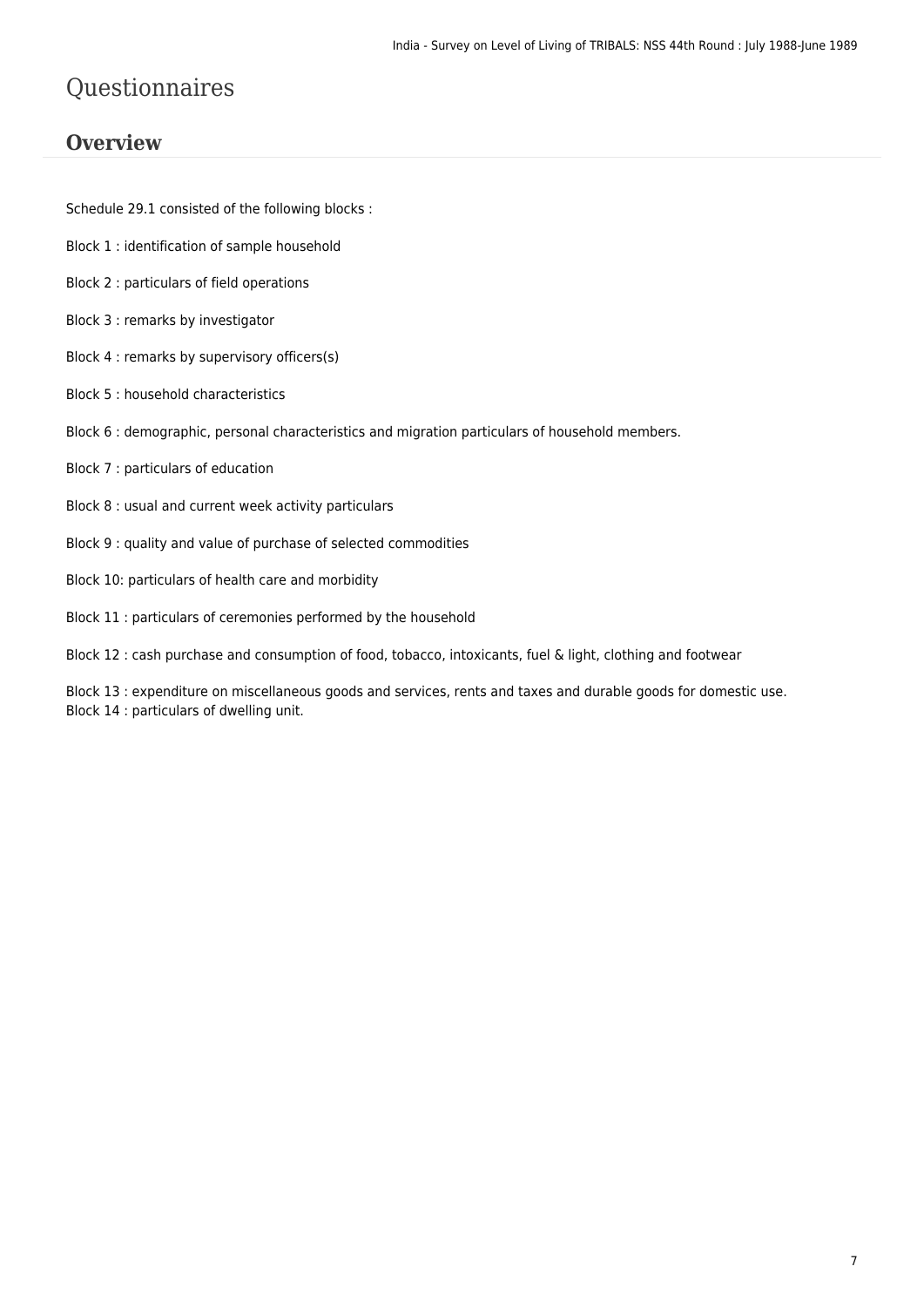# Data Collection

### **Data Collection Mode**

Face-to-face [f2f]

### **Data Collection Notes**

The survey period of the round was divided into four sub-rounds of 3 months each as follows:-

sub-round number period

1 July - September 1988 2 October- December 1988 3 January- March 1989 4 April - June 1989

Equal number of sample villages and block were allocated for survey in each of these sub-rounds. Each village and block was surveyed during the sub-round to which it has been allotted.

### **Questionnaires**

Schedule 29.1 consisted of the following blocks :

- Block 1 : identification of sample household
- Block 2 : particulars of field operations
- Block 3 : remarks by investigator
- Block 4 : remarks by supervisory officers(s)
- Block 5 : household characteristics
- Block 6 : demographic, personal characteristics and migration particulars of household members.
- Block 7 : particulars of education
- Block 8 : usual and current week activity particulars
- Block 9 : quality and value of purchase of selected commodities
- Block 10: particulars of health care and morbidity
- Block 11 : particulars of ceremonies performed by the household

Block 12 : cash purchase and consumption of food, tobacco, intoxicants, fuel & light, clothing and footwear

Block 13 : expenditure on miscellaneous goods and services, rents and taxes and durable goods for domestic use. Block 14 : particulars of dwelling unit.

### **Data Collectors**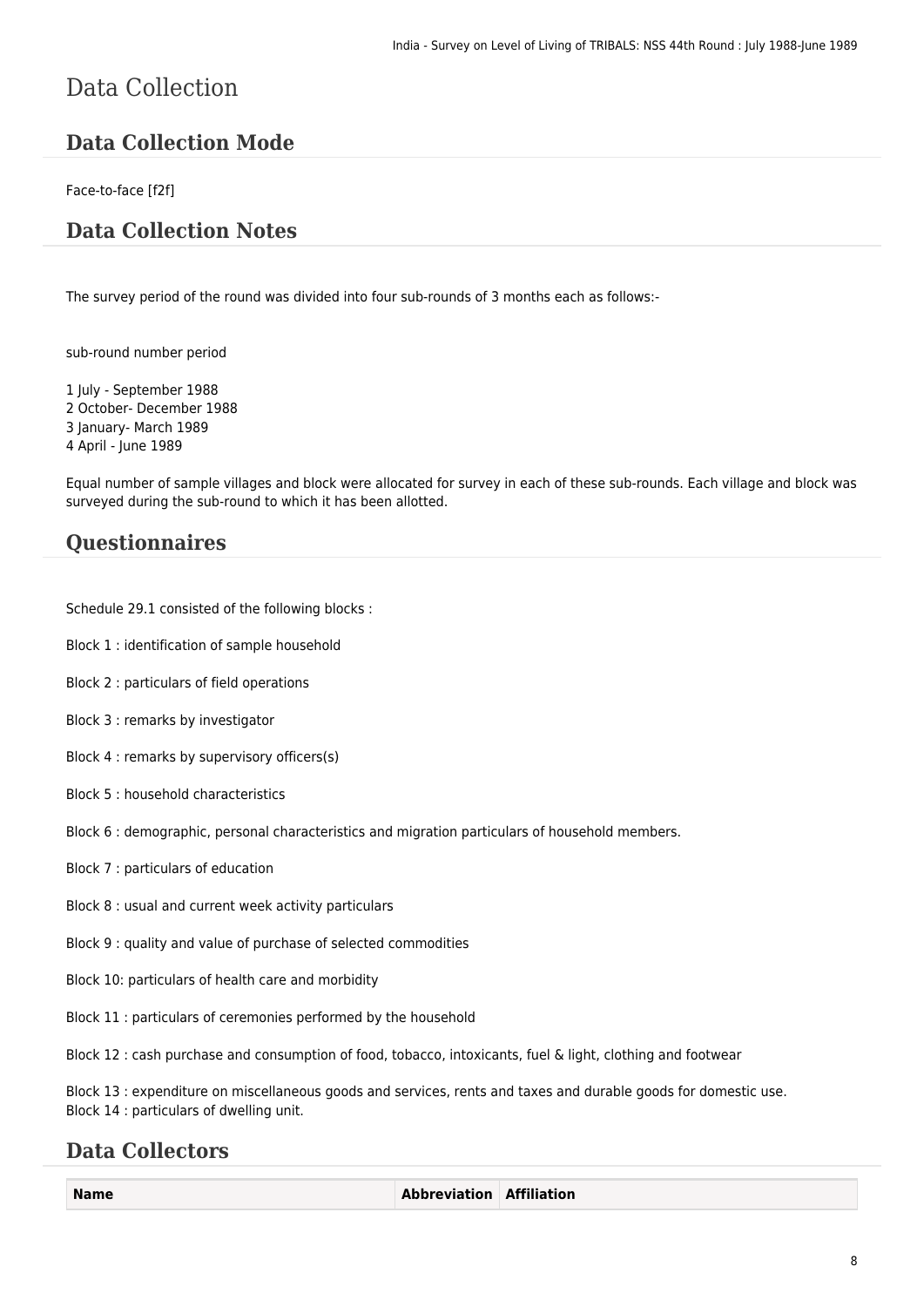| <b>Name</b>                                                    | Abbreviation   Affiliation |                                                     |
|----------------------------------------------------------------|----------------------------|-----------------------------------------------------|
| Field Operations Division of Naional Sample<br>Survey Office ' | NSSO(FOD)                  | Ministry of Statistics and Programme Implementation |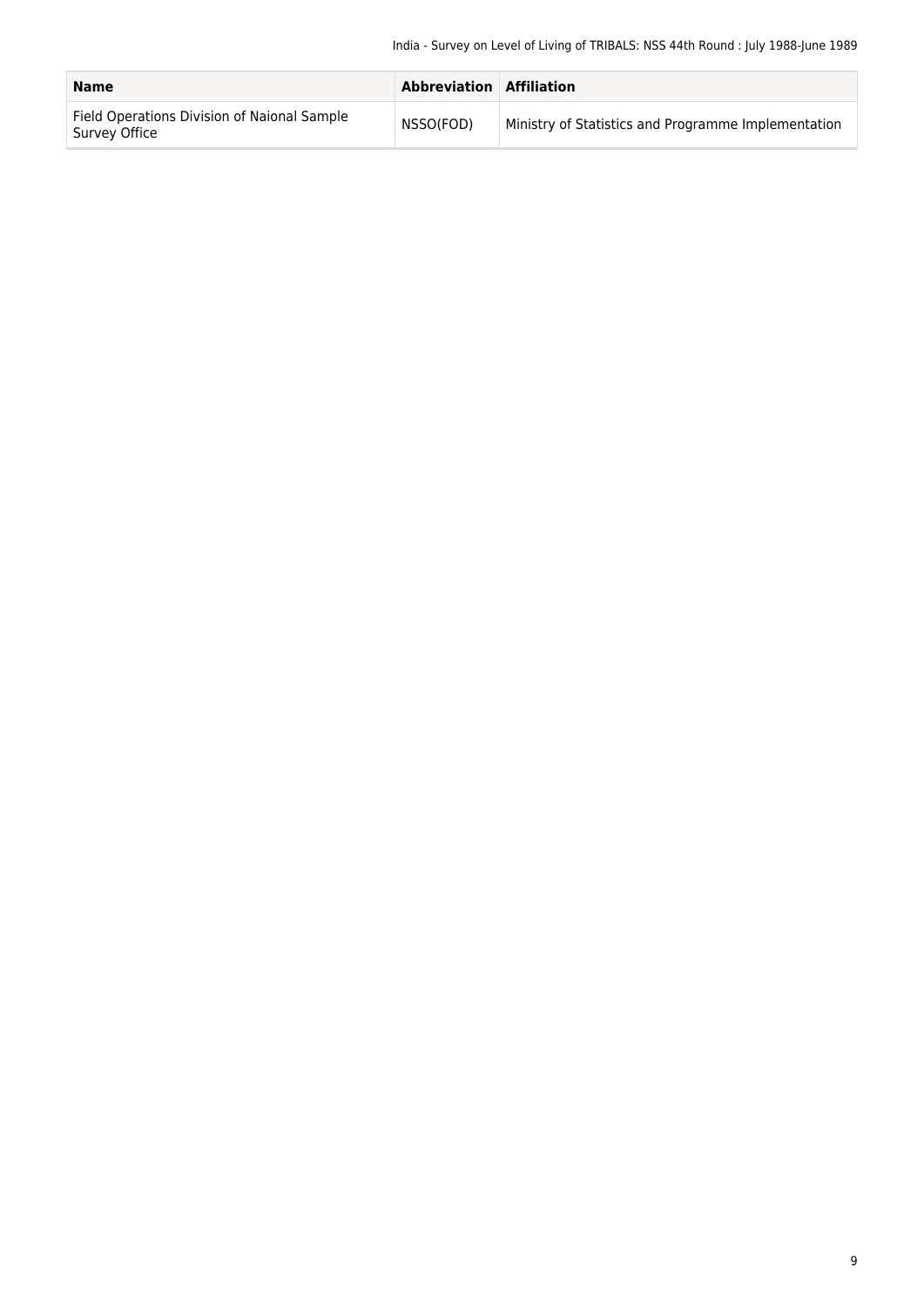# Data Processing

No content available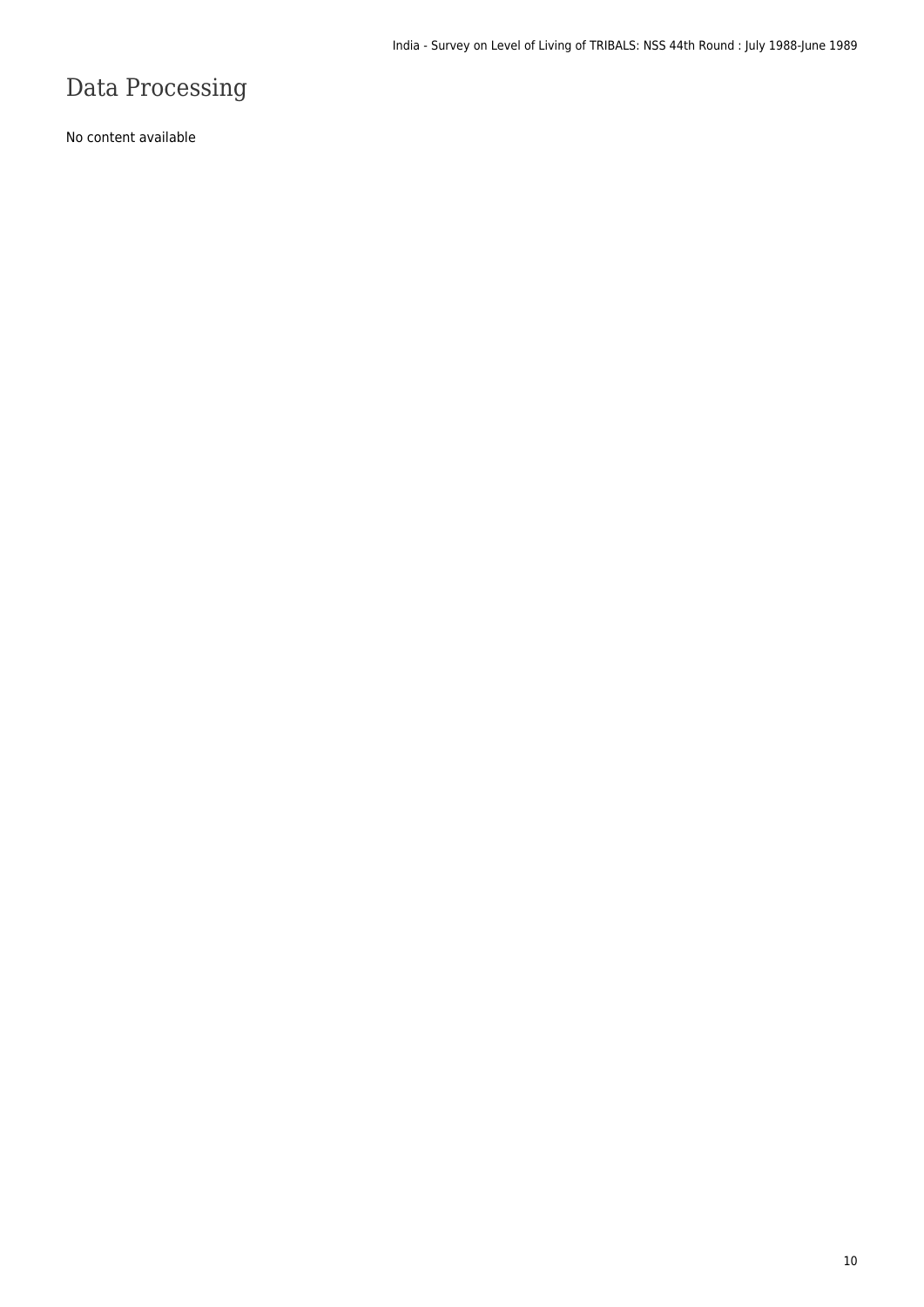# Data Appraisal

No content available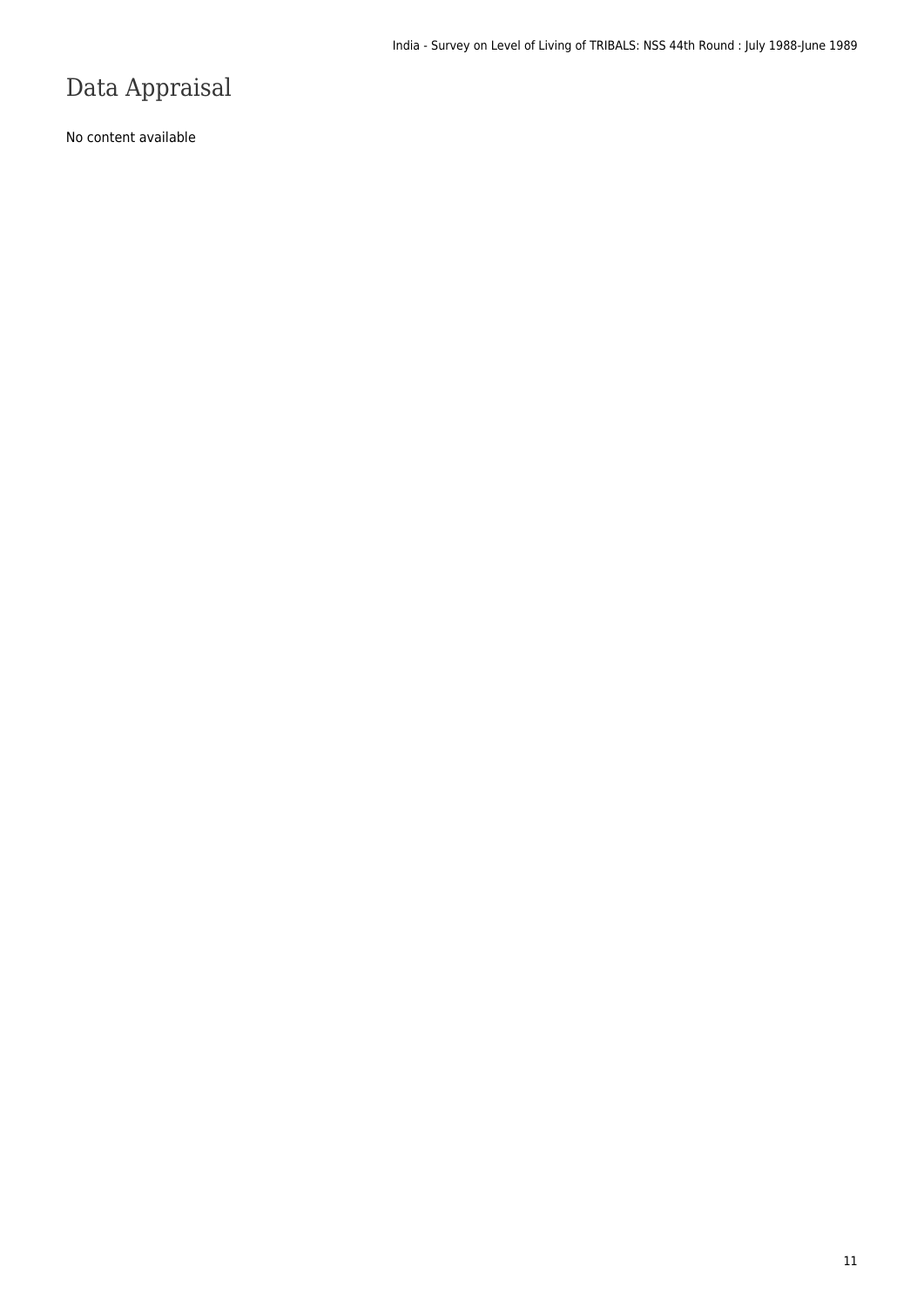# **File Description**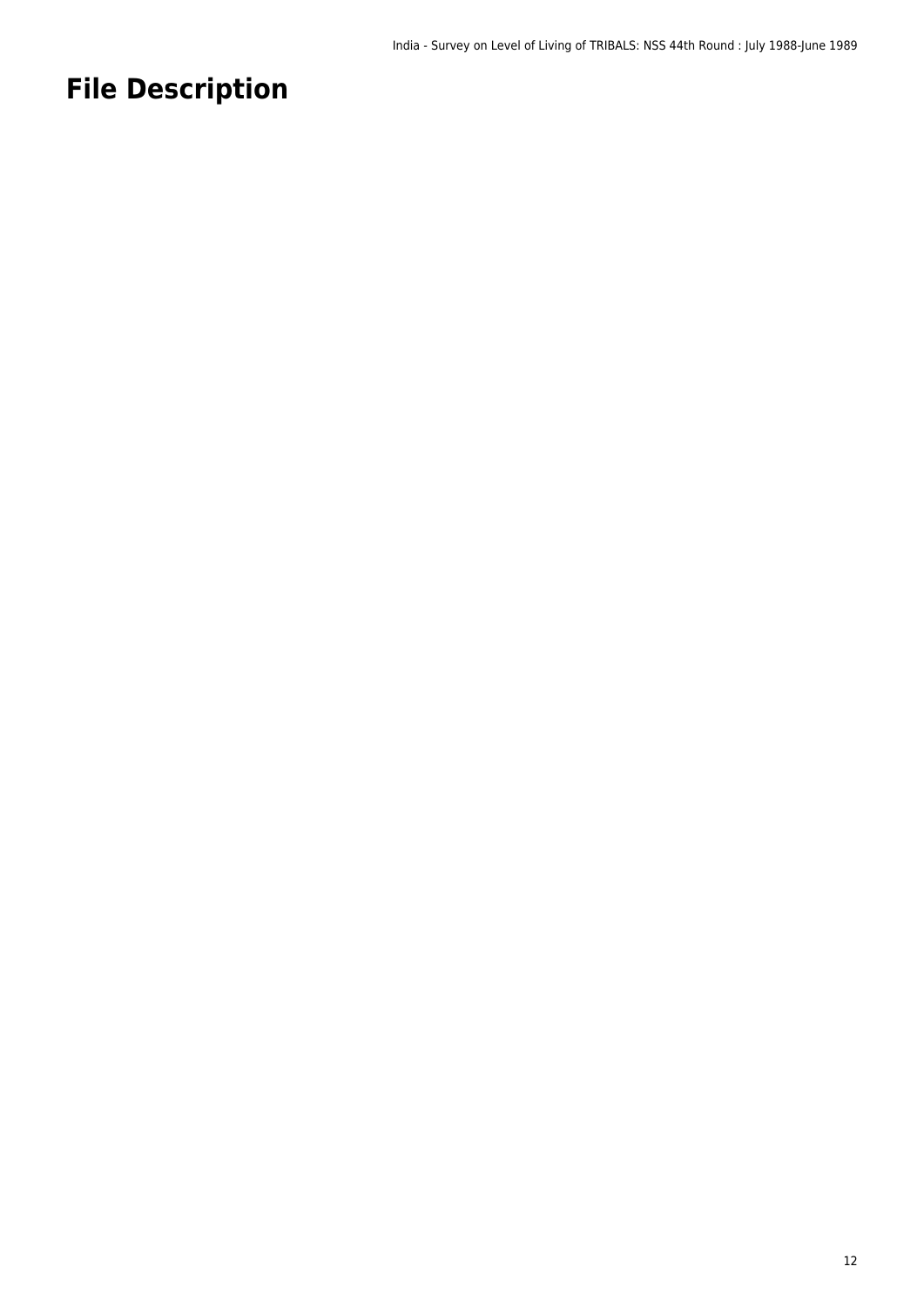# **Variable List**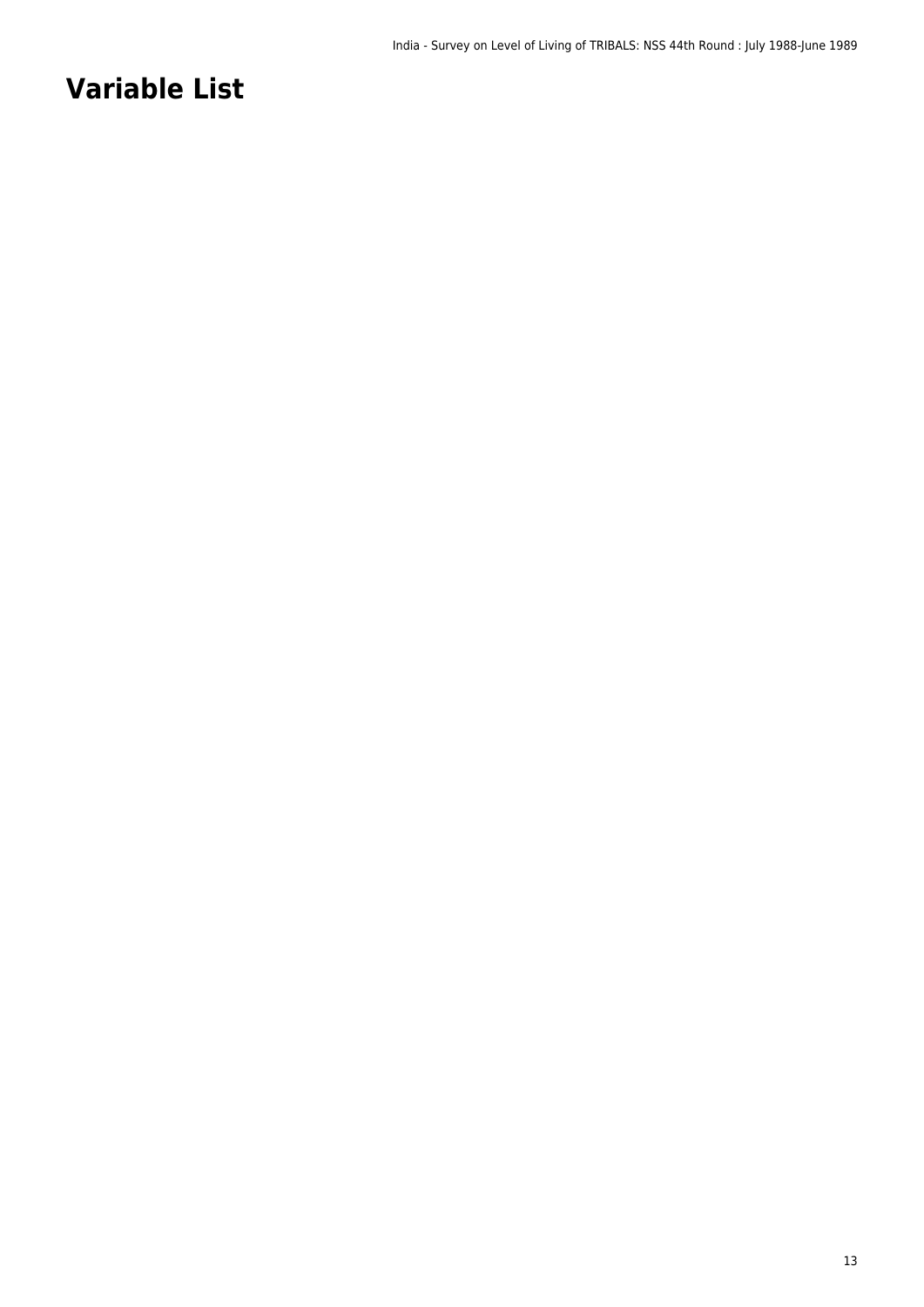### **Block-1-Identification-household-Records**

Content Detailed information on the identification of the sample household are the content of this dataset Cases 16436 Variable(s) 21 Structure Type: relational Keys: Key\_hhno(Key to locate Hhno) Version Producer NSSO Missing Data

| ID             | <b>Name</b>  | <b>Label</b>          | <b>Type</b> | <b>Format</b> | Question |
|----------------|--------------|-----------------------|-------------|---------------|----------|
| V1             | Key hhno     | Key to locate Hhno    | discrete    | character     |          |
| V <sub>2</sub> | Rec_id       | Record identifier     | discrete    | character     |          |
| V3             | Rnd sch      | Round & sch. (code)   | discrete    | character     |          |
| V <sub>4</sub> | Flot         | Flot number           | discrete    | character     |          |
| V <sub>5</sub> | sector       | Sector                | discrete    | character     |          |
| V <sub>6</sub> | sample       | Sample Type           | discrete    | character     |          |
| V <sub>7</sub> | state region | State/Region          | discrete    | character     |          |
| V317           | State        | State code            | discrete    | character     |          |
| V8             | Sub round    | Sub-round             | discrete    | character     |          |
| V9             | sub_sample   | Sub-Sample            | discrete    | character     |          |
| V10            | stratum      | Stratum               | discrete    | character     |          |
| V11            | Stratum_Type | Stratum_Type B1_12    | discrete    | character     |          |
| V12            | sub stratum  | Sub-stratum           | discrete    | character     |          |
| V13            | B1_q1_srlno  | Srl. number           | discrete    | character     |          |
| V14            | B1_q2_Area   | Area type             | discrete    | character     |          |
| V15            | hhno         | Sample hh. no.        | discrete    | character     |          |
| V16            | VillType     | Village type (B1_q16) | discrete    | character     |          |
| V17            | $B1_q26$     | Information (code)    | discrete    | character     |          |
| V18            | $B1_q27$     | Response (code)       | discrete    | character     |          |
| V19            | B1_q28       | Survey (code)         | discrete    | character     |          |
| V20            | B1_q29       | Casualty (code)       | discrete    | character     |          |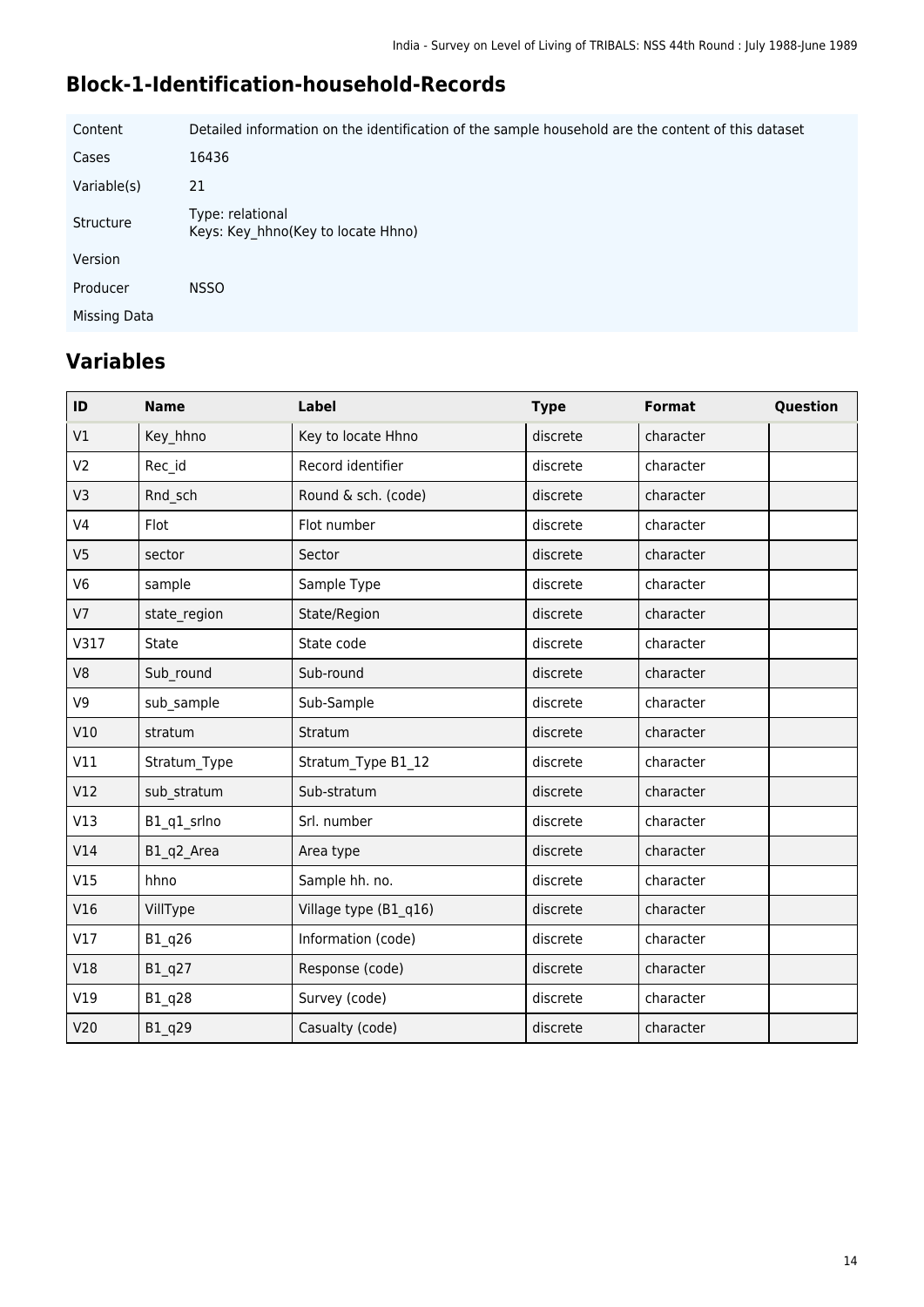### **Block-5-characteristics-sample household-Records**

Content Information on some broad characteristics of the sample household are availablke in this dataset. Cases 16436 Variable(s) 42 Structure Type: relational Keys: Key\_hhno(Key to locate Hhno) Version Producer NSSO Missing Data

| ID              | <b>Name</b>  | Label                   | <b>Type</b> | <b>Format</b> | Question |
|-----------------|--------------|-------------------------|-------------|---------------|----------|
| V21             | Key_hhno     | Key to locate Hhno      | discrete    | character     |          |
| V <sub>22</sub> | Rec_id       | Record identifier       | discrete    | character     |          |
| V <sub>23</sub> | Rnd_sch      | Round & sch. (code)     | discrete    | character     |          |
| V24             | Flot         | Flot number             | discrete    | character     |          |
| V <sub>25</sub> | sector       | Sector                  | discrete    | character     |          |
| V26             | sample       | Sample Type             | discrete    | character     |          |
| V <sub>27</sub> | state_region | State/Region            | discrete    | character     |          |
| V319            | State_code   | State code              | discrete    | character     |          |
| V28             | Sub_round    | Sub-round               | discrete    | character     |          |
| V29             | sub_sample   | Sub-Sample              | discrete    | character     |          |
| V30             | stratum      | Stratum                 | discrete    | character     |          |
| V31             | Stratum_Type | Stratum_Type B1_12      | discrete    | character     |          |
| V32             | sub stratum  | Sub-stratum             | discrete    | character     |          |
| V33             | B1_q1_srlno  | Srl. number             | discrete    | character     |          |
| V34             | B1_q2_Area   | Area type               | discrete    | character     |          |
| V35             | hhno         | Sample hh. no.          | discrete    | character     |          |
| V36             | $B5_q1$      | Household size          | contin      | numeric       |          |
| V37             | $B5_q2$      | Adult male              | discrete    | numeric       |          |
| V38             | $B5_q3$      | Adult female            | discrete    | numeric       |          |
| V39             | $B5_q4$      | Male child              | discrete    | numeric       |          |
| V40             | $B5_q5$      | female child            | contin      | numeric       |          |
| V41             | $B5_q6$      | Livelihood class (code) | discrete    | character     |          |
| V42             | $B5_q7a$     | Industry (code)         | discrete    | character     |          |
| V43             | $B5_q7b$     | Occupation (code)       | discrete    | character     |          |
| V44             | $B5_q8$      | Religion (code)         | discrete    | character     |          |
| V45             | $B5_q9$      | Name of tribe (code)    | discrete    | character     |          |
| V46             | B5_q10       | Sex of the head (code)  | discrete    | character     |          |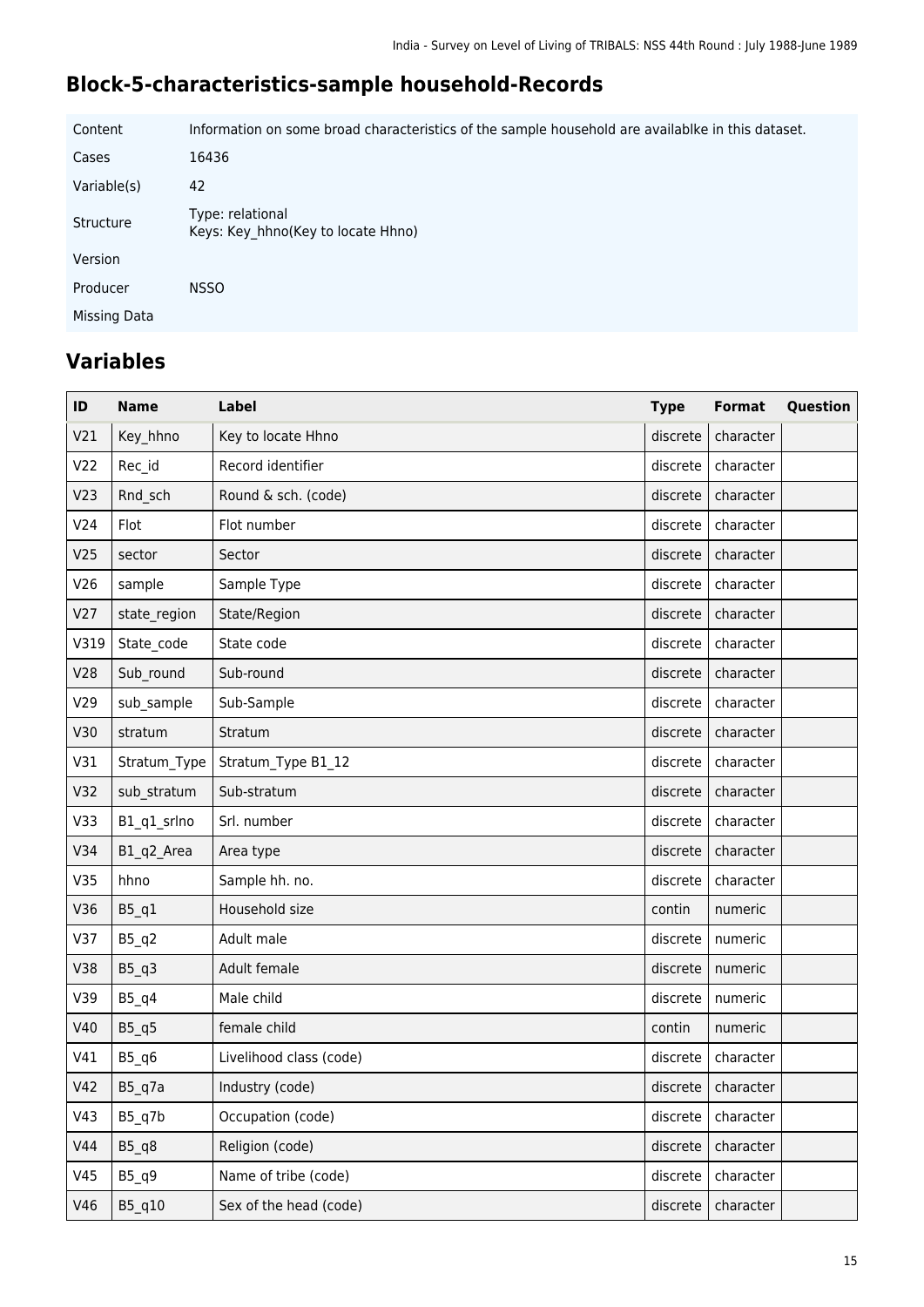| ID              | <b>Name</b> | <b>Label</b>                                                                | <b>Type</b> | <b>Format</b> | Question |
|-----------------|-------------|-----------------------------------------------------------------------------|-------------|---------------|----------|
| V47             | B5_q11      | Land possessed (0.00 acres)                                                 | contin      | numeric       |          |
| <b>V48</b>      | B5 q12      | How long the hh. is residing in the present site (code)                     | discrete    | character     |          |
| V49             | B5 q13      | If code 1 or 2 in item no. 12 reason for shifting (code)                    | discrete    | character     |          |
| V50             | B5_q14      | Making of fire (code)                                                       | discrete    | character     |          |
| V <sub>51</sub> | B5_q15      | HH. consumer expenditure (last 30 days) (Rs.)                               | contin      | numeric       |          |
| V <sub>52</sub> | B5 q16      | Total hh. consumer expenditure (Rs.) last 30 days                           | contin      | numeric       |          |
| V318            | B5 q17      | ta consumer expenditre (Rs.0.00)                                            | discrete    | numeric       |          |
| V <sub>54</sub> | B5 q18      | Whether any member worked at least 60 days public                           | discrete    | character     |          |
| V <sub>55</sub> | B5_q19      | Whether assistance received under IRDP (code)                               | discrete    | character     |          |
| V56             | B5 q20      | Whether the h.hold was visited by the L.H.V/M.H.V. during last 6<br>months. | discrete    | character     |          |
| V <sub>57</sub> | B5_q21      | Television                                                                  | discrete    | character     |          |
| V58             | B5_q22      | Radio                                                                       | discrete    | character     |          |
| V59             | B5_q23      | Cinema                                                                      | discrete    | character     |          |
| V60             | B5_q24      | Stage/Jatra                                                                 | discrete    | character     |          |
| V61             | B5_q25      | Newspaper                                                                   | discrete    | character     |          |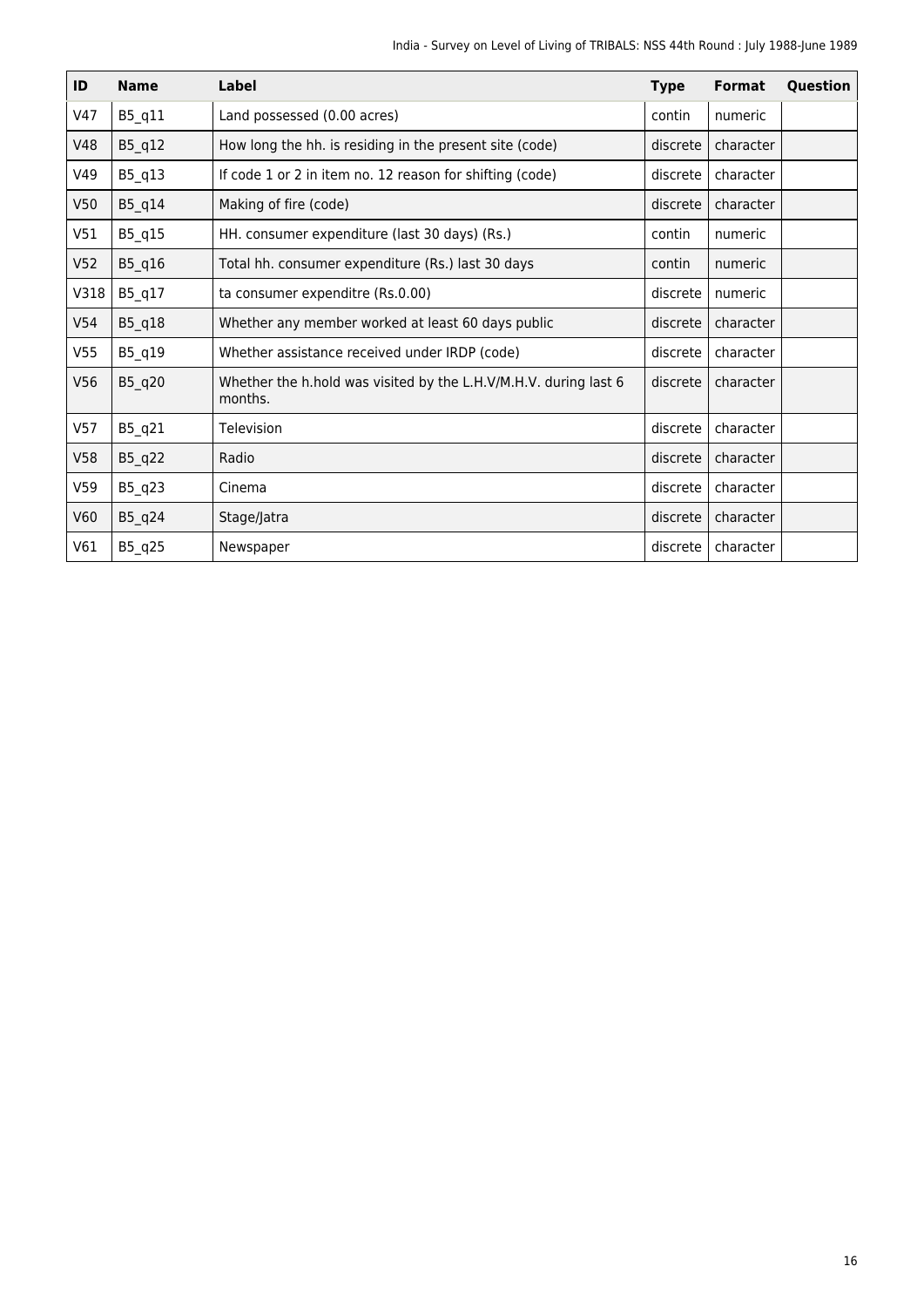# **Block-6-demographic-migration-particulars-Records**

| Content      | This dataset contains Demographic personal characteristics and migration particulars of all the normal<br>members of the household, |
|--------------|-------------------------------------------------------------------------------------------------------------------------------------|
| Cases        | 79527                                                                                                                               |
| Variable(s)  | 35                                                                                                                                  |
| Structure    | Type: relational<br>Keys: Key membno(Key to locate member no), Key hhno(Key to locate hhno)                                         |
| Version      |                                                                                                                                     |
| Producer     | <b>NSSO</b>                                                                                                                         |
| Missing Data |                                                                                                                                     |

| ID         | <b>Name</b>  | Label                                            | <b>Type</b> | <b>Format</b> | Question |
|------------|--------------|--------------------------------------------------|-------------|---------------|----------|
| V62        | Key membno   | Key to locate member no                          | discrete    | character     |          |
| V63        | Key_hhno     | Key to locate hhno                               | discrete    | character     |          |
| V64        | Rec id       | Record Identifier                                | discrete    | character     |          |
| V65        | Rnd_sch      | Round & sch. (code)                              | discrete    | character     |          |
| V66        | Flot         | Flot number                                      | discrete    | character     |          |
| V67        | sector       | Sector                                           | discrete    | character     |          |
| <b>V68</b> | sample       | Sample Type                                      | discrete    | character     |          |
| V69        | state_region | State/Region                                     | discrete    | character     |          |
| V321       | state        | State code                                       | discrete    | character     |          |
| V70        | Sub_round    | Sub-round                                        | discrete    | character     |          |
| V71        | sub sample   | Sub-Sample                                       | discrete    | character     |          |
| V72        | stratum      | Stratum                                          | discrete    | character     |          |
| V73        | Stratum Type | Stratum Type                                     | discrete    | character     |          |
| V74        | sub stratum  | Sub-stratum                                      | discrete    | character     |          |
| V75        | B1_q1_srlno  | Srl. number                                      | discrete    | character     |          |
| V76        | B1_q2_Area   | Area type                                        | discrete    | character     |          |
| <b>V77</b> | hhno         | Sample hh. no.                                   | discrete    | character     |          |
| V78        | B6_q1        | Member srl. number                               | discrete    | character     |          |
| V79        | $B6_q3$      | Relation to head (code)                          | discrete    | character     |          |
| <b>V80</b> | B6_q4        | Sex (code)                                       | discrete    | character     |          |
| V81        | $B6_q5$      | Age (Years)                                      | contin      | numeric       |          |
| <b>V82</b> | B6_q6        | Marital status (code)                            | discrete    | character     |          |
| V83        | $B6_q7$      | For code 2. 3&4 in col. (6) no. of times married | contin      | numeric       |          |
| V320       | $B6_q8$      | For code 2 in col. (6) no. of living spouse      | discrete    | numeric       |          |
| <b>V85</b> | B6_q9        | Highest level of education attained (code)       | discrete    | character     |          |
| <b>V86</b> | B6_q10       | skill code Traditional                           | discrete    | character     |          |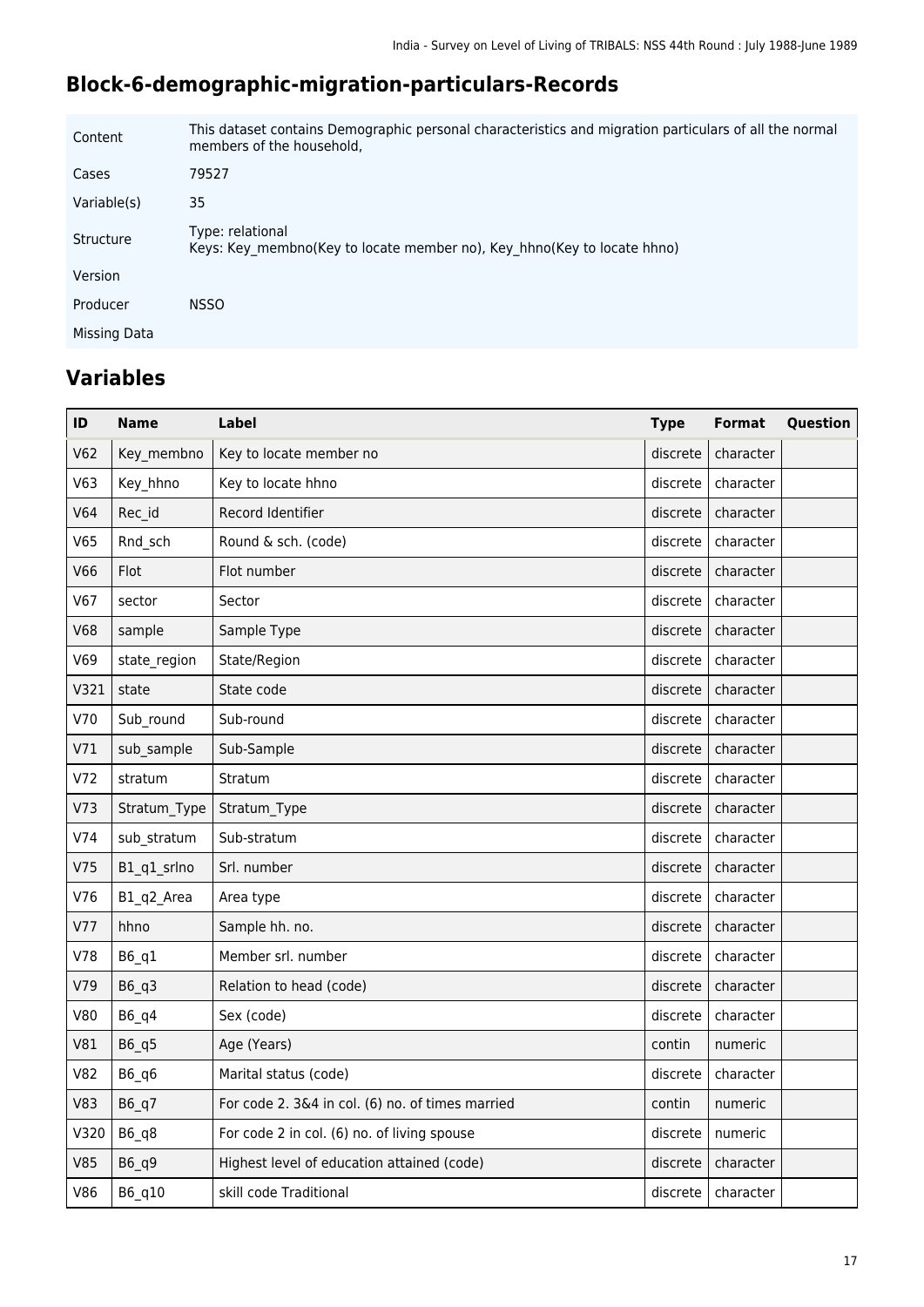| ID         | <b>Name</b> | Label                                                                                 | <b>Type</b> | <b>Format</b> | Question |
|------------|-------------|---------------------------------------------------------------------------------------|-------------|---------------|----------|
| <b>V87</b> | B6 q11      | skill code Modern                                                                     | discrete    | character     |          |
| <b>V88</b> | B6 q12      | Use of footwear                                                                       | discrete    | character     |          |
| V89        | B6 q13      | Whether place of enumeration different from last usual residence<br>$(Yes=1; No=2)$   | discrete    | character     |          |
| V90        | B6 q14      | If yes in col.(13):- Period since leaving the last usual place of<br>residence (years | contin      | numeric       |          |
| V91        | B6 q15      | From where migrated (code)                                                            | discrete    | character     |          |
| V92        | B6 q16      | Reason for leaving usual place of residence (code)                                    | discrete    | character     |          |
| V93        | B6 q17      | Duration of stay in the last place of residence (years)                               | contin      | numeric       |          |
| V94        | B6 q18      | Usual activity at the time of mgration:-Status (code)                                 | discrete    | character     |          |
| V95        | B6_q19      | Usual activity at the time of mgration: Industry division (code)                      | discrete    | character     |          |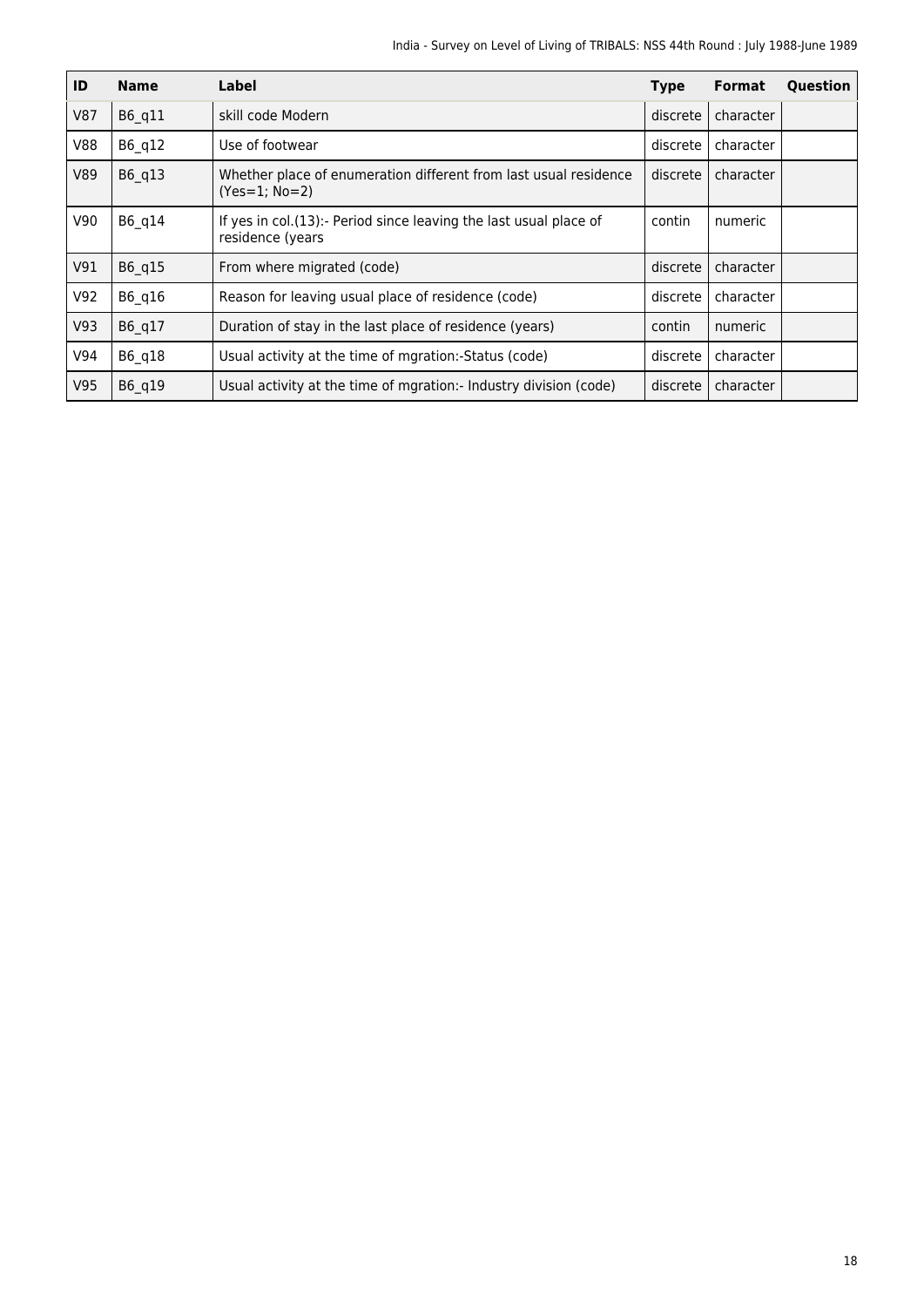# **Block-7-Member-Education particulars-Records**

| Content      | This datset contains Education in respect of members currently enrolled in primary and higher levels<br>and on educational wastage in respect of members currently not enrolled in any educational institution. |
|--------------|-----------------------------------------------------------------------------------------------------------------------------------------------------------------------------------------------------------------|
| Cases        | 79087                                                                                                                                                                                                           |
| Variable(s)  | 39                                                                                                                                                                                                              |
| Structure    | Type: relational<br>Keys: Key membno(Key to locate member no), Key hhno(Key to locate hh no)                                                                                                                    |
| Version      |                                                                                                                                                                                                                 |
| Producer     | <b>NSSO</b>                                                                                                                                                                                                     |
| Missing Data |                                                                                                                                                                                                                 |

| ID   | <b>Name</b>  | Label                                                   | <b>Type</b> | <b>Format</b> | Question |
|------|--------------|---------------------------------------------------------|-------------|---------------|----------|
| V96  | Key_membno   | Key to locate member no                                 | discrete    | character     |          |
| V97  | Key hhno     | Key to locate hh no                                     | discrete    | character     |          |
| V98  | Rec id       | Level no.                                               | discrete    | character     |          |
| V99  | Rnd_sch      | Round & sch. (code)                                     | discrete    | character     |          |
| V100 | Flot         | Flot number                                             | discrete    | character     |          |
| V101 | sector       | Sector                                                  | discrete    | character     |          |
| V102 | sample       | Sample Type                                             | discrete    | character     |          |
| V103 | state_region | State/Region                                            | discrete    | character     |          |
| V322 | State        | State code                                              | discrete    | character     |          |
| V104 | Sub round    | Sub-round                                               | discrete    | character     |          |
| V105 | sub sample   | Sub-Sample                                              | discrete    | character     |          |
| V106 | stratum      | Stratum                                                 | discrete    | character     |          |
| V107 | Stratum_Type | Stratum Type                                            | discrete    | character     |          |
| V108 | sub stratum  | Sub-stratum                                             | discrete    | character     |          |
| V109 | B1 q1 srlno  | Srl. number                                             | discrete    | character     |          |
| V110 | B1_q2_Area   | Area type                                               | discrete    | character     |          |
| V111 | hhno         | Sample hh. no.                                          | discrete    | character     |          |
| V112 | $B7_q1$      | Srl. number as in block 6.                              | discrete    | character     |          |
| V113 | $B7_q2$      | Sex (code)                                              | discrete    | character     |          |
| V114 | $B7_q3$      | Age (Years)                                             | contin      | numeric       |          |
| V115 | $B7_q4$      | Whether currently attending any-educational institution | discrete    | character     |          |
| V116 | $B7_q5$      | Age at entry in school (Years)                          | contin      | numeric       |          |
| V117 | $B7_q6$      | Level of study (code)                                   | discrete    | character     |          |
| V118 | $B7_q7$      | Type of inst. (code)                                    | discrete    | character     |          |
| V119 | $B7_q8$      | Whether staying in Hostel                               | discrete    | character     |          |
| V120 | $B7_q9$      | Whether received any scholarship stipend                | discrete    | character     |          |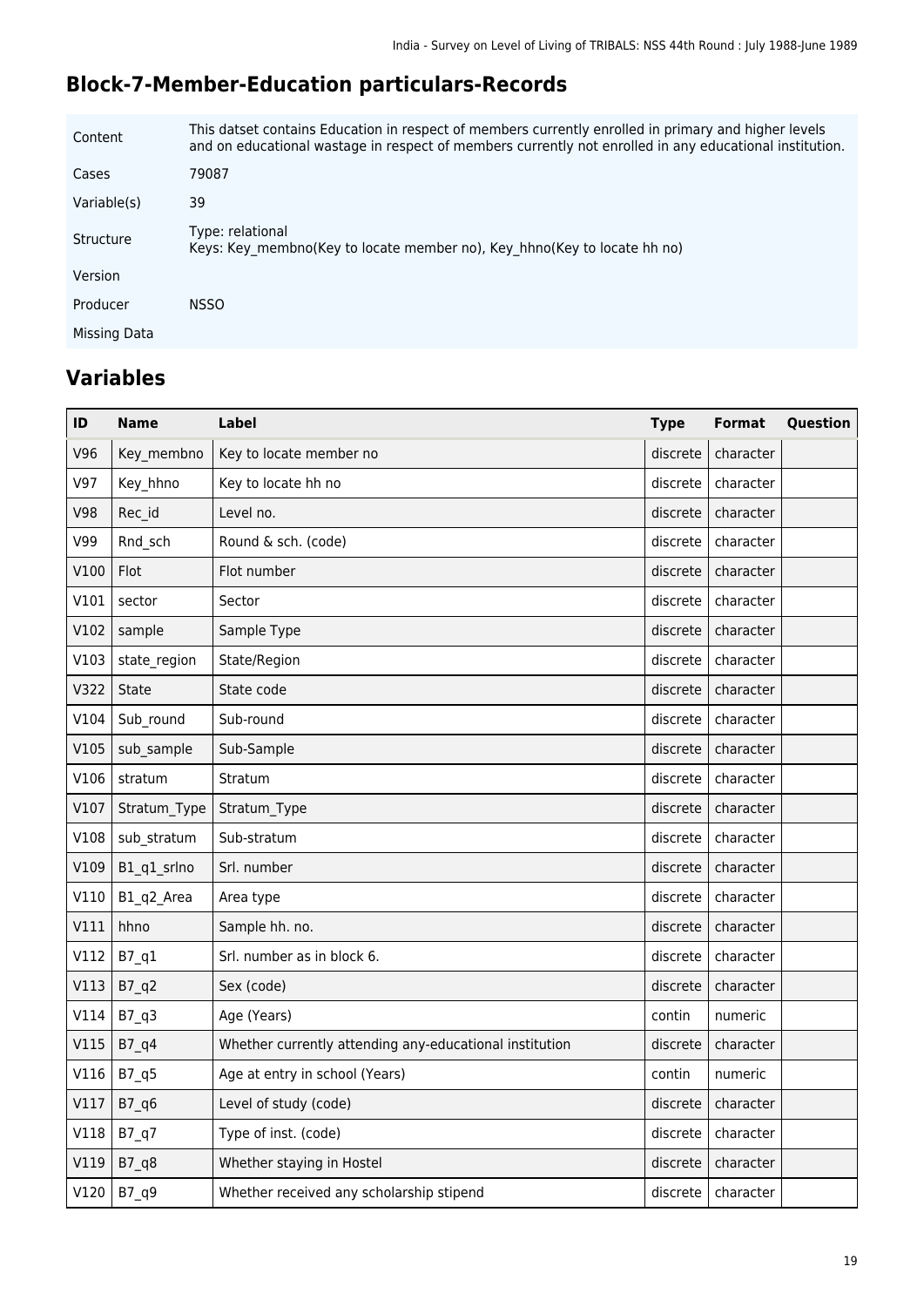| ID   | <b>Name</b> | Label                                                               | <b>Type</b> | <b>Format</b> | Question |
|------|-------------|---------------------------------------------------------------------|-------------|---------------|----------|
| V121 | B7 q10      | If code '1' in col.(9):-Annual amount of scholarship/ stipend (Rs.) | contin      | numeric       |          |
| V122 | B7 q11      | Agency providing the scholarship/stipend                            | discrete    | character     |          |
| V123 | $B7_q12$    | Whether any provision of mid- day meal/nutrition programme          | discrete    | character     |          |
| V124 | B7 q13      | If yes, agency providing midday meal                                | discrete    | character     |          |
| V125 | B7 q14      | Whether mother tongue is the medium of teching (Yes-1,No-2)         | discrete    | character     |          |
| V126 | B7 q15      | Distance from educational inst. (Km.)                               | contin      | numeric       |          |
| V127 | B7 q16      | If code 2 in col.(4):- Whether ever enrolled                        | discrete    | character     |          |
| V128 | B7 q17      | If code 1 in col.(16) Age at entry in school (Years)                | contin      | numeric       |          |
| V129 | B7 q18      | Number of years attented                                            | contin      | numeric       |          |
| V130 | B7 q19      | Level at which discountinued(code)                                  | discrete    | character     |          |
| V131 | B7_q20      | Reason for discountination(code)                                    | discrete    | character     |          |
| V132 | B7_q21      | If 2 in col. (16) reason for non-enrollment (code)                  | discrete    | character     |          |
| V133 | B7_q22      | Whether attending non-formal educational centre                     | discrete    | character     |          |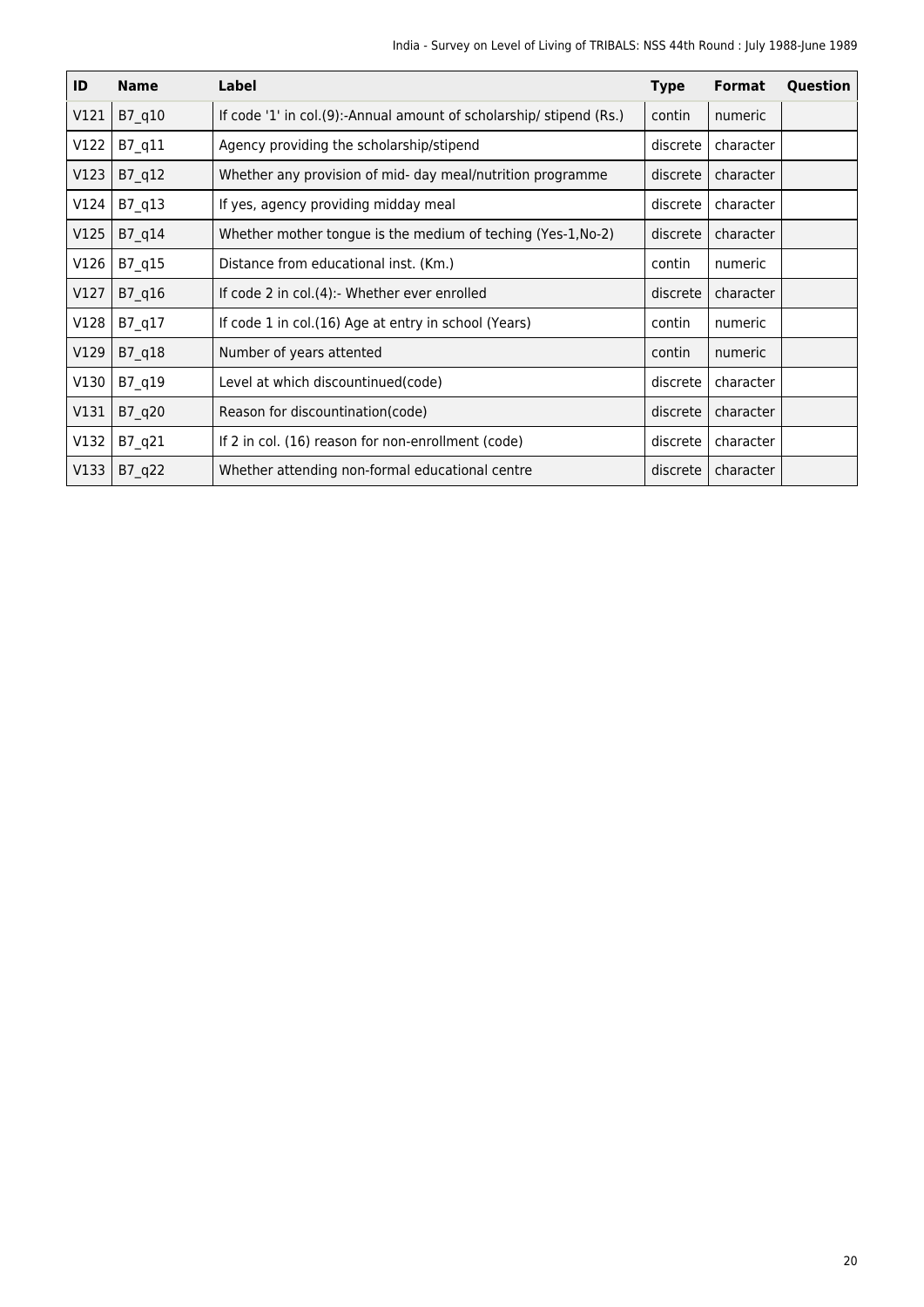# **Block-8-member-activity-status-Records**

| Content      | This dataset contains the usual as well as current activity status particulars of all the normal members<br>of the household. |
|--------------|-------------------------------------------------------------------------------------------------------------------------------|
| Cases        | 78949                                                                                                                         |
| Variable(s)  | 31                                                                                                                            |
| Structure    | Type: relational<br>Keys: Key membno(Key to locate member no), Key hhno(Key to locate hhno)                                   |
| Version      |                                                                                                                               |
| Producer     | <b>NSSO</b>                                                                                                                   |
| Missing Data |                                                                                                                               |

| ID   | <b>Name</b>  | Label                                                  | <b>Type</b> | <b>Format</b> | Question |
|------|--------------|--------------------------------------------------------|-------------|---------------|----------|
| V134 | Key membno   | Key to locate member no                                | discrete    | character     |          |
| V135 | Key hhno     | Key to locate hhno                                     | discrete    | character     |          |
| V136 | Rec id       | Record identifier                                      | discrete    | character     |          |
| V137 | Rnd_sch      | Round & sch. (code)                                    | discrete    | character     |          |
| V138 | Flot         | Flot number                                            | discrete    | character     |          |
| V139 | sector       | Sector                                                 | discrete    | character     |          |
| V140 | sample       | Sample Type                                            | discrete    | character     |          |
| V141 | state region | State/Region                                           | discrete    | character     |          |
| V323 | state        | state code                                             | discrete    | character     |          |
| V142 | Sub round    | Sub-round                                              | discrete    | character     |          |
| V143 | sub_sample   | Sub-Sample                                             | discrete    | character     |          |
| V144 | stratum      | Stratum                                                | discrete    | character     |          |
| V145 | Stratum_Type | Stratum Type                                           | discrete    | character     |          |
| V146 | sub_stratum  | Sub-stratum                                            | discrete    | character     |          |
| V147 | B1_q1_srlno  | Srl. number                                            | discrete    | character     |          |
| V148 | B1_q2_Area   | Area type                                              | discrete    | character     |          |
| V149 | hhno         | Sample hh. no.                                         | discrete    | character     |          |
| V150 | B8 c1        | Srl.no. as in block (6)                                | discrete    | character     |          |
| V151 | B8_c2        | status code                                            | discrete    | character     |          |
| V152 | B8_c4        | principal industry                                     | discrete    | character     |          |
| V153 | B8_c5        | principal ioccupation                                  | discrete    | character     |          |
| V154 | B8_c6        | Whether engaged in any work in a subsidiary capacity ( | discrete    | character     |          |
| V155 | B8_c7        | subsidiary usual gainful activity Status (code)        | discrete    | character     |          |
| V156 | B8_c8        | subsidiary Industry                                    | discrete    | character     |          |
| V157 | B8_c9        | subsidiary Occupation                                  | discrete    | character     |          |
| V158 | B8_c11       | Current week activity Status (code)                    | discrete    | character     |          |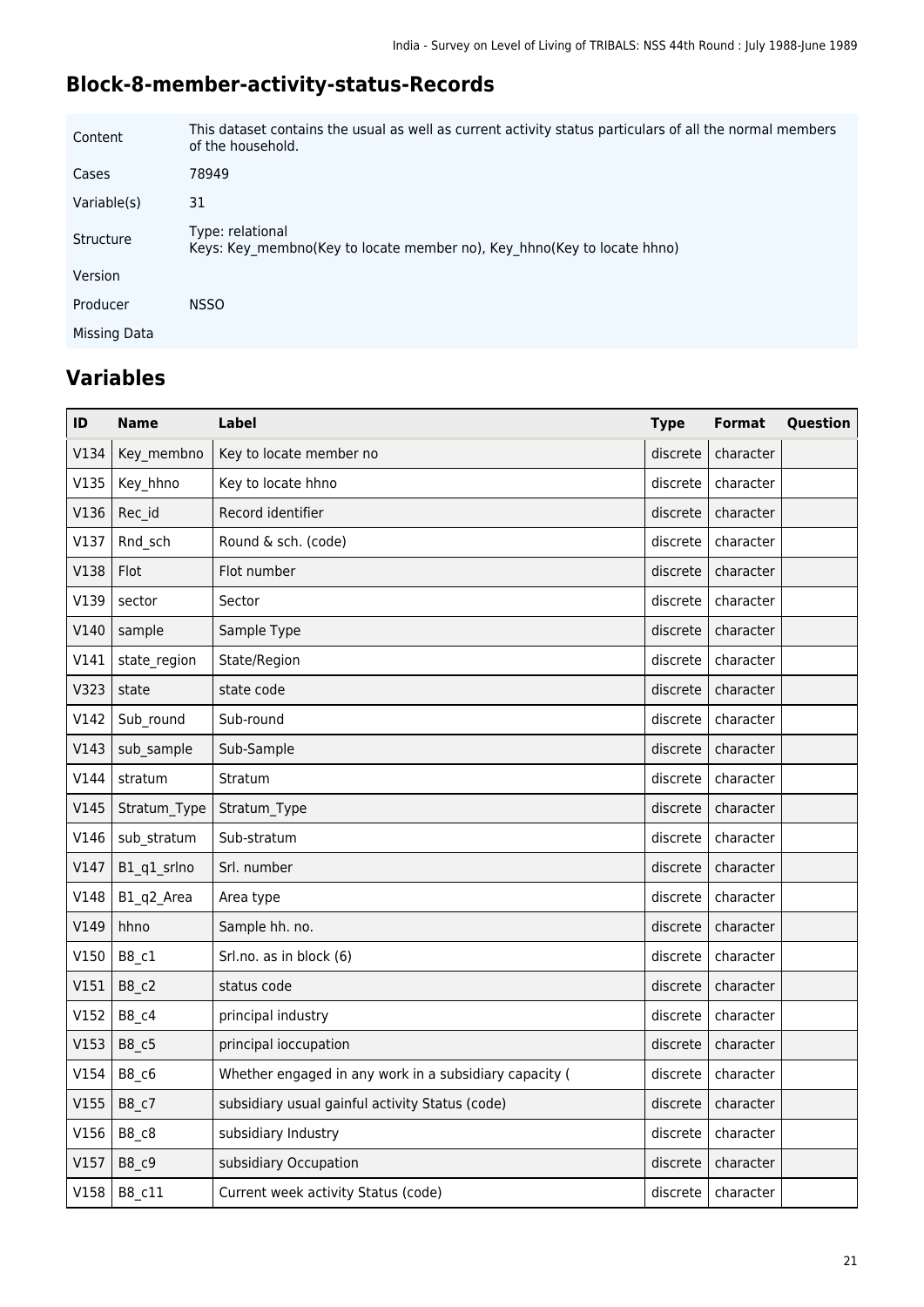| ID   | <b>Name</b> | Label                                        | <b>Type</b> | <b>Format</b> | <b>Ouestion</b> |
|------|-------------|----------------------------------------------|-------------|---------------|-----------------|
| V159 | B8 c13      | Current week activity Industry (3 digited)   | discrete l  | character     |                 |
| V160 | B8 c14      | Current week activity Occupation (3 digited) | discrete l  | character     |                 |
| V161 | B8 c15      | Wage and salary earnings (Rs.) Cash          | contin      | numeric       |                 |
| V162 | B8 c16      | Wage and salary earnings (Rs.) Kind          | contin      | numeric       |                 |
| V163 | B8 c17      | Wage and salary earnings (Rs.) Total         | contin      | numeric       |                 |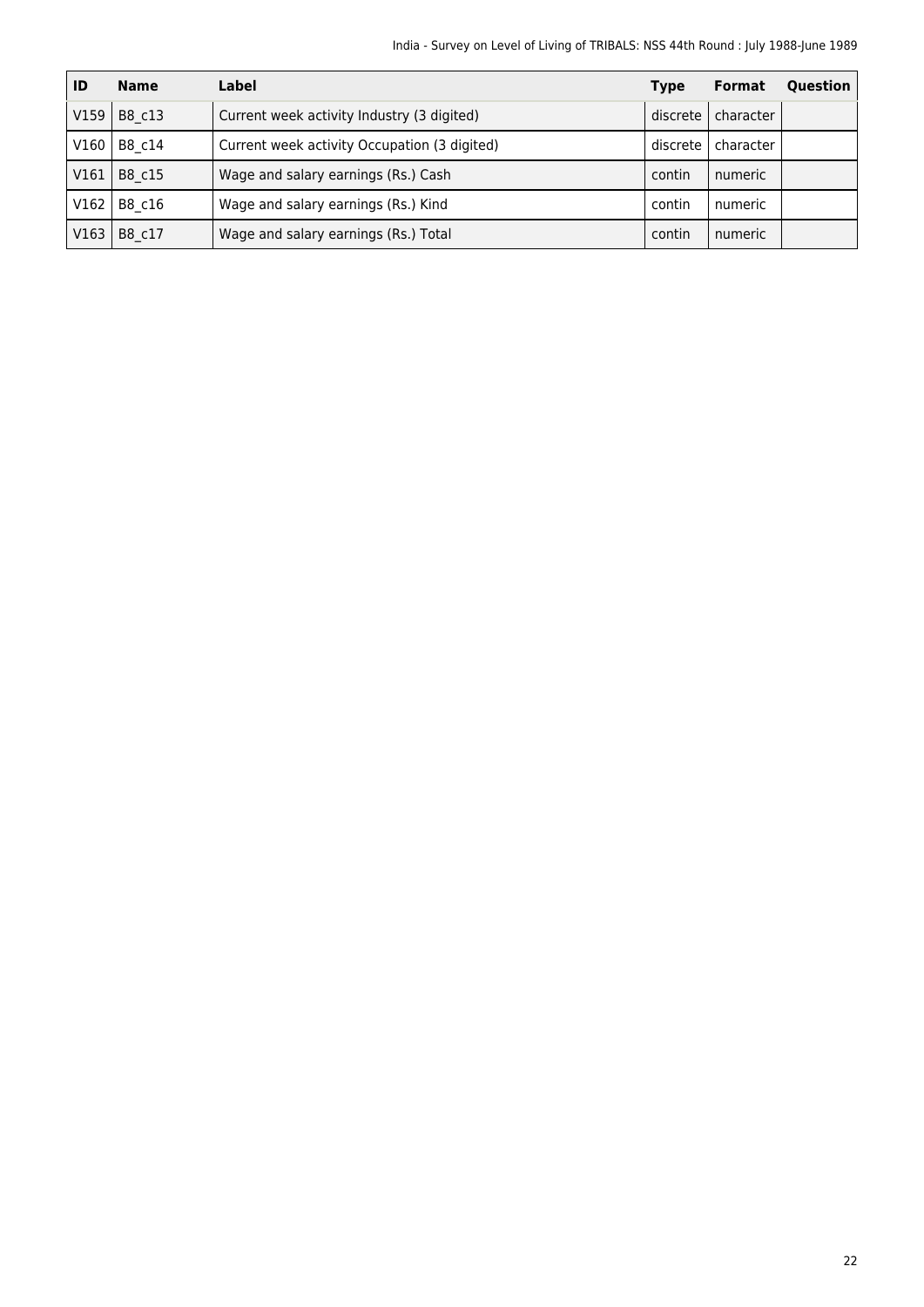# **Block-9-consumer goods-purchase-Records**

| Content      | Information on the quantity and value of some selected consumer goods purchased by the households<br>from public distribution source as well as from other sources are the content of this dataset |
|--------------|----------------------------------------------------------------------------------------------------------------------------------------------------------------------------------------------------|
| Cases        | 255909                                                                                                                                                                                             |
| Variable(s)  | 25                                                                                                                                                                                                 |
| Structure    | Type: relational<br>Keys: key commodity no(Key to locate commodity no), Key hhno(Key to locate hhno)                                                                                               |
| Version      |                                                                                                                                                                                                    |
| Producer     | <b>NSSO</b>                                                                                                                                                                                        |
| Missing Data |                                                                                                                                                                                                    |

| ID   | <b>Name</b>      | <b>Label</b>                                 | <b>Type</b> | <b>Format</b> | Question |
|------|------------------|----------------------------------------------|-------------|---------------|----------|
| V164 | key commodity no | Key to locate commodity no                   | discrete    | character     |          |
| V165 | Key hhno         | Key to locate hhno                           | discrete    | character     |          |
| V166 | Rec id           | Record identifier                            | discrete    | character     |          |
| V167 | Rnd_sch          | Round & sch. (code)                          | discrete    | character     |          |
| V168 | Flot             | Flot number                                  | discrete    | character     |          |
| V169 | sector           | Sector                                       | discrete    | character     |          |
| V170 | sample           | Sample Type                                  | discrete    | character     |          |
| V171 | state region     | State/Region                                 | discrete    | character     |          |
| V324 | state            | State code                                   | discrete    | character     |          |
| V172 | Sub_round        | Sub-round                                    | discrete    | character     |          |
| V173 | sub_sample       | Sub-Sample                                   | discrete    | character     |          |
| V174 | stratum          | Stratum                                      | discrete    | character     |          |
| V175 | sub_stratum      | Sub-stratum                                  | discrete    | character     |          |
| V176 | Stratum_type     | Stratum Type                                 | discrete    | character     |          |
| V177 | B1_q1_srlno      | Srl. number                                  | discrete    | character     |          |
| V178 | B1_q2_Area       | Area type                                    | discrete    | character     |          |
| V179 | hhno             | Sample hh. no.                               | discrete    | character     |          |
| V180 | B9_c1            | Serial number of commodity                   | discrete    | character     |          |
| V181 | B9_c3            | Purchase code                                | discrete    | character     |          |
| V182 | $B9_c5$          | Type of shop (code)                          | discrete    | character     |          |
| V183 | B9_c6            | PDS-Quantity (0.00)                          | contin      | numeric       |          |
| V184 | B9_c7            | PDS-Value (Rs.0.00)                          | contin      | numeric       |          |
| V185 | B9 c8            | Quantity (0.00)                              | contin      | numeric       |          |
| V186 | B9_c9            | Value (Rs.0.00)                              | contin      | numeric       |          |
| V187 | B9_c10           | If code 2 or 3 or 4 in col.(3) reason (code) | discrete    | character     |          |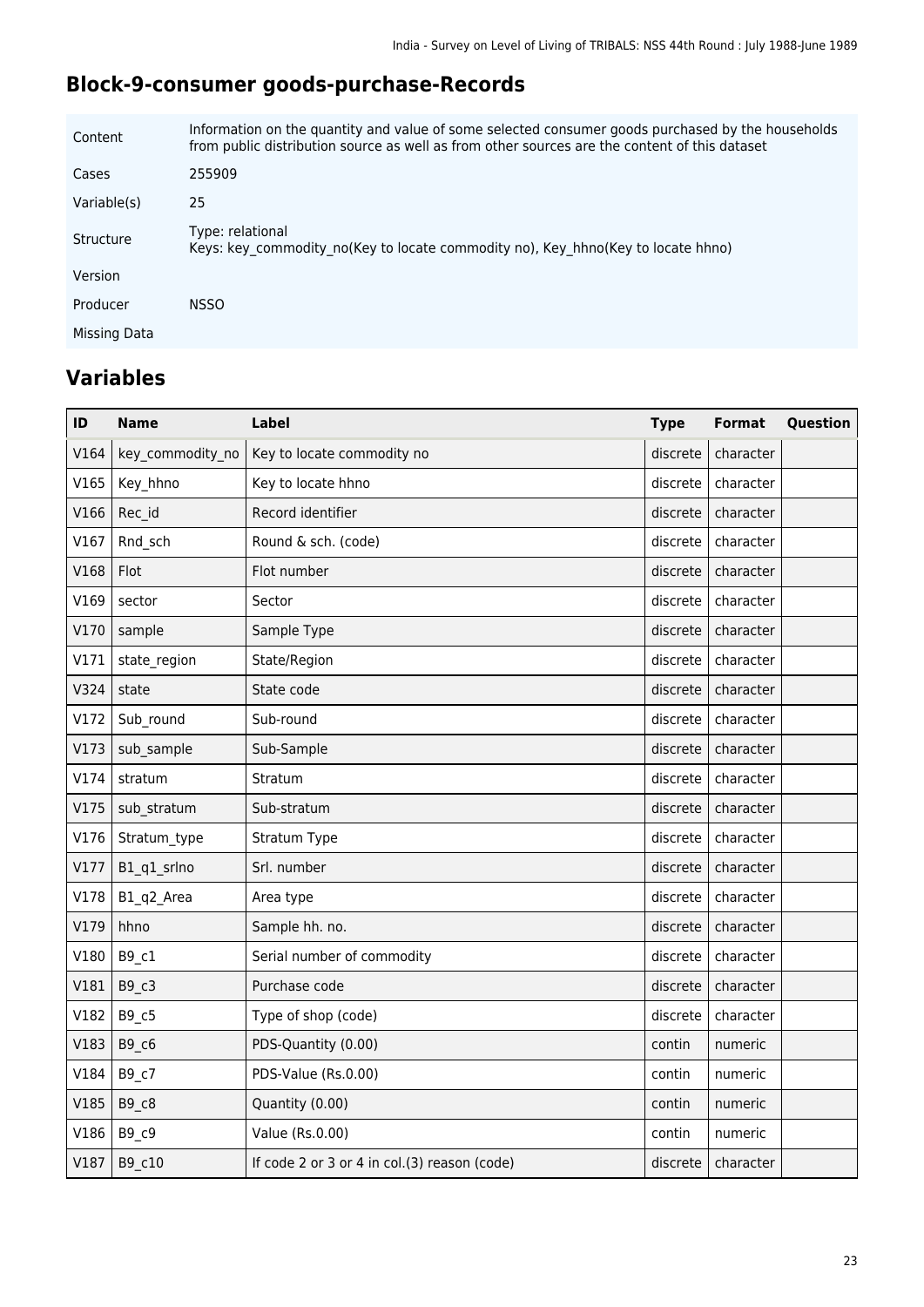# **Block-10-members-health care-morbidity-Records**

| Content      | Health care and morbidity particulars of each of the normal members of sample household are the<br>content of this dataset |
|--------------|----------------------------------------------------------------------------------------------------------------------------|
| Cases        | 78541                                                                                                                      |
| Variable(s)  | 35                                                                                                                         |
| Structure    | Type: relational<br>Keys: Key memberno(Key to locate member no), Key hhno(Key to locate hh no)                             |
| Version      |                                                                                                                            |
| Producer     | <b>NSSO</b>                                                                                                                |
| Missing Data |                                                                                                                            |

| ID   | <b>Name</b>  | Label                                      | <b>Type</b> | <b>Format</b> | Question |
|------|--------------|--------------------------------------------|-------------|---------------|----------|
| V188 | Key memberno | Key to locate member no                    | discrete    | character     |          |
| V189 | Key hhno     | Key to locate hh no                        | discrete    | character     |          |
| V190 | Rec id       | Record identifier                          | discrete    | character     |          |
| V191 | Rnd_sch      | Round & sch. (code)                        | discrete    | character     |          |
| V192 | Flot         | Flot number                                | discrete    | character     |          |
| V193 | sector       | Sector                                     | discrete    | character     |          |
| V194 | sample       | Sample Type                                | discrete    | character     |          |
| V195 | state region | State/Region                               | discrete    | character     |          |
| V325 | State        | State code                                 | discrete    | character     |          |
| V196 | Sub round    | Sub-round                                  | discrete    | character     |          |
| V197 | sub sample   | Sub-Sample                                 | discrete    | character     |          |
| V198 | stratum      | Stratum                                    | discrete    | character     |          |
| V199 | Stratum_type | <b>Stratum Type</b>                        | discrete    | character     |          |
| V200 | sub_stratum  | Sub-stratum                                | discrete    | character     |          |
| V201 | B1_q1_srlno  | Srl. number                                | discrete    | character     |          |
| V202 | B1_q2_Area   | Area type                                  | discrete    | character     |          |
| V203 | hhno         | Sample hh. no.                             | discrete    | character     |          |
| V204 | B10 c1       | Srl.no. as in $bl(6)$                      | discrete    | character     |          |
| V205 | B10_c2       | Sex                                        | discrete    | character     |          |
| V206 | B10 c3       | Age (Years)                                | contin      | numeric       |          |
| V207 | B10_c4       | Highest level of education attained (code) | discrete    | character     |          |
| V208 | B10_c5       | Polio                                      | discrete    | character     |          |
| V209 | B10_c6       | Measles                                    | discrete    | character     |          |
| V210 | B10_c7       | D.P.T.                                     | discrete    | character     |          |
| V211 | B10_c8       | B.C.G.                                     | discrete    | character     |          |
| V212 | B10_c9       | Typhoid                                    | discrete    | character     |          |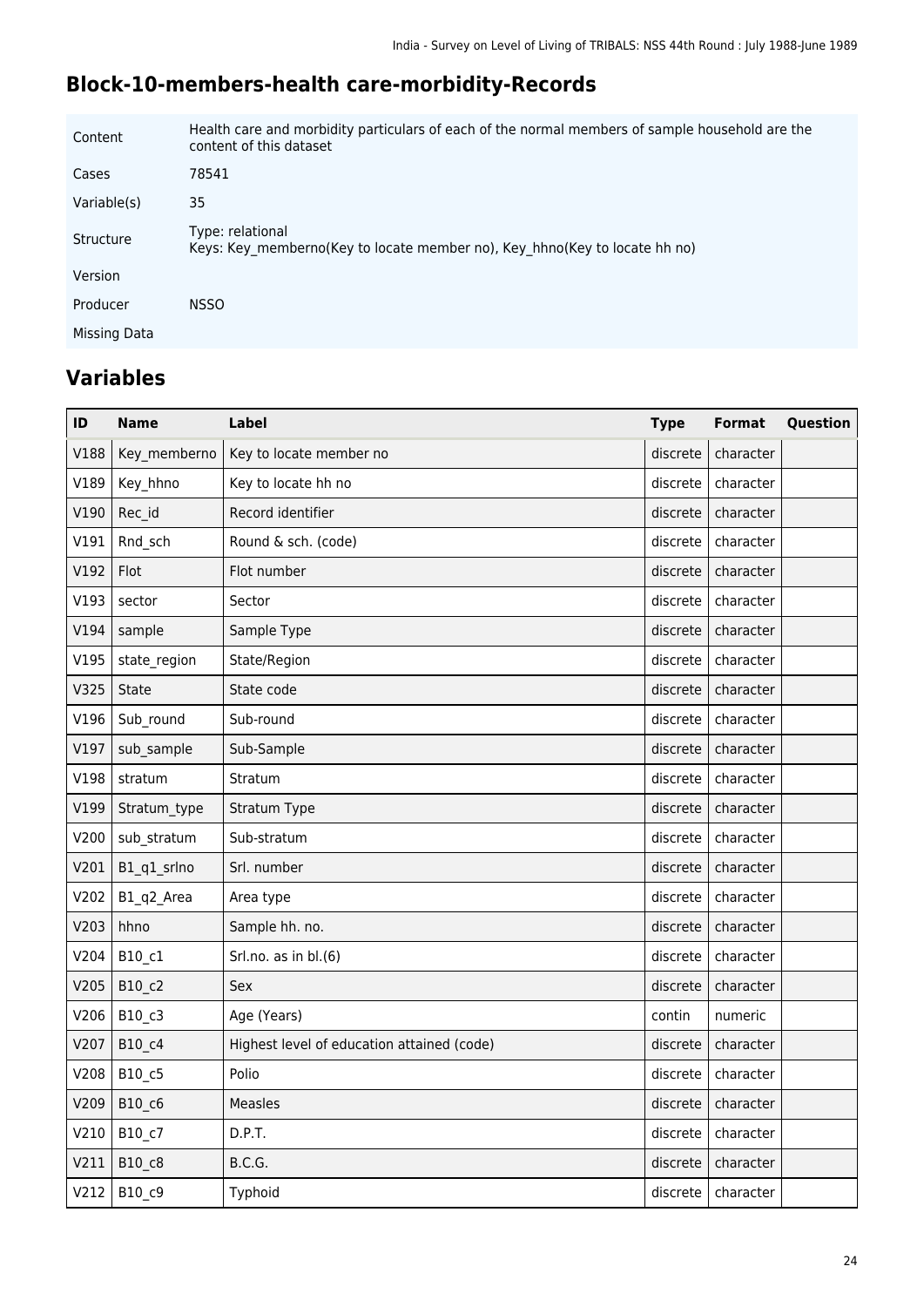| ID   | <b>Name</b> | Label                                            | <b>Type</b> | <b>Format</b> | Question |
|------|-------------|--------------------------------------------------|-------------|---------------|----------|
| V213 | B10 c10     | Cholera                                          | discrete    | character     |          |
| V214 | B10 c11     | Tetanus                                          | discrete    | character     |          |
| V215 | B10 c12     | Rabies                                           | discrete    | character     |          |
| V216 | B10 c13     | Whether there was ailment during last 30 days    | discrete    | character     |          |
| V217 | B10 c14     | Type of ailment (code)                           | discrete    | character     |          |
| V218 | B10 c15     | Whether treated (Yes-1, No-2)                    | discrete    | character     |          |
| V219 | B10 c16     | Source of treatment (code)                       | discrete    | character     |          |
| V220 | B10 c17     | System of medicine (code)                        | discrete    | character     |          |
| V221 | B10 c18     | If '2' in sno.19, reason for no treatment (code) | discrete    | character     |          |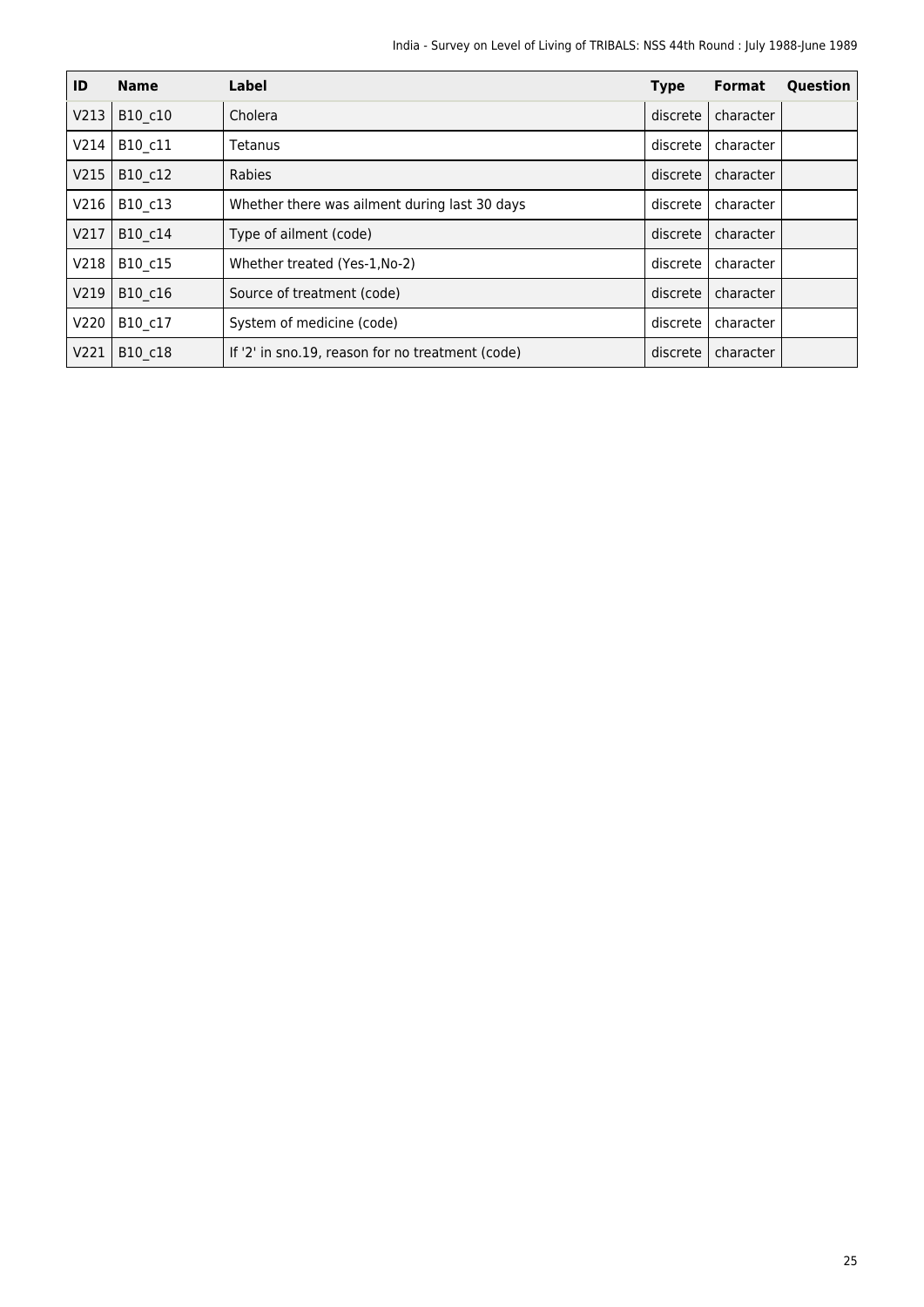# **Block-11-Household-ceremonies-Records**

| Content      | Particulars of all the ceremonies observed by the tribal households during 365 days preceding the date<br>of survey are available in this dataset. |  |  |
|--------------|----------------------------------------------------------------------------------------------------------------------------------------------------|--|--|
| Cases        | 8855                                                                                                                                               |  |  |
| Variable(s)  | 22                                                                                                                                                 |  |  |
| Structure    | Type: relational<br>Keys: Key serial no(Key to locate ceremony seriall no), Key Hhno(Key to locate hh no)                                          |  |  |
| Version      |                                                                                                                                                    |  |  |
| Producer     | <b>NSSO</b>                                                                                                                                        |  |  |
| Missing Data |                                                                                                                                                    |  |  |

| ID   | <b>Name</b>   | <b>Label</b>                                | <b>Type</b> | <b>Format</b> | Question |
|------|---------------|---------------------------------------------|-------------|---------------|----------|
| V222 | Key serial no | Key to locate ceremony seriall no           | discrete    | character     |          |
| V223 | Key Hhno      | Key to locate hh no                         | discrete    | character     |          |
| V224 | Rec id        | Record identifier                           | discrete    | character     |          |
| V225 | Rnd sch       | Round & sch. (code)                         | discrete    | character     |          |
| V226 | Flot          | Flot number                                 | discrete    | character     |          |
| V227 | sample        | Sample Type                                 | discrete    | character     |          |
| V228 | sector        | Sector                                      | discrete    | character     |          |
| V229 | state region  | State/Region                                | discrete    | character     |          |
| V326 | State         | State code                                  | discrete    | character     |          |
| V230 | Sub round     | Sub-round                                   | discrete    | character     |          |
| V231 | sub sample    | Sub-Sample                                  | discrete    | character     |          |
| V232 | stratum       | Stratum                                     | discrete    | character     |          |
| V233 | stratum type  | Stratum Type                                | discrete    | character     |          |
| V234 | sub_stratum   | Sub-stratum                                 | discrete    | character     |          |
| V235 | B1_q1_srlno   | Srl. number                                 | discrete    | character     |          |
| V236 | B1_q2_Area    | Area type                                   | discrete    | character     |          |
| V237 | hhno          | Sample hh. no.                              | discrete    | character     |          |
| V238 | B11 c1        | Sl.no. of ceremony                          | discrete    | character     |          |
| V239 | B11_c3        | Ceremony code                               | discrete    | character     |          |
| V240 | B11 c4        | Expenditure incurred on ceremony (Rs.)      | contin      | numeric       |          |
| V241 | B11 c5        | No. of guests entertained                   | contin      | numeric       |          |
| V242 | B11 c6        | whether bride/bride-groom price paid (code) | discrete    | character     |          |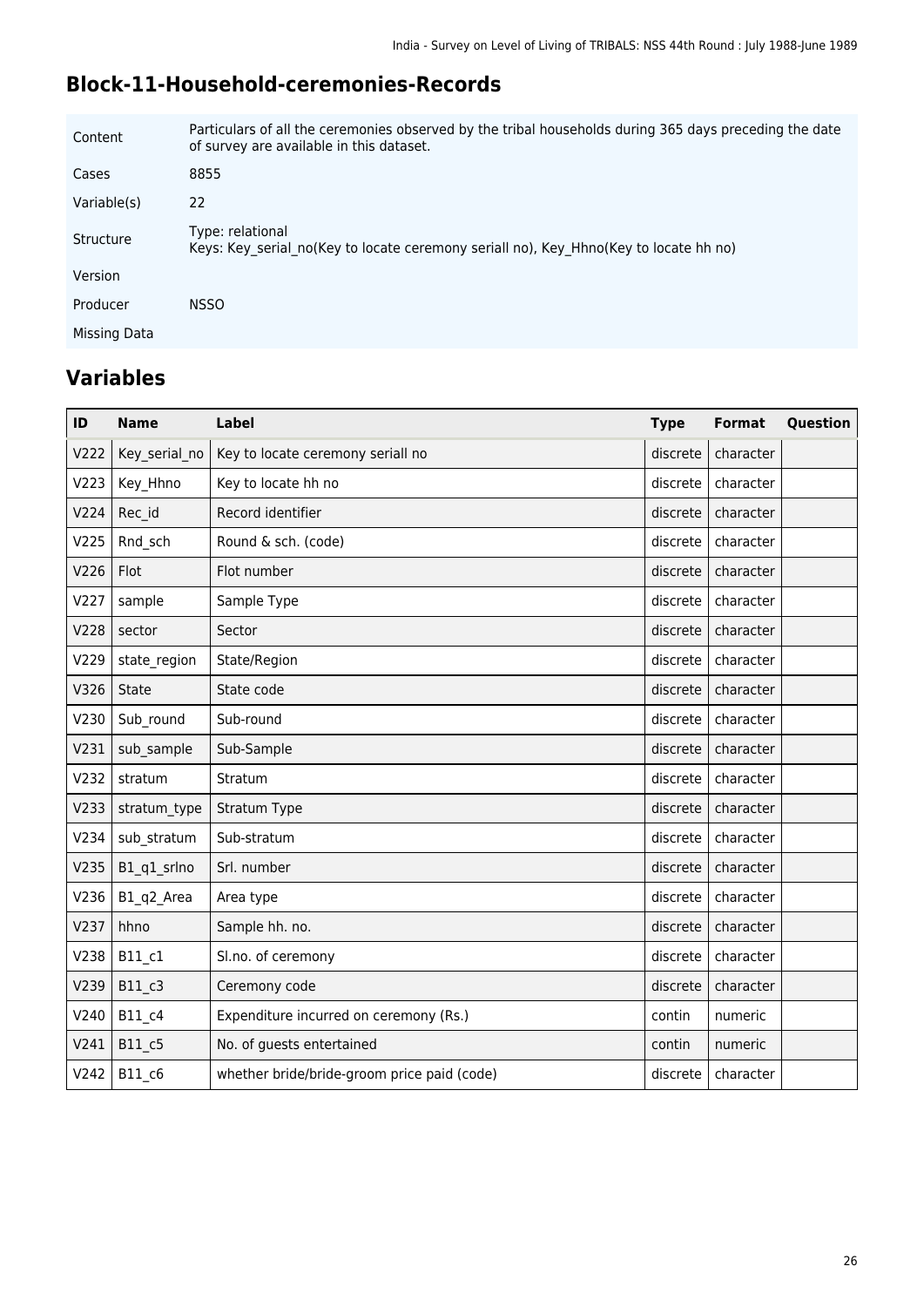# **Block-12-household-consumer expenditure-Records**

| Content      | This dataset contains expenditure incurred by the sample household for the purpose of domestic<br>consumption for the last 30 days preceding the date of survey |  |  |
|--------------|-----------------------------------------------------------------------------------------------------------------------------------------------------------------|--|--|
| Cases        | 277660                                                                                                                                                          |  |  |
| Variable(s)  | 26                                                                                                                                                              |  |  |
| Structure    | Type: relational<br>Keys: key itemcode(Key to identify item code), key hhno(Key to locate hhno)                                                                 |  |  |
| Version      |                                                                                                                                                                 |  |  |
| Producer     | <b>NSSO</b>                                                                                                                                                     |  |  |
| Missing Data |                                                                                                                                                                 |  |  |

| ID   | <b>Name</b>  | <b>Label</b>              | <b>Type</b> | Format    | Question |
|------|--------------|---------------------------|-------------|-----------|----------|
| V243 | key itemcode | Key to identify item code | discrete    | character |          |
| V244 | key hhno     | Key to locate hhno        | discrete    | character |          |
| V245 | Rec id       | Record identifier         | discrete    | character |          |
| V246 | Rnd_sch      | Round & sch. (code)       | discrete    | character |          |
| V247 | Flot         | Flot number               | discrete    | character |          |
| V248 | sector       | Sector                    | discrete    | character |          |
| V249 | sample       | Sample Type               | discrete    | character |          |
| V250 | state_region | State/Region              | discrete    | character |          |
| V327 | state        | State code                | discrete    | character |          |
| V251 | Sub_round    | Sub-round                 | discrete    | character |          |
| V252 | sub sample   | Sub-Sample                | discrete    | character |          |
| V253 | stratum      | Stratum                   | discrete    | character |          |
| V254 | Stratum type | Stratum Type              | discrete    | character |          |
| V255 | sub stratum  | Sub-stratum               | discrete    | character |          |
| V256 | B1_q1_srlno  | Srl. number               | discrete    | character |          |
| V257 | B1_q2_Area   | Area type                 | discrete    | character |          |
| V258 | hhno         | Sample hh. no.            | discrete    | character |          |
| V259 | B12_c1       | Item code                 | discrete    | character |          |
| V260 | B12 c4       | Quantity (0.00)           | contin      | numeric   |          |
| V261 | B12_c5       | Value (Rs.0.00)           | contin      | numeric   |          |
| V262 | B12_c6       | Quantity (0.00)           | contin      | numeric   |          |
| V263 | B12_c7       | Value (Rs.0.00)           | contin      | numeric   |          |
| V264 | B12_c8       | Quantity (0.00)           | contin      | numeric   |          |
| V265 | B12 c9       | Value (Rs.0.00)           | contin      | numeric   |          |
| V266 | B12_c10      | Quantity (0.00)           | contin      | numeric   |          |
| V267 | B12_c11      | Value (Rs.0.00)           | contin      | numeric   |          |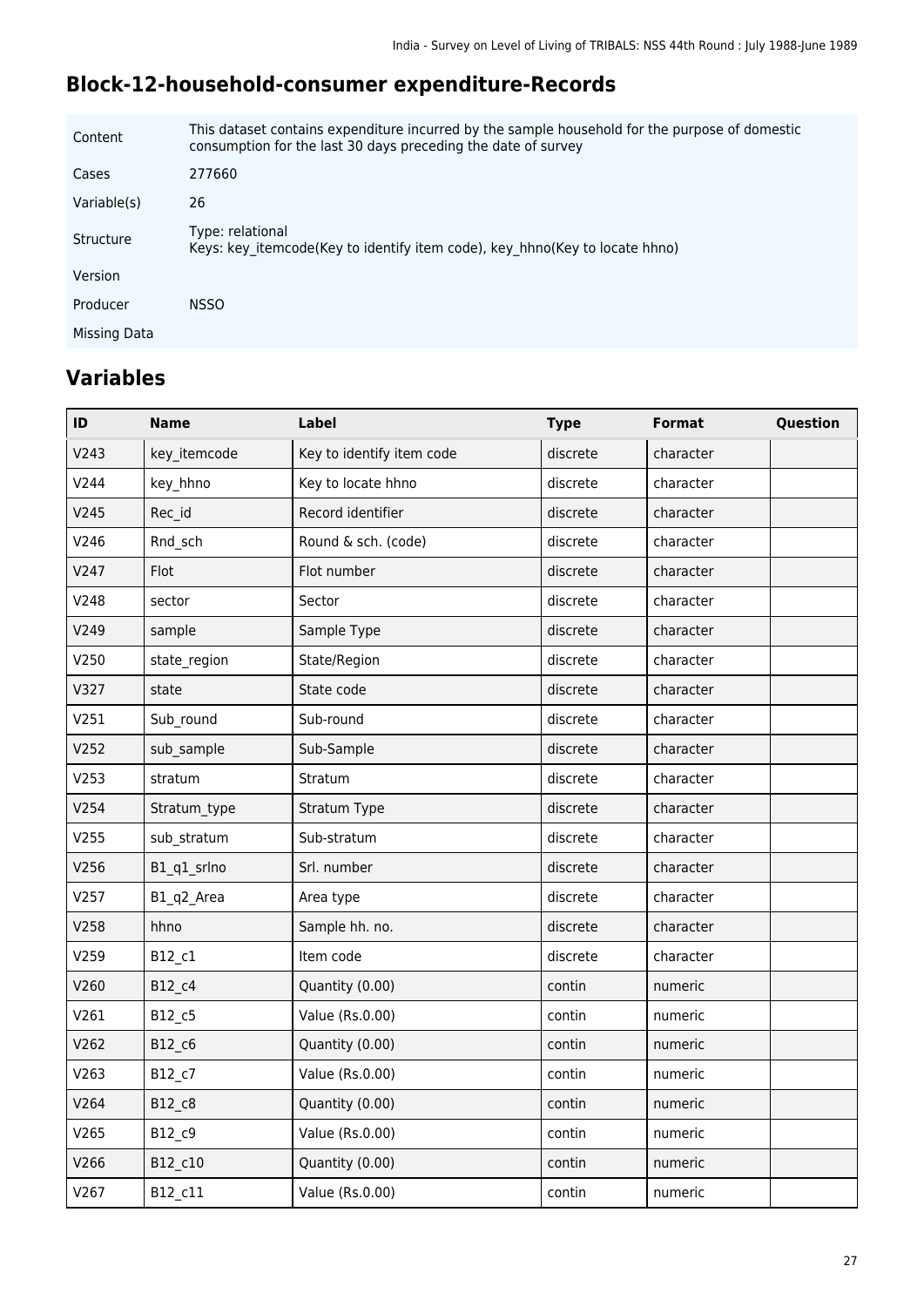### **Block-13-household-Misc-consumer goods expenditure-Records**

Content This dataset contains particulars of Expenditure on miscellaneous goods & services, rents & taxes and<br>
durable goods for democie use during less 20 douse durable goods for domestic use during last 30 days

|                     | adiable goods for domestic ase daring last so days |
|---------------------|----------------------------------------------------|
| Cases               | 38344                                              |
| Variable(s)         | 19                                                 |
| Structure           | Type:<br>Keys: ()                                  |
| Version             |                                                    |
| Producer            | <b>NSSO</b>                                        |
| <b>Missing Data</b> |                                                    |

| ID   | <b>Name</b>  | <b>Label</b>            | <b>Type</b> | <b>Format</b> | Question |
|------|--------------|-------------------------|-------------|---------------|----------|
| V268 | Key itemcode | Key to locate itemcode  | discrete    | character     |          |
| V269 | Key hhno     | Key to locate Hhno      | discrete    | character     |          |
| V270 | Rec_id       | Record identifier       | discrete    | character     |          |
| V271 | Rnd_sch      | Round & sch. (code)     | discrete    | character     |          |
| V272 | <b>Flot</b>  | Flot number             | discrete    | character     |          |
| V273 | sector       | Sector                  | discrete    | character     |          |
| V274 | sample       | Sample Type             | discrete    | character     |          |
| V275 | state region | State/Region            | discrete    | character     |          |
| V328 | <b>State</b> | State code              | discrete    | character     |          |
| V276 | Sub round    | Sub-round               | discrete    | character     |          |
| V277 | sub_sample   | Sub-Sample              | discrete    | character     |          |
| V278 | stratum      | Stratum                 | discrete    | character     |          |
| V279 | Stratum type | <b>Stratum Type</b>     | discrete    | character     |          |
| V280 | B1 q1 srlno  | Srl. number             | discrete    | character     |          |
| V281 | B1_q2_Area   | Area type               | discrete    | character     |          |
| V282 | hhno         | Sample hh. no.          | discrete    | character     |          |
| V283 | B13 c1       | Item code               | discrete    | character     |          |
| V284 | B13 c3       | Cash (Rs.0.00):-        | contin      | numeric       |          |
| V285 | B13_c4       | Cash & kind (Rs.0.00):- | contin      | numeric       |          |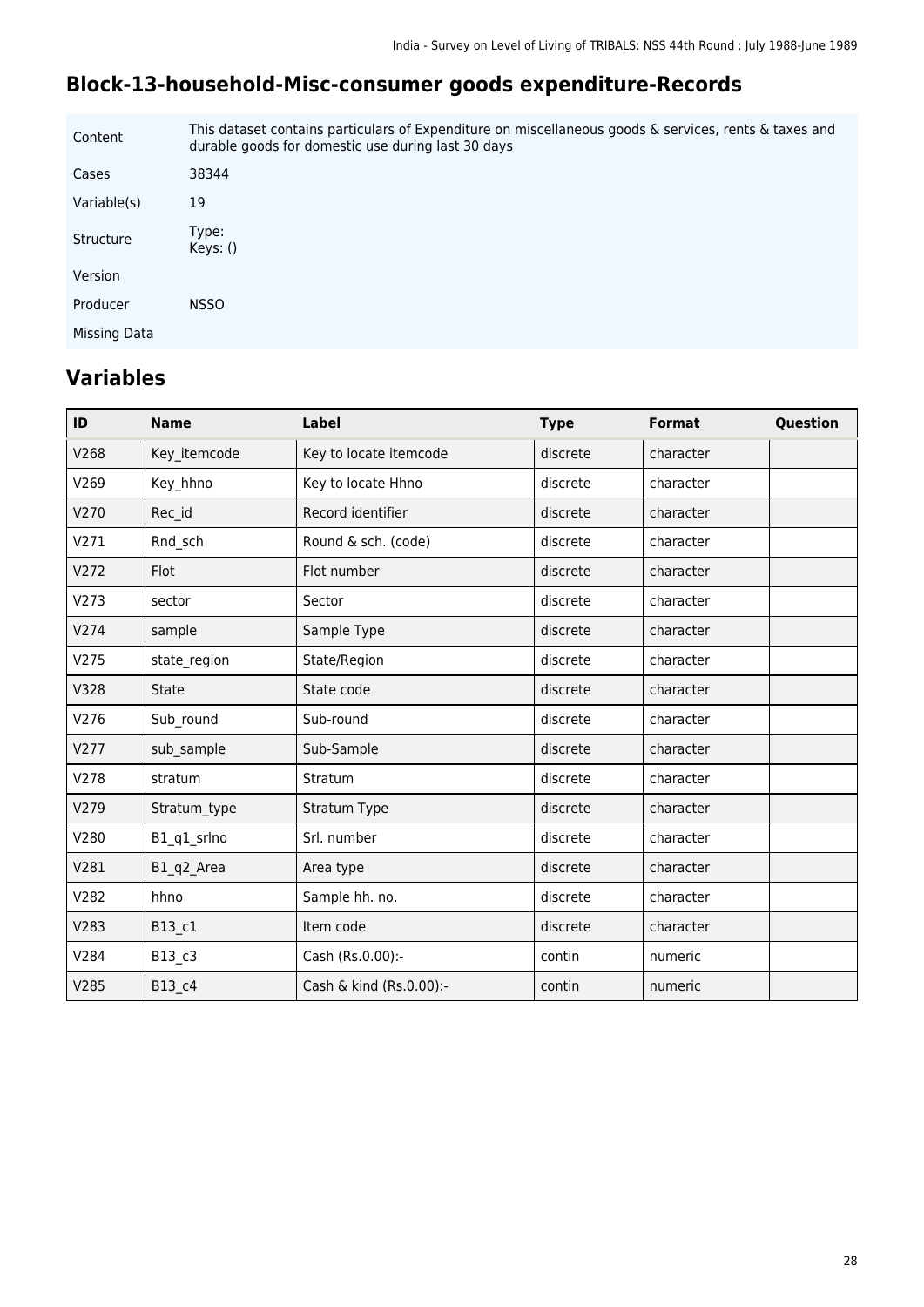# **Block-14-dwelling unit-particulars-Records**

| Content      | Data on condition of the dwelling house (unit) contained in this dataset |
|--------------|--------------------------------------------------------------------------|
| Cases        | 16397                                                                    |
| Variable(s)  | 31                                                                       |
| Structure    | Type: relational<br>Keys: Key hhno(Key to locate hhno)                   |
| Version      |                                                                          |
| Producer     | <b>NSSO</b>                                                              |
| Missing Data |                                                                          |

| ID   | <b>Name</b>  | Label                                                      | <b>Type</b> | <b>Format</b> | Question |
|------|--------------|------------------------------------------------------------|-------------|---------------|----------|
| V287 | Key_hhno     | Key to locate hhno                                         | discrete    | character     |          |
| V288 | Rec_id       | Record identifier                                          | discrete    | character     |          |
| V289 | Rnd sch      | Round & sch. (code)                                        | discrete    | character     |          |
| V290 | Flot         | Flot number                                                | discrete    | character     |          |
| V291 | sector       | Sector                                                     | discrete    | character     |          |
| V292 | sample       | Sample Type                                                | discrete    | character     |          |
| V293 | state_region | State/Region                                               | discrete    | character     |          |
| V329 | State        | State code                                                 | discrete    | character     |          |
| V294 | Sub round    | Sub-round                                                  | discrete    | character     |          |
| V295 | sub_sample   | Sub-Sample                                                 | discrete    | character     |          |
| V296 | stratum      | Stratum                                                    | discrete    | character     |          |
| V297 | stratum_type | Stratum Type                                               | discrete    | character     |          |
| V298 | sub_stratum  | Sub-stratum                                                | discrete    | character     |          |
| V299 | B1_q1_srlno  | Srl. number                                                | discrete    | character     |          |
| V300 | B1_q2_Area   | Area type                                                  | discrete    | character     |          |
| V301 | hhno         | Sample hh. no.                                             | discrete    | character     |          |
| V302 | B14_q1       | Whether dwelling unit is owned                             | discrete    | character     |          |
| V303 | B14_q2       | Tenure type of the plot (code)                             | discrete    | character     |          |
| V304 | B14_q3       | Area of the house site (0.00 sq.m.)                        | contin      | numeric       |          |
| V305 | B14_q4       | Covered area (0.00 sq.m.)                                  | contin      | numeric       |          |
| V306 | B14_q5       | Plinth level (code)                                        | discrete    | character     |          |
| V307 | B14_q6       | Type of structure (code)                                   | discrete    | character     |          |
| V308 | B14_q7       | Type of entrance (code)                                    | discrete    | character     |          |
| V309 | B14_q8       | Whether the living room is shared with animal (Yes-1, No-2 | discrete    | character     |          |
| V310 | B14 q9       | Ventilation and natural light                              | discrete    | character     |          |
| V311 | B14_q10      | Lighting arrangement (code)                                | discrete    | character     |          |
| V312 | B14 q11      | Sleeping arrangement (code)                                | discrete    | character     |          |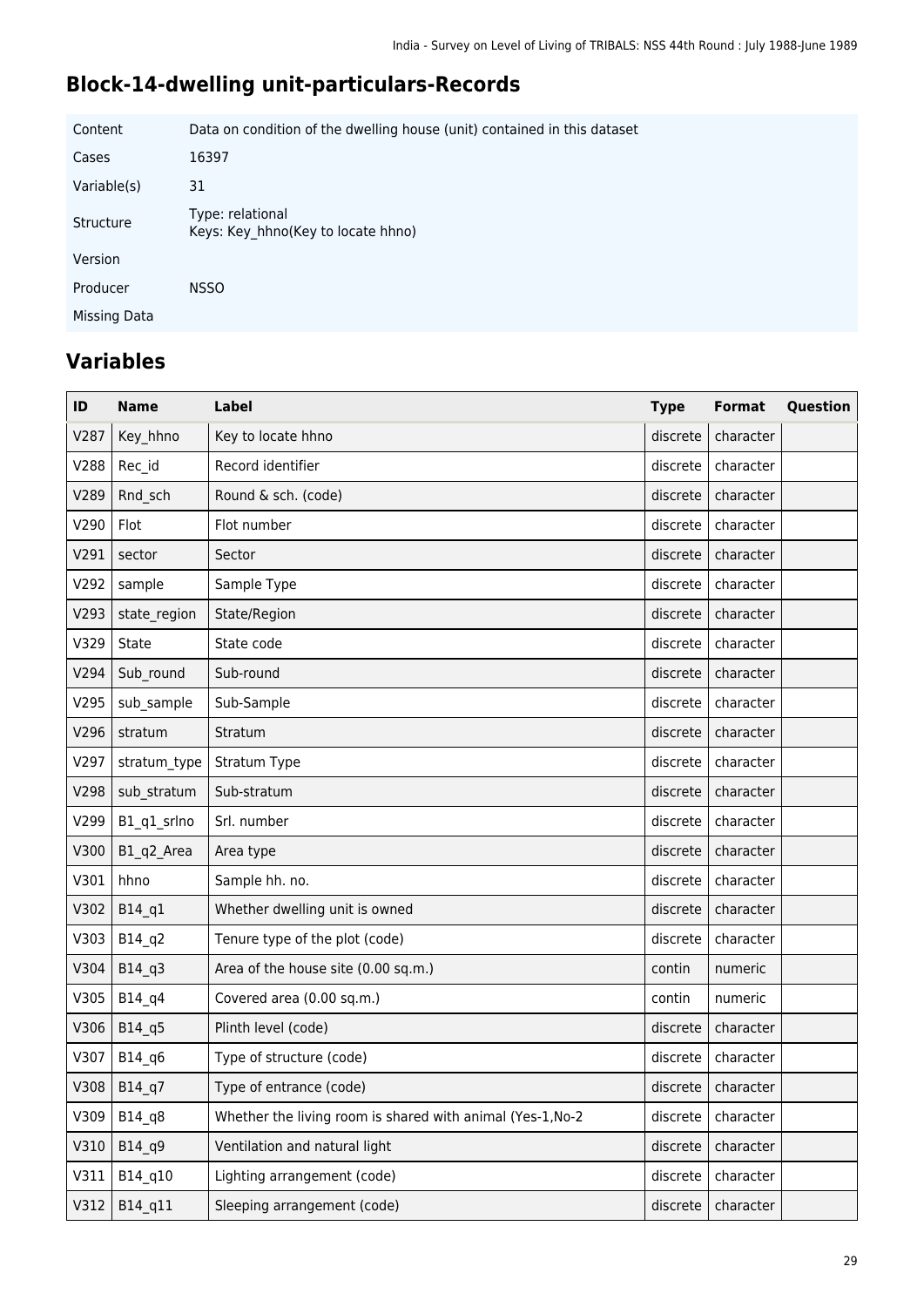#### India - Survey on Level of Living of TRIBALS: NSS 44th Round : July 1988-June 1989

| ID   | <b>Name</b> | Label                                                    | <b>Type</b> | <b>Format</b>        | Question |
|------|-------------|----------------------------------------------------------|-------------|----------------------|----------|
| V313 | B14 q12     | Whether assistance obtained fo house site (code)         |             | discrete   character |          |
| V314 | B14 q13     | If yes, in item 17, agency providing assistance (code)   |             | discrete   character |          |
| V315 | B14 q14     | Whether assistance obtained fo house construction (code) |             | discrete   character |          |
| V316 | B14 q15     | If yes, in item 19 agency prov iding assistance (code)   | discrete l  | character            |          |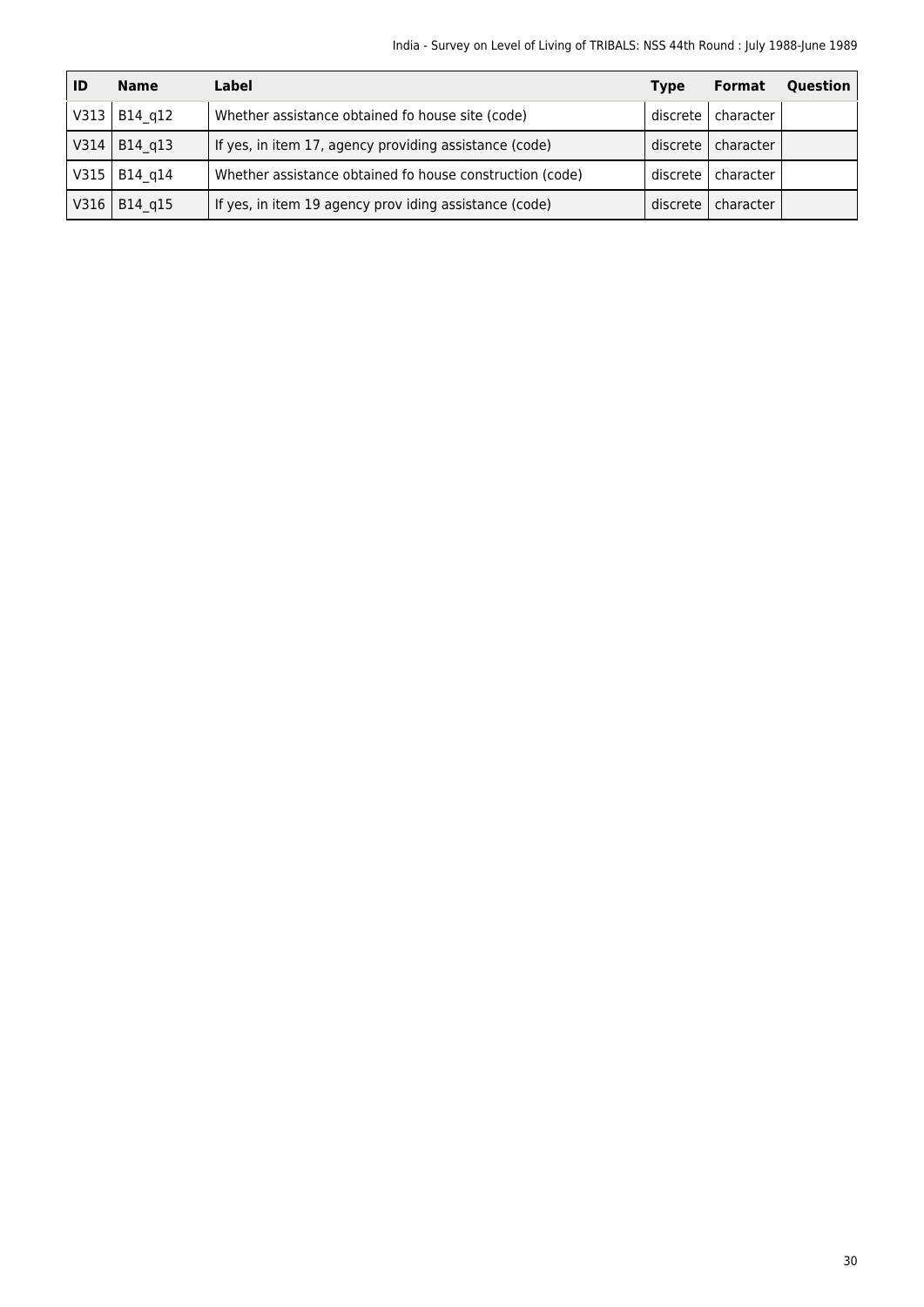India - Survey on Level of Living of TRIBALS: NSS 44th Round : July 1988-June 1989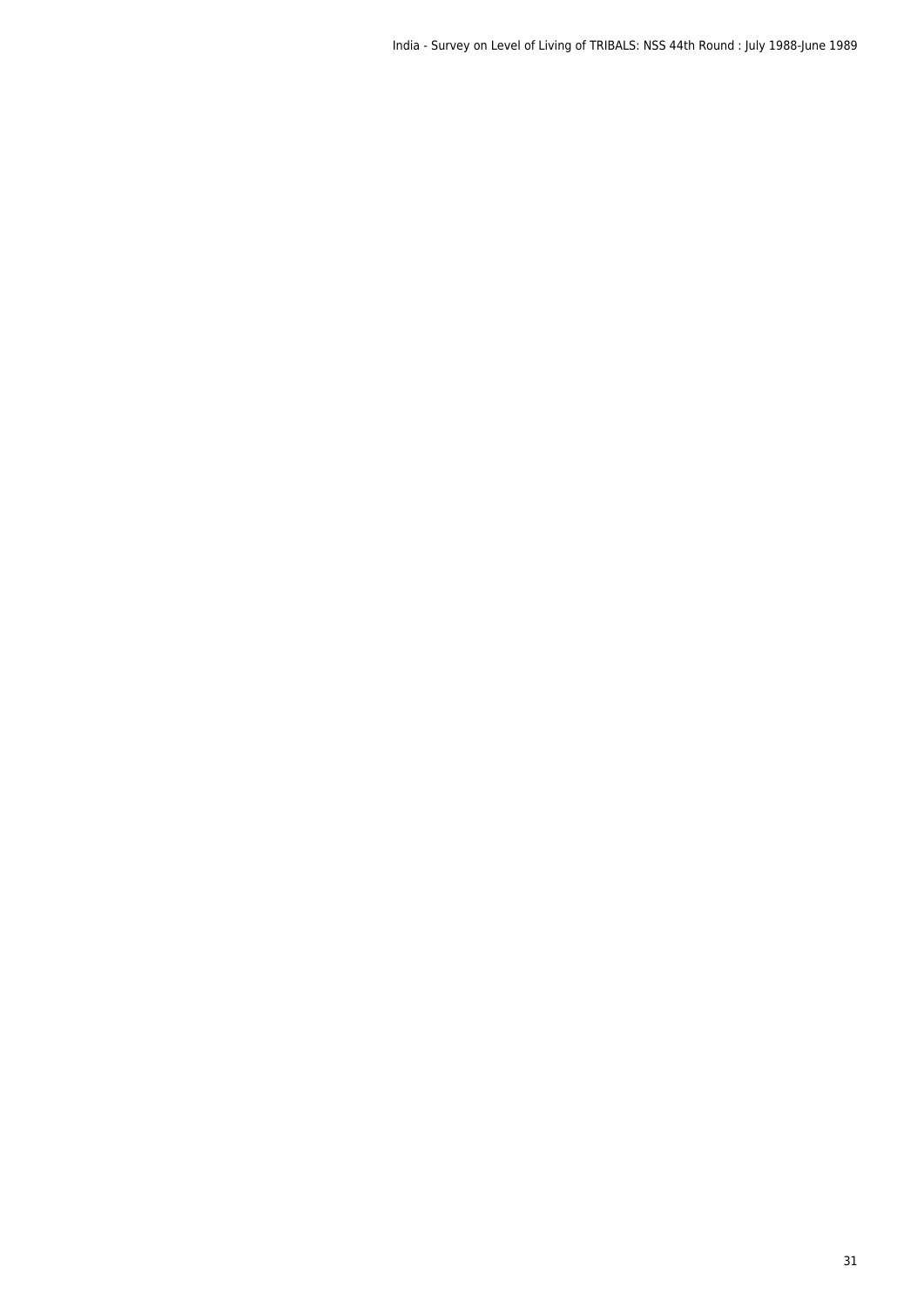### Key to locate Hhno (Key\_hhno) File: Block-1-Identification-household-Records

#### **Overview**

Type: Discrete Format: character Width: 11

Valid cases: 16436 Invalid: 0

# Record identifier (Rec\_id) File: Block-1-Identification-household-Records

#### **Overview**

Type: Discrete Format: character Width: 2

Valid cases: 16436 Invalid: 0

#### **Description**

Identifies the block number of schedule to which the dataset pertains to.

# Round & sch. (code) (Rnd\_sch) File: Block-1-Identification-household-Records

#### **Overview**

Type: Discrete Format: character Width: 3

#### **Description**

Indicate NSS round and shedule 29.1

# Flot number (Flot) File: Block-1-Identification-household-Records

#### **Overview**

Type: Discrete Format: character Width: 5

Valid cases: 16436 Invalid: 0

# Sector (sector) File: Block-1-Identification-household-Records

#### **Overview**

Type: Discrete Format: character Width: 1

Valid cases: 16436 Invalid: 0

# Sample Type (sample) File: Block-1-Identification-household-Records

**Overview**

Invalid: 0

Valid cases: 16436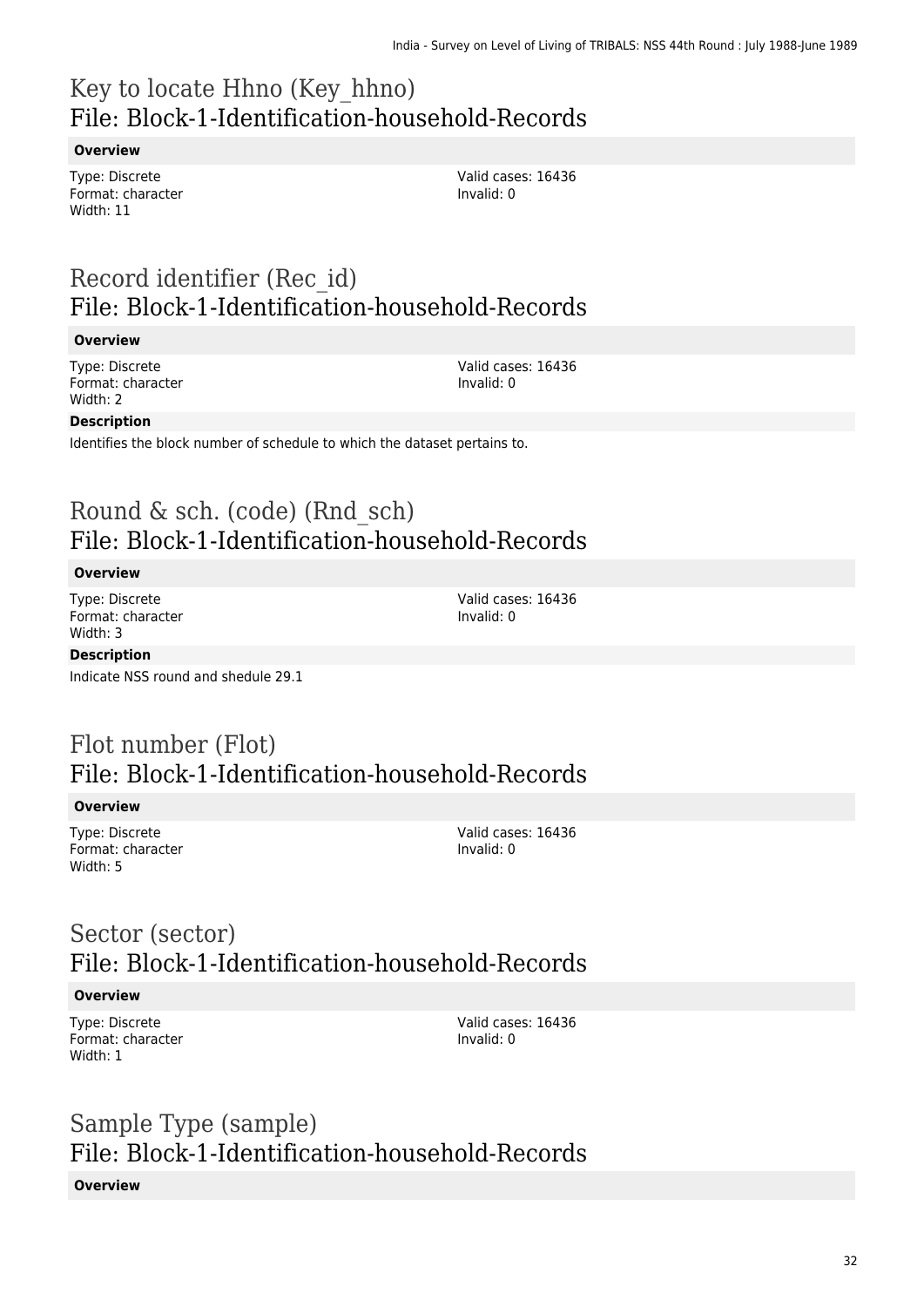### Sample Type (sample) File: Block-1-Identification-household-Records

Type: Discrete Format: character Width: 1

Valid cases: 16436 Invalid: 0

#### **Description**

There are two types of sample villages in this round. The first type is the general sample in which all enquiries will be carried out. The second type is designated as "special sample villages" in which only schedules 3.1, 29.1, 29.2 and 29.3 will be canvassed. The special samples are intended for augmenting the general sample for the tribal enquiry. These special sample villages will be selected only from the tribal concentration strata (stratum type 1 ) of the 16 States and the U.T. OF Andaman & Nicobar Islands 1). There are no special sample villages in the remaining States/U.T.'s. The special samples are called sample type-1 and the general samples, sample type-2.

### State/Region (state\_region) File: Block-1-Identification-household-Records

#### **Overview**

Type: Discrete Format: character Width: 3

Valid cases: 16436 Invalid: 0

### State code (State) File: Block-1-Identification-household-Records

#### **Overview**

Type: Discrete Format: character Width: 2

Valid cases: 16436 Invalid: 0

### Sub-round (Sub\_round) File: Block-1-Identification-household-Records

#### **Overview**

Type: Discrete Format: character Width: 1

Valid cases: 16436 Invalid: 0

### Sub-Sample (sub\_sample) File: Block-1-Identification-household-Records

#### **Overview**

Type: Discrete Format: character Width: 1

Valid cases: 16432 Invalid: 0

# Stratum (stratum) File: Block-1-Identification-household-Records

#### **Overview**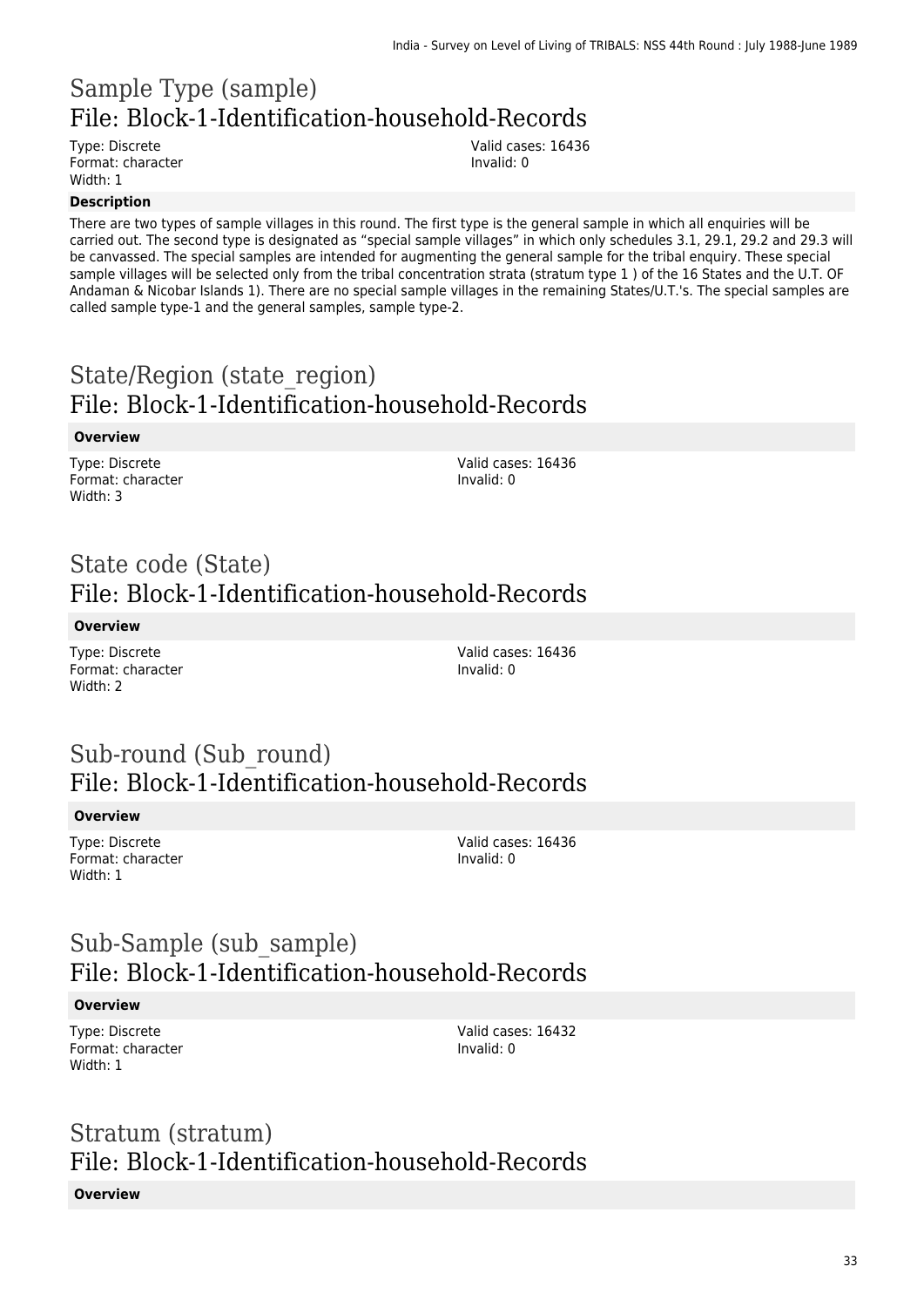### Stratum (stratum) File: Block-1-Identification-household-Records

Type: Discrete Format: character Width: 2

Valid cases: 16436 Invalid: 0

# Stratum\_Type B1\_12 (Stratum\_Type) File: Block-1-Identification-household-Records

#### **Overview**

Type: Discrete Format: character Width: 1

Valid cases: 16436 Invalid: 0

### Sub-stratum (sub\_stratum) File: Block-1-Identification-household-Records

#### **Overview**

Type: Discrete Format: character Width: 1

Valid cases: 16436 Invalid: 0

#### **Interviewer instructions**

Entrypre-printed as 9

### Srl. number (B1\_q1\_srlno) File: Block-1-Identification-household-Records

**Overview**

Type: Discrete Format: character Width: 5

Valid cases: 16436 Invalid: 0

# Area type (B1\_q2\_Area) File: Block-1-Identification-household-Records

#### **Overview**

Type: Discrete Format: character Width: 1

Valid cases: 16436 Invalid: 0

### Sample hh. no. (hhno) File: Block-1-Identification-household-Records

#### **Overview**

Type: Discrete Format: character Width: 1

Valid cases: 16436 Invalid: 0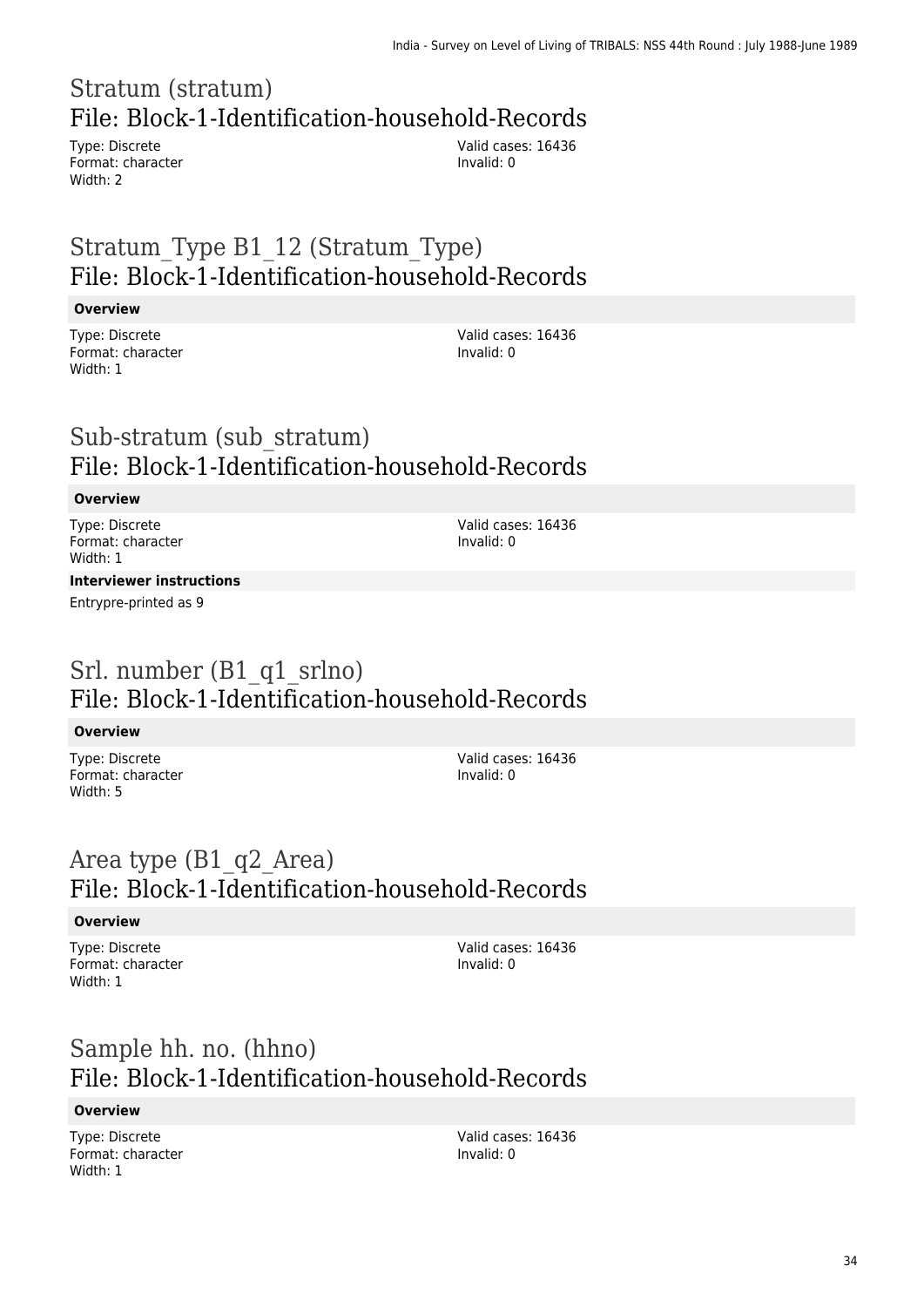### Village type (B1\_q16) (VillType) File: Block-1-Identification-household-Records

#### **Overview**

Type: Discrete Format: character Width: 1

#### **Interviewer instructions**

Village type (item 16) will be 1 if the tribal population constitutes more than 50 percent of the total population in the village, otherwise code 2 will be recorded

This item will be filled in only in the rural sector.

### Information (code) (B1\_q26) File: Block-1-Identification-household-Records

#### **Overview**

Type: Discrete Format: character Width: 1

Valid cases: 16414 Invalid: 0

Valid cases: 16174

Invalid: 0

#### **Interviewer instructions**

Whether the primary informant is the head of the household or any other member of the household will be indicated against item 26 in terms of code 1 and code 2 respectively

### Response (code) (B1\_q27) File: Block-1-Identification-household-Records

#### **Overview**

Type: Discrete Format: character Width: 1

Valid cases: 16415 Invalid: 0

#### **Interviewer instructions**

This information will be recorded on the basis of the investigator's impression after the entire schedule 29.1 is canvassed.

# Survey (code) (B1\_q28) File: Block-1-Identification-household-Records

#### **Overview**

Type: Discrete Format: character Width: 1

Valid cases: 16420 Invalid: 0

#### **Interviewer instructions**

6.1.2 Whether the originally selected sample household has

been surveyed or a substitute household has been surveyed will be noted against this item. The code will be 1, if it is the originally selected sample, while code 2 will be recorded if the surveyed household is a substitute. If both the originally selected household and the substitute household become casualties. Code 3 will be recorded. In such cases only blocks 1 and 2 will be filled in and on the top of the first page of the schedule, the word 'casualty' will be written and underlined.

# Casualty (code) (B1\_q29) File: Block-1-Identification-household-Records

**Overview**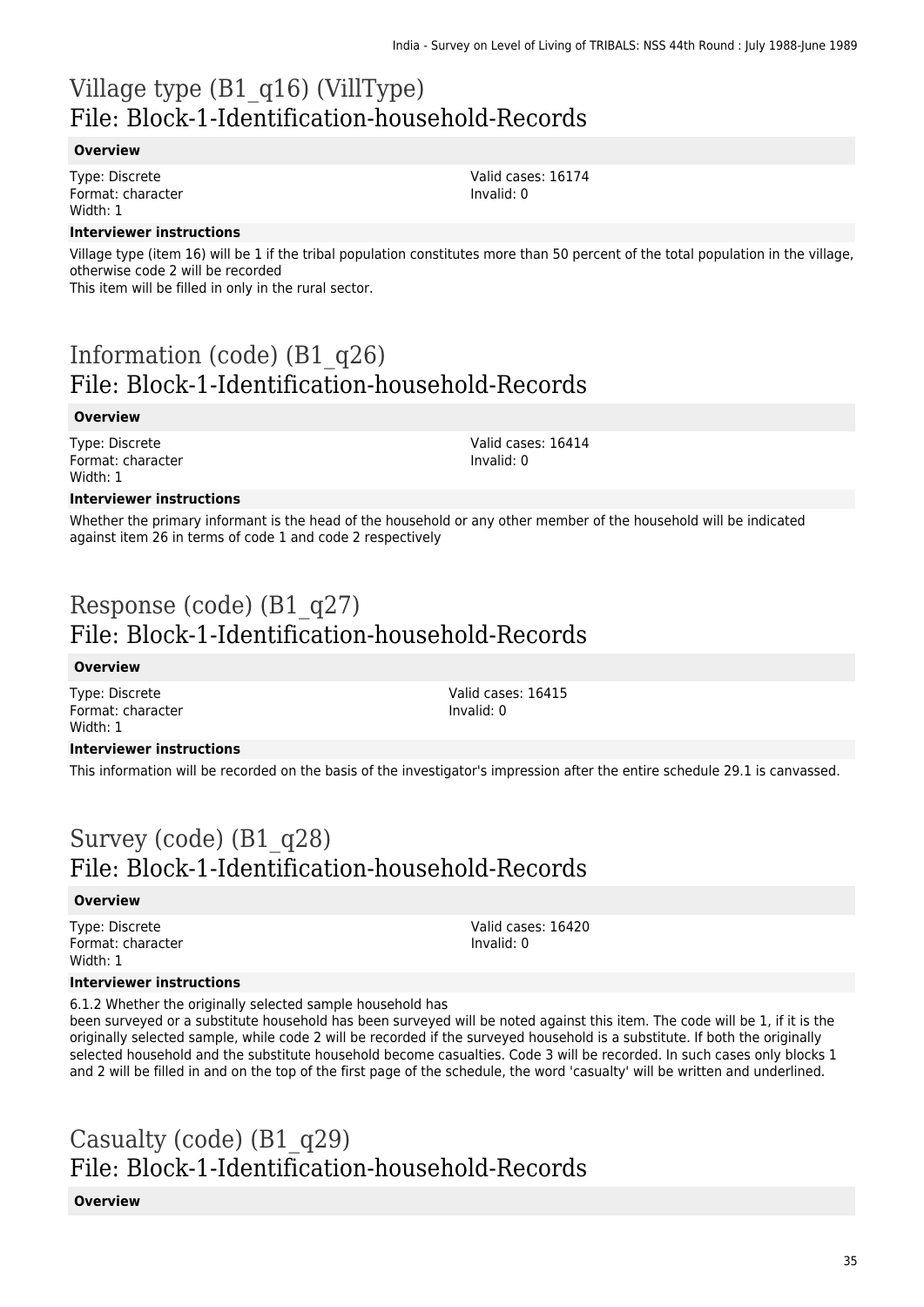# Casualty (code) (B1\_q29) File: Block-1-Identification-household-Records

Type: Discrete Format: character Width: 1

Valid cases: 171 Invalid: 0

#### **Interviewer instructions**

For the originally selected sample household which could not be surveyed, the reason for its becoming a casualty will be recorded against item 29 in terms of the specified codes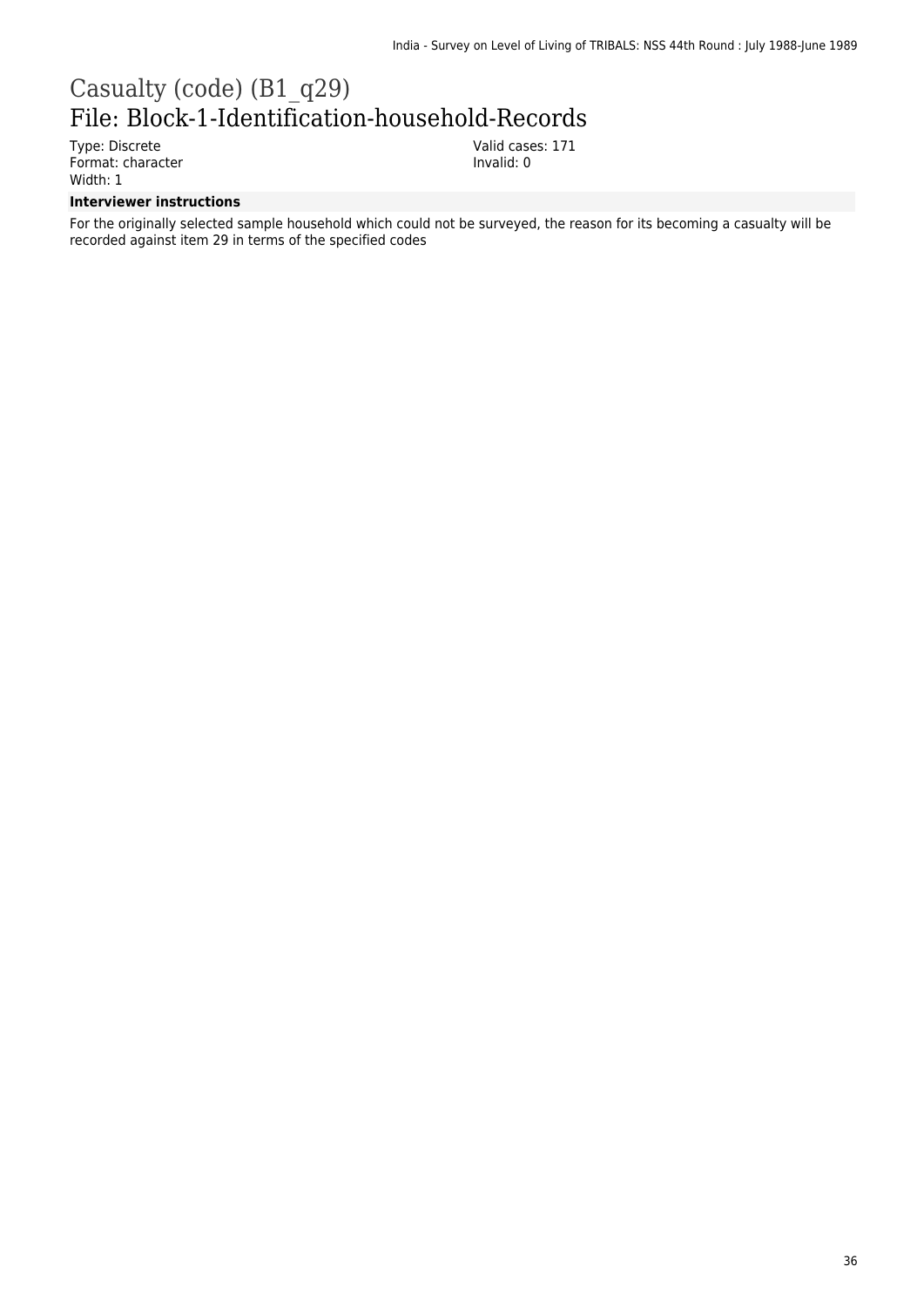# Key to locate Hhno (Key\_hhno) File: Block-5-characteristics-sample household-Records

### **Overview**

Type: Discrete Format: character Width: 11

Valid cases: 16436 Invalid: 0

# Record identifier (Rec\_id) File: Block-5-characteristics-sample household-Records

### **Overview**

Type: Discrete Format: character Width: 2

Valid cases: 16436 Invalid: 0

## Round & sch. (code) (Rnd\_sch) File: Block-5-characteristics-sample household-Records

### **Overview**

Type: Discrete Format: character Width: 3

Valid cases: 16436 Invalid: 0

## Flot number (Flot) File: Block-5-characteristics-sample household-Records

### **Overview**

Type: Discrete Format: character Width: 5

Valid cases: 16436 Invalid: 0

## Sector (sector) File: Block-5-characteristics-sample household-Records

### **Overview**

Type: Discrete Format: character Width: 1

Valid cases: 16436 Invalid: 0

## Sample Type (sample) File: Block-5-characteristics-sample household-Records

### **Overview**

Type: Discrete Format: character Width: 1

Valid cases: 16436 Invalid: 0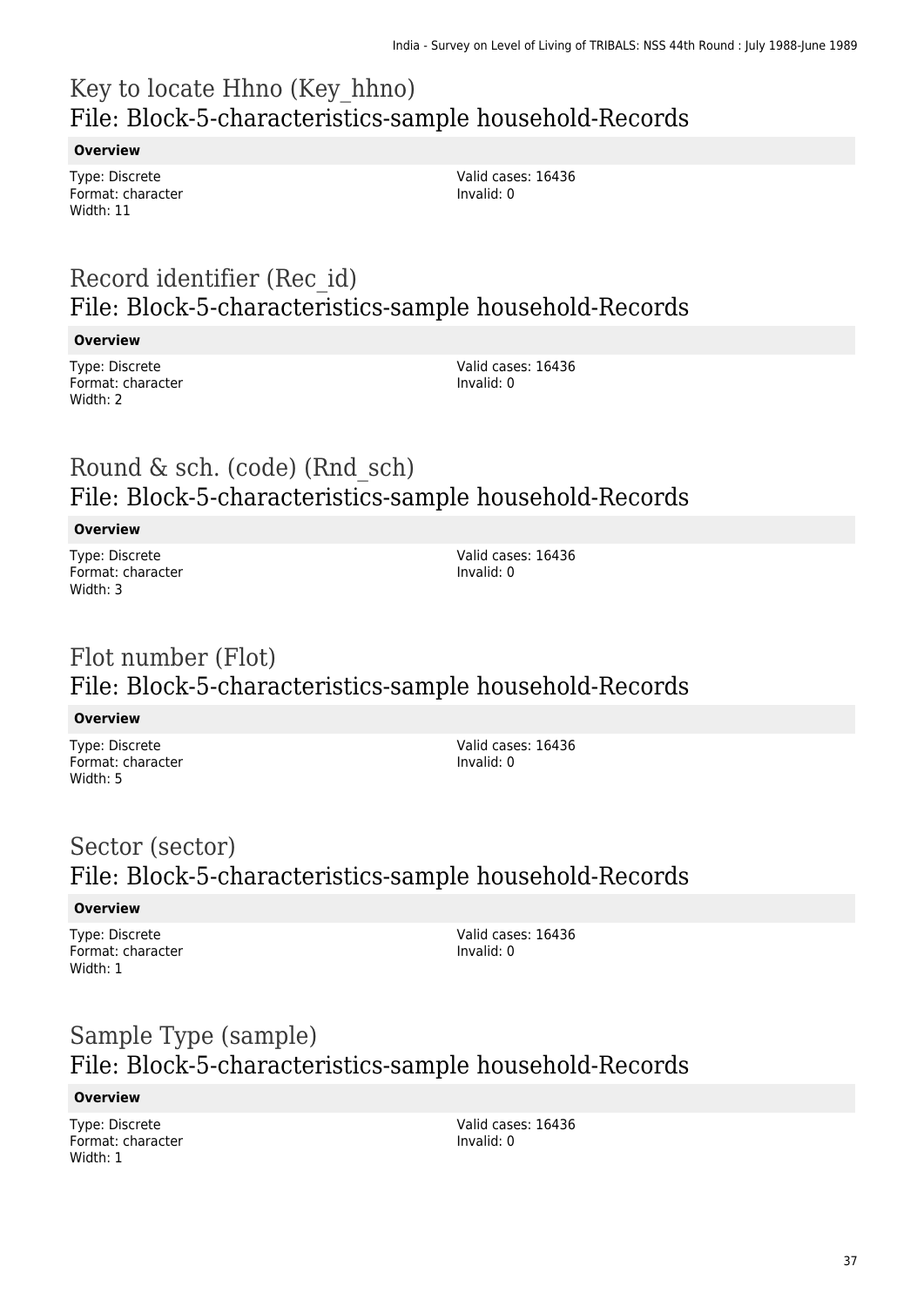# State/Region (state\_region) File: Block-5-characteristics-sample household-Records

### **Overview**

Type: Discrete Format: character Width: 3

Valid cases: 16436 Invalid: 0

# State code (State\_code) File: Block-5-characteristics-sample household-Records

### **Overview**

Type: Discrete Format: character Width: 2

Valid cases: 16436 Invalid: 0

# Sub-round (Sub\_round) File: Block-5-characteristics-sample household-Records

### **Overview**

Type: Discrete Format: character Width: 1

Valid cases: 16436 Invalid: 0

## Sub-Sample (sub\_sample) File: Block-5-characteristics-sample household-Records

### **Overview**

Type: Discrete Format: character Width: 1

Valid cases: 16432 Invalid: 0

## Stratum (stratum) File: Block-5-characteristics-sample household-Records

### **Overview**

Type: Discrete Format: character Width: 2

Valid cases: 16436 Invalid: 0

## Stratum\_Type B1\_12 (Stratum\_Type) File: Block-5-characteristics-sample household-Records

### **Overview**

Type: Discrete Format: character Width: 1

Valid cases: 16436 Invalid: 0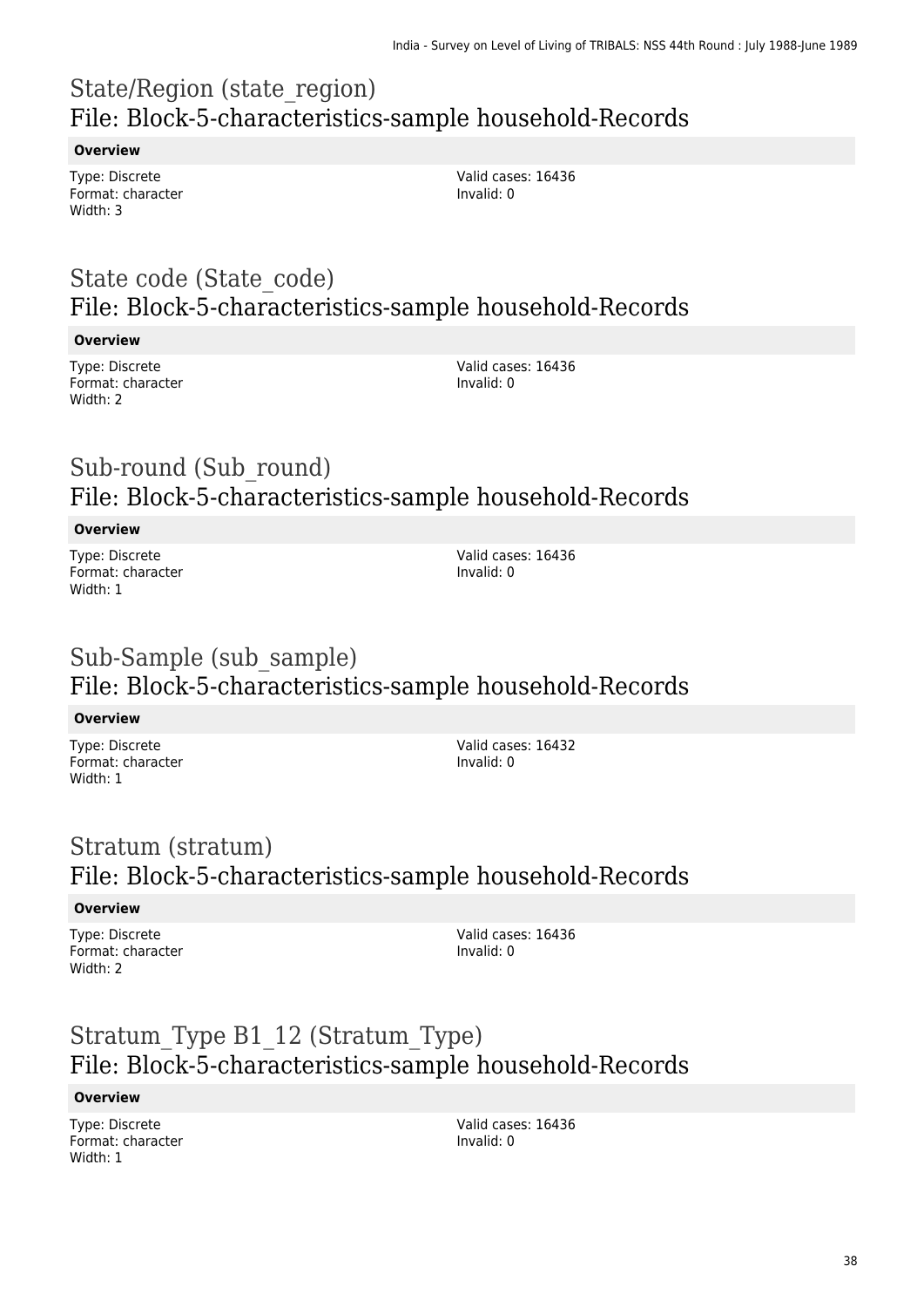# Sub-stratum (sub\_stratum) File: Block-5-characteristics-sample household-Records

### **Overview**

Type: Discrete Format: character Width: 1

Valid cases: 16436 Invalid: 0

# Srl. number (B1\_q1\_srlno) File: Block-5-characteristics-sample household-Records

### **Overview**

Type: Discrete Format: character Width: 5

Valid cases: 16436 Invalid: 0

# Area type (B1\_q2\_Area) File: Block-5-characteristics-sample household-Records

### **Overview**

Type: Discrete Format: character Width: 1

Valid cases: 16436 Invalid: 0

## Sample hh. no. (hhno) File: Block-5-characteristics-sample household-Records

### **Overview**

Type: Discrete Format: character Width: 1

Valid cases: 16436 Invalid: 0

# Household size (B5\_q1) File: Block-5-characteristics-sample household-Records

### **Overview**

Type: Continuous Format: numeric Width: 2 Decimals: 0 Range: 0-35

Valid cases: 16417 Invalid: 19 Minimum: 0 Maximum: 35 Mean: 4.8 Standard deviation: 2.5

### **Interviewer instructions**

The total number of normal resident members of the household which includes temporary stay-aways and excludes temporary visitors will be taken as the size of the household and the entry on household size will be recorded

# Adult male (B5\_q2) File: Block-5-characteristics-sample household-Records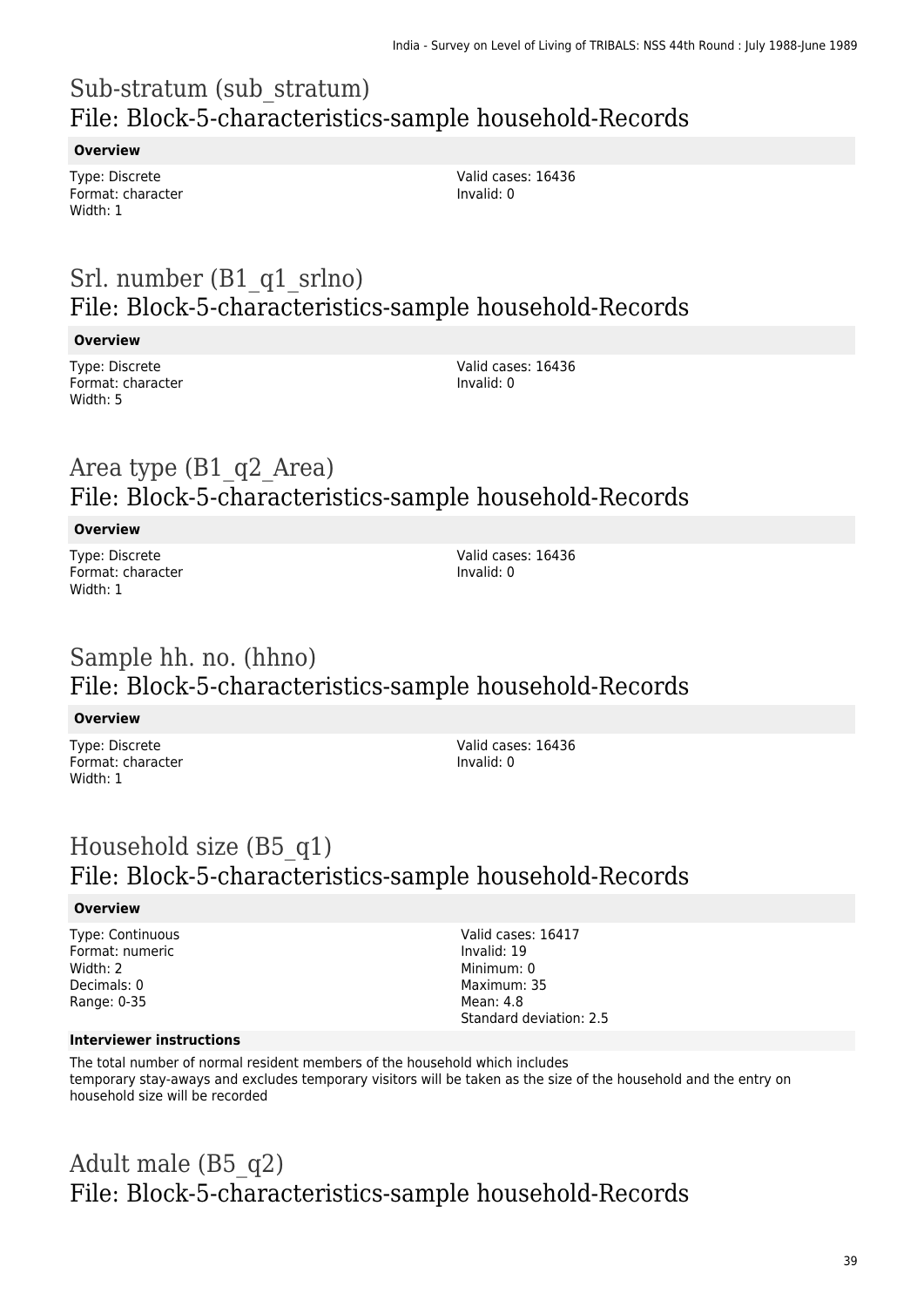# Adult male (B5\_q2) File: Block-5-characteristics-sample household-Records

### **Overview**

Type: Discrete Format: numeric Width: 2 Decimals: 0 Range: 0-11

### **Interviewer instructions**

total number of adult males (aged 15 years & above),

# Adult female (B5\_q3) File: Block-5-characteristics-sample household-Records

#### **Overview**

Type: Discrete Format: numeric Width: 2 Decimals: 0 Range: 0-16

Valid cases: 15436 Invalid: 1000

Valid cases: 10354 Invalid: 6082

Valid cases: 15482 Invalid: 954

### **Interviewer instructions**

adult females

## Male child (B5\_q4) File: Block-5-characteristics-sample household-Records

### **Overview**

Type: Discrete Format: numeric Width: 2 Decimals: 0 Range: 0-20

#### **Interviewer instructions**

male children boys of age less than 15 years)

# female child (B5\_q5) File: Block-5-characteristics-sample household-Records

### **Overview**

Type: Continuous Format: numeric Width: 2 Decimals: 0 Range: 0-43

Valid cases: 9601 Invalid: 6835 Minimum: 0 Maximum: 43 Mean: 1.6 Standard deviation: 1.1

### **Interviewer instructions**

female children (girls of age less than 15 years)

# Livelihood class (code) (B5\_q6) File: Block-5-characteristics-sample household-Records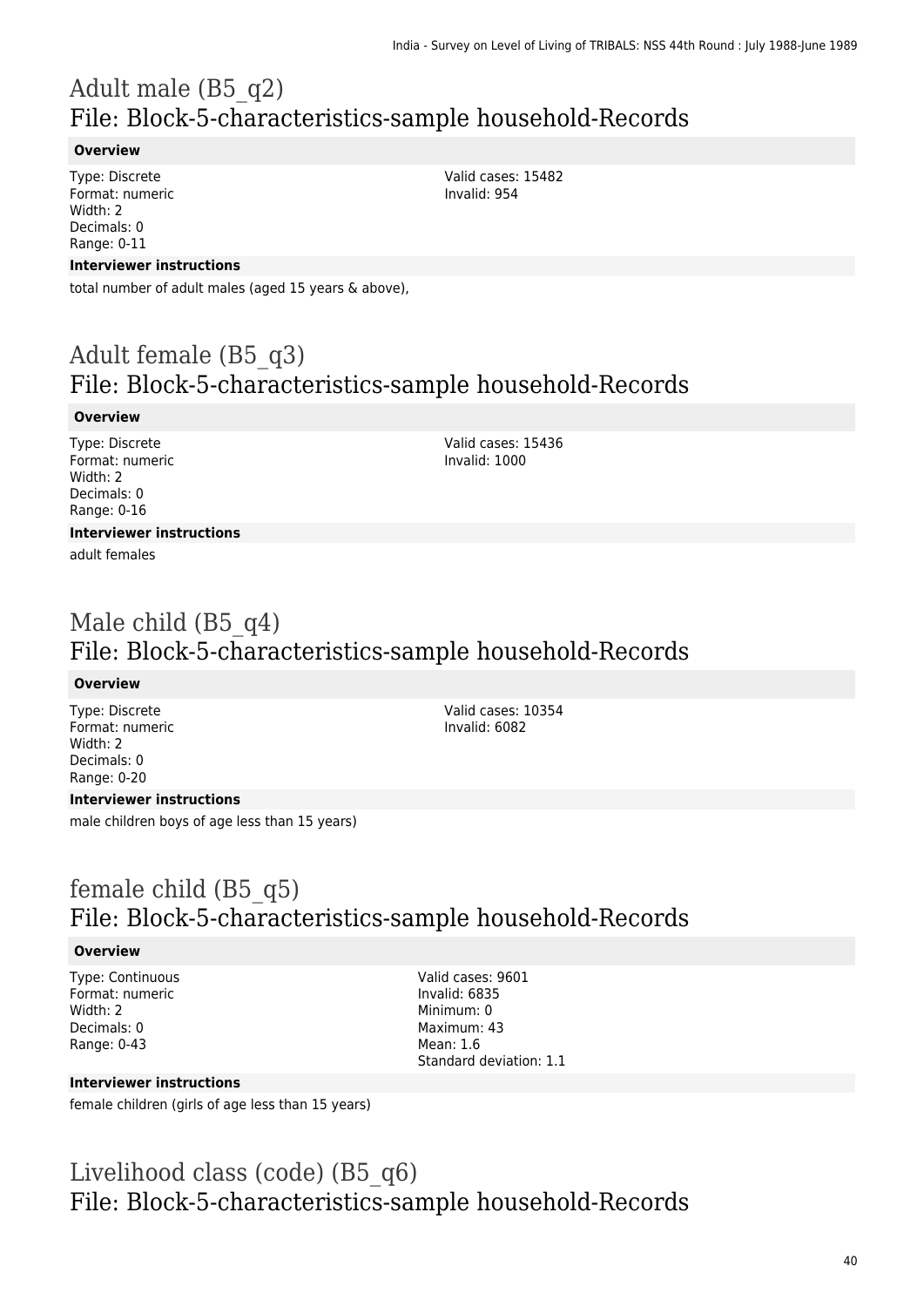# Livelihood class (code) (B5\_q6) File: Block-5-characteristics-sample household-Records

#### **Overview**

Type: Discrete Format: character Width: 5

Valid cases: 16396 Invalid: 0

### **Interviewer instructions**

6.5.1 The livelihood class of a household will be decided on the basis of

the source of household's income from gainful activity ( for the definition of 'gainful activity', reference may be made to para 6.8.2 (a) .if a household as no such income, the livelihood class will be 'others' (code 99). If household's income is mostly from one source, there will not be any difficulty in classifying its livelihood class. But, if the members of the household, excluding those employed by the household and the paying guests, derive their income from more than one source listed under livelihood class codes at the bottom of the block in the schedule, the source which has fetched the maximum income during the last 365 days will be the livelihood class for the household and the corresponding code is to be entered against this item.

# Industry (code) (B5\_q7a) File: Block-5-characteristics-sample household-Records

#### **Overview**

Type: Discrete Format: character Width: 3

Valid cases: 15915 Invalid: 0

### **Interviewer instructions**

The entry against this item will be recorded in three digits will refer to the appropriate' industry-group' of the NIC 1987

# Occupation (code) (B5\_q7b) File: Block-5-characteristics-sample household-Records

### **Overview**

Type: Discrete Format: character Width: 3

Valid cases: 15904 Invalid: 0

### **Interviewer instructions**

The entry against this item will be recorded in three digits will refer to the relevant occupation family' NCO 1968

# Religion (code) (B5\_q8) File: Block-5-characteristics-sample household-Records

### **Overview**

Type: Discrete Format: character Width: 1

Valid cases: 16419 Invalid: 0

#### **Interviewer instructions**

6.5.6 the religion of the household in terms of the specified code will be

recorded against this item. If different members of the household claim to have different religions, the religion of the head of the household will be considered as the religion of the household. In case a tribal household claims to belong to a religion other than those mentioned against religion codes 1 to 7, it is to be ascertained as to whether the proclaimed religion is a traditional tribal religion or not. If yes, the entry against this item will be 8 : otherwise code 9 will be entered against this item.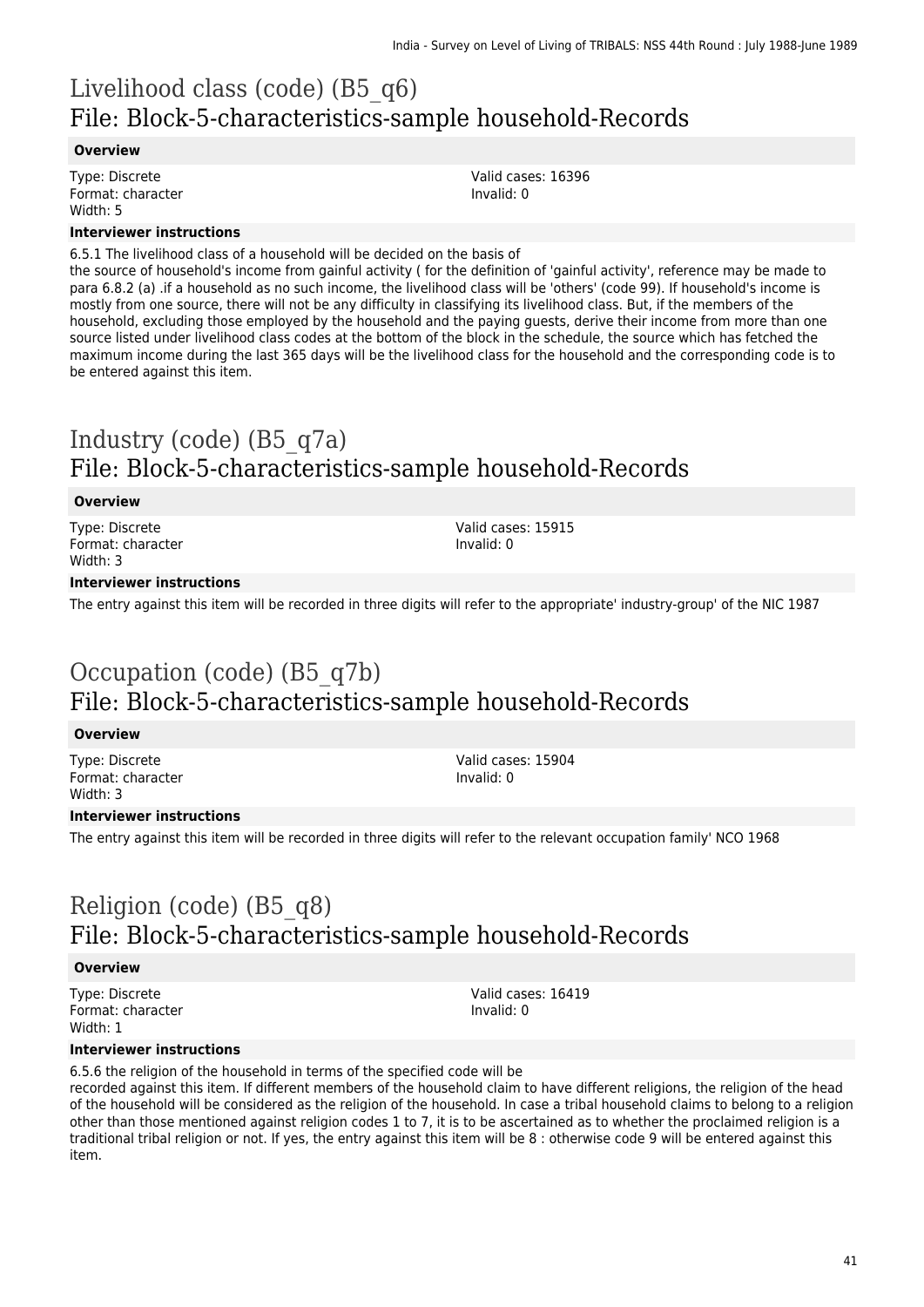# Name of tribe (code) (B5\_q9) File: Block-5-characteristics-sample household-Records

#### **Overview**

Type: Discrete Format: character Width: 2

#### **Interviewer instructions**

Valid cases: 16381 Invalid: 0

6.5.6 Name of the scheduled tribe to which the tribal household belongs will be recorded in terms of code against this item. The names of the scheduled tribes and their corresponding codes are given in appendix enclosed with this instruction. In some cases, different members of the household may belong to different tribes. It is also possible, though the eventuality is rare, that some members of the household are not tribals. In all such cases, the tribes of the head of the household will be considered as the tribe of the household.

## Sex of the head (code) (B5\_q10) File: Block-5-characteristics-sample household-Records

### **Overview**

Type: Discrete Format: character Width: 1

Valid cases: 16395 Invalid: 0

# Land possessed  $(0.00 \text{ acres})$  (B5 q11) File: Block-5-characteristics-sample household-Records

### **Overview**

Type: Continuous Format: numeric Width: 7 Decimals: 2 Range: 0-5620.32

### **Interviewer instructions**

Valid cases: 15975 Invalid: 461 Minimum: 0 Maximum: 5620.3 Mean: 3.7 Standard deviation: 68.7

The total area of land possessed by all the members of the household on the date of survey will be recorded in 0.00 acres against this item. Land possessed will constitute areas which are owned and retained by the household plus areas under owner like possession plus areas leased in from others plus areas which are under the possession of the household though neither owned nor leased in. It should be servant/paying guest who are considered as normal members of the household should not be included. Land possessed by those members would be shown against the households where they would have been considered as normal resident members had they not been staying with the present household.

# How long the hh. is residing in the present site (code) (B5 q12) File: Block-5-characteristics-sample household-Records

### **Overview**

Type: Discrete Format: character Width: 1

Valid cases: 16402 Invalid: 0

### **Interviewer instructions**

Particulars of migration of individual members will be collected in block 6. Against this item, information regarding the movement of the household as a whole is to be collected. For this particular purpose, even movement within the village will be considered. The number of years the household is residing in the present site will be recorded in codes as specified in the schedule.

42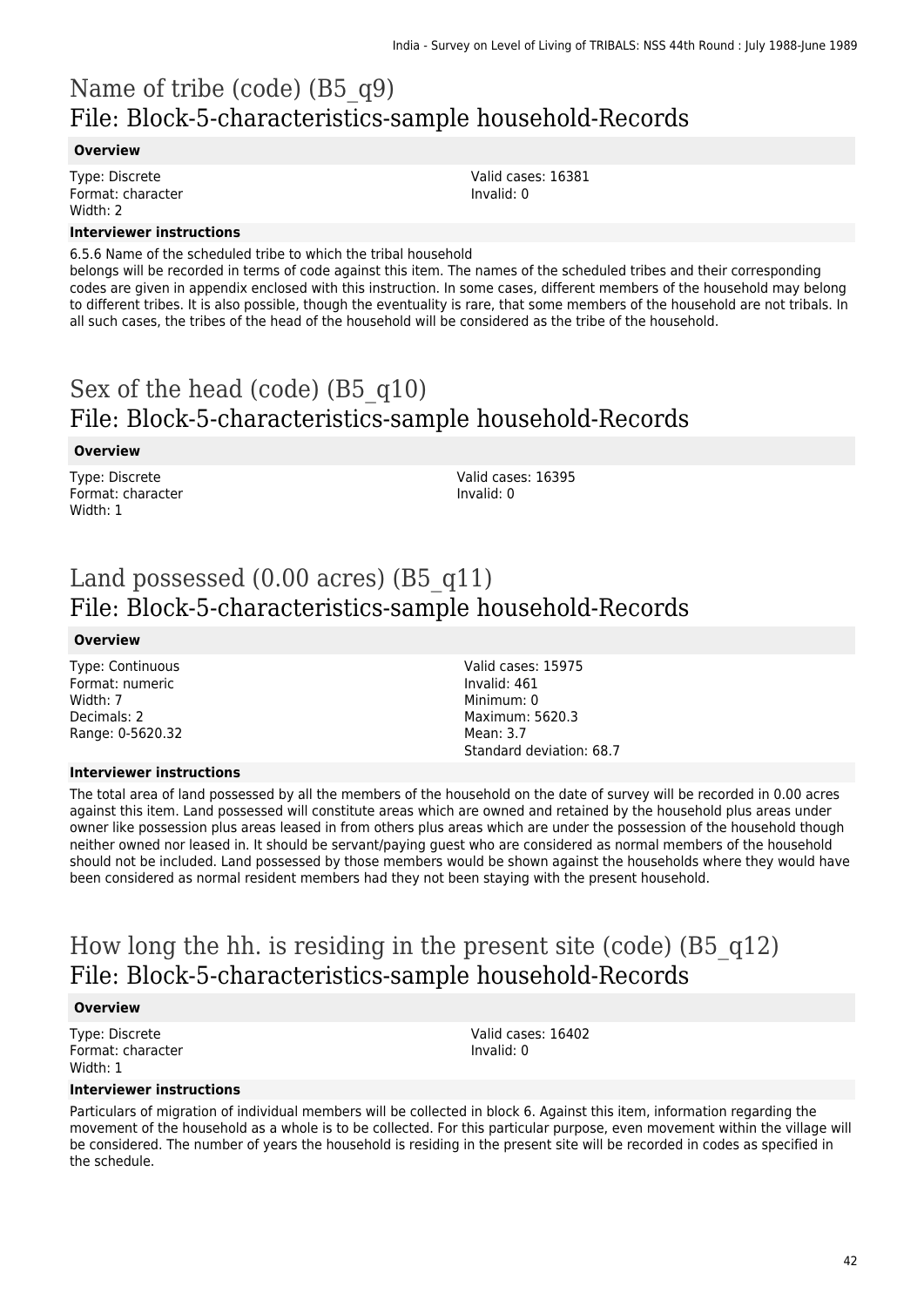# If code 1 or 2 in item no. 12 reason for shifting (code) (B5\_q13) File: Block-5-characteristics-sample household-Records

#### **Overview**

Type: Discrete Format: character Width: 1

#### **Interviewer instructions**

If the household has moved to the present site during last 5 years, i.e., if the code against item 12 is either 1 or 2, the reason for moving out of the old place by the head of the household is to be recorded in codes.

# Making of fire (code) (B5\_q14) File: Block-5-characteristics-sample household-Records

#### **Overview**

Type: Discrete Format: character Width: 1

Valid cases: 16342 Invalid: 0

Valid cases: 1881 Invalid: 0

#### **Interviewer instructions**

generally, for domestic purpose, now-a-days stick is used to make fire. But there are still some remote places where match sticks are not available and the tribals use traditional method of making fire by striking a piece of stone against another. The actual practice of the household is to be ascertained and the appropriate code is to be entered. The codes are : match stick - 1; traditional method-2; others - 9. Sometimes, fire may be preserved by the household for use as and when required. In that case, the appropriate code will be 9 unless the household use any other method for making fire.

## HH. consumer expenditure (last 30 days) (Rs.) (B5\_q15) File: Block-5-characteristics-sample household-Records

#### **Overview**

Type: Continuous Format: numeric Width: 6 Decimals: 0 Range: 0-670151

Valid cases: 14005 Invalid: 2431 Minimum: 0 Maximum: 670151 Mean: 1557.4 Standard deviation: 11186.3

## Total hh. consumer expenditure (Rs.) last 30 days (B5\_q16) File: Block-5-characteristics-sample household-Records

### **Overview**

Type: Continuous Format: numeric Width: 5 Decimals: 0 Range: 4-72630

Valid cases: 16375 Invalid: 61 Minimum: 4 Maximum: 72630 Mean: 720.3 Standard deviation: 1163

#### **Interviewer instructions**

This item will be also be filled in after canvassing blocks 12 and 13. Information on total household consumer expenditure will be available from col. (11) of block 12 and col. (4) of block 13. Entries made in col. (11) of block 12 against item codes 189, 199,209, 229, 279, 379, 429, 439, 449, 459, 479, 509 and 519 will be added with the entries made in col. (4) against each of the item of block 13 and the total will be recorded in rupees against item 16 of block 5.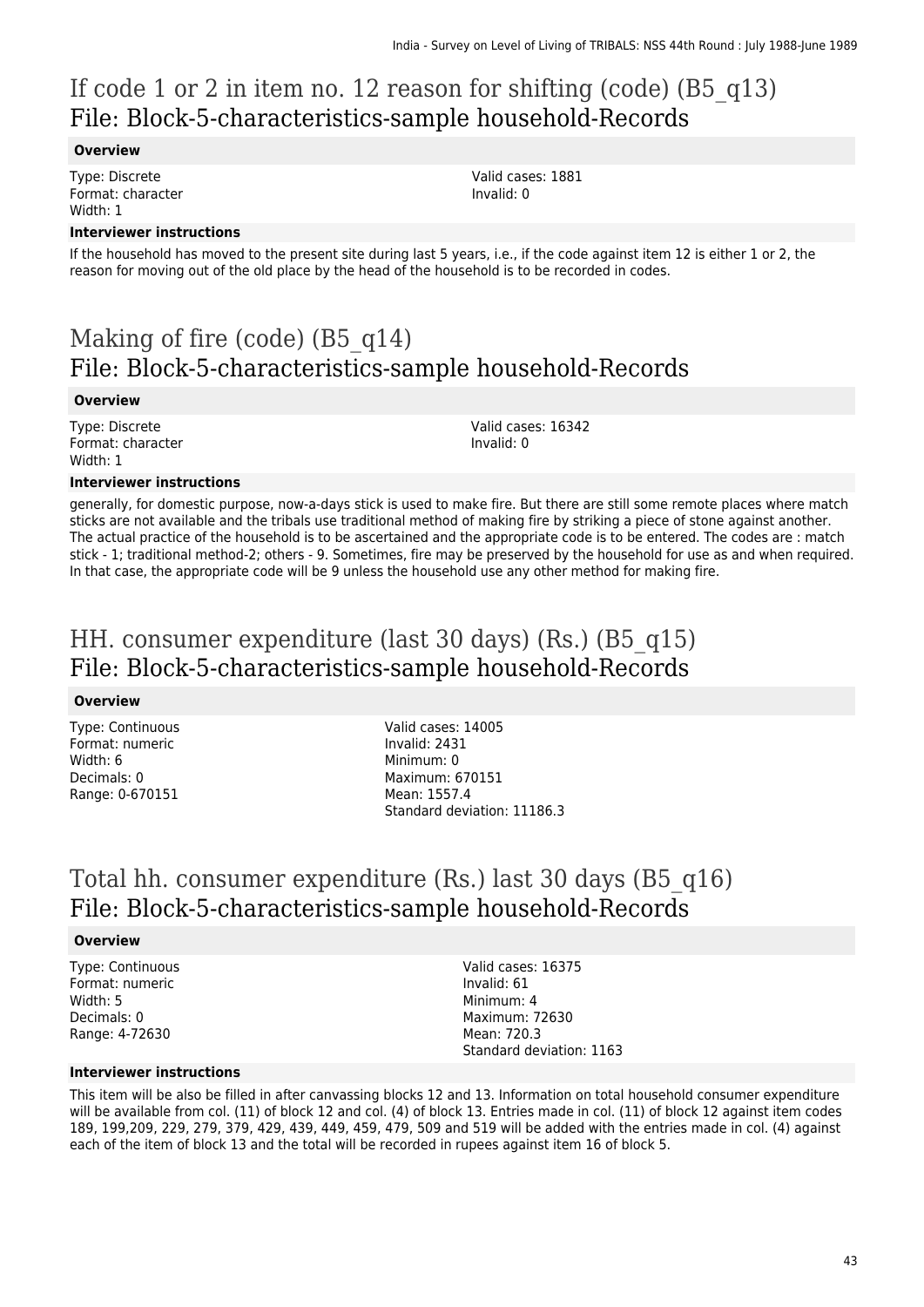# ta consumer expenditre (Rs.0.00) (B5\_q17) File: Block-5-characteristics-sample household-Records

#### **Overview**

Type: Discrete Format: numeric Width: 9 Decimals: 2

#### **Interviewer instructions**

Valid cases: 16381 Invalid: 55

The household monthly per capita consumer expenditure will be derived by dividing the total household consumer expenditure recorded against item 16 by the household size noted against item 1 and the figure will be recorded in 2 places of decimal against item 17.

## Whether any member worked at least 60 days public (B5 q18) File: Block-5-characteristics-sample household-Records

### **Overview**

Type: Discrete Format: character Width: 1

Valid cases: 16398 Invalid: 0

Valid cases: 16332

Invalid: 0

## Whether assistance received under IRDP (code) (B5\_q19) File: Block-5-characteristics-sample household-Records

**Overview**

Type: Discrete Format: character Width: 1

#### **Interviewer instructions**

The objective of the Integrated Rural Development Programme (IRDP) is to assist the families below the poverty line in rural areas by taking up self-employment ventures in a variety of activities like sericulture, animal husbandry and land based activities in the primary sector; weaving; handicrafts etc. in the secondary sector; and service and business activities in the tertiary sector. The program aims to achieve the stated objective providing income generating assets including working capital through package of assistance comprising subsidy and institutional credit. Based on some of the shortcomings noticed in its implementation during the sixth plan, the program has been modifies suitable. Besides other modifications, it has also been decided that a supplementary does will be given to those families which were assisted during the Sixth Plan but could not cross the poverty line.

### Whether the h.hold was visited by the L.H.V/M.H.V. during last 6 months.  $(B5q20)$ File: Block-5-characteristics-sample household-Records

### **Overview**

Type: Discrete Format: character Width: 1

Valid cases: 15063 Invalid: 0

### **Interviewer instructions**

item 20 has been introduced to know as to whether the health care facilities reach the villages.

## Television (B5\_q21) File: Block-5-characteristics-sample household-Records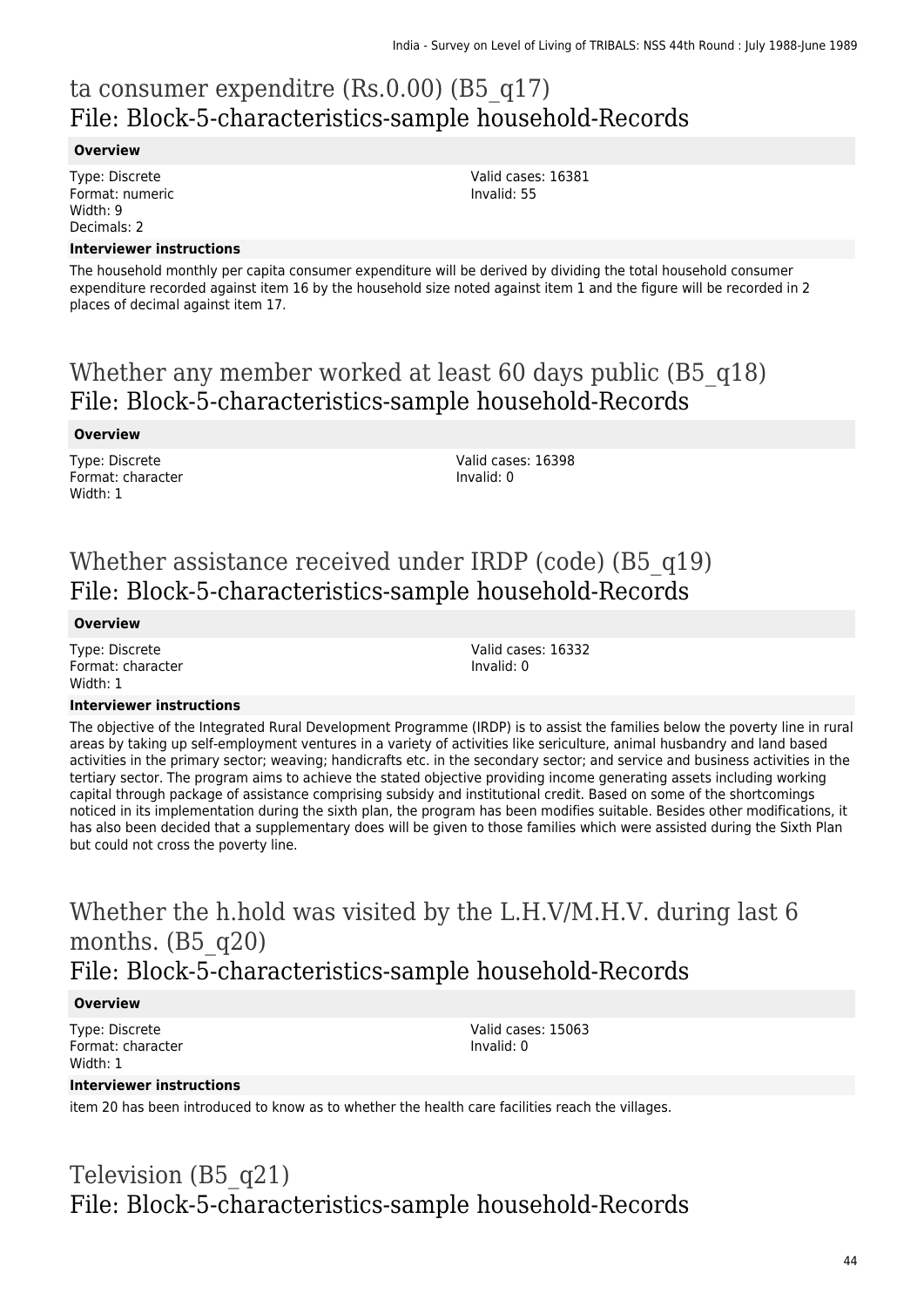# Television (B5\_q21) File: Block-5-characteristics-sample household-Records

### **Overview**

Type: Discrete Format: character Width: 1

### **Interviewer instructions**

items 21 to 25 will throw light on the extent to which the households in the villages maintain link with the outside world. The items are self- explanatory. The entries are to be made in terms of codes : yes - 1; no - 2. A cross mark (x) is to be put against items 21 to 25 in the urban sector.

# Radio (B5\_q22) File: Block-5-characteristics-sample household-Records

#### **Overview**

Type: Discrete Format: character Width: 1

Valid cases: 15200 Invalid: 0

Valid cases: 15198

Invalid: 0

### **Interviewer instructions**

As given against iq21

# Cinema (B5\_q23) File: Block-5-characteristics-sample household-Records

**Overview**

Type: Discrete Format: character Width: 1

Valid cases: 15168 Invalid: 0

### **Interviewer instructions**

As given against ig21

## Stage/Jatra (B5\_q24) File: Block-5-characteristics-sample household-Records

### **Overview**

Type: Discrete Format: character Width: 1

Valid cases: 15104 Invalid: 0

### **Interviewer instructions**

As given against iq21

# Newspaper (B5\_q25) File: Block-5-characteristics-sample household-Records

### **Overview**

Type: Discrete Format: character Width: 1

Valid cases: 15171 Invalid: 0

**Interviewer instructions**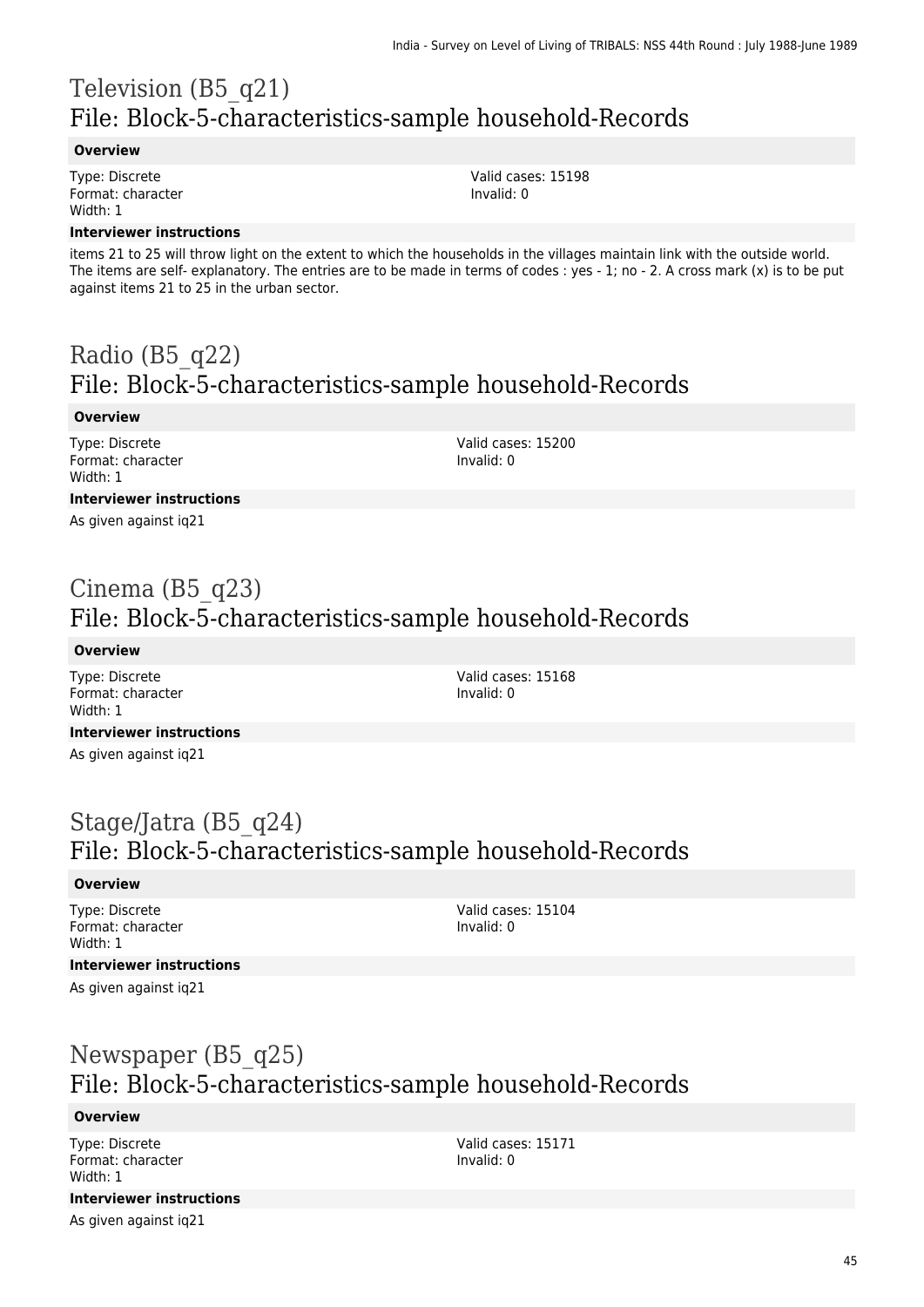India - Survey on Level of Living of TRIBALS: NSS 44th Round : July 1988-June 1989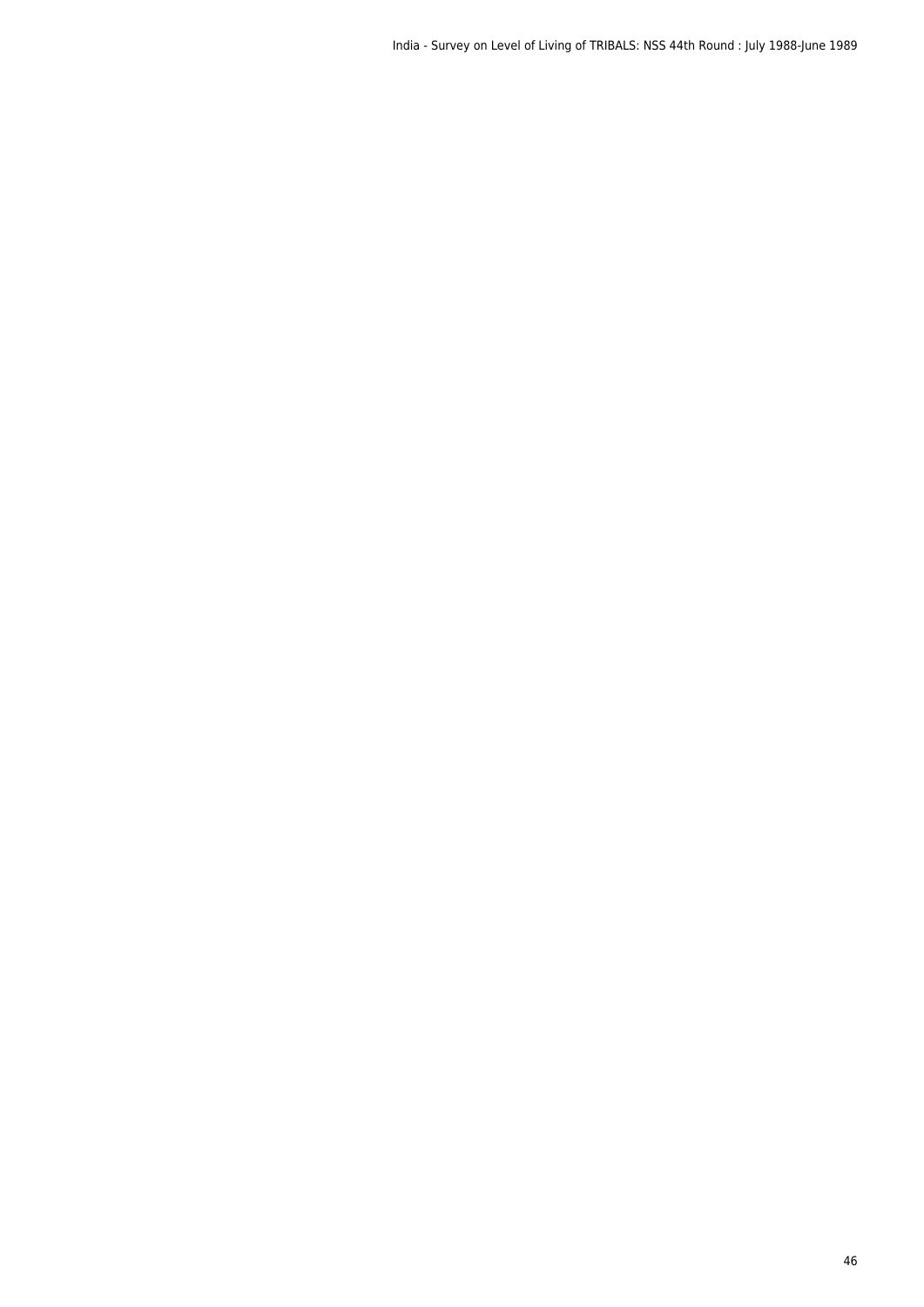# Key to locate member no (Key\_membno) File: Block-6-demographic-migration-particulars-Records

**Overview**

Type: Discrete Format: character Width: 14

Valid cases: 79527 Invalid: 0

# Key to locate hhno (Key\_hhno) File: Block-6-demographic-migration-particulars-Records

### **Overview**

Type: Discrete Format: character Width: 11

Valid cases: 79527 Invalid: 0

# Record Identifier (Rec\_id) File: Block-6-demographic-migration-particulars-Records

### **Overview**

Type: Discrete Format: character Width: 2

Valid cases: 79527 Invalid: 0

## Round & sch. (code) (Rnd\_sch) File: Block-6-demographic-migration-particulars-Records

### **Overview**

Type: Discrete Format: character Width: 3

Valid cases: 79527 Invalid: 0

# Flot number (Flot) File: Block-6-demographic-migration-particulars-Records

### **Overview**

Type: Discrete Format: character Width: 5

Valid cases: 79527 Invalid: 0

## Sector (sector) File: Block-6-demographic-migration-particulars-Records

### **Overview**

Type: Discrete Format: character Width: 1

Valid cases: 79527 Invalid: 0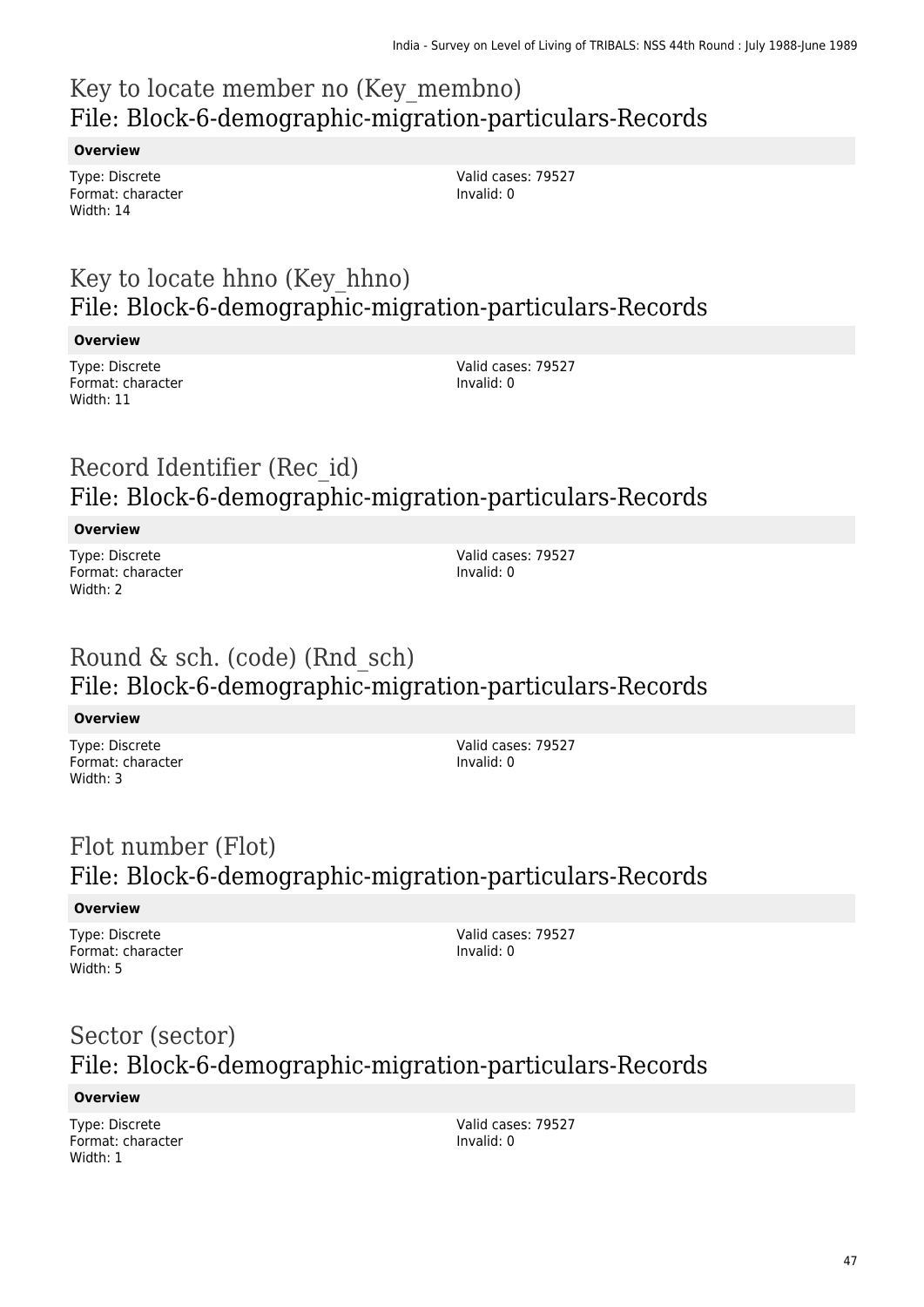# Sample Type (sample) File: Block-6-demographic-migration-particulars-Records

### **Overview**

Type: Discrete Format: character Width: 1

Valid cases: 79527 Invalid: 0

# State/Region (state\_region) File: Block-6-demographic-migration-particulars-Records

### **Overview**

Type: Discrete Format: character Width: 3

Valid cases: 79527 Invalid: 0

# State code (state) File: Block-6-demographic-migration-particulars-Records

### **Overview**

Type: Discrete Format: character Width: 2

Valid cases: 79527 Invalid: 0

## Sub-round (Sub\_round) File: Block-6-demographic-migration-particulars-Records

### **Overview**

Type: Discrete Format: character Width: 1

Valid cases: 79527 Invalid: 0

# Sub-Sample (sub\_sample) File: Block-6-demographic-migration-particulars-Records

### **Overview**

Type: Discrete Format: character Width: 1

Valid cases: 79524 Invalid: 0

## Stratum (stratum) File: Block-6-demographic-migration-particulars-Records

### **Overview**

Type: Discrete Format: character Width: 2

Valid cases: 79527 Invalid: 0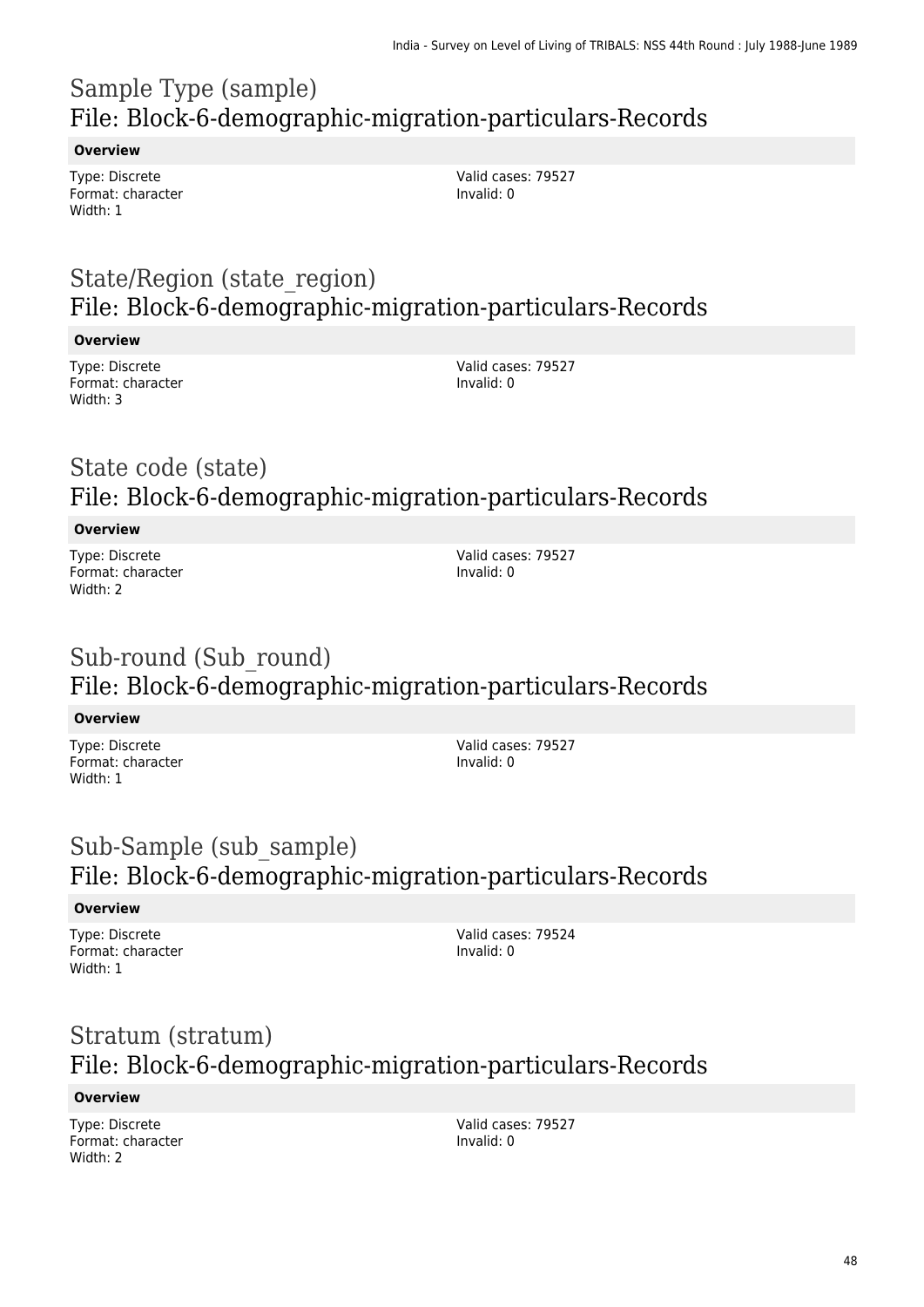# Stratum\_Type (Stratum\_Type) File: Block-6-demographic-migration-particulars-Records

### **Overview**

Type: Discrete Format: character Width: 1

Valid cases: 79527 Invalid: 0

# Sub-stratum (sub\_stratum) File: Block-6-demographic-migration-particulars-Records

### **Overview**

Type: Discrete Format: character Width: 1

Valid cases: 79527 Invalid: 0

# Srl. number (B1\_q1\_srlno) File: Block-6-demographic-migration-particulars-Records

### **Overview**

Type: Discrete Format: character Width: 5

Valid cases: 79527 Invalid: 0

## Area type (B1\_q2\_Area) File: Block-6-demographic-migration-particulars-Records

### **Overview**

Type: Discrete Format: character Width: 1

Valid cases: 79527 Invalid: 0

## Sample hh. no. (hhno) File: Block-6-demographic-migration-particulars-Records

### **Overview**

Type: Discrete Format: character Width: 1

Valid cases: 79527 Invalid: 0

## Member srl. number (B6\_q1) File: Block-6-demographic-migration-particulars-Records

### **Overview**

Type: Discrete Format: character Width: 3

Valid cases: 79527 Invalid: 0

**Interviewer instructions**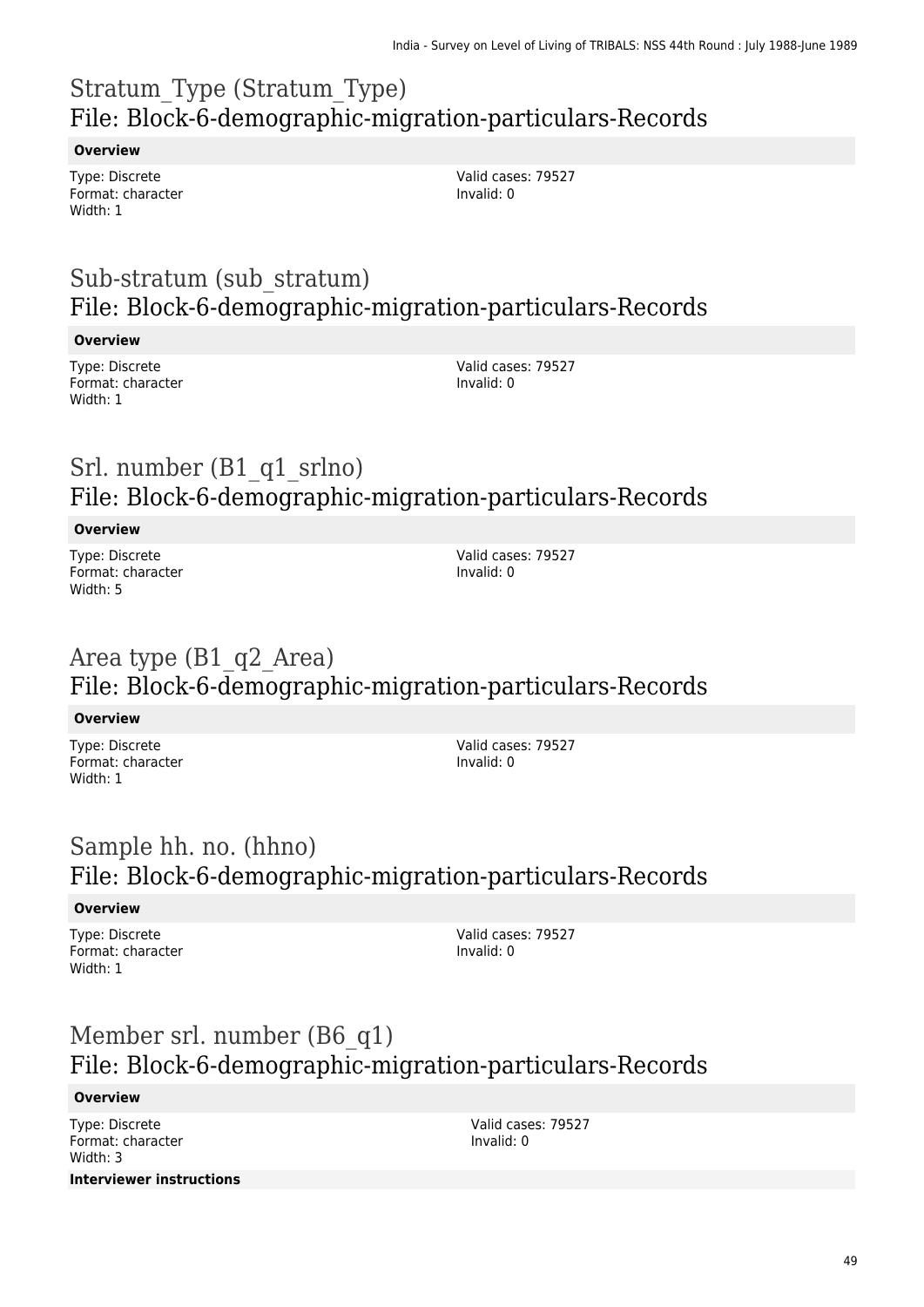## Member srl. number (B6\_q1) File: Block-6-demographic-migration-particulars-Records

All the normal resident members of the sample household will be listed in block 6 using a continuous serial number starting from 1 in column (1). While listing, the head of the household will be listed first followed by head's spouse, first son, first son's wife and children, second son, second son's wife and children etc. After the sons are enumerated, the daughters will be listed followed by other relations, dependents, servants etc. as stated earlier, the household size (total) to be recorded against item 1 of block 5 will be equal to the last serial number recorded in column (1) of block 6.

# Relation to head (code) (B6\_q3) File: Block-6-demographic-migration-particulars-Records

### **Overview**

Type: Discrete Format: character Width: 1

Valid cases: 79496 Invalid: 0

### **Interviewer instructions**

names of all the members corresponding to serial numbers entered in col, (1) will be recorded in col. (2). The family relationship of each member of the household with the household (for the head, the relationship is 'self') expressed in terms of codes specified in the schedule will be recorded in this column.

## Sex (code) (B6\_q4) File: Block-6-demographic-migration-particulars-Records

### **Overview**

Type: Discrete Format: character Width: 1

Valid cases: 79524 Invalid: 0

## Age (Years) (B6\_q5) File: Block-6-demographic-migration-particulars-Records

### **Overview**

Type: Continuous Format: numeric Width: 2 Decimals: 0 Range: 0-99

Valid cases: 79521 Invalid: 6 Minimum: 0 Maximum: 99 Mean: 23.5 Standard deviation: 17.9

#### **Interviewer instructions**

The age is completed years of all the members listed in column (1) will be ascertained and recorded in col. (5). For a new born baby or the baby who has not completed one year of age at the time of listing, the entry to be made in this column will be 'o'.

# Marital status (code) (B6\_q6) File: Block-6-demographic-migration-particulars-Records

#### **Overview**

Type: Discrete Format: character Width: 1

Valid cases: 79468 Invalid: 0

### **Interviewer instructions**

The marital status of each member will be recorded in this column in terms of the specified code numbers.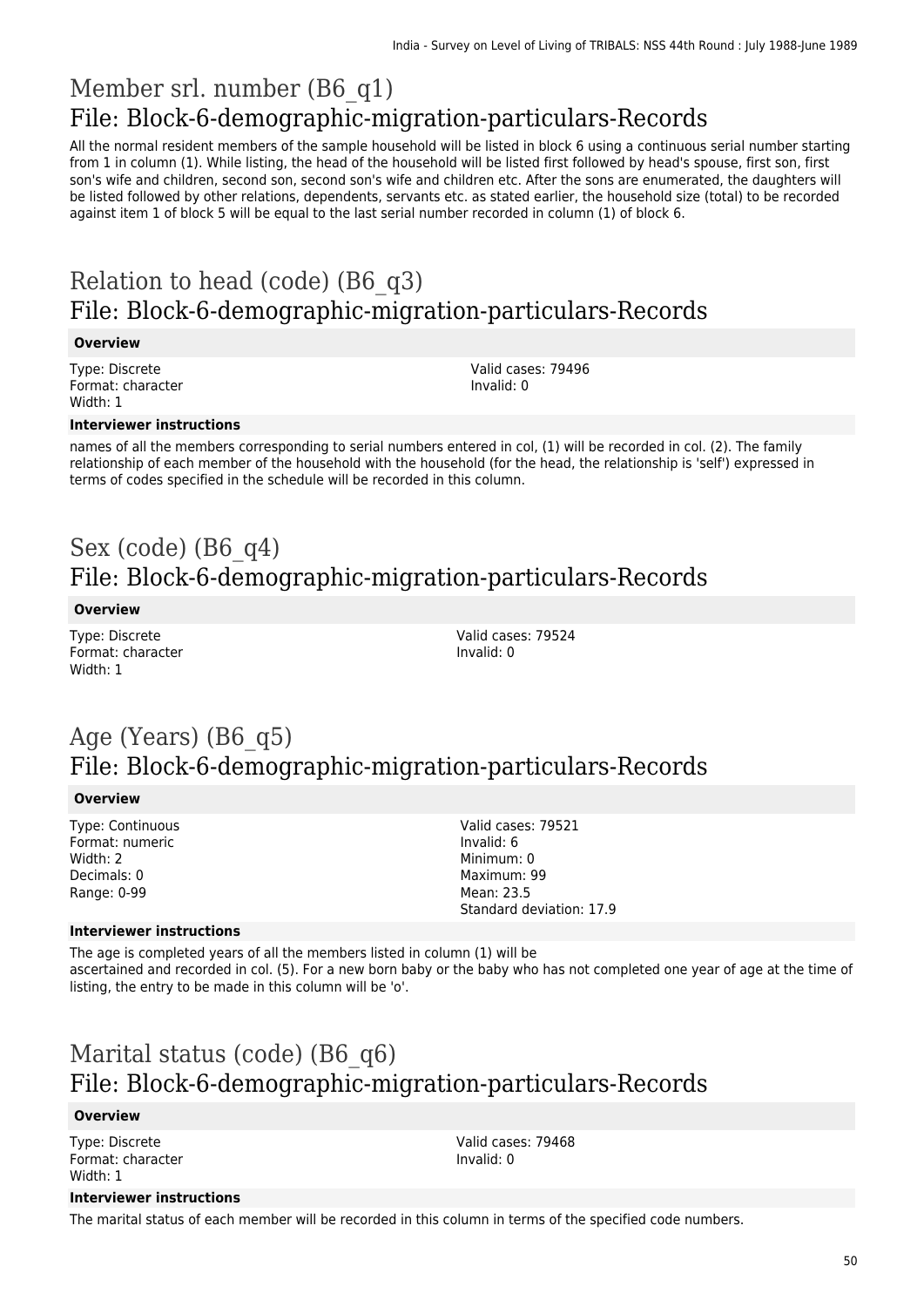# For code 2. 3&4 in col. (6) no. of times married (B6\_q7) File: Block-6-demographic-migration-particulars-Records

#### **Overview**

Type: Continuous Format: numeric Width: 2 Decimals: 0 Range: 0-25

#### **Interviewer instructions**

Valid cases: 38896 Invalid: 40631 Minimum: 0 Maximum: 25 Mean: 1.1 Standard deviation: 0.5

Valid cases: 34691 Invalid: 44836

For each of the ever married persons, i.e. , persons with marital status codes 2 or 3 or 4, it is to be ascertained as to how many times the person has married. The number so determined will be recorded in columns (7).

## For code 2 in col. (6) no. of living spouse (B6\_q8) File: Block-6-demographic-migration-particulars-Records

#### **Overview**

Type: Discrete Format: numeric Width: 2 Decimals: 0

#### **Interviewer instructions**

For each of the currently married persons, i.e., persons with marital status code 2 in col. (6), the number of husbands/wives alive on the date of survey will be recorded in col. (8). In deriving the number, husbands/wives who are divorced or separated from the concerned member will not be taken into account.

# Highest level of education attained (code) (B6\_q9) File: Block-6-demographic-migration-particulars-Records

### **Overview**

Type: Discrete Format: character Width: 2

#### Valid cases: 79368 Invalid: 0

#### **Interviewer instructions**

Information regarding the education attained by the normal members of the household listed in col. (1) will be recorded in col. (9) in terms of specified codes. For the purpose of making entries in this column, only the course successfully completed will be considered. For instance, those who have passed class XII is considered as higher secondary. Hence, for a person who has studied up to, say, first year B.A., his educational attainment will be considered as higher secondary (code 07). Similarly for a person who has studied up to 12th standard but has not sat for the examination or has failed, his educational attainment will be considered 'secondary' only.

## skill code Traditional (B6\_q10) File: Block-6-demographic-migration-particulars-Records

#### **Overview**

Type: Discrete Format: character Width: 2

Valid cases: 79219 Invalid: 0

#### **Interviewer instructions**

Information on whether a person possesses some skills will be recorded in cols. (10) and (11). Skills have been broadly divided into two groups, namely, traditional and modern.

51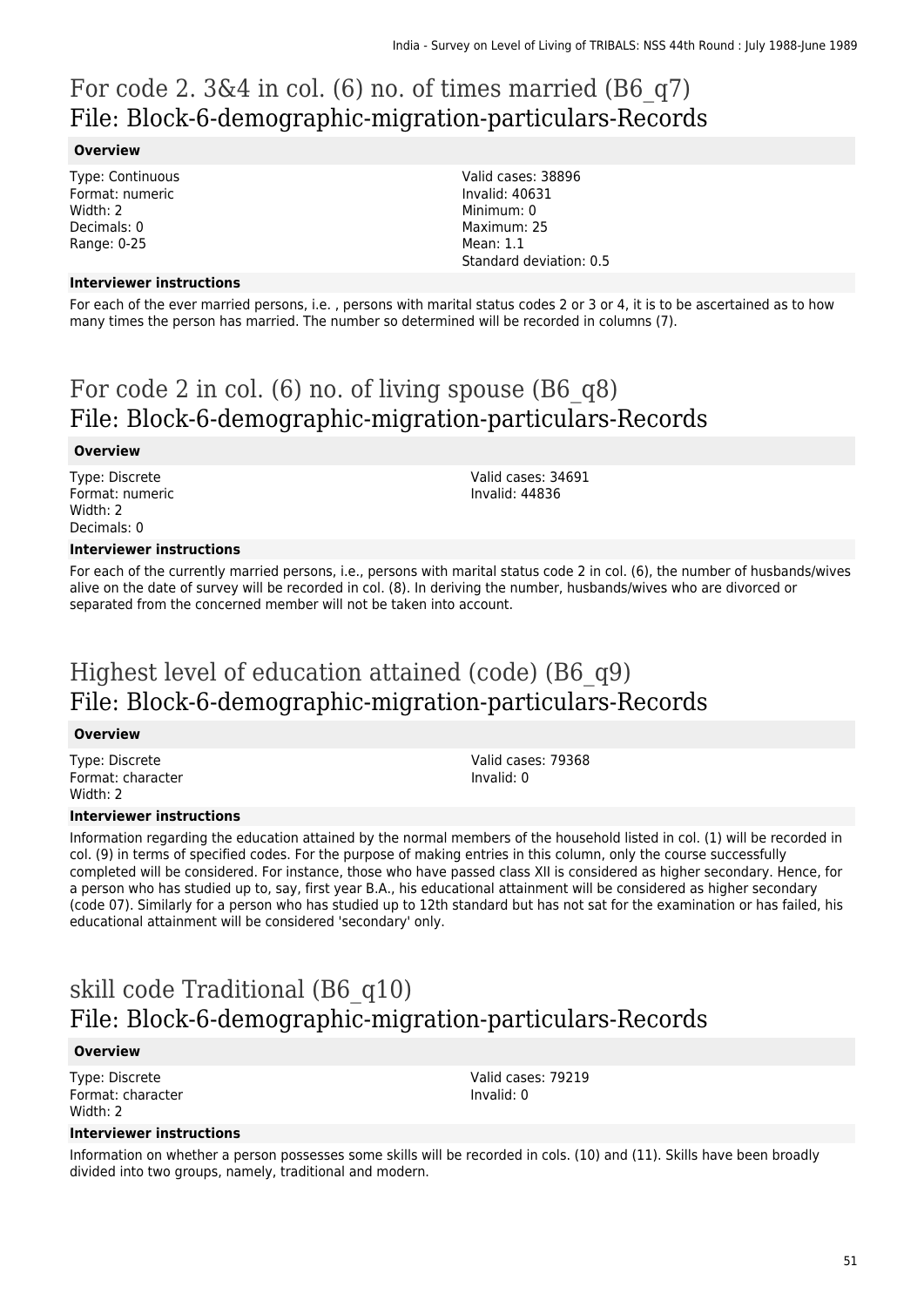# skill code Modern (B6\_q11) File: Block-6-demographic-migration-particulars-Records

### **Overview**

Type: Discrete Format: character Width: 2

**Interviewer instructions**

as in q10

# Use of footwear (B6\_q12) File: Block-6-demographic-migration-particulars-Records

### **Overview**

Type: Discrete Format: character Width: 1

Valid cases: 79434 Invalid: 0

Valid cases: 79084

Invalid: 0

### Whether place of enumeration different from last usual residence (Yes=1; No=2) (B6\_q13) File: Block-6-demographic-migration-particulars-Records

### **Overview**

Type: Discrete Format: character Width: 1

**Interviewer instructions**

Valid cases: 79177 Invalid: 0

### 6.6.13 For

obtaining the appropriate response to this question, it has to be ascertained from each member of the household, whether his/her place of enumeration is different from the last ( previous) usual residence. The usual residence for the purpose of this survey has been defined as a place (village or town) where the person has stayed continuously for a period of six months or more. If the answer is in the affirmative, code 1 and if it is in the negative code 2 will be recorded in col. (13).

## If yes in col.(13):- Period since leaving the last usual place of residence (years (B6\_q14) File: Block-6-demographic-migration-particulars-Records

### **Overview**

Type: Continuous Format: numeric Width: 2 Decimals: 0 Range: 0-88

Valid cases: 18469 Invalid: 61058 Minimum: 0 Maximum: 88 Mean: 14.6 Standard deviation: 13.5

### **Interviewer instructions**

The period elapsed since leaving the last usual residence will be recorded in years rounded off to the nearest integer in this column. For working out this, the period of temporary stay less than six months) in other places after leaving the last usual residence and ultimately moving into the place of enumeration will also be included. If the period so determined is less than six months, the entry will be 'O' in this column.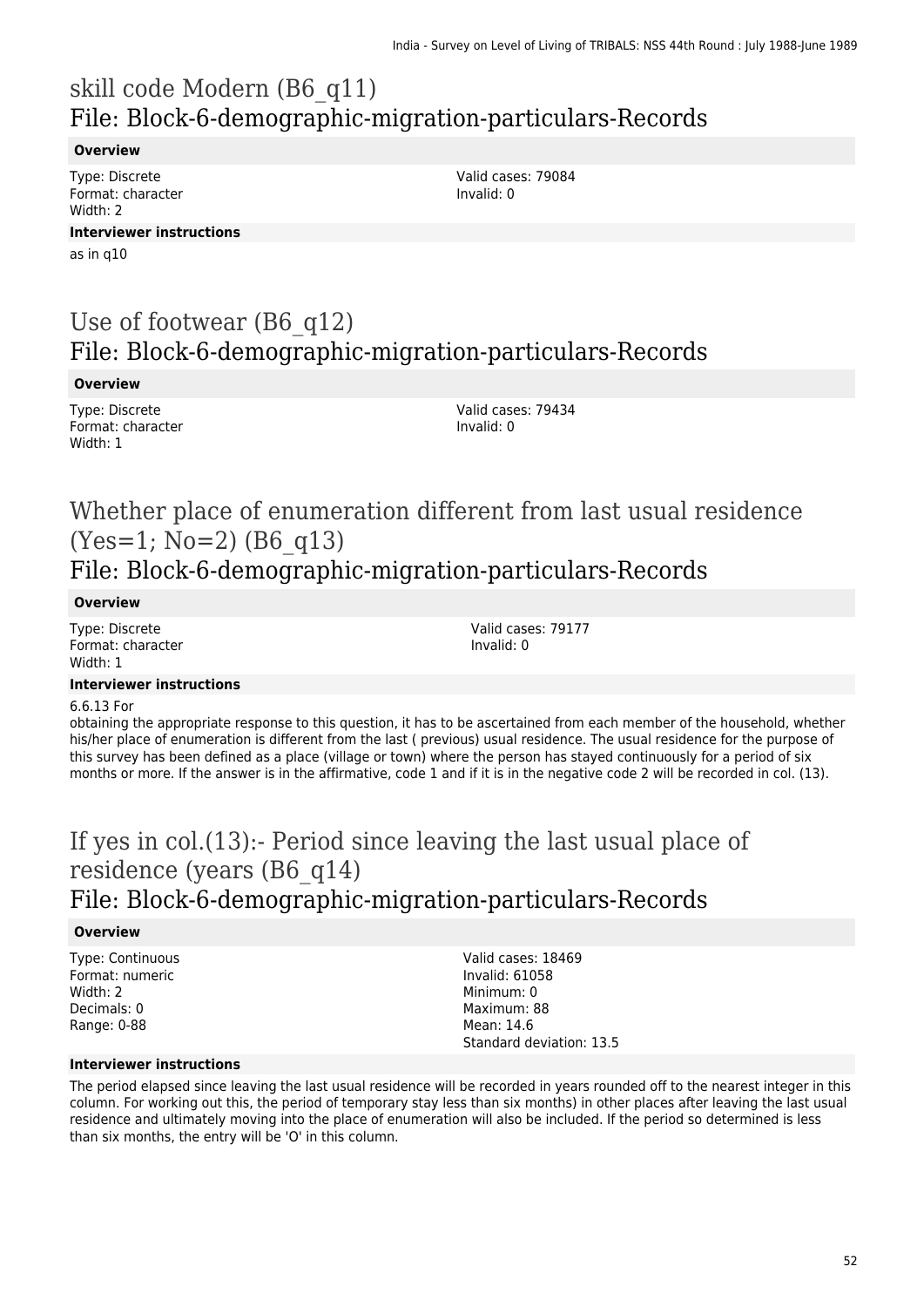# From where migrated (code) (B6\_q15) File: Block-6-demographic-migration-particulars-Records

#### **Overview**

Type: Discrete Format: character Width: 1

#### **Interviewer instructions**

the type of area from where the person has migrated to the place of enumeration, i.e., the type of last usual residence will be recorded in this column in terms of the specified codes for each migrant member.

# Reason for leaving usual place of residence (code) (B6\_q16) File: Block-6-demographic-migration-particulars-Records

#### **Overview**

Type: Discrete Format: character Width: 1

Valid cases: 18455 Invalid: 0

Valid cases: 18468

Invalid: 0

### **Interviewer instructions**

The reason for moving out of the

last usual residence will be ascertained for each migrant member and entered in terms of the specified code in this column. It may so happen that a person has moved out of his last usual residence for a particular reason, stayed in a different town/village for a short period (less than six months) and then moved to the place of enumeration for a different reason. In such a case only the reason which motivated his/her first movement (i.e. the movement from the last usual residence) will be recorded.

## Duration of stay in the last place of residence (years) (B6\_q17) File: Block-6-demographic-migration-particulars-Records

#### **Overview**

Type: Continuous Format: numeric Width: 2 Decimals: 0 Range: 0-99

Valid cases: 18430 Invalid: 61097 Minimum: 0 Maximum: 99 Mean: 16 Standard deviation: 9.2

### **Interviewer instructions**

Number of years stayed by the migrant person in the last usual residence will be recorded in this column in years rounded off to nearest integer.

# Usual activity at the time of mgration:-Status (code) (B6\_q18) File: Block-6-demographic-migration-particulars-Records

#### **Overview**

Type: Discrete Format: character Width: 2

Valid cases: 18266 Invalid: 0

### **Interviewer instructions**

for determining the usual activity status of a migrant at the time of migration, the reference period to be adopted will be 365 days preceding the date of migration. The determination of the person's usual activity status will be done following the relatively "major time criterion" The usual activity status will relate to the principal status.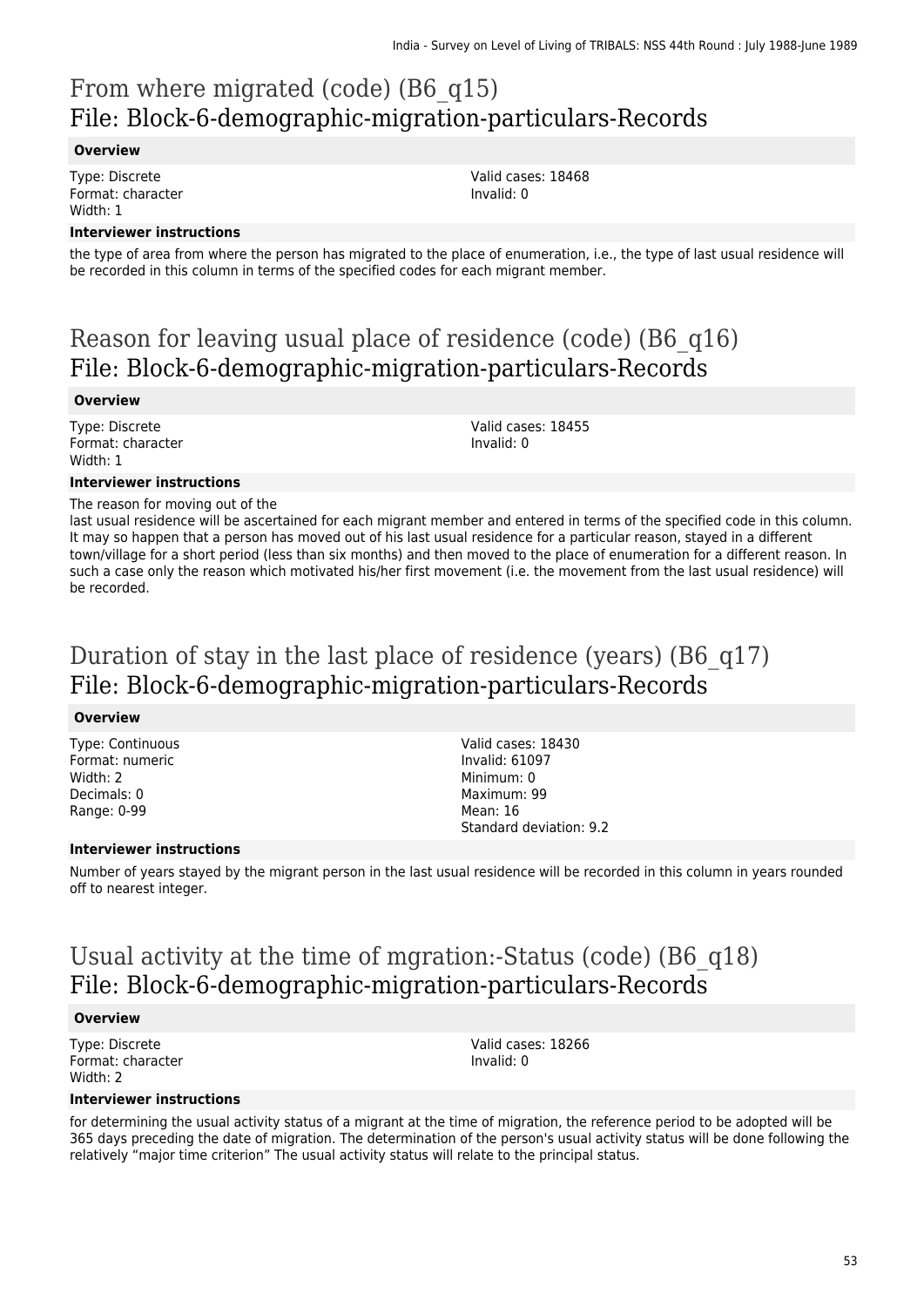## Usual activity at the time of mgration:- Industry division (code) (B6\_q19) File: Block-6-demographic-migration-particulars-Records

### **Overview**

Type: Discrete Format: character Width: 1

Valid cases: 9802 Invalid: 0

#### **Interviewer instructions**

For the persons assigned any of the activity status codes 11 to 51 ( i.e. those categorized as working0 in col. ( 18 ) the appropriate industry division code ( 1 digited code of NIC 1987 ) will be recorded in col. ( 19 ).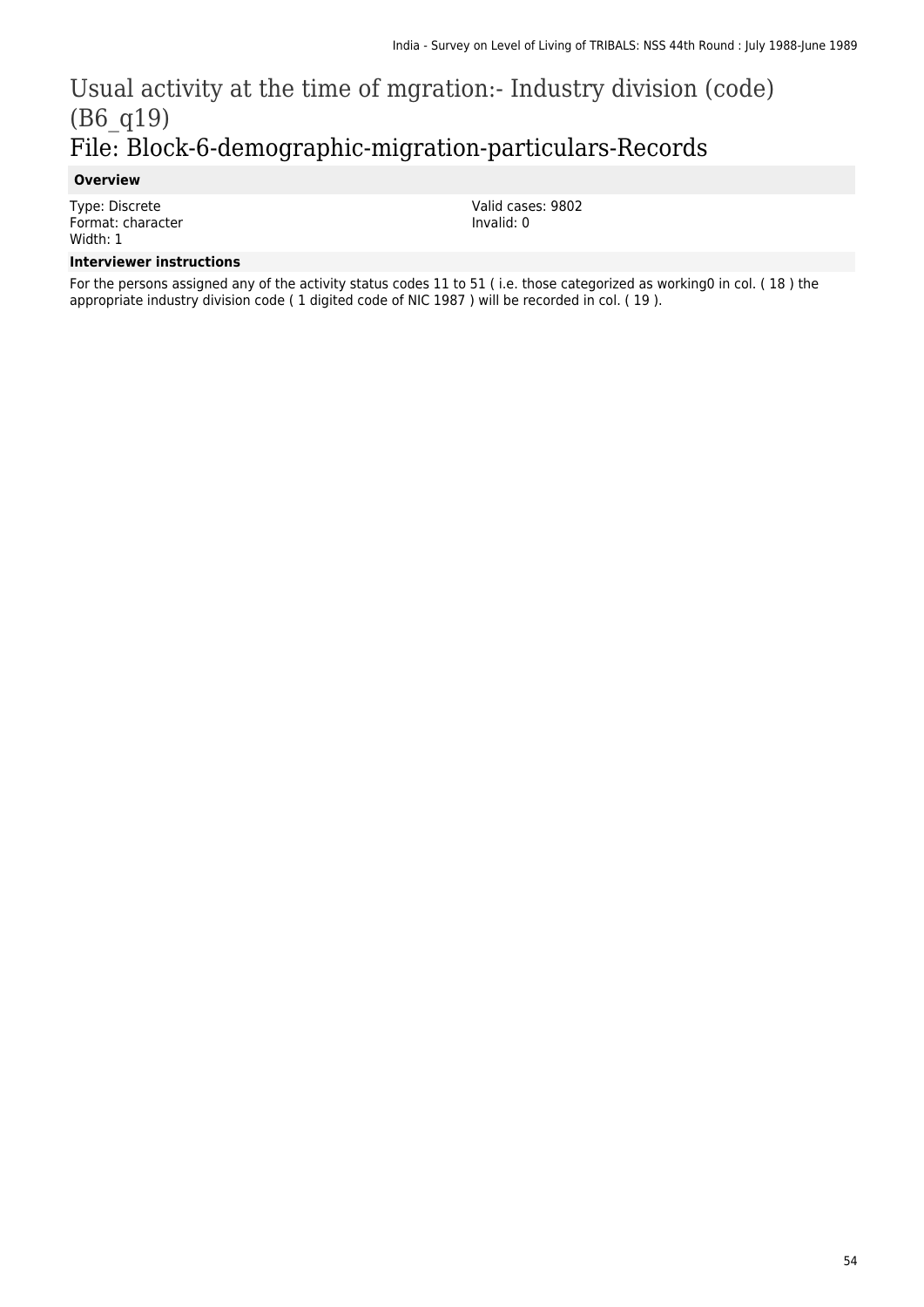# Key to locate member no (Key\_membno) File: Block-7-Member-Education particulars-Records

#### **Overview**

Type: Discrete Format: character Width: 14

Valid cases: 79087 Invalid: 0

# Key to locate hh no (Key\_hhno) File: Block-7-Member-Education particulars-Records

### **Overview**

Type: Discrete Format: character Width: 11

Valid cases: 79087 Invalid: 0

# Level no. (Rec\_id) File: Block-7-Member-Education particulars-Records

### **Overview**

Type: Discrete Format: character Width: 2

Valid cases: 79087 Invalid: 0

## Round & sch. (code) (Rnd\_sch) File: Block-7-Member-Education particulars-Records

### **Overview**

Type: Discrete Format: character Width: 3

Valid cases: 79087 Invalid: 0

## Flot number (Flot) File: Block-7-Member-Education particulars-Records

### **Overview**

Type: Discrete Format: character Width: 5

Valid cases: 79087 Invalid: 0

## Sector (sector) File: Block-7-Member-Education particulars-Records

### **Overview**

Type: Discrete Format: character Width: 1

Valid cases: 79087 Invalid: 0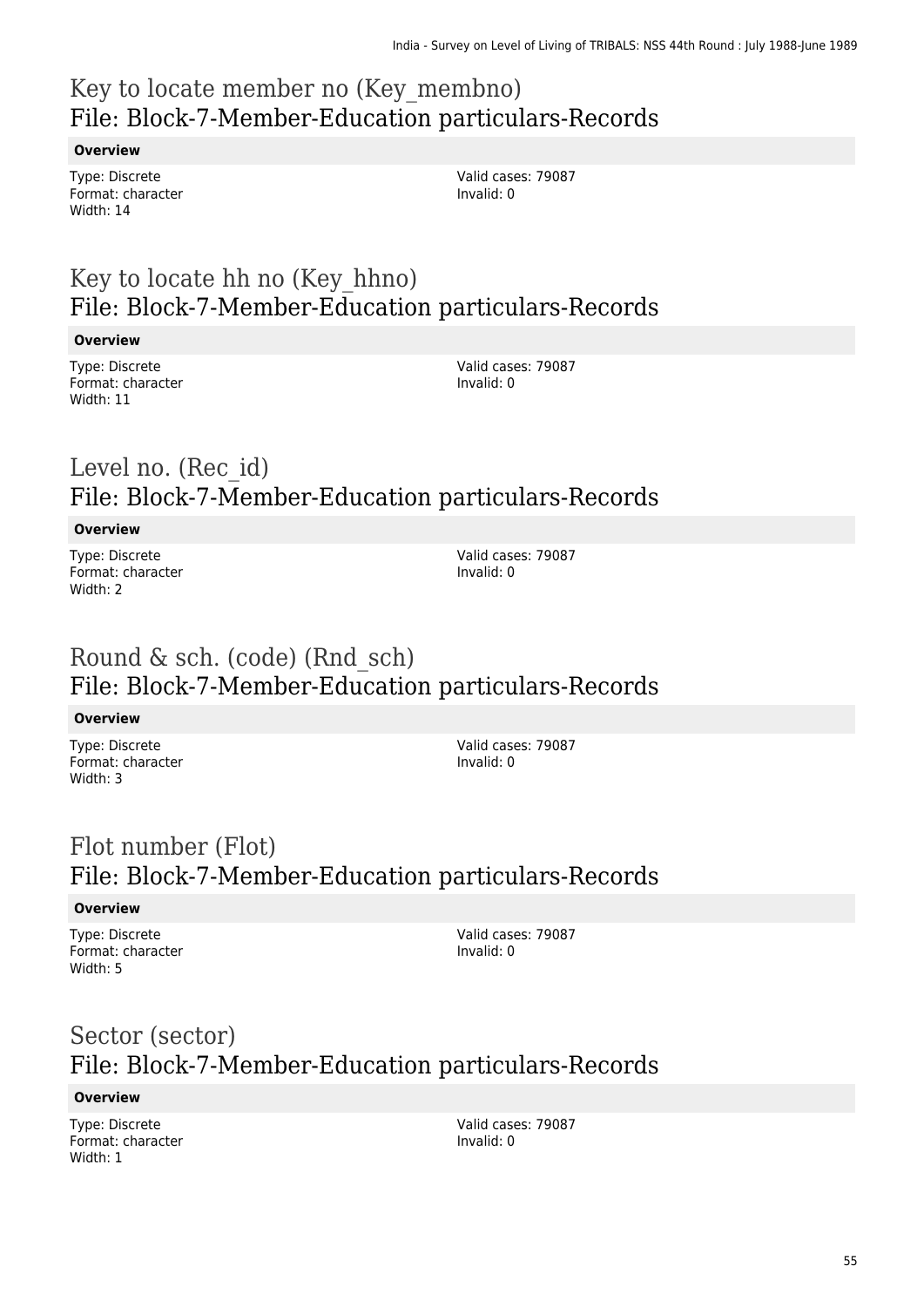# Sample Type (sample) File: Block-7-Member-Education particulars-Records

### **Overview**

Type: Discrete Format: character Width: 1

Valid cases: 79087 Invalid: 0

# State/Region (state\_region) File: Block-7-Member-Education particulars-Records

### **Overview**

Type: Discrete Format: character Width: 3

Valid cases: 79087 Invalid: 0

# State code (State) File: Block-7-Member-Education particulars-Records

### **Overview**

Type: Discrete Format: character Width: 2

Valid cases: 79087 Invalid: 0

## Sub-round (Sub\_round) File: Block-7-Member-Education particulars-Records

### **Overview**

Type: Discrete Format: character Width: 1

Valid cases: 79087 Invalid: 0

## Sub-Sample (sub\_sample) File: Block-7-Member-Education particulars-Records

### **Overview**

Type: Discrete Format: character Width: 1

Valid cases: 79083 Invalid: 0

## Stratum (stratum) File: Block-7-Member-Education particulars-Records

### **Overview**

Type: Discrete Format: character Width: 2

Valid cases: 79087 Invalid: 0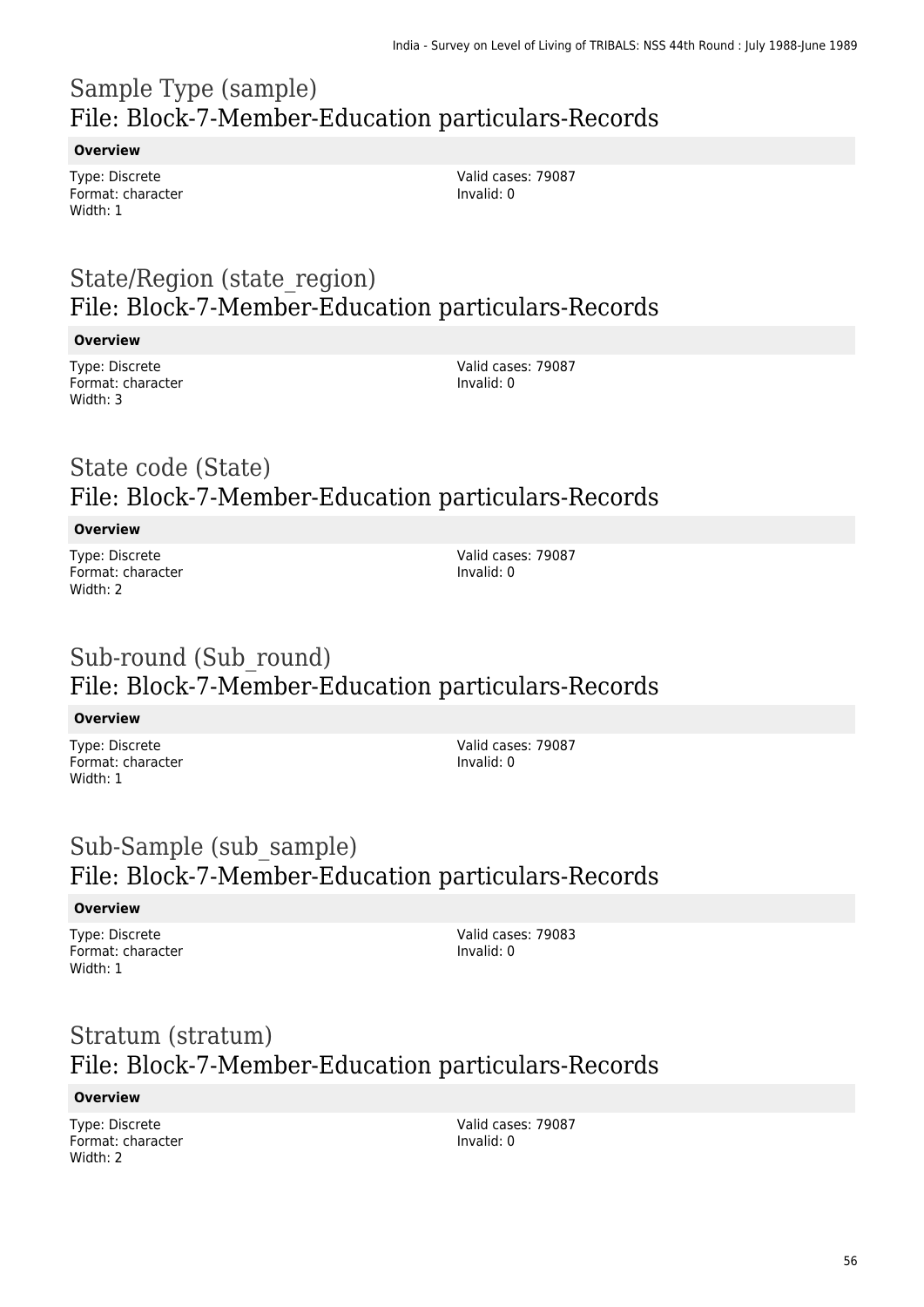# Stratum\_Type (Stratum\_Type) File: Block-7-Member-Education particulars-Records

#### **Overview**

Type: Discrete Format: character Width: 1

Valid cases: 79087 Invalid: 0

# Sub-stratum (sub\_stratum) File: Block-7-Member-Education particulars-Records

### **Overview**

Type: Discrete Format: character Width: 1

Valid cases: 79087 Invalid: 0

## Srl. number (B1\_q1\_srlno) File: Block-7-Member-Education particulars-Records

### **Overview**

Type: Discrete Format: character Width: 5

Valid cases: 79087 Invalid: 0

## Area type (B1\_q2\_Area) File: Block-7-Member-Education particulars-Records

### **Overview**

Type: Discrete Format: character Width: 1

Valid cases: 79087 Invalid: 0

## Sample hh. no. (hhno) File: Block-7-Member-Education particulars-Records

### **Overview**

Type: Discrete Format: character Width: 1

Valid cases: 79087 Invalid: 0

## Srl. number as in block 6. (B7\_q1) File: Block-7-Member-Education particulars-Records

### **Overview**

Type: Discrete Format: character Width: 3

Valid cases: 79087 Invalid: 0

### **Interviewer instructions**

For each of the members listed in block 6, information in respect of these columns will be copied from block 6, columns ( 1 ), ( 4 ) and ( 5 ) respectively.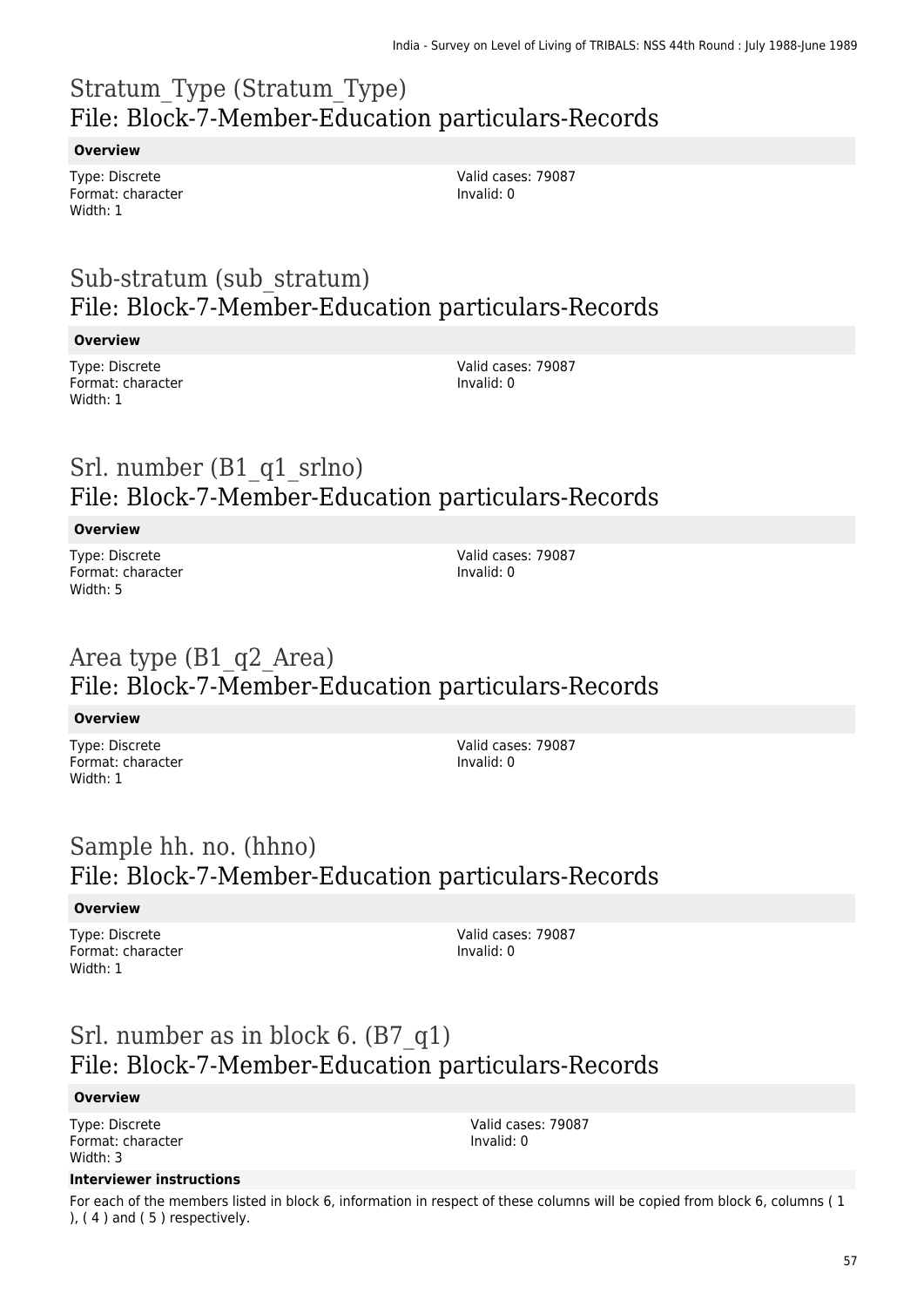# Sex (code) (B7\_q2) File: Block-7-Member-Education particulars-Records

### **Overview**

Type: Discrete Format: character Width: 1

#### **Interviewer instructions**

As given in Q1

Valid cases: 79082 Invalid: 0

# Age (Years) (B7\_q3) File: Block-7-Member-Education particulars-Records

#### **Overview**

Type: Continuous Format: numeric Width: 2 Decimals: 0 Range: 0-99

Valid cases: 79059 Invalid: 28 Minimum: 0 Maximum: 99 Mean: 23.5 Standard deviation: 17.9

### **Interviewer instructions**

As given in Q1

## Whether currently attending any-educational institution (B7\_q4) File: Block-7-Member-Education particulars-Records

#### **Overview**

Type: Discrete Format: character Width: 1

Valid cases: 79035 Invalid: 0

### **Interviewer instructions**

In respect of each member, it is to be ascertained as to whether the member is currently attending educational institution or not. If yes, code 1 will be recorded in col. ( 4 ) : otherwise the entry to be made in this column will be 2.

## Age at entry in school (Years) (B7\_q5) File: Block-7-Member-Education particulars-Records

#### **Overview**

Type: Continuous Format: numeric Width: 2 Decimals: 0 Range: 0-70

Valid cases: 12148 Invalid: 66939 Minimum: 0 Maximum: 70 Mean: 6.1 Standard deviation: 2.8

#### **Interviewer instructions**

the age ( in completed years0 at which the member has been first enrolled in a school will be noted in this column. It may he noted that lessons taken either from a private tutor, or from a tutorial home, kindergartens and nursery schools should not be treated as enrolment in a school. However, an institution where the children of the locality are sent for taking education at primary or higher levels irrespective of whether the institution is recognized or not will be considered as a school and enrolment in such institution will be treated as school enrolment.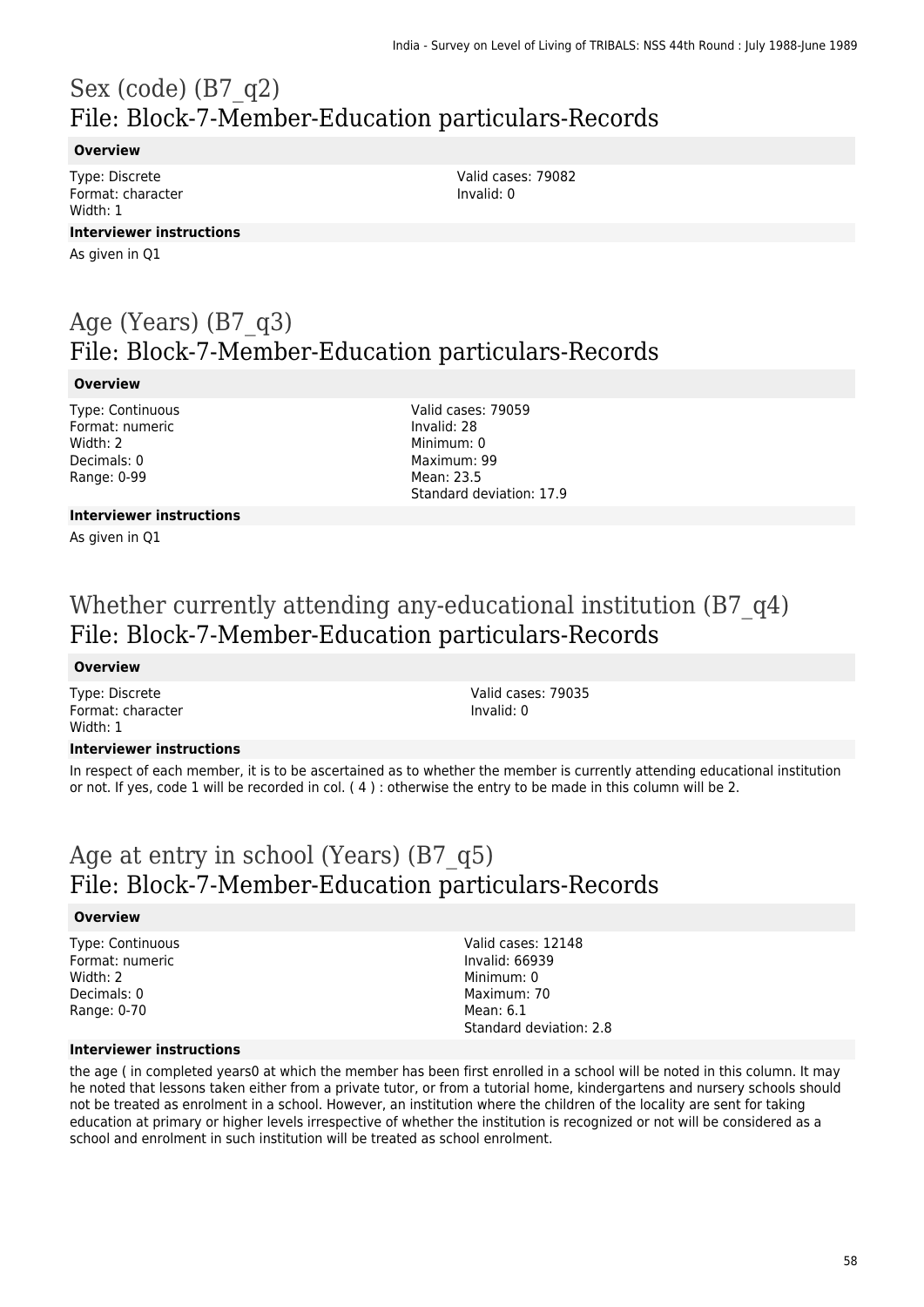# Level of study (code) (B7\_q6) File: Block-7-Member-Education particulars-Records

#### **Overview**

Type: Discrete Format: character Width: 2

#### **Interviewer instructions**

. any student who is studying in a class between I to Iv (or between classes I to V in some states where education up to class V is taken as primary education) will be considered as a student of primary class and will get code 03, similarly, a member studying in class V/VI, VII or VIII will be treated as a student of middle level and code 04 will be recorded against the person in col. (6).

## Type of inst. (code) (B7\_q7) File: Block-7-Member-Education particulars-Records

#### **Overview**

Type: Discrete Format: character Width: 1

Valid cases: 12140 Invalid: 0

Valid cases: 12108

Invalid: 0

#### **Interviewer instructions**

Type of educational institution in which the member is currently enrolled will be indicated in codes in this column. An institution run by the central or state government, local bodies, public sector undertakings etc. will be regarded as government institution. All other types of ownership will be treated as private. If an institution provides residential accommodation for students, the institution will be treated as residential, whether or not the student in question avails of the facility. Combining these two criteria, a code structure, as given below, has been framed for type of institution :

## Whether staying in Hostel (B7\_q8) File: Block-7-Member-Education particulars-Records

#### **Overview**

Type: Discrete Format: character Width: 1

#### **Interviewer instructions**

If the student is continuing his studies staying in a hostel, the entry in this column will be 1, otherwise 2 will be recorded. The hostel may be for students of the institution alone or for students of different educational institutions situated in the locality, which he is studying may be a non-residential institution. It is to be noted here that a student who is staying in a hostel will generally form a single member household.

## Whether received any scholarship stipend (B7\_q9) File: Block-7-Member-Education particulars-Records

#### **Overview**

Type: Discrete Format: character Width: 1

Valid cases: 12135 Invalid: 0

#### **Interviewer instructions**

Students, in some cases, are awarded scholarship or stipend in cash to continue their studies. If the member has received or due to receive such a benefit during the current academic year, code 1 will be recorded here; otherwise code 2 will be entered in this column.

Valid cases: 12297 Invalid: 0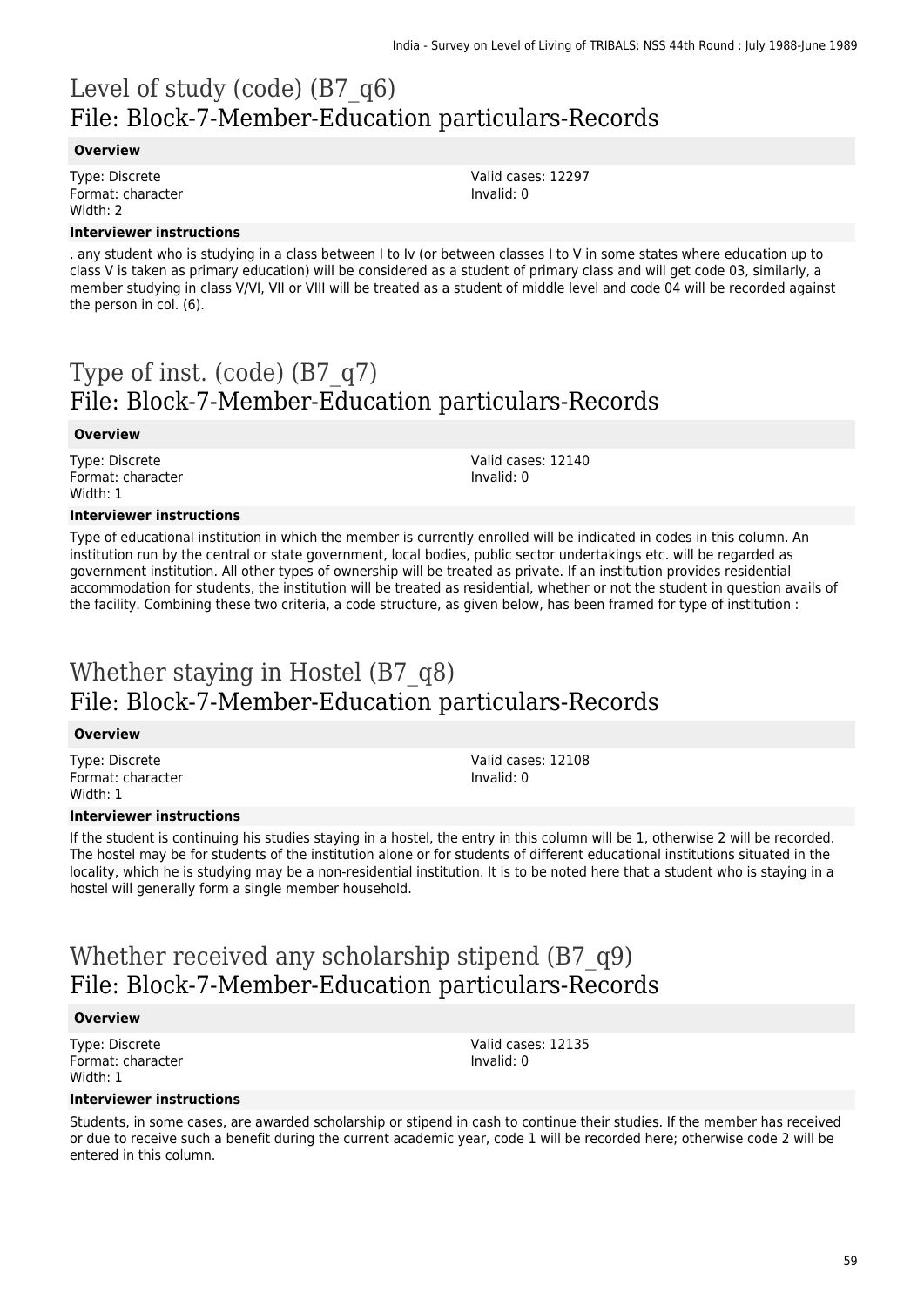## If code '1' in col.(9):-Annual amount of scholarship/ stipend (Rs.) (B7\_q10) File: Block-7-Member-Education particulars-Records

### **Overview**

Type: Continuous Format: numeric Width: 6 Decimals: 0 Range: 0-300000

#### **Interviewer instructions**

Valid cases: 2419 Invalid: 76668 Minimum: 0 Maximum: 300000 Mean: 1448.6 Standard deviation: 13264.7

If the entry in col. (9) is 1, the total amount of cash received and receivable as scholarship/stipend during the current academic year will be recorded in nearest rupees in col. (10)

## Agency providing the scholarship/stipend (B7\_q11) File: Block-7-Member-Education particulars-Records

#### **Overview**

Type: Discrete Format: character Width: 1

Valid cases: 2466 Invalid: 0

Valid cases: 11795

Invalid: 0

## Whether any provision of mid- day meal/nutrition programme (B7\_q12) File: Block-7-Member-Education particulars-Records

### **Overview**

Type: Discrete Format: character Width: 1

### **Interviewer instructions**

There are schools which provide standard food to all or some students as midday meal, tiffin etc., free or at subsidized rate. If such food is regularly received in the school by the student member, code 1 will be recorded here. Code 2 will be appropriate entry otherwise. There are institutions which provide canteen facilities to their students. Students can purchase foods of their choice and requirements from these canteens on payment. Code 1 should not be entered here simply because such facilities for canteen are available. The deciding factor for code 1 in this column is that ( I ) the food packet must be similar for groups of students and ( ii ) payment at the subsidized rate for this, if any, need be made periodically and not every day.

## If yes, agency providing midday meal (B7\_q13) File: Block-7-Member-Education particulars-Records

### **Overview**

Type: Discrete Format: character Width: 1

**Interviewer instructions**

Valid cases: 2360 Invalid: 0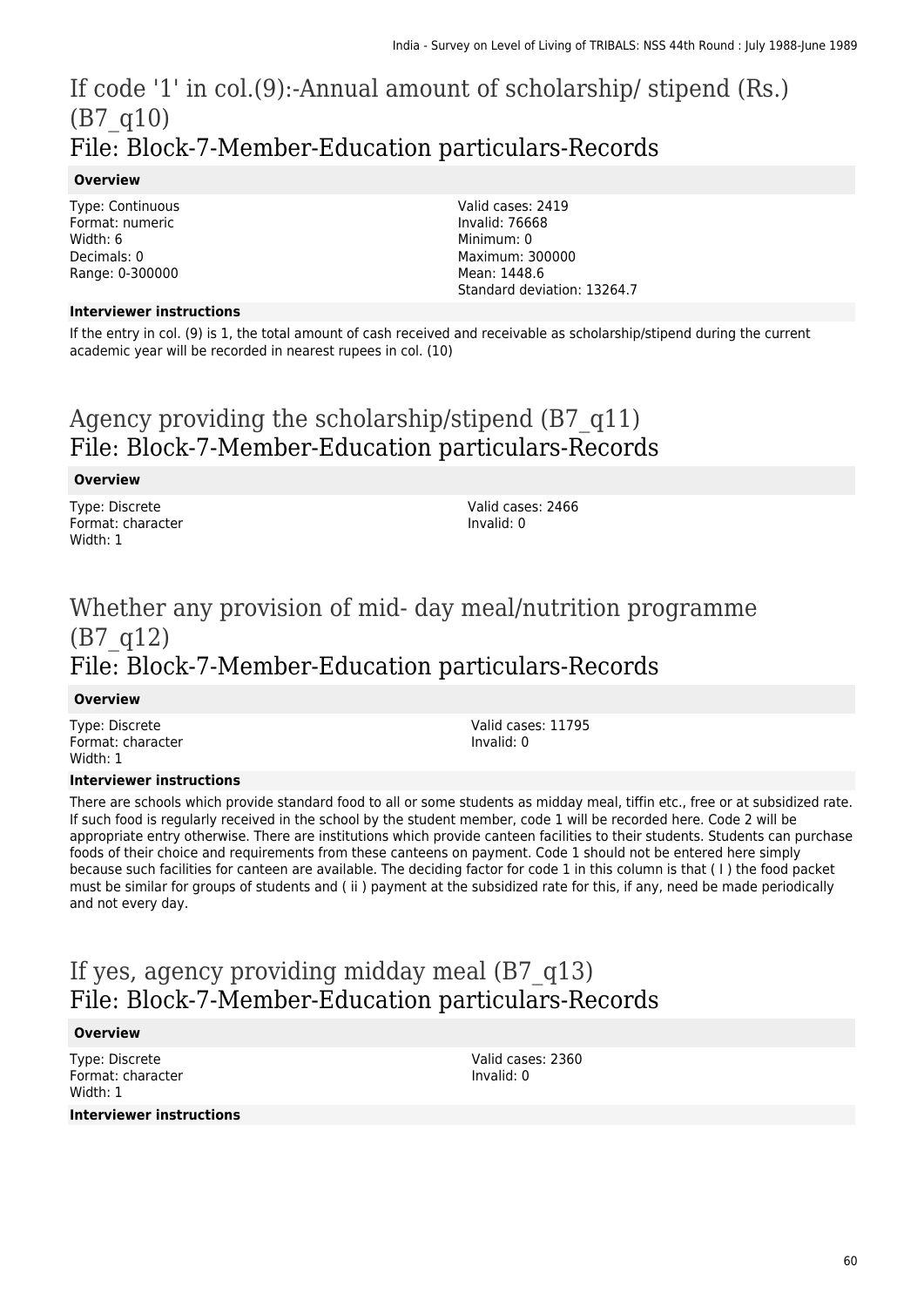# If yes, agency providing midday meal (B7\_q13) File: Block-7-Member-Education particulars-Records

it is to be ascertained by the investigator whether the food received by the student member from his/ her educational institution free of cost or at subsidized rate is supplied by government or by any private body/trust. Code 1 will be given in col. (13) if the agency supplying the food is government. In case of private body/trust, it is to be further ascertained whether the body/trust is an organization of some community which provides the food only to the members of the same community. If it is so, the entry in col. (13) will be 2. In all other cases code 9 will be recorded in this column. Care should be taken in making entries in this column. Since cases may not be rare where food supplied by government is distributed to the students through the school authorities or through private organization. There may be cases where although the food is supplied by private agency government pays money to those agencies by way of subsidy to keep down the price of the food packet. In all such cases, food is to be considered as provided by government.

## Whether mother tongue is the medium of teching (Yes-1,No-2) (B7\_q14) File: Block-7-Member-Education particulars-Records

### **Overview**

Type: Discrete Format: character Width: 1

Valid cases: 11903 Invalid: 0

#### **Interviewer instructions**

it is to be ascertained as to whether teaching in the class is imparted in the mother tongue of the student member code will be 1, if the answer is in affirmative and code 2 will be recorded in this column is the answer is in negative. It may so happen that some of the subjects are taught in the mother tongue of the student member and some others are not. In that case, code 1 will be entered in this column, if majority of the subjects are taught in the mother tongue; otherwise code 2 will be recorded.

## Distance from educational inst. (Km.) (B7\_q15) File: Block-7-Member-Education particulars-Records

### **Overview**

Type: Continuous Format: numeric Width: 3 Decimals: 0 Range: 0-500

Valid cases: 11492 Invalid: 67595 Minimum: 0 Maximum: 500 Mean: 2.1 Standard deviation: 9.2

### **Interviewer instructions**

Distance of the educational institution from the residence of the student member will be recorded in this column in kilometers

## If code 2 in col.(4):- Whether ever enrolled (B7 q16) File: Block-7-Member-Education particulars-Records

### **Overview**

Type: Discrete Format: character Width: 1

Valid cases: 67358 Invalid: 0

### **Interviewer instructions**

it will be ascertained from all those members who are not currently attending any educational institution, i.e, those with code 2 in col. (4), whether the persons had ever been enrolled in a school in the past. Code 1 will be entered for ever-enrolled persons and code 2 for never-enrolled persons. As stated earlier, persons taught by a private tutor or in a kinder-garden/nursery school should not be treated as school enrolment.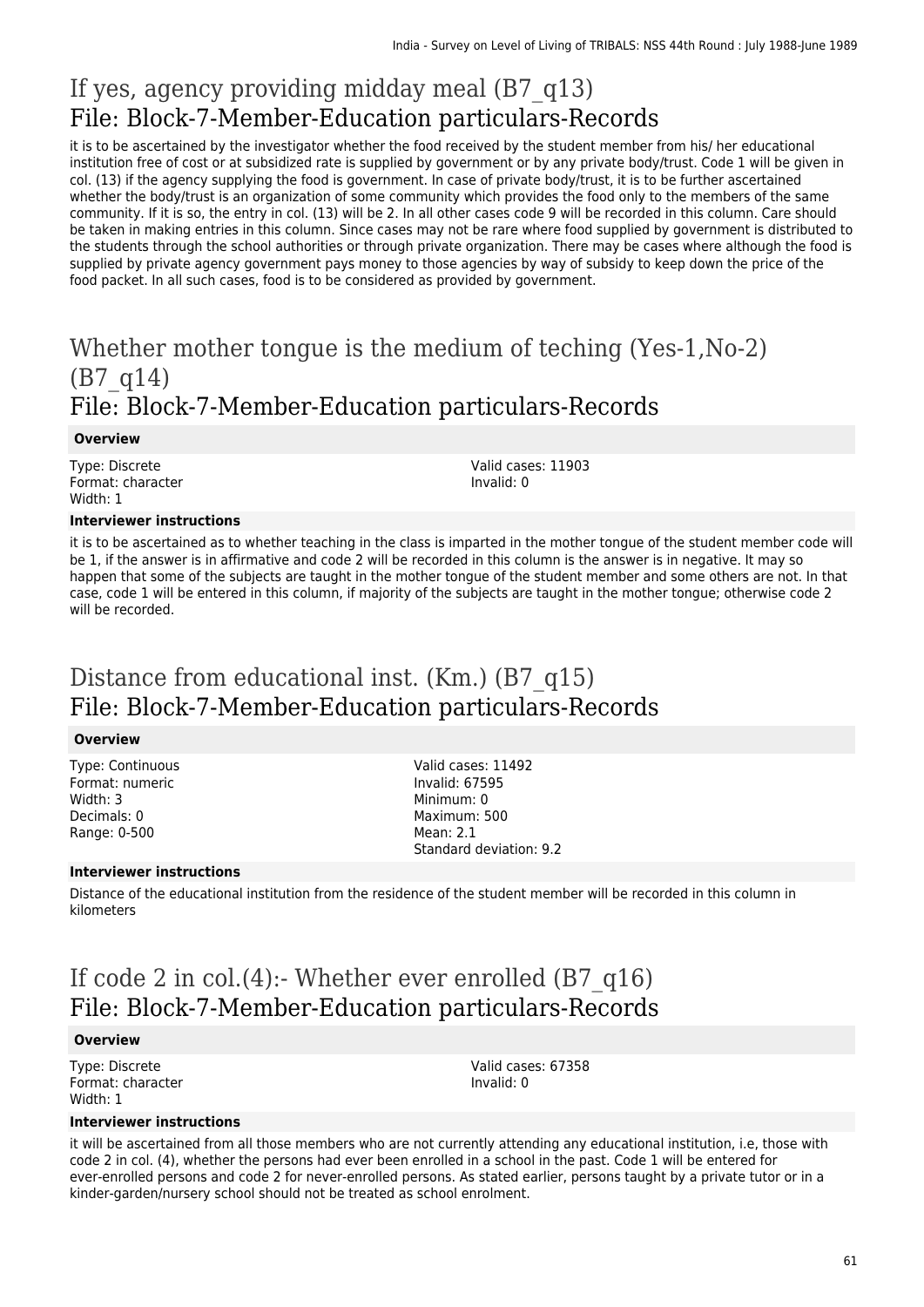# If code 1 in col.(16) Age at entry in school (Years) (B7  $q17$ ) File: Block-7-Member-Education particulars-Records

#### **Overview**

Type: Continuous Format: numeric Width: 2 Decimals: 0 Range: 0-80

Valid cases: 13425 Invalid: 65662 Minimum: 0 Maximum: 80 Mean: 6.5 Standard deviation: 2.1

#### **Pre question**

If code=1 in q-16 ask this question

#### **Post question**

If code=2 in q-16 skip this s question

#### **Interviewer instructions**

age in completed years at which the person had been first enrolled in a school will be entered here.

## Number of years attented (B7\_q18) File: Block-7-Member-Education particulars-Records

#### **Overview**

Type: Continuous Format: numeric Width: 2 Decimals: 0 Range: 0-90

#### Valid cases: 13347 Invalid: 65740 Minimum: 0 Maximum: 90 Mean: 6.4 Standard deviation: 4.2

#### **Pre question**

If code=1 in q-16 ask this question

#### **Post question**

If code=2 in q-16 skip this s question

#### **Interviewer instructions**

The total number of years attended by a person in studying different courses will be recorded here in completed years. It is possible that person has attended more years in studying a course than its duration because of failure in different classes

# Level at which discountinued(code) (B7\_q19) File: Block-7-Member-Education particulars-Records

#### **Overview**

Type: Discrete Format: character Width: 2

Valid cases: 13364 Invalid: 0

**Pre question** If code=1 in q-16 ask this question

### **Post question**

If code=2 in q-16 skip this s question

#### **Interviewer instructions**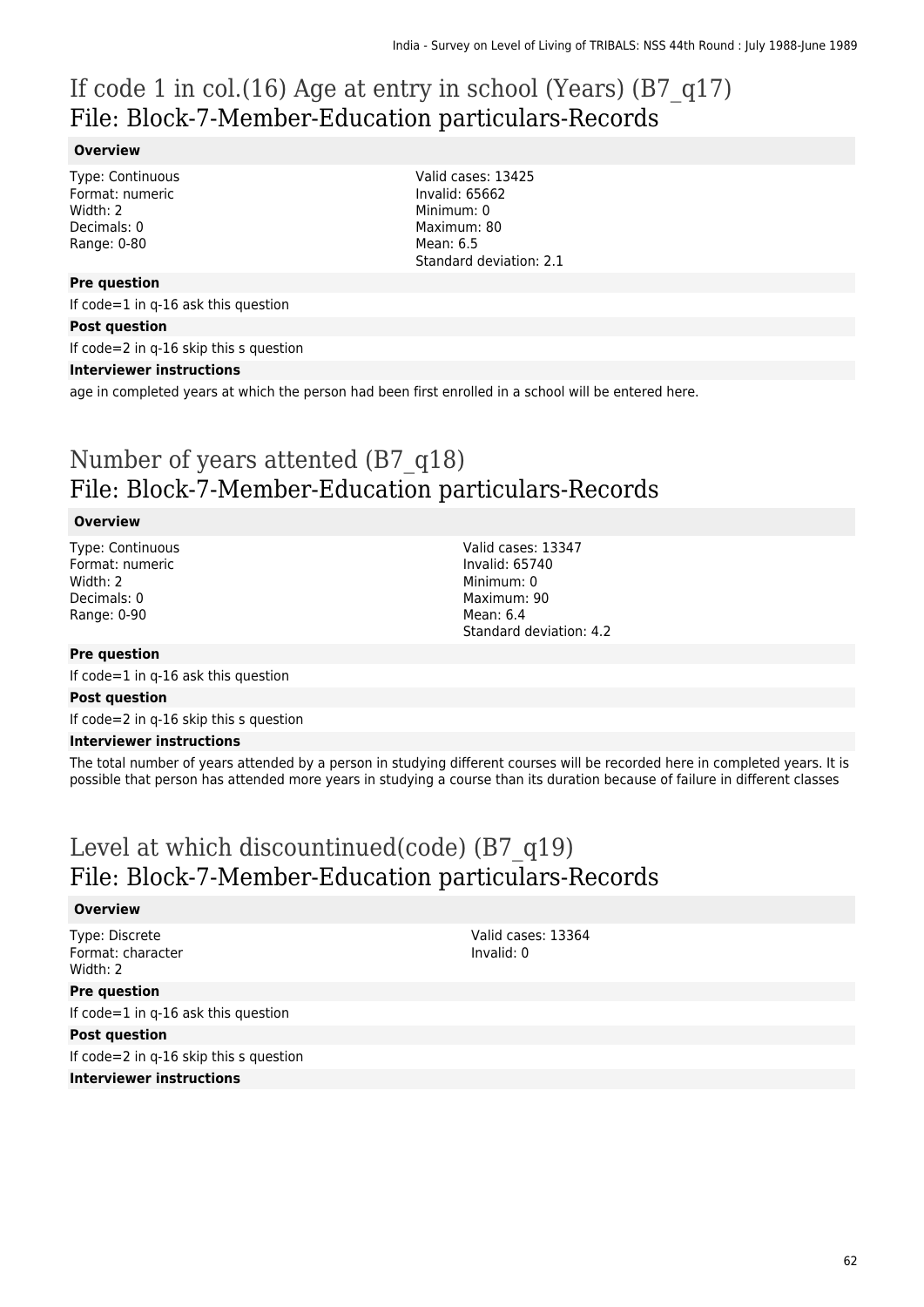# Level at which discountinued(code) (B7\_q19) File: Block-7-Member-Education particulars-Records

6.7.18 Entry in this column will be made in similar

way as is done in col. (6) of this block. The codes are identical to 'level of education' provided for col. (9) of block 6. However, it is to be noted that if a member successfully completed a class and thereafter did not continue his/her study, the 'level at which discontinued' would be the level corresponding to the higher class than the completed one. For example, if a student successfully completed class VIII, the level at which discontinued would be the code corresponding to secondary'. On the other hand, if a member discontinued his/her study being unsuccessful in a class (or in the middle of the academic year), the level corresponding to the class last attended by the member would be considered for making entry in this column. However, if a person discontinued his studies after successfully completing the level of "graduation & above", one of the codes 11 to 14 would be recorded against him/her, depending upon the subject of study.

# Reason for discountination(code) (B7\_q20) File: Block-7-Member-Education particulars-Records

#### **Overview**

Type: Discrete Format: character Width: 1

Valid cases: 13425 Invalid: 0

#### **Pre question**

**Post question**

If code=1 in q-16 ask this question

### If code=2 in q-16 skip this s question

#### **Interviewer instructions**

A member might have discontinued his/her studies either at the end of a course or at the middle of the course. Reason for discontinuance of the study will be recorded in this column in specified codes.

## If 2 in col. (16) reason for non-enrollment (code) (B7\_q21) File: Block-7-Member-Education particulars-Records

### **Overview**

Type: Discrete Format: character Width: 1

Valid cases: 53464 Invalid: 0

### **Interviewer instructions**

If a person is found to have never enrolled in an educational institution, i.e., if the entry in col. (16) is 2, the reason for non-enrolment is to be recorded in terms of codes in column (21).

## Whether attending non-formal educational centre (B7\_q22) File: Block-7-Member-Education particulars-Records

#### **Overview**

Type: Discrete Format: character Width: 1

Valid cases: 66175 Invalid: 0

### **Interviewer instructions**

For the purpose of this survey, the non-formal education centres are not considered as educational institutions. Thus, it is to be ascertained form all those who are not currently attending any educational institution (i.e., with code 2 in col. (4) of this block) as to whether he is attending a non-formal education centre or not. If the answer is in affirmative, code 1 will be entered in this column; otherwise, the entry will be code 2. Conventionally, code 2 will be recorded in this column for those (having code 2 in col. (4)) who are in the age group of 15 - 35 years but literate and above, and also for those who are above 35 years of age.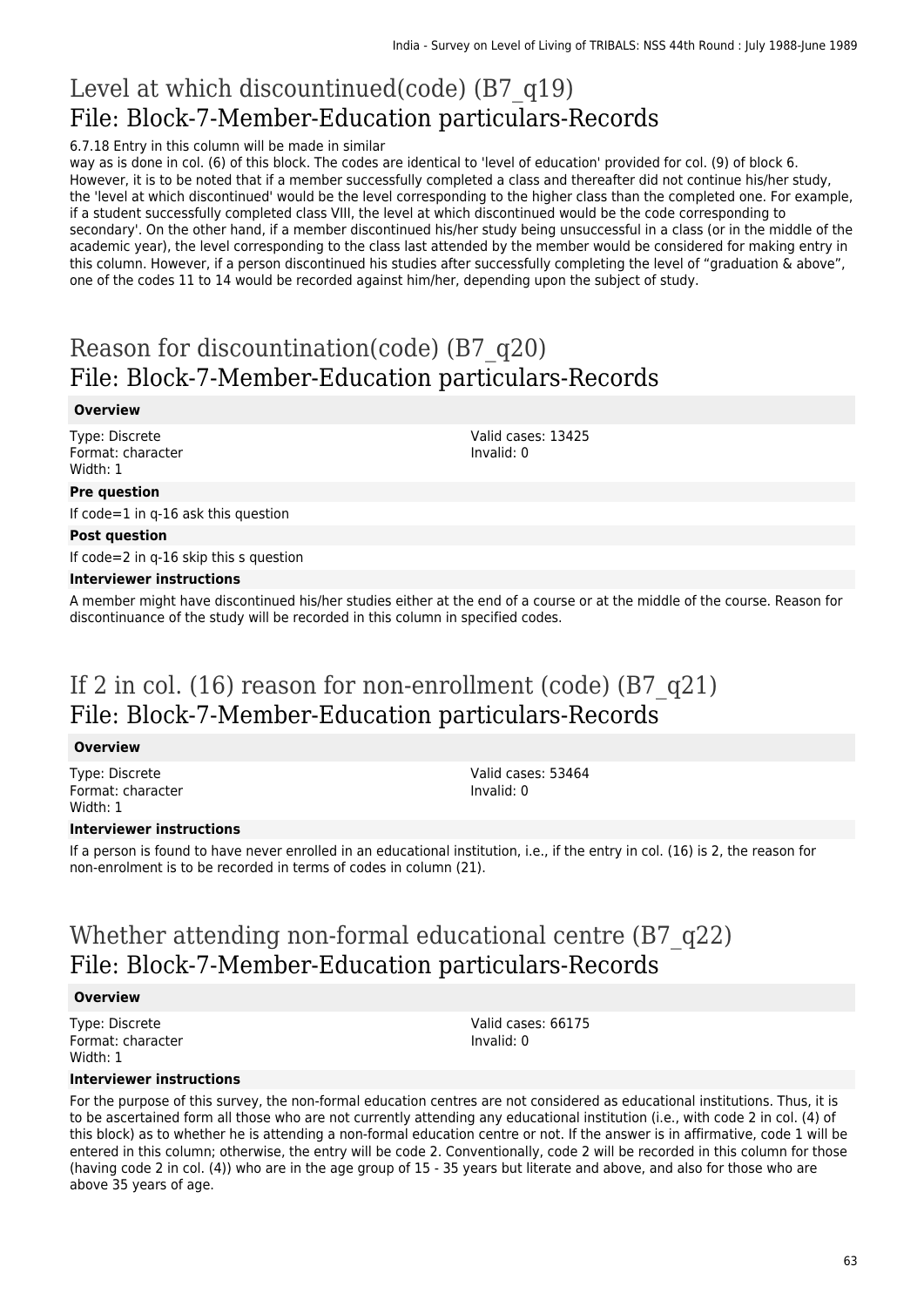India - Survey on Level of Living of TRIBALS: NSS 44th Round : July 1988-June 1989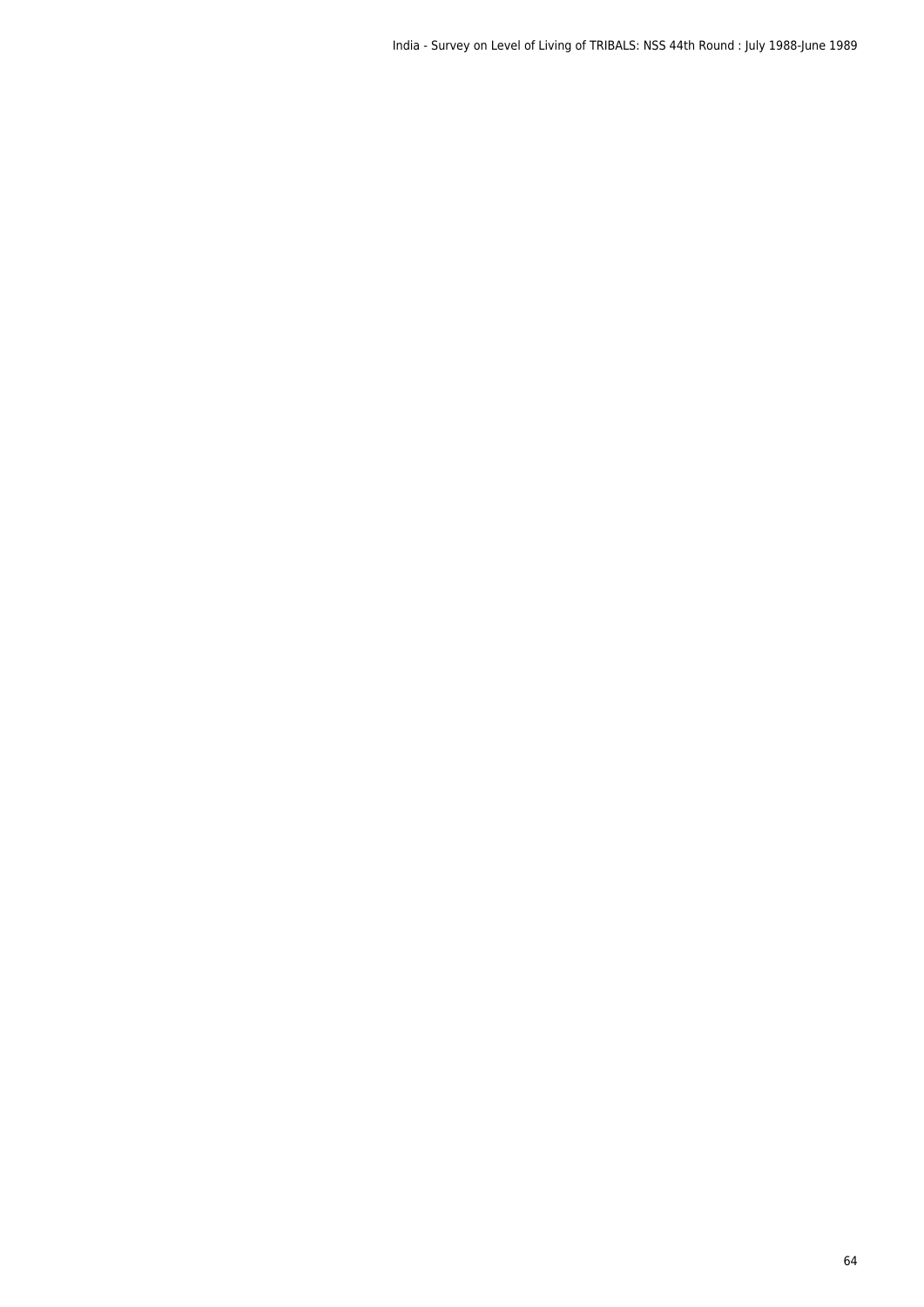# Key to locate member no (Key\_membno) File: Block-8-member-activity-status-Records

### **Overview**

Type: Discrete Format: character Width: 14

Valid cases: 78949 Invalid: 0

# Key to locate hhno (Key\_hhno) File: Block-8-member-activity-status-Records

### **Overview**

Type: Discrete Format: character Width: 11

Valid cases: 78949 Invalid: 0

## Record identifier (Rec\_id) File: Block-8-member-activity-status-Records

### **Overview**

Type: Discrete Format: character Width: 2

Valid cases: 78949 Invalid: 0

## Round & sch. (code) (Rnd\_sch) File: Block-8-member-activity-status-Records

### **Overview**

Type: Discrete Format: character Width: 3

Valid cases: 78949 Invalid: 0

## Flot number (Flot) File: Block-8-member-activity-status-Records

### **Overview**

Type: Discrete Format: character Width: 5

Valid cases: 78949 Invalid: 0

## Sector (sector) File: Block-8-member-activity-status-Records

### **Overview**

Type: Discrete Format: character Width: 1

Valid cases: 78949 Invalid: 0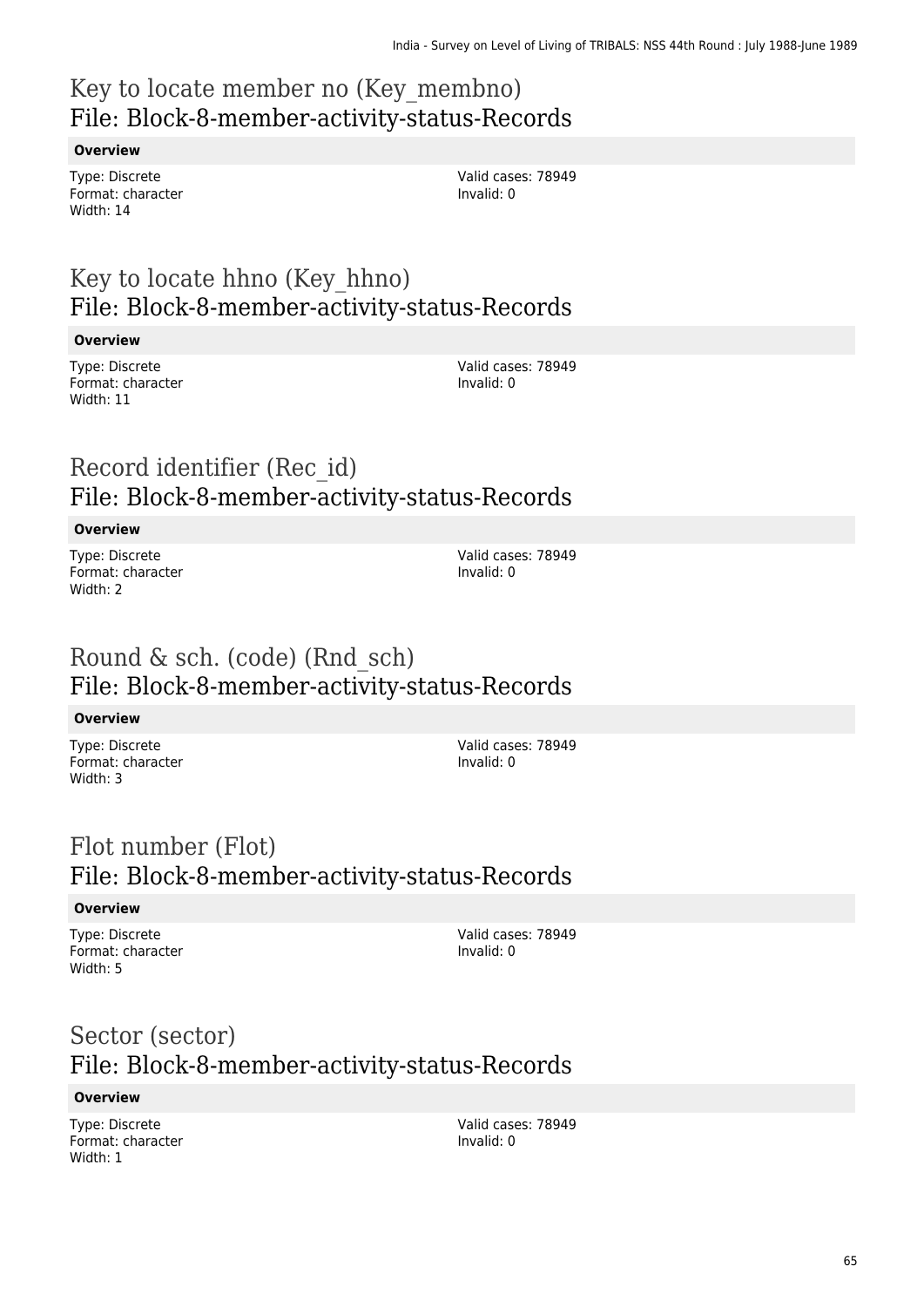# Sample Type (sample) File: Block-8-member-activity-status-Records

### **Overview**

Type: Discrete Format: character Width: 1

Valid cases: 78949 Invalid: 0

# State/Region (state\_region) File: Block-8-member-activity-status-Records

### **Overview**

Type: Discrete Format: character Width: 3

Valid cases: 78949 Invalid: 0

## state code (state) File: Block-8-member-activity-status-Records

### **Overview**

Type: Discrete Format: character Width: 2

Valid cases: 78949 Invalid: 0

## Sub-round (Sub\_round) File: Block-8-member-activity-status-Records

### **Overview**

Type: Discrete Format: character Width: 1

Valid cases: 78949 Invalid: 0

## Sub-Sample (sub\_sample) File: Block-8-member-activity-status-Records

### **Overview**

Type: Discrete Format: character Width: 1

Valid cases: 78949 Invalid: 0

## Stratum (stratum) File: Block-8-member-activity-status-Records

### **Overview**

Type: Discrete Format: character Width: 2

Valid cases: 78949 Invalid: 0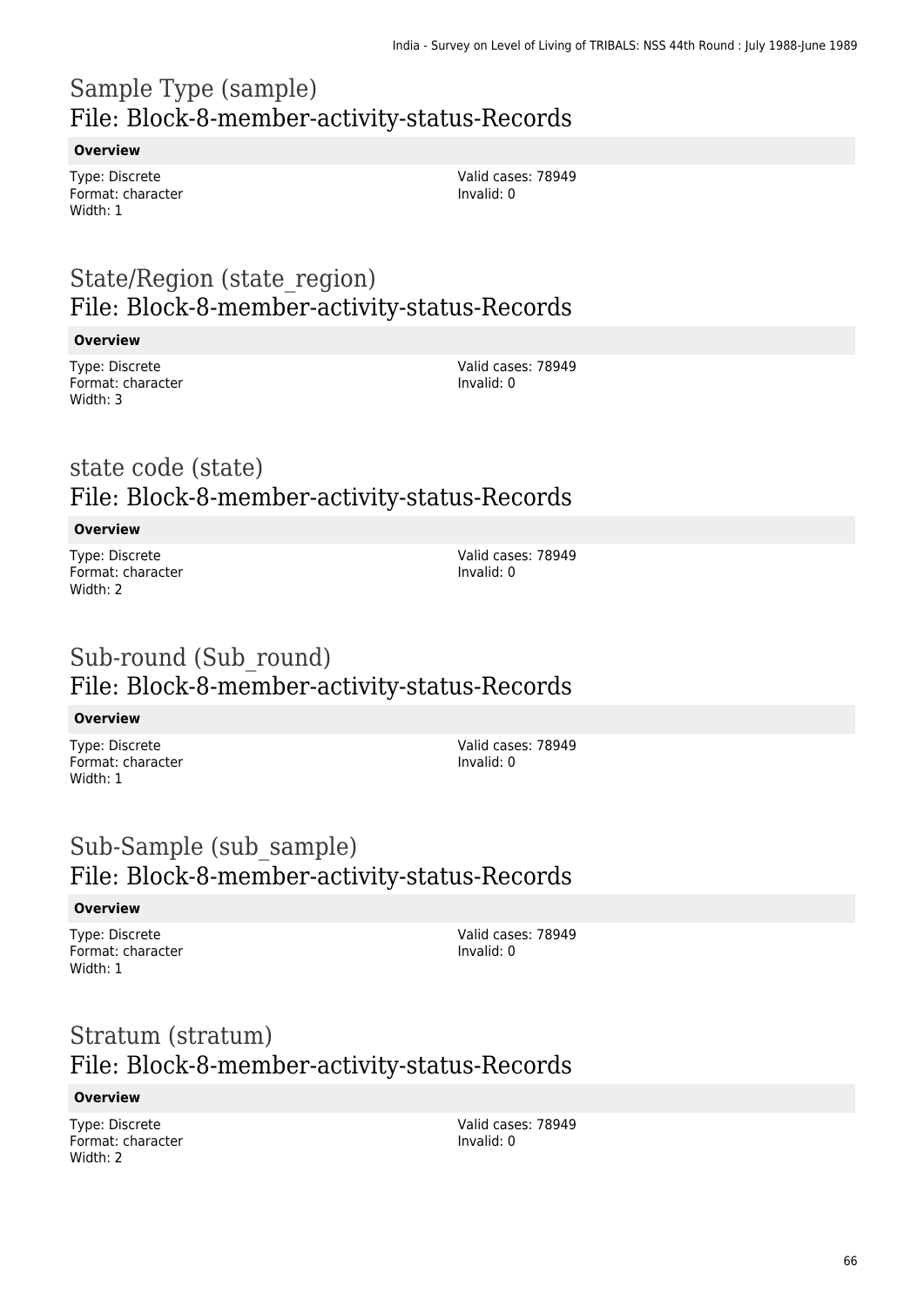# Stratum\_Type (Stratum\_Type) File: Block-8-member-activity-status-Records

### **Overview**

Type: Discrete Format: character Width: 1

Valid cases: 78949 Invalid: 0

# Sub-stratum (sub\_stratum) File: Block-8-member-activity-status-Records

### **Overview**

Type: Discrete Format: character Width: 1

Valid cases: 78949 Invalid: 0

## Srl. number (B1\_q1\_srlno) File: Block-8-member-activity-status-Records

### **Overview**

Type: Discrete Format: character Width: 5

Valid cases: 78949 Invalid: 0

## Area type (B1\_q2\_Area) File: Block-8-member-activity-status-Records

### **Overview**

Type: Discrete Format: character Width: 1

Valid cases: 78949 Invalid: 0

## Sample hh. no. (hhno) File: Block-8-member-activity-status-Records

### **Overview**

Type: Discrete Format: character Width: 1

Valid cases: 78949 Invalid: 0

## Srl.no. as in block  $(6)$   $(B8\text{ c1})$ File: Block-8-member-activity-status-Records

### **Overview**

Type: Discrete Format: character Width: 3

Valid cases: 78949 Invalid: 0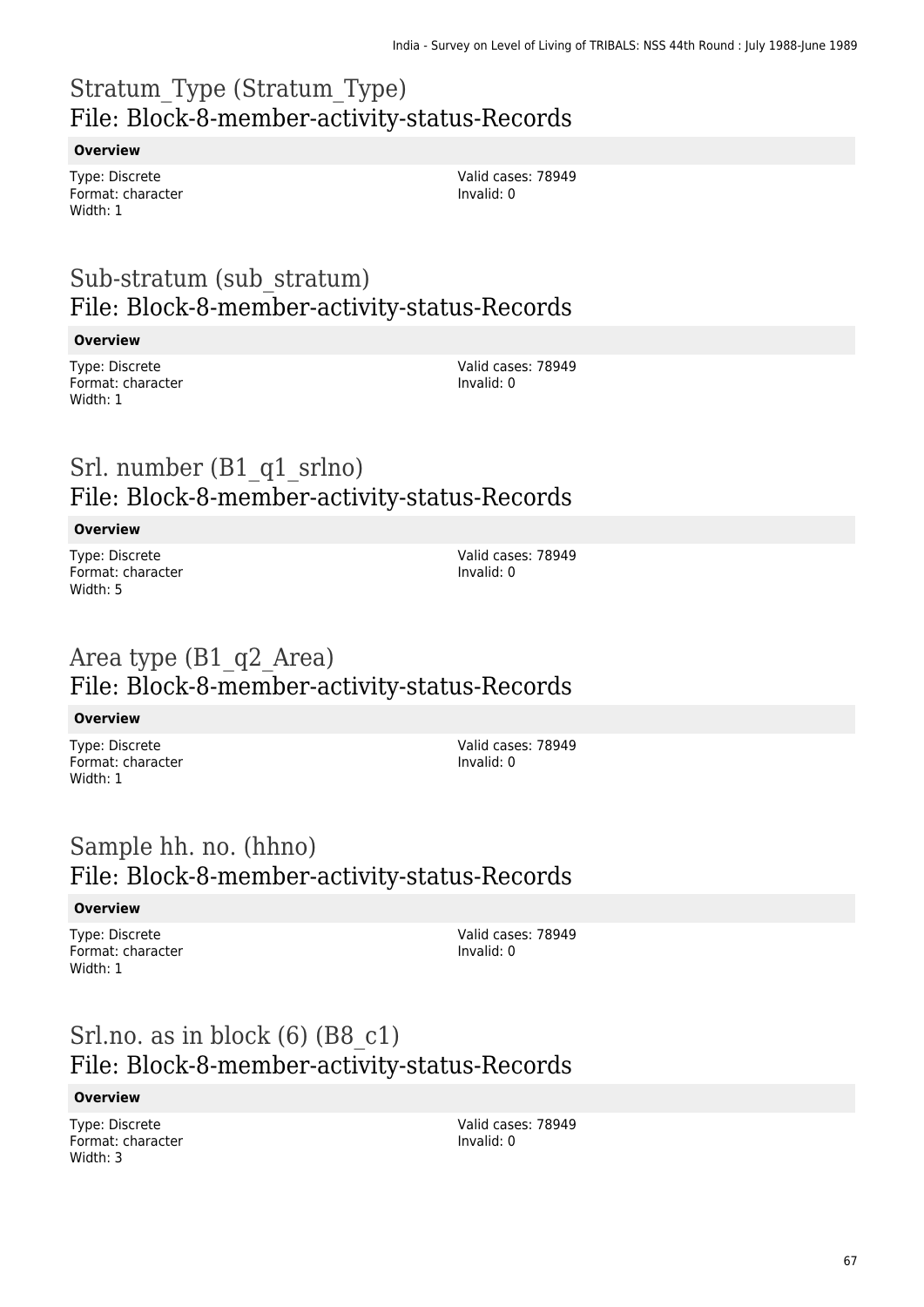## status code (B8\_c2) File: Block-8-member-activity-status-Records

#### **Overview**

Type: Discrete Format: character Width: 2

#### **Interviewer instructions**

6.8.3 The usual activity status of a person will be

determined on the basis of the various activities pursued by the person during the reference period of 365 days adopting "relatively long time (major time)" criterion. For this, a person has to be first classified into one of the three broad category groups (working, not working but seeking and/or available for work and neither working nor available for work) on the basis of the time spent on them during the reference period of 365 days preceding the date of survey. Thus the broad activity status of a person will be one of the three category groups, on which the person spent relatively long time during the 365 days. In deciding this, one should consider only the normal working time available for pursuing the various activities and not 24 hours of each day. After deciding the broad usual status of the person, the detailed activity status within the broad group will be determined adopting again the "relatively long" or 'major time" criterion. The detailed activity status, thus determined, will be the principal usual activity status of the person. The code corresponding to this activity status will be recorded in col. (2) against the serial number of the person. It may be noted that if a person found to be engaged in domestic duties (or any non-gainful activity for a relatively long period of the reference period of 365 days is also reported to be simultaneously seeking/available for work, the person should be categorized as "unemployed" and not as "engaged in domestic duties" ( or the non-gainful activity pursued).

# principal industry (B8\_c4) File: Block-8-member-activity-status-Records

#### **Overview**

Type: Discrete Format: character Width: 3

Valid cases: 36412 Invalid: 0

Valid cases: 78905

Invalid: 0

### **Interviewer instructions**

6.8.3 For all those found to be working in

the principal status according to usual status concept i.e., those with status codes 11- 51 in col. ( 2 ), the description of the sector of activity, i.e., the industry and the corresponding function of work, i.e., the occupation in which the person was engaged will be recorded in col. ( 3 ). The relevant 3 digited industry group code (NIC 1987) and the 3 digited occupation family code (NCO 1968) will respectively be entered in cols. ( 4 ) and ( 5 ).

## principal ioccupation (B8\_c5) File: Block-8-member-activity-status-Records

#### **Overview**

Type: Discrete Format: character Width: 3

**Interviewer instructions** See C4

Valid cases: 36389 Invalid: 0

## Whether engaged in any work in a subsidiary capacity ( $(B8\text{ }c6)$ ) File: Block-8-member-activity-status-Records

#### **Overview**

Type: Discrete Format: character Width: 1

Valid cases: 78524 Invalid: 0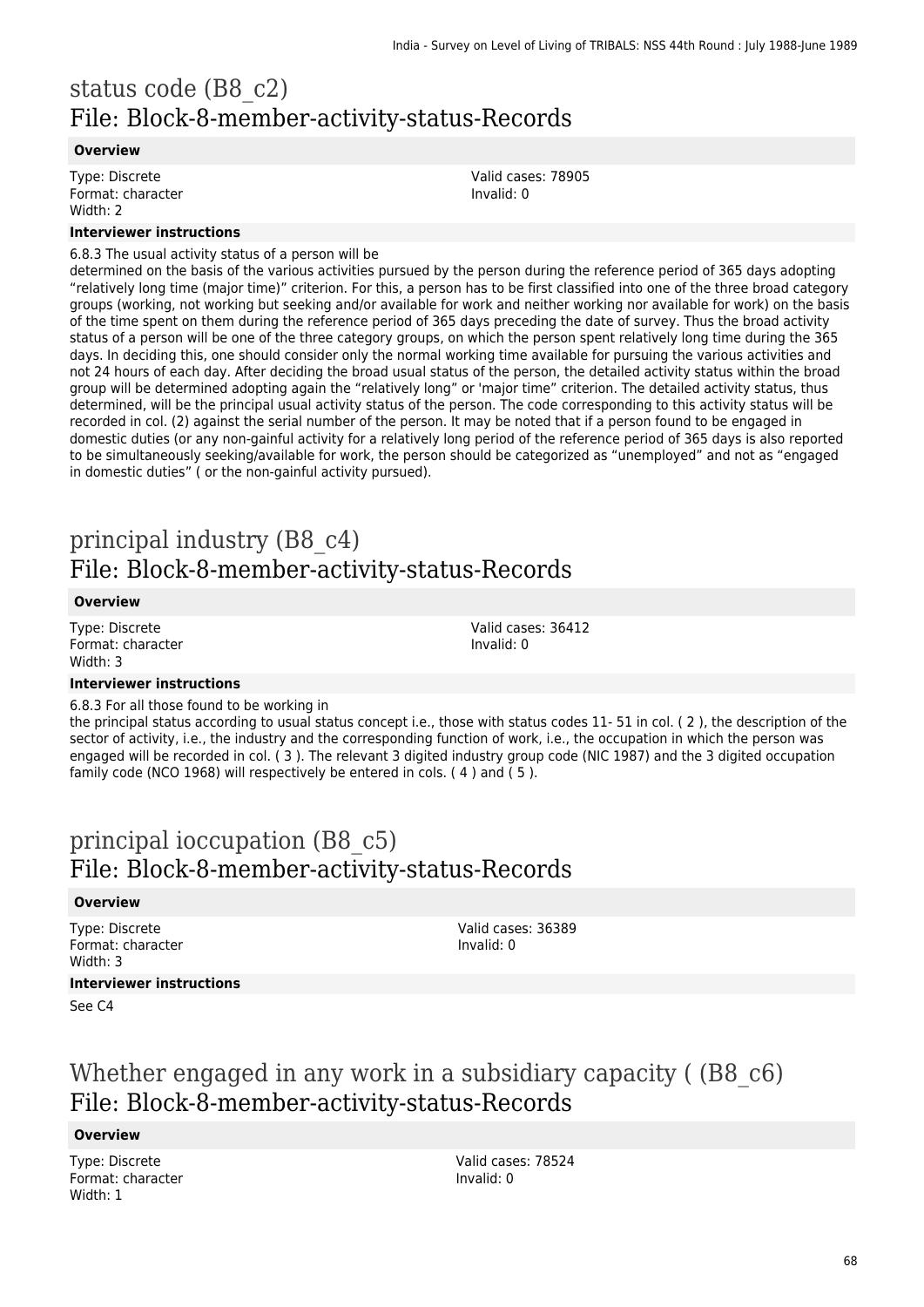# subsidiary usual gainful activity Status (code) (B8\_c7) File: Block-8-member-activity-status-Records

#### **Overview**

Type: Discrete Format: character Width: 2

#### **Interviewer instructions**

#### 6.8.3 For each

person listed in this block, it has to be ascertained whether the person worked in a subsidiary capacity during the 365 days preceding the date of survey, or in other words, whether the person had a subsidiary gainful usual status.

6.8.3 persons having code 1 in col. (6), the status

code of the gainful activity pursued by them in their subsidiary capacity will be recorded in column (7) . In the situation where a person has been found to have pursued more than one gainful activity during the last 365 days in his or her subsidiary capacity, the activity on which more time has been spent would be considered for recording entry in this column.

## subsidiary Industry (B8\_c8) File: Block-8-member-activity-status-Records

#### **Overview**

Type: Discrete Format: character Width: 3

Valid cases: 17649 Invalid: 0

Valid cases: 17622

Invalid: 0

### **Interviewer instructions**

The description of the industry - occupation corresponding to the subsidiary gainful activity status recorded in column (7) will be noted in column (8) and the relevant 3 digited industry (NIC 1987) and occupation (NCO 1968) codes will be entered in columns(9) and (10) respectively.

## subsidiary Occupation (B8\_c9) File: Block-8-member-activity-status-Records

#### **Overview**

Type: Discrete Format: character Width: 3

#### **Interviewer instructions**

As given in c8

Valid cases: 17451 Invalid: 0

## Current week activity Status (code) (B8\_c11) File: Block-8-member-activity-status-Records

#### **Overview**

Type: Discrete Format: character Width: 2

Valid cases: 77811 Invalid: 0

#### **Interviewer instructions**

the current week activity status of a person will be the activity status obtaining for a person during the reference period of seven days preceding the date of survey. Irrespective of the usual activity pursued by a person, his/her current week activity will be determined strictly on the basis of the activities pursued by the person during the reference period of seven days preceding the date of survey adopting the priority criterion.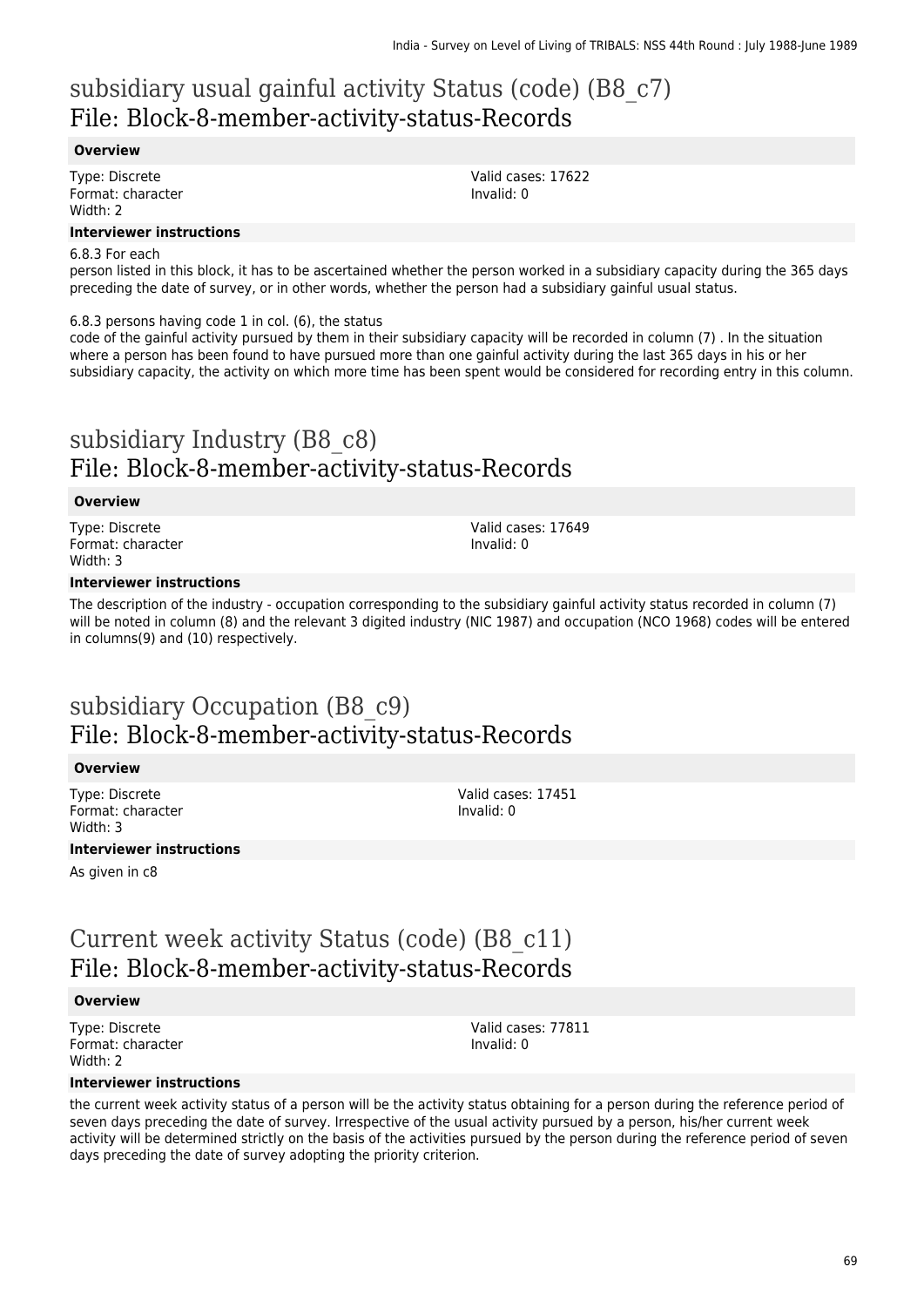# Current week activity Industry (3 digited) (B8\_c13) File: Block-8-member-activity-status-Records

#### **Overview**

Type: Discrete Format: character Width: 3

#### **Interviewer instructions**

For each person assigned the 'work' status code (i.e. codes 11 to 72) in column (11), the description of the principal industrial - occupation relevant to the type of gainful activity pursued by the person during the reference week will be recorded in column (12). The corresponding 3 digited industry group code (NIC 1987) will be recorded in column (13) and the 3 digited occupation family code (NCO 1968) will be recorded in column (14). In case more than one industry occupation combination is assignable to a person, the principal industry-occupation relevant to the person will be the one, in which relatively more time has been spent during the reference week in pursuing such gainful activities.

## Current week activity Occupation (3 digited) (B8\_c14) File: Block-8-member-activity-status-Records

#### **Overview**

Type: Discrete Format: character Width: 3

### **Interviewer instructions**

As given in c13

Valid cases: 34005 Invalid: 0

Valid cases: 34062

Invalid: 0

## Wage and salary earnings (Rs.) Cash (B8\_c15) File: Block-8-member-activity-status-Records

#### **Overview**

Type: Continuous Format: numeric Width: 5 Decimals: 0 Range: 0-98000

Valid cases: 13392 Invalid: 65557 Minimum: 0 Maximum: 98000 Mean: 780 Standard deviation: 3833.3

### **Interviewer instructions**

The wage and salary earnings (not total earnings) receivable for the wage/salaried work done during the reference week will be recorded in these columns. The status codes for which wage and salary earnings are relevant are 31, 41, 51, 71 and 72. Thus , if one of these status codes appears in column (11), columns (15) to (17) will obviously be filed in. But even if 'work' status codes other than those mentioned above (i.e. if the codes are 11 to 16, 61 and 62) are recorded in column (11), it is to be ascertained from the person as to whether he/she did any 'wage/salaried work, on any day during the reference week. If yes, wage and salary earnings receivable for the days such work was carried out would be recorded in these columns. The wages and salaries for the work done during the reference week may be already received or may be receivable in cash or in kind or partly in cash and partly in kind. The total wage or salary received or receivable for the week in cash will be recorded in column (15) and the value (evaluated at current retail price) of salary or wages in kind received or receivable will be recorded in column (16). The total of columns (15) and (16) will be recorded in column (17). For recording the wages and salaries, amount receivable as 'overtime' for the additional work done beyond normal working time will also be counted. Bonus (expected or paid) and perquisites, evaluated at retail prices and duly apportioned for the reference week, will be considered as wages and included for making entries in these columns.

Wage and salary earnings (Rs.) Kind (B8\_c16) File: Block-8-member-activity-status-Records

### **Overview**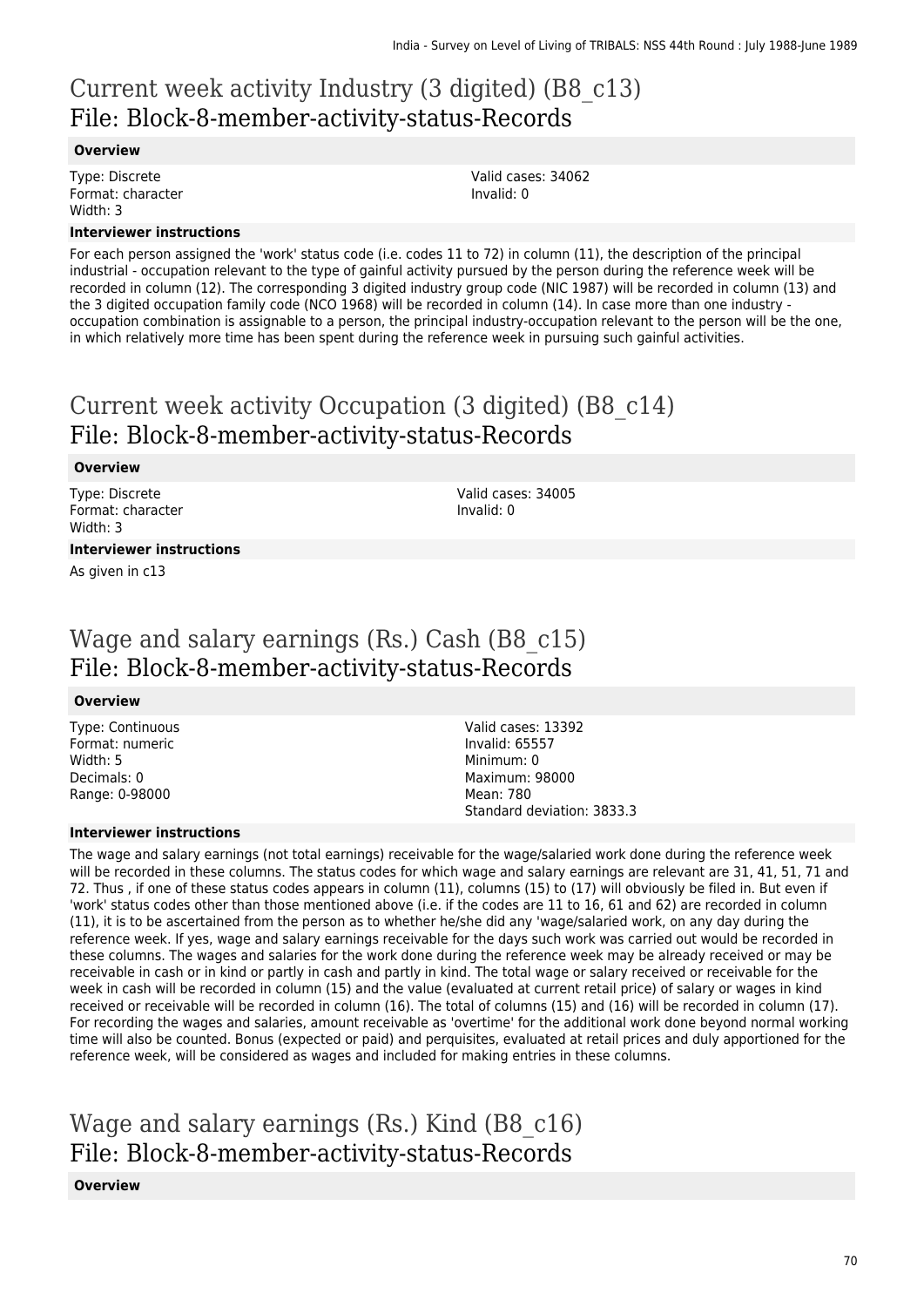# Wage and salary earnings (Rs.) Kind (B8\_c16) File: Block-8-member-activity-status-Records

Type: Continuous Format: numeric Width: 5 Decimals: 0 Range: 0-40000

Valid cases: 4198 Invalid: 74751 Minimum: 0 Maximum: 40000 Mean: 530.6 Standard deviation: 2190.1

#### **Interviewer instructions**

As given in c15

## Wage and salary earnings (Rs.) Total (B8\_c17) File: Block-8-member-activity-status-Records

#### **Overview**

Type: Continuous Format: numeric Width: 5 Decimals: 0 Range: 0-98000

Valid cases: 15059 Invalid: 63890 Minimum: 0 Maximum: 98000 Mean: 841.1 Standard deviation: 3786.1

#### **Interviewer instructions**

As given in c15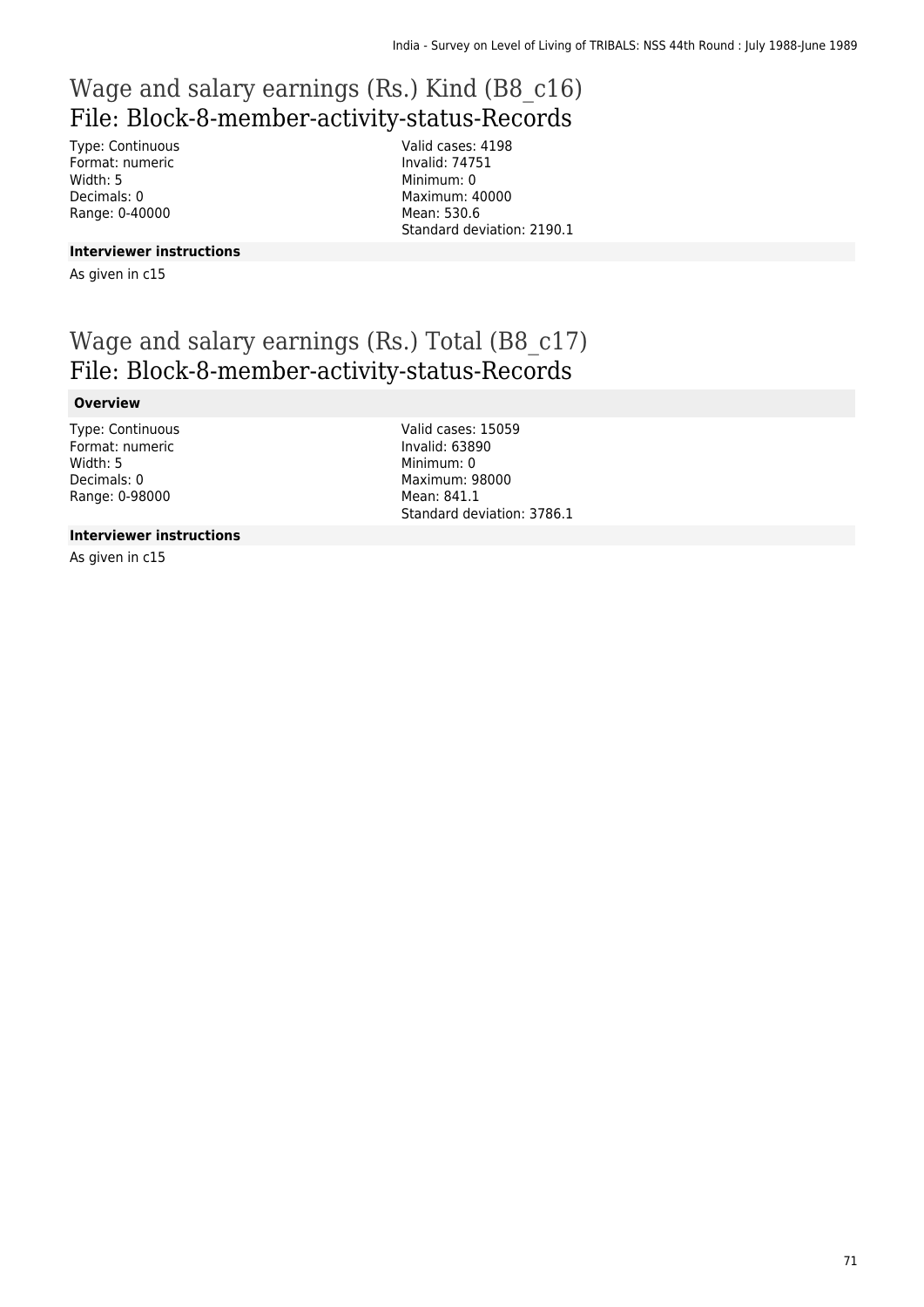# Key to locate commodity no (key\_commodity\_no) File: Block-9-consumer goods-purchase-Records

**Overview**

Type: Discrete Format: character Width: 14

Valid cases: 255909 Invalid: 0

# Key to locate hhno (Key\_hhno) File: Block-9-consumer goods-purchase-Records

### **Overview**

Type: Discrete Format: character Width: 11

Valid cases: 255909 Invalid: 0

# Record identifier (Rec\_id) File: Block-9-consumer goods-purchase-Records

### **Overview**

Type: Discrete Format: character Width: 2

Valid cases: 255909 Invalid: 0

## Round & sch. (code) (Rnd\_sch) File: Block-9-consumer goods-purchase-Records

### **Overview**

Type: Discrete Format: character Width: 3

Valid cases: 255909 Invalid: 0

# Flot number (Flot) File: Block-9-consumer goods-purchase-Records

### **Overview**

Type: Discrete Format: character Width: 5

Valid cases: 255909 Invalid: 0

## Sector (sector) File: Block-9-consumer goods-purchase-Records

### **Overview**

Type: Discrete Format: character Width: 1

Valid cases: 255909 Invalid: 0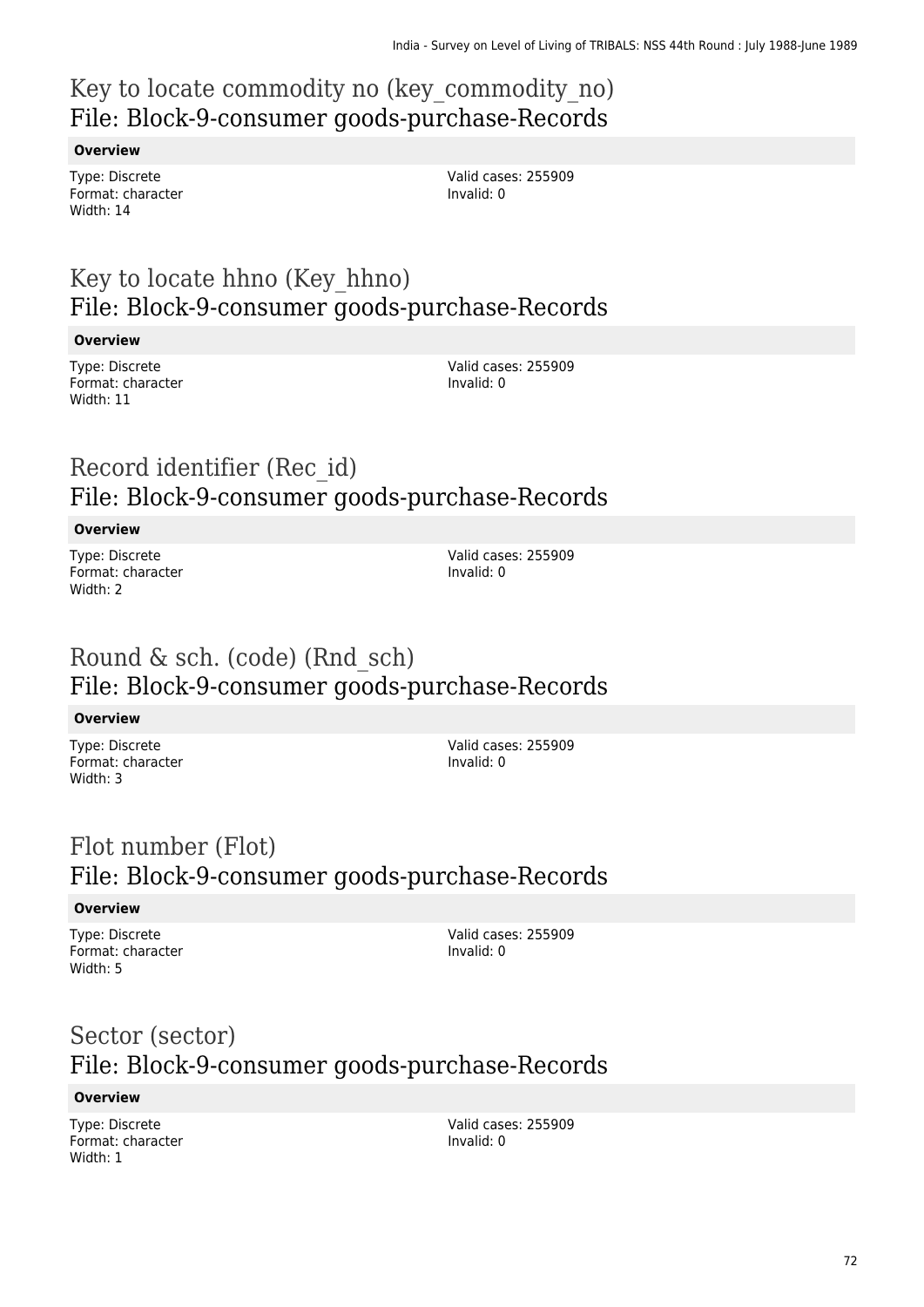## Sample Type (sample) File: Block-9-consumer goods-purchase-Records

#### **Overview**

Type: Discrete Format: character Width: 1

Valid cases: 255909 Invalid: 0

## State/Region (state\_region) File: Block-9-consumer goods-purchase-Records

#### **Overview**

Type: Discrete Format: character Width: 3

Valid cases: 255909 Invalid: 0

## State code (state) File: Block-9-consumer goods-purchase-Records

#### **Overview**

Type: Discrete Format: character Width: 2

Valid cases: 255909 Invalid: 0

## Sub-round (Sub\_round) File: Block-9-consumer goods-purchase-Records

#### **Overview**

Type: Discrete Format: character Width: 1

Valid cases: 255909 Invalid: 0

## Sub-Sample (sub\_sample) File: Block-9-consumer goods-purchase-Records

#### **Overview**

Type: Discrete Format: character Width: 1

Valid cases: 255909 Invalid: 0

## Stratum (stratum) File: Block-9-consumer goods-purchase-Records

#### **Overview**

Type: Discrete Format: character Width: 2

Valid cases: 255909 Invalid: 0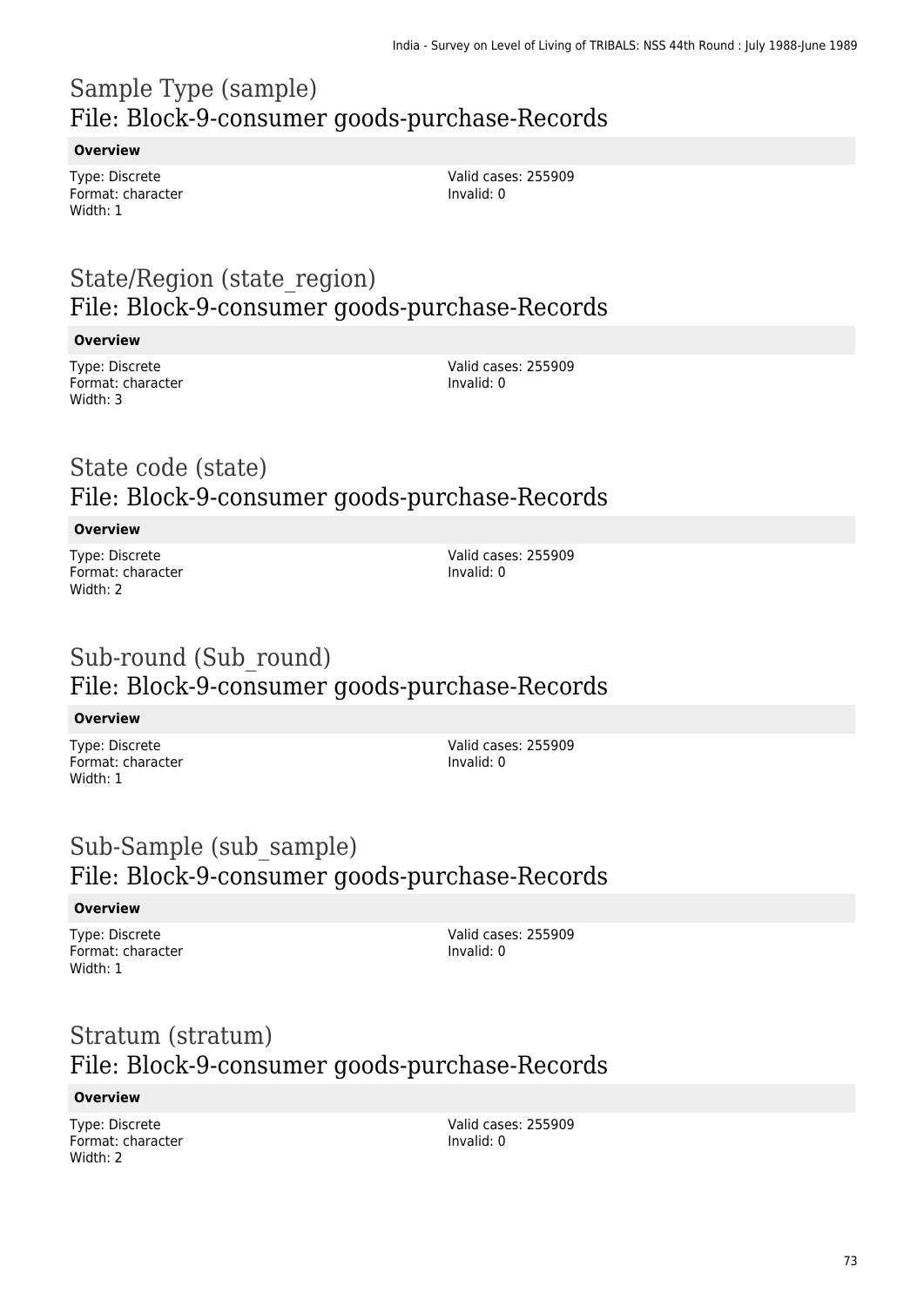## Sub-stratum (sub\_stratum) File: Block-9-consumer goods-purchase-Records

#### **Overview**

Type: Discrete Format: character Width: 1

Valid cases: 255909 Invalid: 0

## Stratum Type (Stratum\_type) File: Block-9-consumer goods-purchase-Records

#### **Overview**

Type: Discrete Format: character Width: 1

Valid cases: 255909 Invalid: 0

### Srl. number (B1\_q1\_srlno) File: Block-9-consumer goods-purchase-Records

#### **Overview**

Type: Discrete Format: character Width: 5

Valid cases: 255909 Invalid: 0

### Area type (B1\_q2\_Area) File: Block-9-consumer goods-purchase-Records

#### **Overview**

Type: Discrete Format: character Width: 1

Valid cases: 255909 Invalid: 0

## Sample hh. no. (hhno) File: Block-9-consumer goods-purchase-Records

#### **Overview**

Type: Discrete Format: character Width: 1

Valid cases: 255909 Invalid: 0

### Serial number of commodity (B9\_c1) File: Block-9-consumer goods-purchase-Records

#### **Overview**

Type: Discrete Format: character Width: 3

Valid cases: 255909 Invalid: 0

**Interviewer instructions**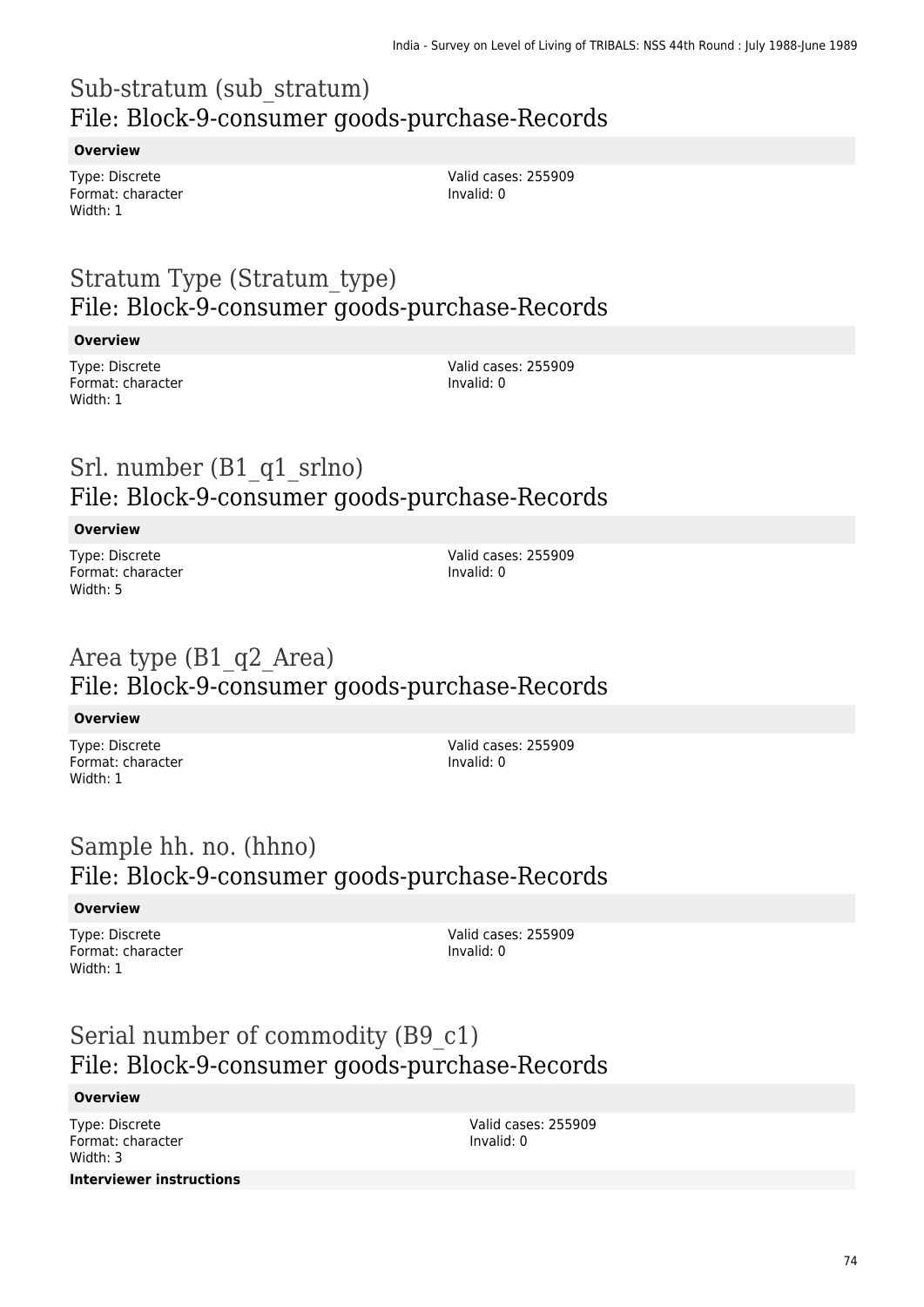## Serial number of commodity (B9\_c1) File: Block-9-consumer goods-purchase-Records

Names of 16 food and non-food items have been mentioned under , column (2) and their corresponding serial numbers in column (1). It may be seen that items- rice and wheat have been mentioned twice, once against serial number 1 and 2 and against serial number 3 and 4. in tribal belts, sometimes, these two items are supplied through public distribution system at a rate cheaper than the controlled price. If the sample household made any purchase of rice and/or wheat at this confessional rate during the last 30days preceding the date of survey, entries would be made against items 1 and 2. The usual rate mentioned against serial numbers 3 and 4 relates to the control price when purchased through public distribution system.

## Purchase code (B9\_c3) File: Block-9-consumer goods-purchase-Records

#### **Overview**

Type: Discrete Format: character Width: 1

Valid cases: 255820 Invalid: 0

Valid cases: 58955

Invalid: 0

#### **Interviewer instructions**

The items mentioned in col. (2) might have been purchases by the household during the reference period for household consumption, either wholly from public distribution system, or wholly from other sources (traders or producers) or partly from public distribution system and partly from other sources or the household might not have purchased some of the items. The position is to be ascertained for each of the items and the appropriate code is to be recorded in col. (3) by consulting the codes provided in the schedule.

## Type of shop (code) (B9\_c5) File: Block-9-consumer goods-purchase-Records

#### **Overview**

Type: Discrete Format: character Width: 1

#### **Interviewer instructions**

By shop is meant the ration, fair price or control shop from which the sample household purchased during the reference period or generally purchase or entitled to purchase the item mentioned in column (2). The type of shop relates to the ownership type of the control shop. The entry in this column will be made in terms of the specified codes

## PDS-Quantity (0.00) (B9\_c6) File: Block-9-consumer goods-purchase-Records

#### **Overview**

Type: Continuous Format: numeric Width: 7 Decimals: 2 Range: 0-1000

Valid cases: 23020 Invalid: 232889 Minimum: 0 Maximum: 1000 Mean: 8.8 Standard deviation: 19.9

#### **Interviewer instructions**

The quantity and value of the item purchased from the public distribution system during the reference period will be recorded in cols. (6) and (7) respectively. Quantity will be recorded in standard unit as specified in col. (4) in two places of decimals and the corresponding value will be recorded in 0.00 rupees. 6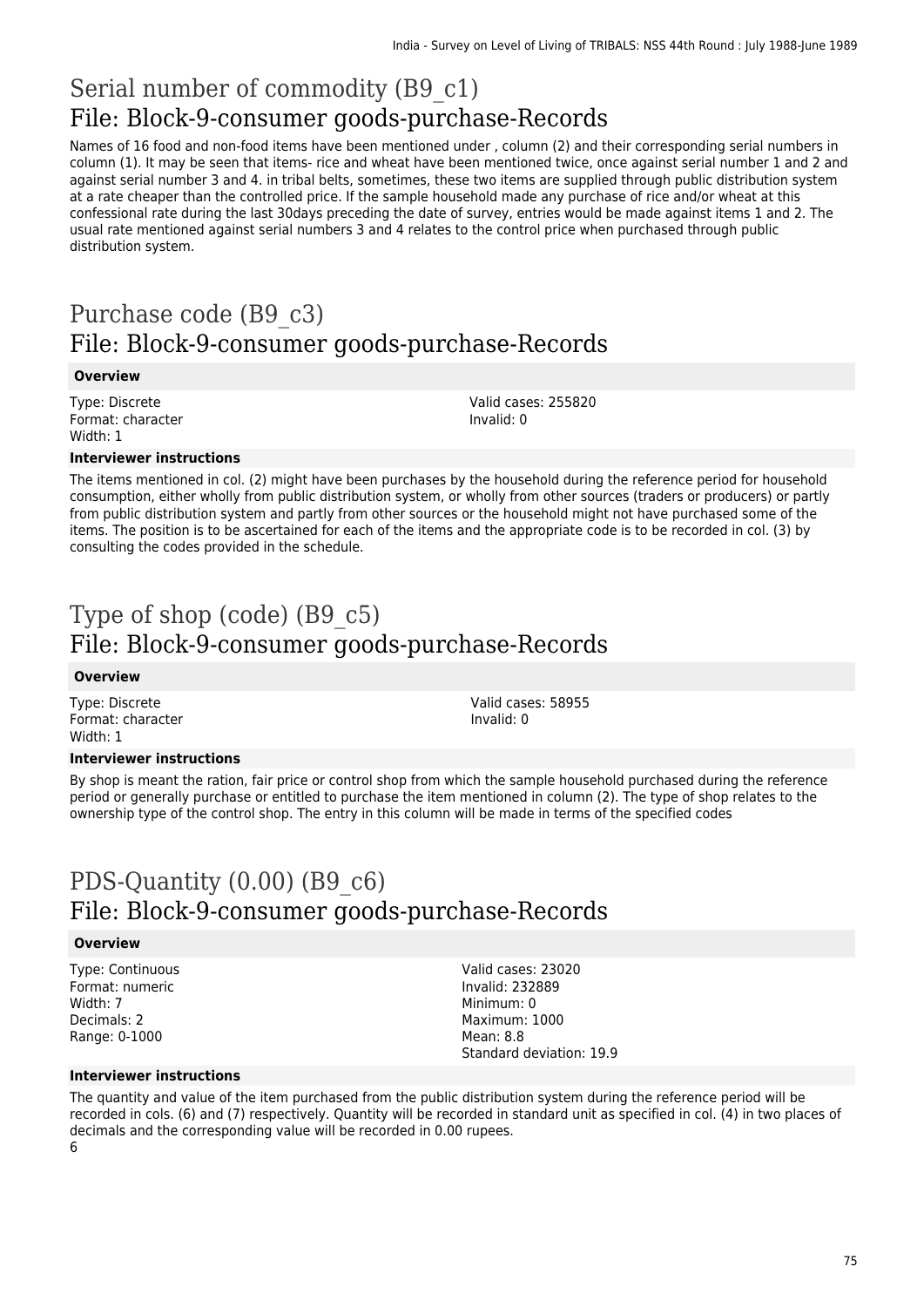## PDS-Value (Rs.0.00) (B9\_c7) File: Block-9-consumer goods-purchase-Records

#### **Overview**

Type: Continuous Format: numeric Width: 7 Decimals: 2 Range: 0-7600

Valid cases: 23019 Invalid: 232890 Minimum: 0 Maximum: 7600 Mean: 27.6 Standard deviation: 82.9

#### **Interviewer instructions**

As given in C6

## Quantity  $(0.00)$  (B9 $\,$ c8) File: Block-9-consumer goods-purchase-Records

#### **Overview**

Type: Continuous Format: numeric Width: 8 Decimals: 2 Range: 0-11500

#### **Interviewer instructions**

Valid cases: 84072 Invalid: 171837 Minimum: 0 Maximum: 11500 Mean: 32.8 Standard deviation: 145.9

These two columns relate to purchases from sources other than public distribution system during the reference period. Quantity and value figures will be entered in cols. (8) and (9) respectively in similar manner described in para 6.9.6. If purchases are made during the reference period, quantity and value figures will be entered in these columns even when the particular item is not covered by the public distribution system in the region.

## Value (Rs.0.00) (B9\_c9) File: Block-9-consumer goods-purchase-Records

#### **Overview**

Type: Continuous Format: numeric Width: 8 Decimals: 2 Range: 0-21420

Valid cases: 84231 Invalid: 171678 Minimum: 0 Maximum: 21420 Mean: 43 Standard deviation: 141.6

#### **Interviewer instructions**

As given in C8

## If code 2 or 3 or 4 in col.(3) reason (code) (B9 $c10$ ) File: Block-9-consumer goods-purchase-Records

#### **Overview**

Type: Discrete Format: character Width: 1

Valid cases: 237507 Invalid: 0

#### **Interviewer instructions**

When a household, during the reference period did not purchase a particular commodity from the public distribution system or purchased it partly from the public distribution system and partly from other sources, reason for not purchasing or purchasing only part of the requirement from the public distribution system will be enquired and the specific reason will be recorded in terms of codes as provided in the schedule.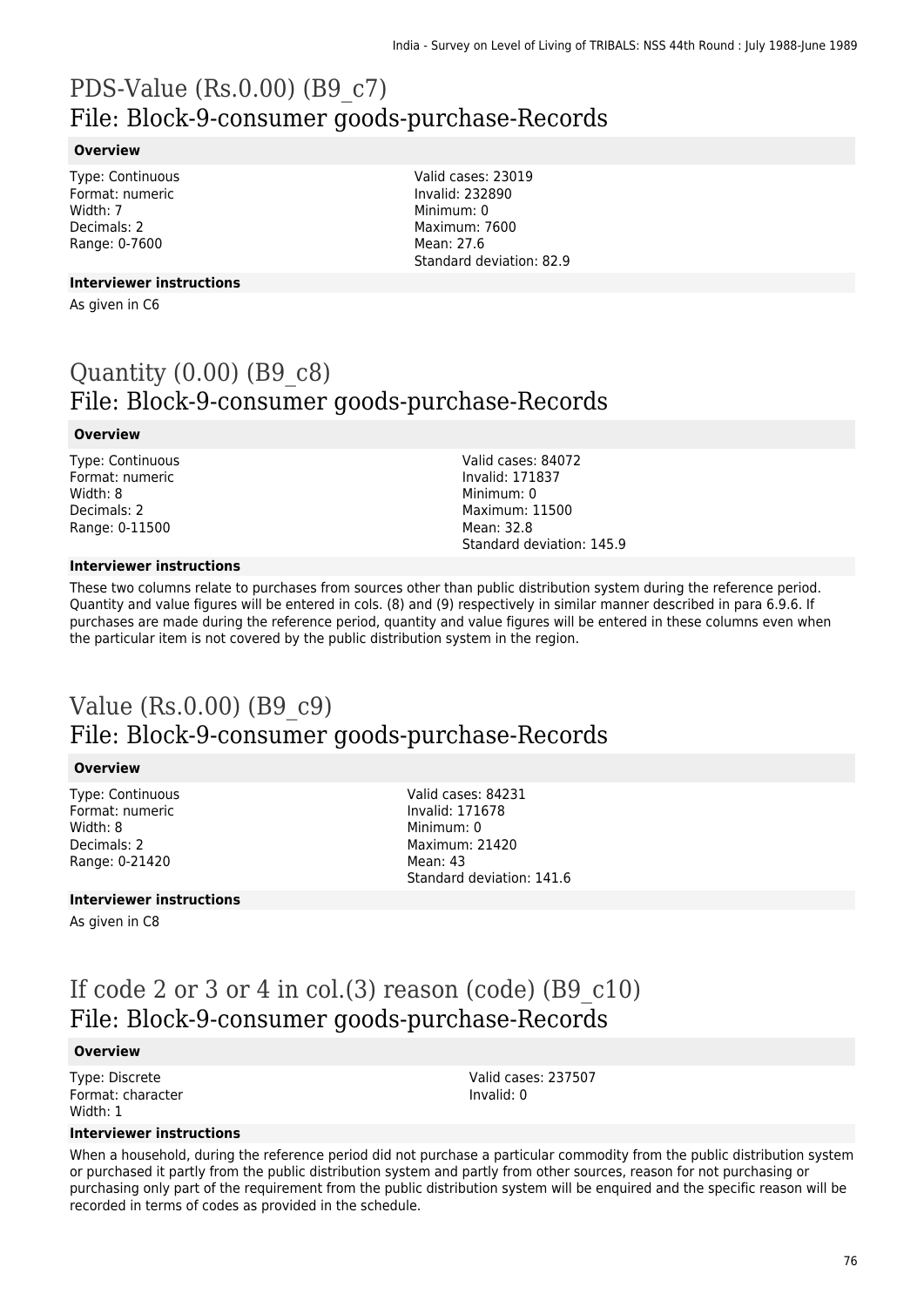India - Survey on Level of Living of TRIBALS: NSS 44th Round : July 1988-June 1989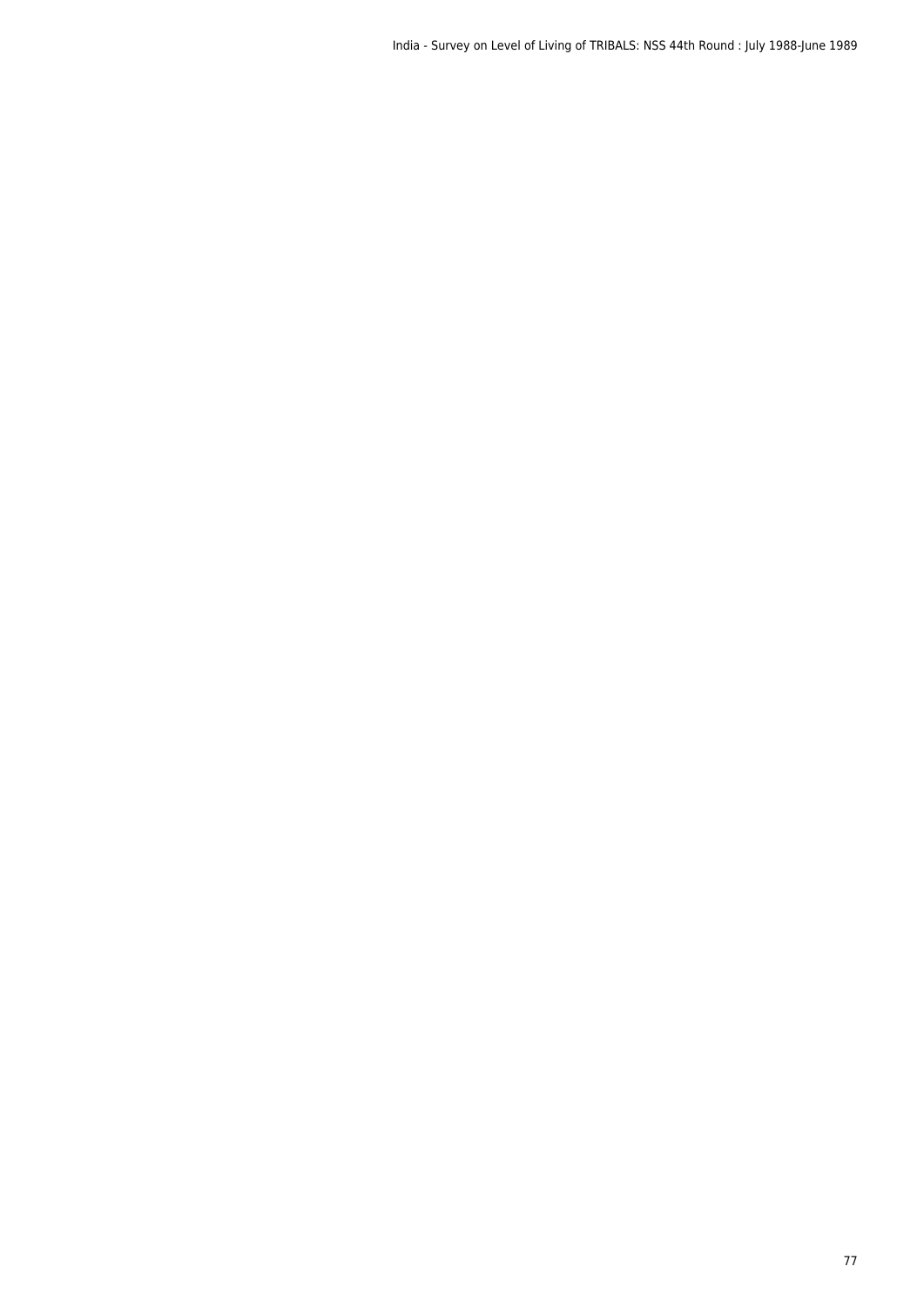## Key to locate member no (Key\_memberno) File: Block-10-members-health care-morbidity-Records

**Overview**

Type: Discrete Format: character Width: 14

Valid cases: 78541 Invalid: 0

## Key to locate hh no (Key\_hhno) File: Block-10-members-health care-morbidity-Records

#### **Overview**

Type: Discrete Format: character Width: 11

Valid cases: 78541 Invalid: 0

## Record identifier (Rec\_id) File: Block-10-members-health care-morbidity-Records

#### **Overview**

Type: Discrete Format: character Width: 2

Valid cases: 78541 Invalid: 0

### Round & sch. (code) (Rnd\_sch) File: Block-10-members-health care-morbidity-Records

#### **Overview**

Type: Discrete Format: character Width: 3

Valid cases: 78541 Invalid: 0

## Flot number (Flot) File: Block-10-members-health care-morbidity-Records

#### **Overview**

Type: Discrete Format: character Width: 5

Valid cases: 78541 Invalid: 0

## Sector (sector) File: Block-10-members-health care-morbidity-Records

#### **Overview**

Type: Discrete Format: character Width: 1

Valid cases: 78541 Invalid: 0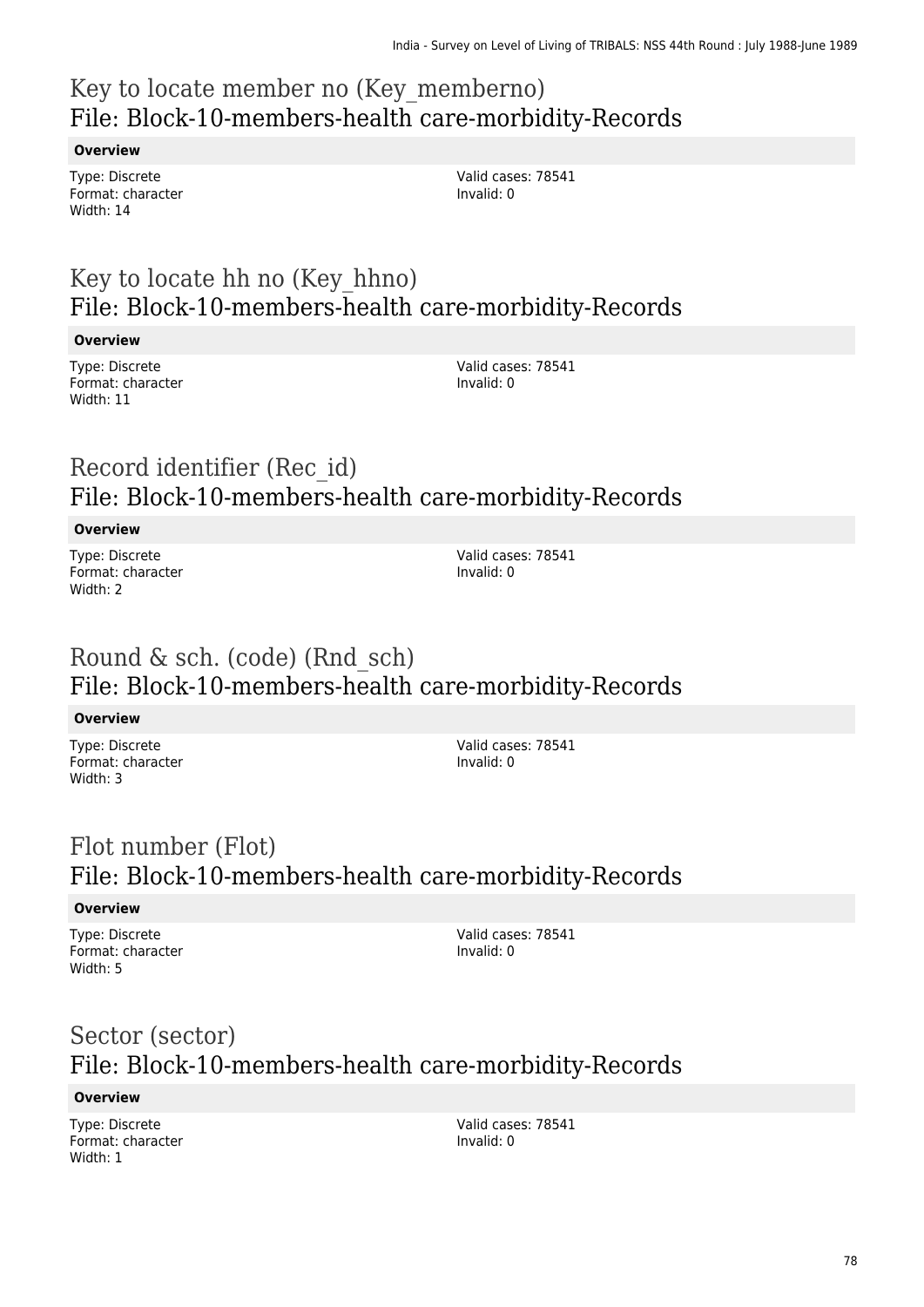## Sample Type (sample) File: Block-10-members-health care-morbidity-Records

#### **Overview**

Type: Discrete Format: character Width: 1

Valid cases: 78541 Invalid: 0

## State/Region (state\_region) File: Block-10-members-health care-morbidity-Records

#### **Overview**

Type: Discrete Format: character Width: 3

Valid cases: 78541 Invalid: 0

## State code (State) File: Block-10-members-health care-morbidity-Records

#### **Overview**

Type: Discrete Format: character Width: 8

Valid cases: 78541 Invalid: 0

## Sub-round (Sub\_round) File: Block-10-members-health care-morbidity-Records

#### **Overview**

Type: Discrete Format: character Width: 1

Valid cases: 78541 Invalid: 0

## Sub-Sample (sub\_sample) File: Block-10-members-health care-morbidity-Records

#### **Overview**

Type: Discrete Format: character Width: 1

Valid cases: 78541 Invalid: 0

### Stratum (stratum) File: Block-10-members-health care-morbidity-Records

#### **Overview**

Type: Discrete Format: character Width: 2

Valid cases: 78541 Invalid: 0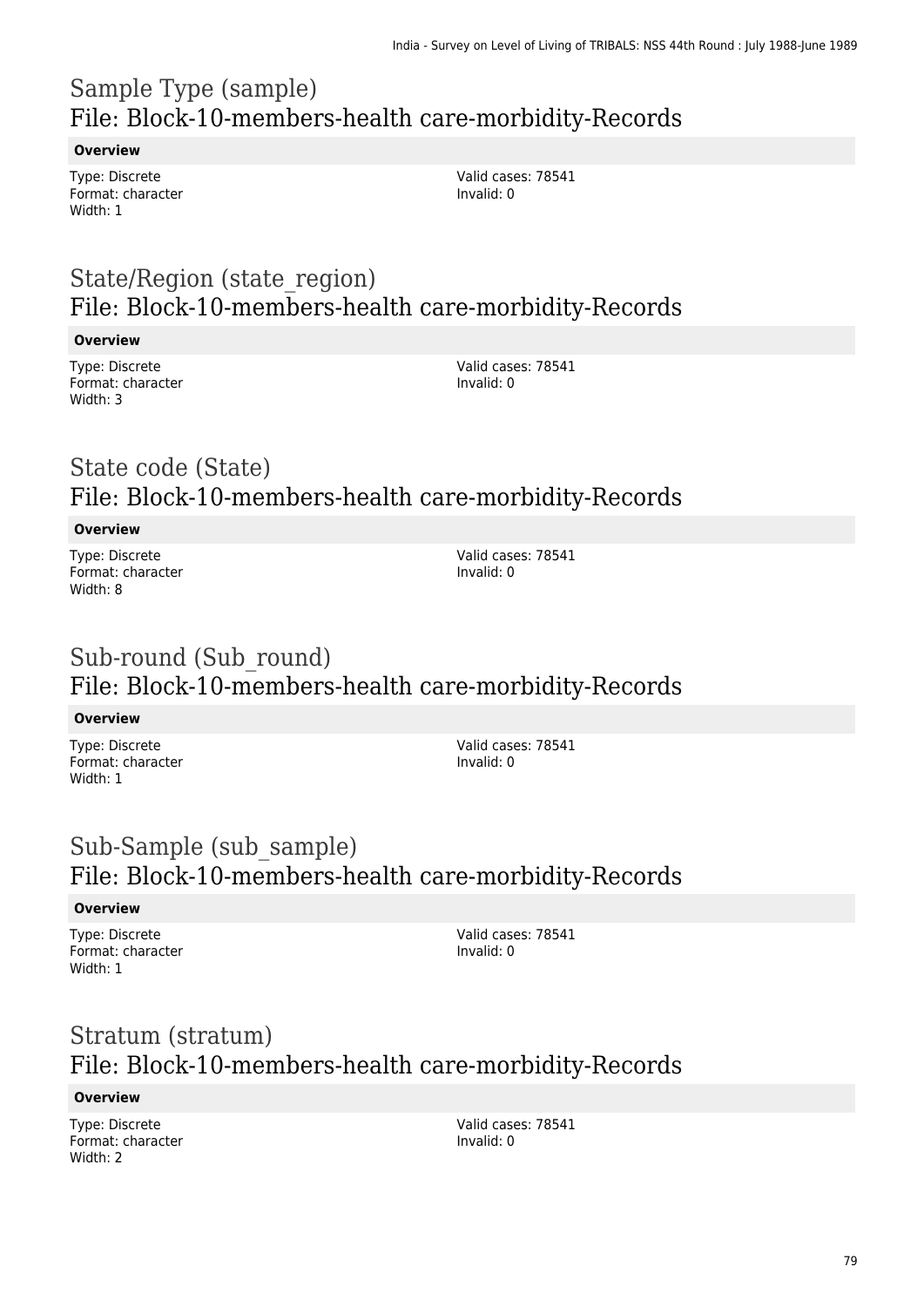## Stratum Type (Stratum\_type) File: Block-10-members-health care-morbidity-Records

#### **Overview**

Type: Discrete Format: character Width: 1

Valid cases: 78541 Invalid: 0

## Sub-stratum (sub\_stratum) File: Block-10-members-health care-morbidity-Records

#### **Overview**

Type: Discrete Format: character Width: 1

Valid cases: 78541 Invalid: 0

### Srl. number (B1\_q1\_srlno) File: Block-10-members-health care-morbidity-Records

#### **Overview**

Type: Discrete Format: character Width: 5

Valid cases: 78541 Invalid: 0

### Area type (B1\_q2\_Area) File: Block-10-members-health care-morbidity-Records

#### **Overview**

Type: Discrete Format: character Width: 1

Valid cases: 78541 Invalid: 0

### Sample hh. no. (hhno) File: Block-10-members-health care-morbidity-Records

#### **Overview**

Type: Discrete Format: character Width: 1

Valid cases: 78541 Invalid: 0

### Srl.no. as in bl.(6) (B10\_c1) File: Block-10-members-health care-morbidity-Records

#### **Overview**

Type: Discrete Format: character Width: 3

Valid cases: 78541 Invalid: 0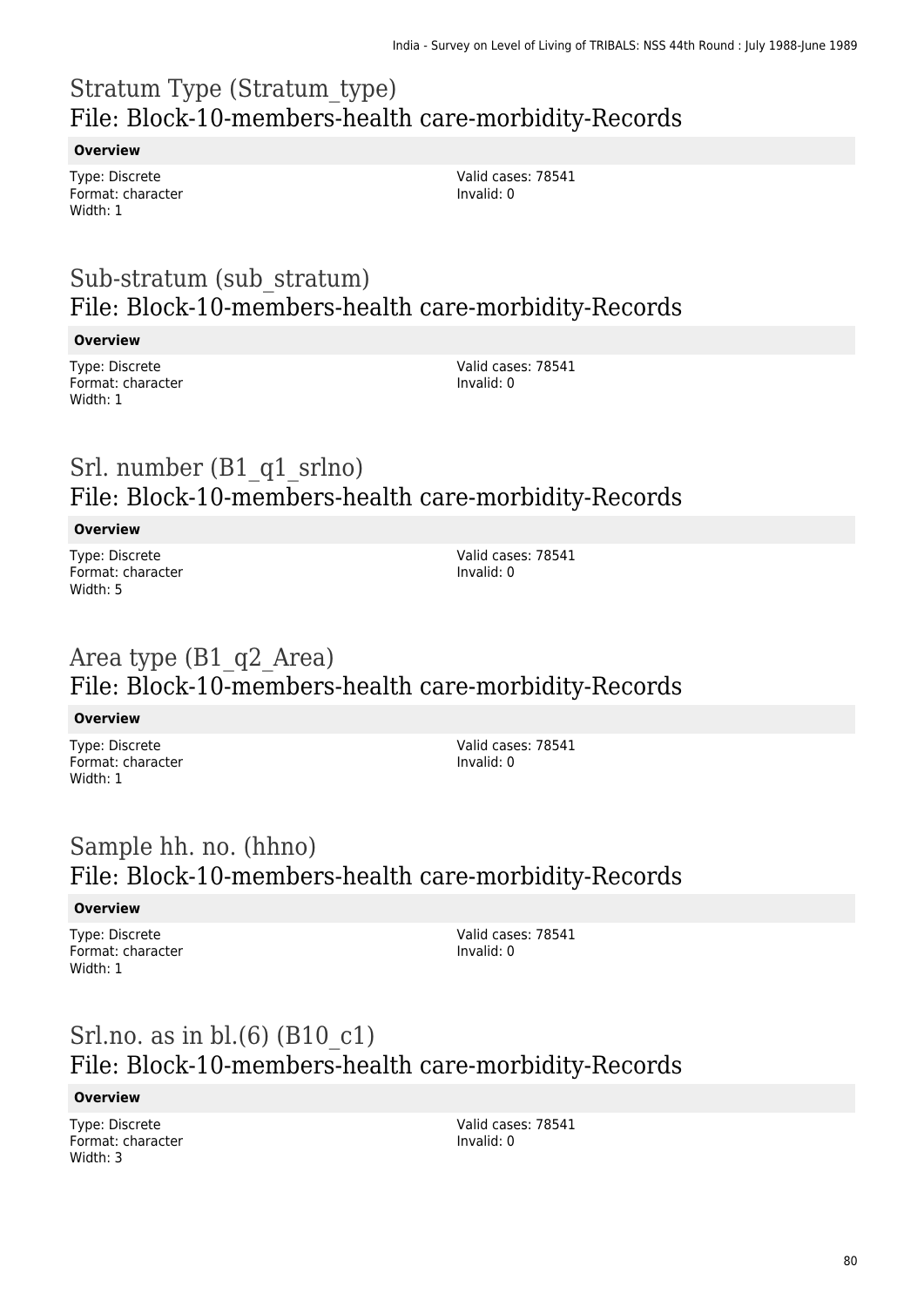## Sex (B10\_c2) File: Block-10-members-health care-morbidity-Records

#### **Overview**

Type: Discrete Format: character Width: 1

Valid cases: 78508 Invalid: 0

# Age (Years) (B10\_c3) File: Block-10-members-health care-morbidity-Records

#### **Overview**

Type: Continuous Format: numeric Width: 2 Decimals: 0 Range: 0-99

Valid cases: 78495 Invalid: 46 Minimum: 0 Maximum: 99 Mean: 23.5 Standard deviation: 17.9

## Highest level of education attained (code) (B10\_c4) File: Block-10-members-health care-morbidity-Records

#### **Overview**

Type: Discrete Format: character Width: 2

Valid cases: 78438 Invalid: 0

# Polio (B10\_c5) File: Block-10-members-health care-morbidity-Records

#### **Overview**

Type: Discrete Format: character Width: 1

Valid cases: 76216 Invalid: 0

#### **Interviewer instructions**

Columns (5) to (12) : health services received last year: An important facility now being available to the people under public health measure is vaccinations/inoculations to gain immunity against certain infectious diseases. These columns are meant for collecting information regarding health care services of this type received by the members of the household during 365 days preceding the date of survey.

All the immunization vaccines listed in cols. (5) to (12) except those against cholera (col. (10), tetanus (col. 11) and rabies (col. 12) are administered in infancy, early childhood and adolescent stages and hence as a rule code 7 (not received ) is to be put in cols. (5) to (9) for members above 16 years of age. Immunization measures against cholera and rabies are applicable to all irrespective of their age. Although tetanus injection, as a course of three doses is, generally, given only to women during antenatal period, it is given as a single dose to any person as a precautionary measure against tetanus when he/she receives injury or wounds or cuts .It will be enquired whether a member has been immunized by these vaccines during 365 days preceding the date of survey and the appropriate codes will be entered in these columns.

# Measles (B10\_c6) File: Block-10-members-health care-morbidity-Records

**Overview**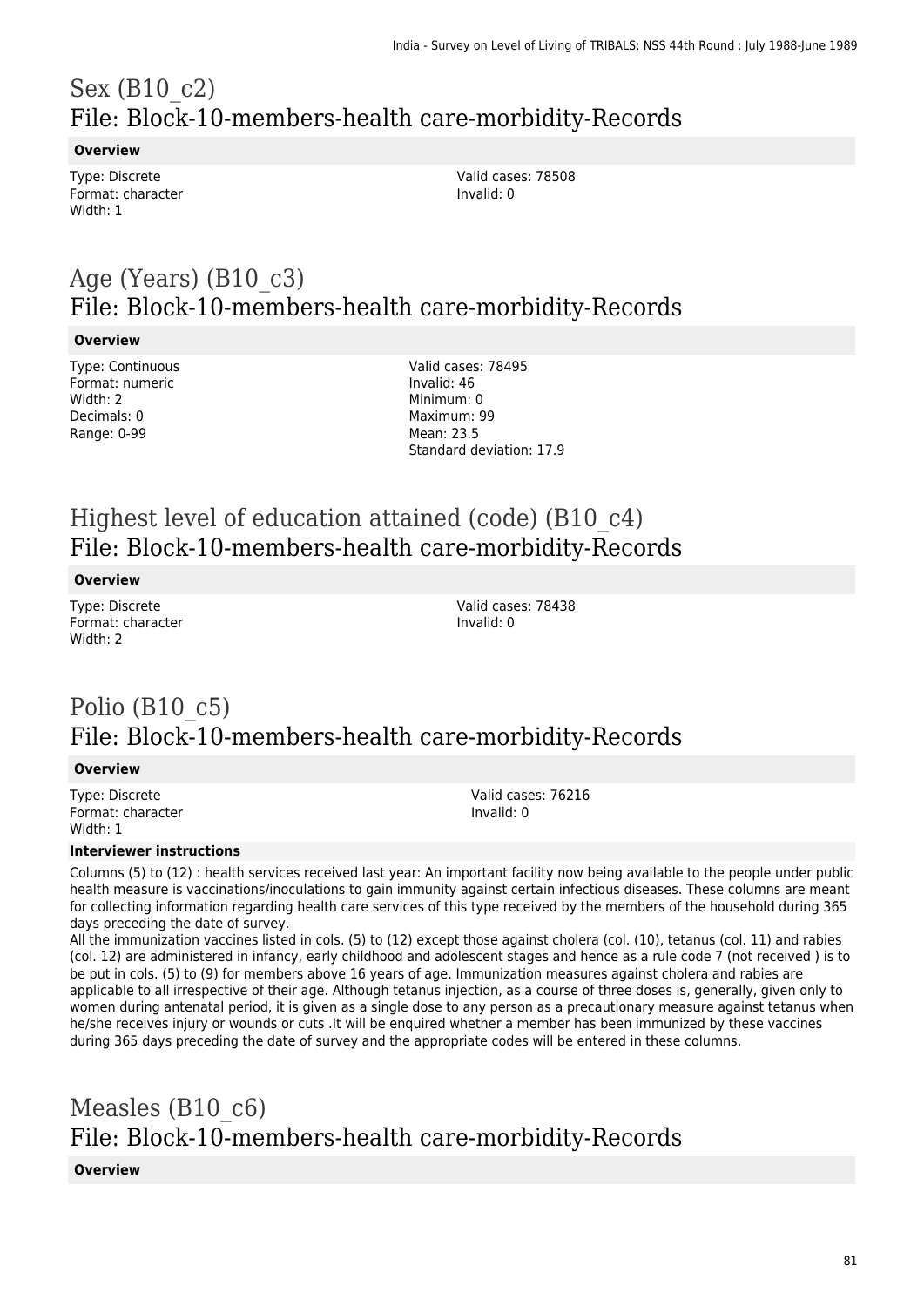# Measles (B10\_c6) File: Block-10-members-health care-morbidity-Records

Type: Discrete Format: character Width: 1

Valid cases: 76189 Invalid: 0

**Interviewer instructions**

As given against c5

## D.P.T. (B10\_c7) File: Block-10-members-health care-morbidity-Records

#### **Overview**

Type: Discrete Format: character Width: 1

As given against c5

**Interviewer instructions**

Valid cases: 76212 Invalid: 0

# B.C.G. (B10\_c8) File: Block-10-members-health care-morbidity-Records

#### **Overview**

Type: Discrete Format: character Width: 1

Valid cases: 76258 Invalid: 0

#### **Interviewer instructions**

As given against c5

## Typhoid (B10\_c9) File: Block-10-members-health care-morbidity-Records

#### **Overview**

Type: Discrete Format: character Width: 1

#### **Interviewer instructions**

As given against c5

### Valid cases: 76799 Invalid: 0

## Cholera (B10\_c10) File: Block-10-members-health care-morbidity-Records

#### **Overview**

Type: Discrete Format: character Width: 1

**Interviewer instructions**

As given against c5

Valid cases: 77217 Invalid: 0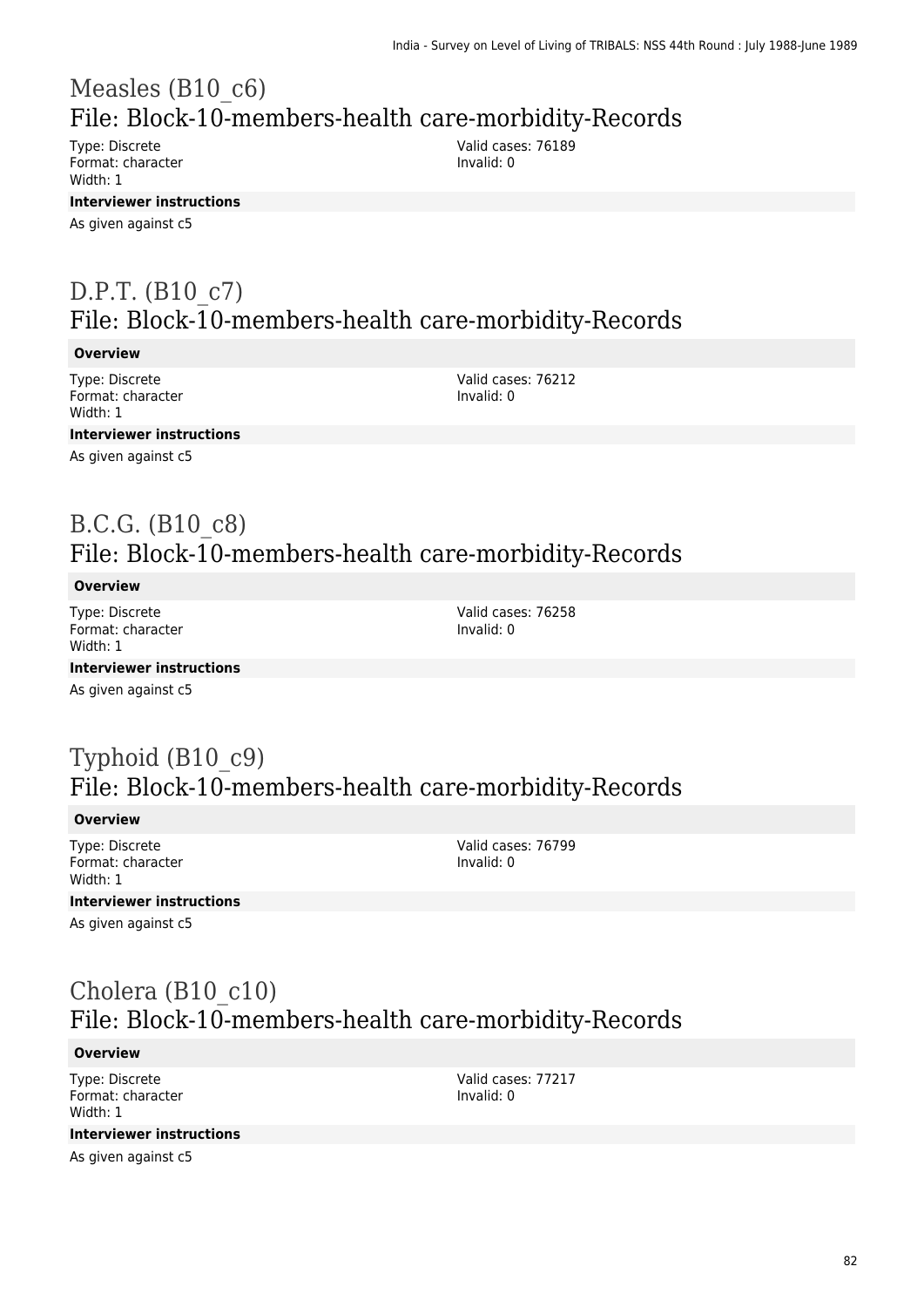## Tetanus (B10\_c11) File: Block-10-members-health care-morbidity-Records

#### **Overview**

Type: Discrete Format: character Width: 1

#### **Interviewer instructions**

As given against c5

Valid cases: 77137 Invalid: 0

## Rabies (B10\_c12) File: Block-10-members-health care-morbidity-Records

#### **Overview**

Type: Discrete Format: character Width: 1

**Interviewer instructions**

As given against c5

Valid cases: 77129 Invalid: 0

## Whether there was ailment during last 30 days (B10 c13) File: Block-10-members-health care-morbidity-Records

#### **Overview**

Type: Discrete Format: character Width: 1

Valid cases: 78388 Invalid: 0

#### **Interviewer instructions**

For each member, it is to be ascertained whether the member has suffered from an ailment or injury during last 30 days preceding the date of survey, irrespective of whether the ailment has been treated or not. If an illness had started prior to the reference period and continued during the reference period, it would also be considered as an ailment during the reference period. In case of two or more spells of illness during the reference period, the particulars of the diagnosed or treated ailments will be recorded in this block. If two or more ailments are diagnosed or all are undiagnosed, the ailment of longer duration will be considered for making entries in this block. The entry in this column will be made in terms of codes yes-1, no - 2.

## Type of ailment (code) (B10\_c14) File: Block-10-members-health care-morbidity-Records

#### **Overview**

Type: Discrete Format: character Width: 2

Valid cases: 7330 Invalid: 0

#### **Interviewer instructions**

if the member was ill during the reference period i.e. if the code in col. (13) is 1,type of ailment would be recorded in this column in terms of codes

# Whether treated (Yes-1, No-2) (B10\_c15) File: Block-10-members-health care-morbidity-Records

#### **Overview**

83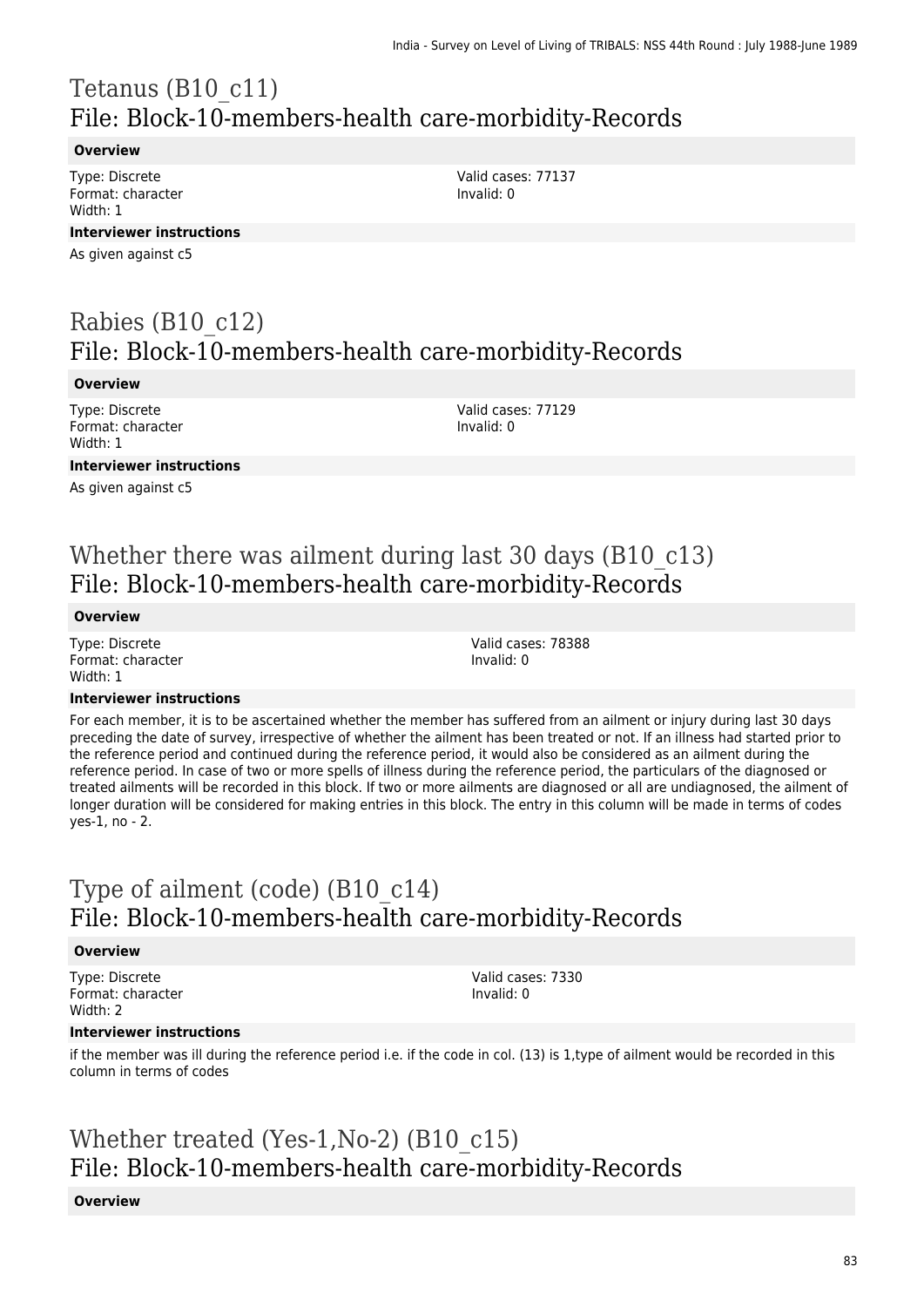## Whether treated (Yes-1, No-2) (B10\_c15) File: Block-10-members-health care-morbidity-Records

Type: Discrete Format: character Width: 1

Valid cases: 7352 Invalid: 0

#### **Interviewer instructions**

6.10.2 If an ailment noted in column (14) has been treated according to medical advice, code 1 will be entered here. If the ailment has not been treated for some reasons or other, the entry in this column will be 2. Untreated illness will include cases of self drugging and also treatment on the advice of non-medical but knowledgeable persons. However, in rural India, particularly among the tribals, there are medical practitioners who follow indigenous system of medicine other than ayurvedic and unani. It is to be first ascertained as to whether such system of medicine is well recognized and respected by local people. If it is so, a person treated by a practitioner of this system of medicine will be considered as treated, otherwise not. Care should be taken not to include the cases of faith healing etc. under this system. Generally, the tribal medicine man prescribes herbal or animal based medicine. It is to be noted that if after recovery from an ailment 0which was treated) a fresh spell of the ailment starts during the reference period for which no further consultation is done and the ailment is treated as per an earlier prescription, the case of ailment will be recognized as untreated.

### Source of treatment (code) (B10\_c16) File: Block-10-members-health care-morbidity-Records

#### **Overview**

Type: Discrete Format: character Width: 1

Valid cases: 5943 Invalid: 0

#### **Interviewer instructions**

The entry in this column will be made when the code in col. (15) is 1. To receive the medical treatment a medical practioner might have been consulted somewhere, say, OPD of a hospital, primary health centre, doctor's chamber etc. Type of such places and type of doctors have been codified and listed in the schedule. The appropriate code will be recorded in this column after due investigation . about the source of treatment.

### System of medicine (code) (B10\_c17) File: Block-10-members-health care-morbidity-Records

#### **Overview**

Type: Discrete Format: character Width: 1

#### **Interviewer instructions**

The system of medicine under which the patient have been treated is to be recorded in terms of codes.It is to be noted that treatment done by the tribal medicine man with herbal or animal based medicine will be considered as followers of other indigenous system of medicine and the appropriate code will be 6 for this column

### If '2' in sno.19, reason for no treatment (code) (B10\_c18) File: Block-10-members-health care-morbidity-Records

#### **Overview**

Type: Discrete Format: character Width: 2

Valid cases: 1433 Invalid: 0

Valid cases: 5935 Invalid: 0

#### **Interviewer instructions**

The entries would be made in this column against those members who had been ill during the reference period but were not treated [i .e .with code 2 in col. (15) ] The reason for not seeking any medical treatment for the cure of the aliment is to be recorded in this column in terms of codes.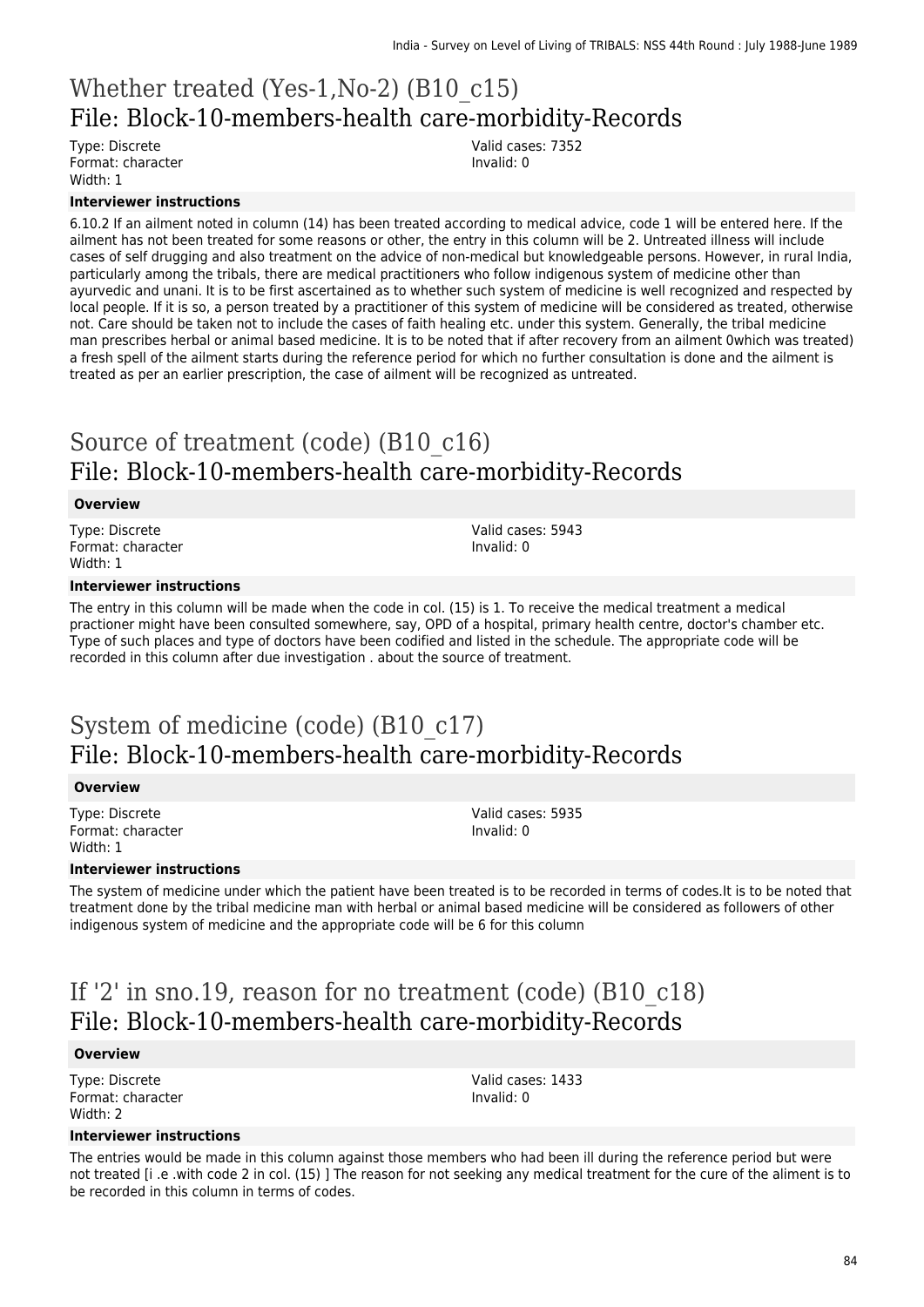India - Survey on Level of Living of TRIBALS: NSS 44th Round : July 1988-June 1989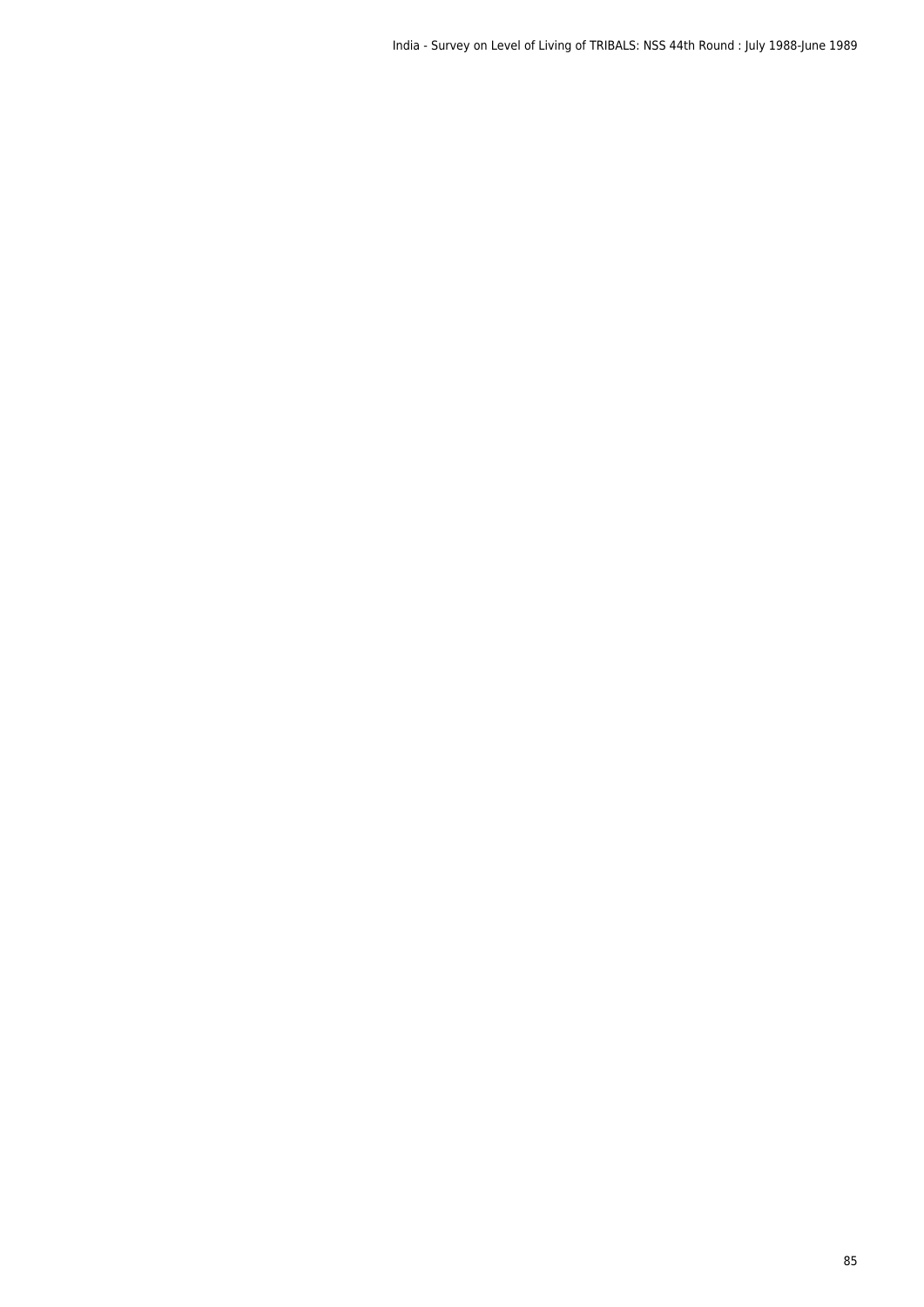## Key to locate ceremony seriall no (Key\_serial\_no) File: Block-11-Household-ceremonies-Records

#### **Overview**

Type: Discrete Format: character Width: 14

Valid cases: 8855 Invalid: 0

## Key to locate hh no (Key\_Hhno) File: Block-11-Household-ceremonies-Records

#### **Overview**

Type: Discrete Format: character Width: 11

Valid cases: 8855 Invalid: 0

## Record identifier (Rec\_id) File: Block-11-Household-ceremonies-Records

#### **Overview**

Type: Discrete Format: character Width: 2

Valid cases: 8855 Invalid: 0

### Round & sch. (code) (Rnd\_sch) File: Block-11-Household-ceremonies-Records

#### **Overview**

Type: Discrete Format: character Width: 3

Valid cases: 8855 Invalid: 0

## Flot number (Flot) File: Block-11-Household-ceremonies-Records

#### **Overview**

Type: Discrete Format: character Width: 5

Valid cases: 8855 Invalid: 0

### Sample Type (sample) File: Block-11-Household-ceremonies-Records

#### **Overview**

Type: Discrete Format: character Width: 1

Valid cases: 8855 Invalid: 0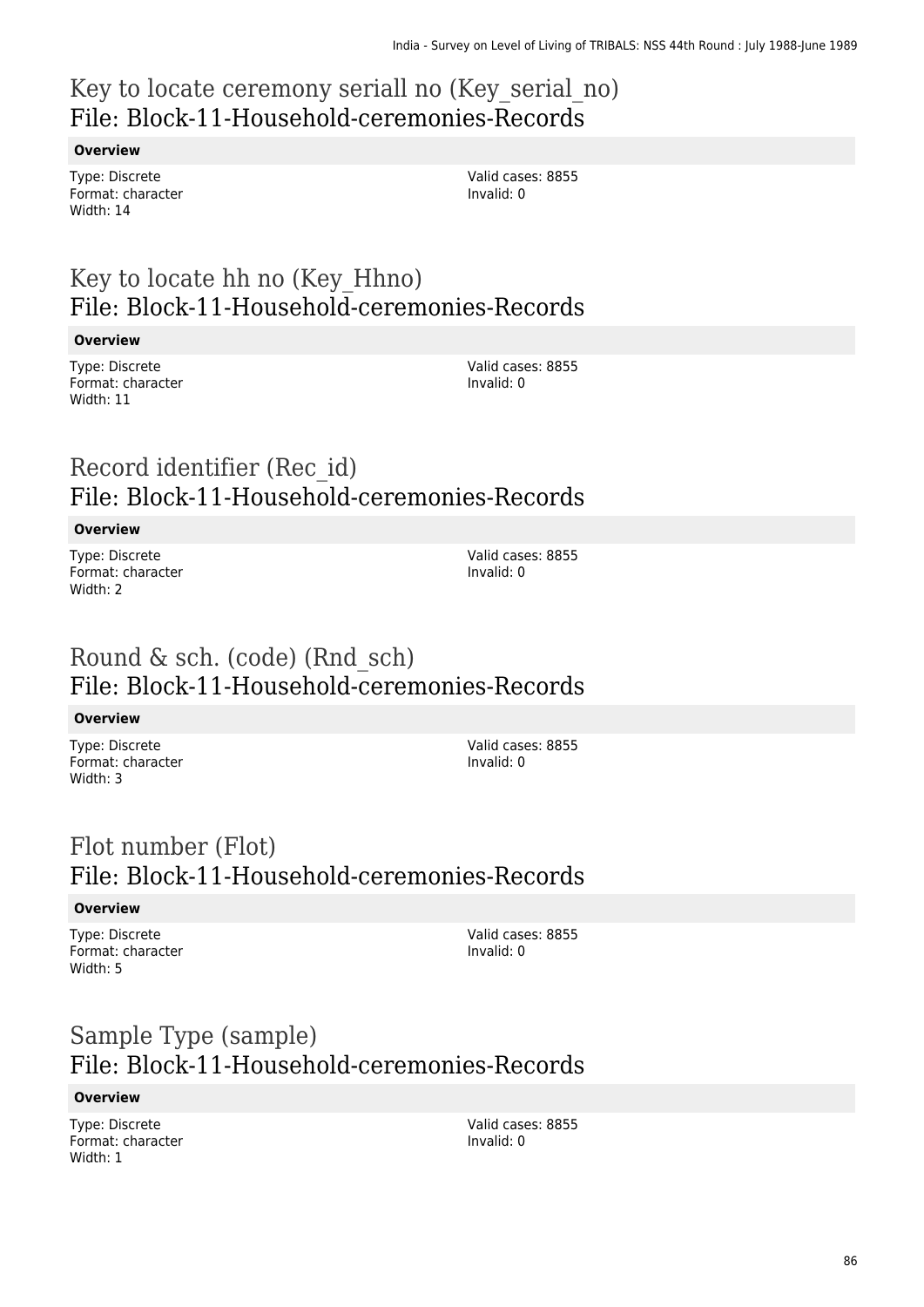## Sector (sector) File: Block-11-Household-ceremonies-Records

#### **Overview**

Type: Discrete Format: character Width: 1

Valid cases: 8855 Invalid: 0

## State/Region (state\_region) File: Block-11-Household-ceremonies-Records

#### **Overview**

Type: Discrete Format: character Width: 3

Valid cases: 8855 Invalid: 0

## State code (State) File: Block-11-Household-ceremonies-Records

#### **Overview**

Type: Discrete Format: character Width: 2

Valid cases: 8855 Invalid: 0

## Sub-round (Sub\_round) File: Block-11-Household-ceremonies-Records

#### **Overview**

Type: Discrete Format: character Width: 1

Valid cases: 8855 Invalid: 0

## Sub-Sample (sub\_sample) File: Block-11-Household-ceremonies-Records

#### **Overview**

Type: Discrete Format: character Width: 1

Valid cases: 8855 Invalid: 0

### Stratum (stratum) File: Block-11-Household-ceremonies-Records

#### **Overview**

Type: Discrete Format: character Width: 2

Valid cases: 8855 Invalid: 0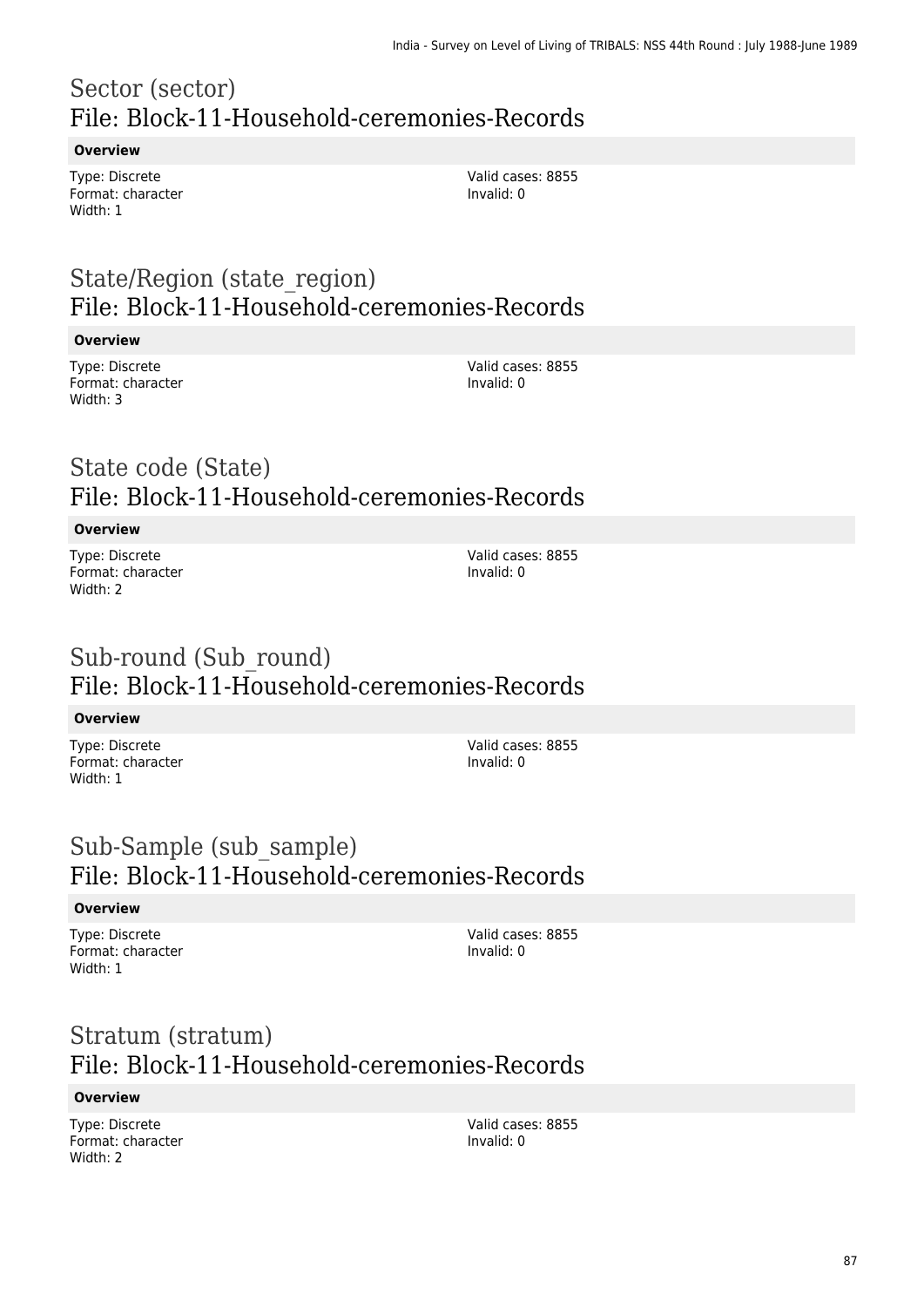## Stratum Type (stratum\_type) File: Block-11-Household-ceremonies-Records

#### **Overview**

Type: Discrete Format: character Width: 1

Valid cases: 8855 Invalid: 0

## Sub-stratum (sub\_stratum) File: Block-11-Household-ceremonies-Records

#### **Overview**

Type: Discrete Format: character Width: 1

Valid cases: 8855 Invalid: 0

## Srl. number (B1\_q1\_srlno) File: Block-11-Household-ceremonies-Records

#### **Overview**

Type: Discrete Format: character Width: 5

Valid cases: 8855 Invalid: 0

### Area type (B1\_q2\_Area) File: Block-11-Household-ceremonies-Records

#### **Overview**

Type: Discrete Format: character Width: 1

Valid cases: 8855 Invalid: 0

## Sample hh. no. (hhno) File: Block-11-Household-ceremonies-Records

#### **Overview**

Type: Discrete Format: character Width: 1

Valid cases: 8855 Invalid: 0

### Sl.no. of ceremony (B11\_c1) File: Block-11-Household-ceremonies-Records

#### **Overview**

Type: Discrete Format: character Width: 3

Valid cases: 8855 Invalid: 0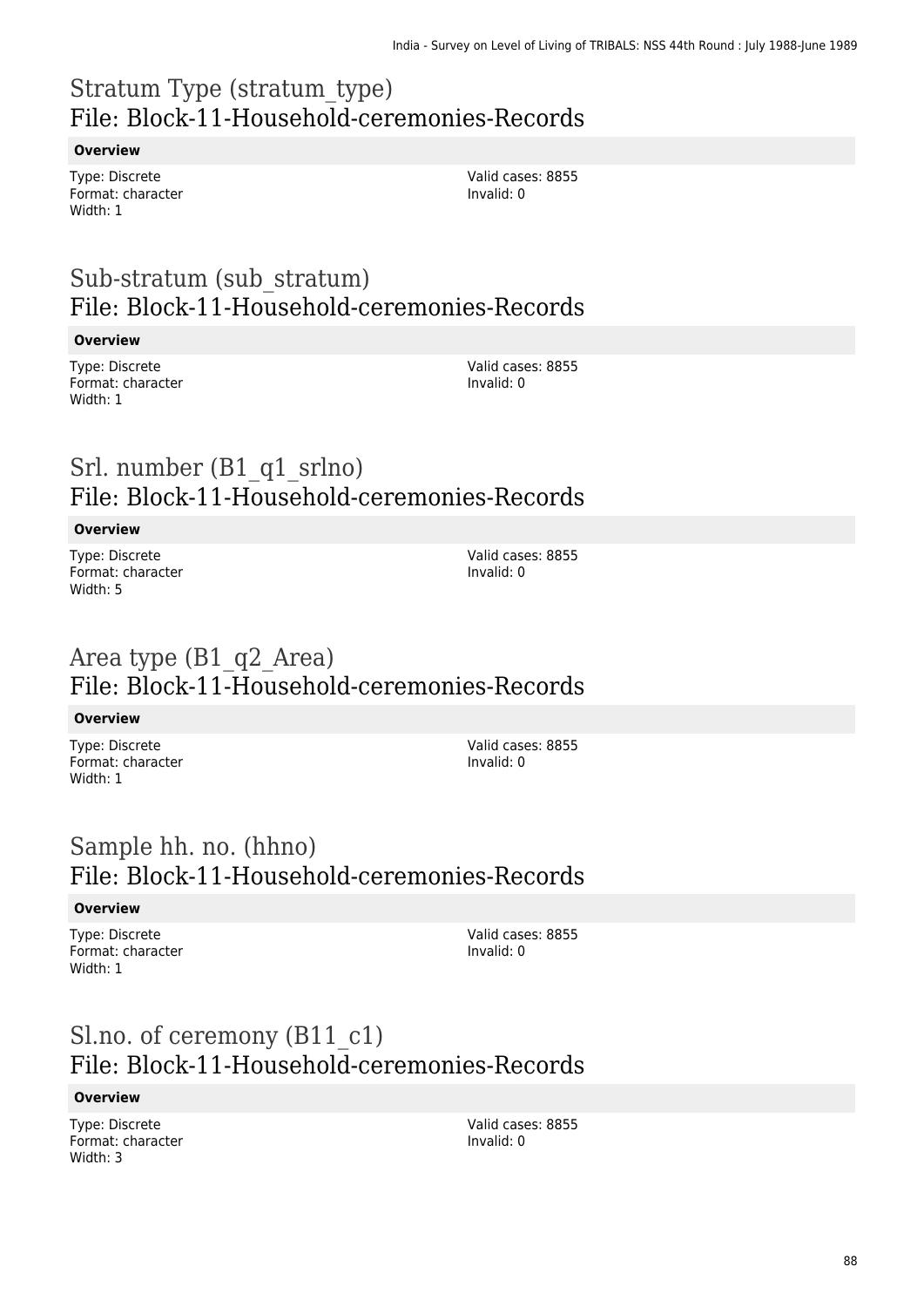## Ceremony code (B11\_c3) File: Block-11-Household-ceremonies-Records

#### **Overview**

Type: Discrete Format: character Width: 2

Valid cases: 8853 Invalid: 0

#### **Interviewer instructions**

The serial numbers of ceremonies performed by the household during last 365 days will be recorded in col. (1) giving continuous serial numbers starting from 1. the description and code for each ceremony will be recorded in columns (2) and (3) respectively. The ceremonies may be broadly classified into two groups, namely, household and community .some of the ceremonies are household affairs, i. e. , those are performed by the household alone whereas some others are community affairs in which the household also participate and bears part of the expenditure. In columns (1) to (3), the household ceremonies are to be listed first. After exhausting all such ceremonies are to be listed first. After exhausting all such ceremonies performed by the household during the last 365 days preceding the date of survey, community ceremonies observed during the reference period in which the household had borne at least part of the expenditure guest will be recorded. Within each broad group ( i.e. household and community ceremonies), the particulars of the ceremonies will be noted in the following lines in sequential order of the dates of performance of the ceremonies.

## Expenditure incurred on ceremony (Rs.) (B11\_c4) File: Block-11-Household-ceremonies-Records

#### **Overview**

Type: Continuous Format: numeric Width: 7 Decimals: 0 Range: 0-7000000 Valid cases: 8772 Invalid: 83 Minimum: 0 Maximum: 7000000 Mean: 4101.9 Standard deviation: 81333.4

#### **Interviewer instructions**

For a household ceremony, the expenditure incurred to entertain guests together with other expenditure incurred for performing the ceremony including the payment made to the priest will be recorded in rupees in column (4) and number of guests entertained will be entered in column (5). If the actual expenditure is not available, some probing has to be made to assess the total expenditure on account of the ceremony. In case of community ceremony, the household's share, i. e., the part of the expenditure borne by the household will be recorded in col. (4) and col. (5) will not be filled in.A cross (x) mark will be put in column (5) for community ceremony.

### No. of guests entertained (B11\_c5) File: Block-11-Household-ceremonies-Records

#### **Overview**

Type: Continuous Format: numeric Width: 5 Decimals: 0 Range: 0-10000

Valid cases: 2906 Invalid: 5949 Minimum: 0 Maximum: 10000 Mean: 94.4 Standard deviation: 404.5

#### **Interviewer instructions**

See C4

## whether bride/bride-groom price paid (code) (B11\_c6) File: Block-11-Household-ceremonies-Records

**Overview**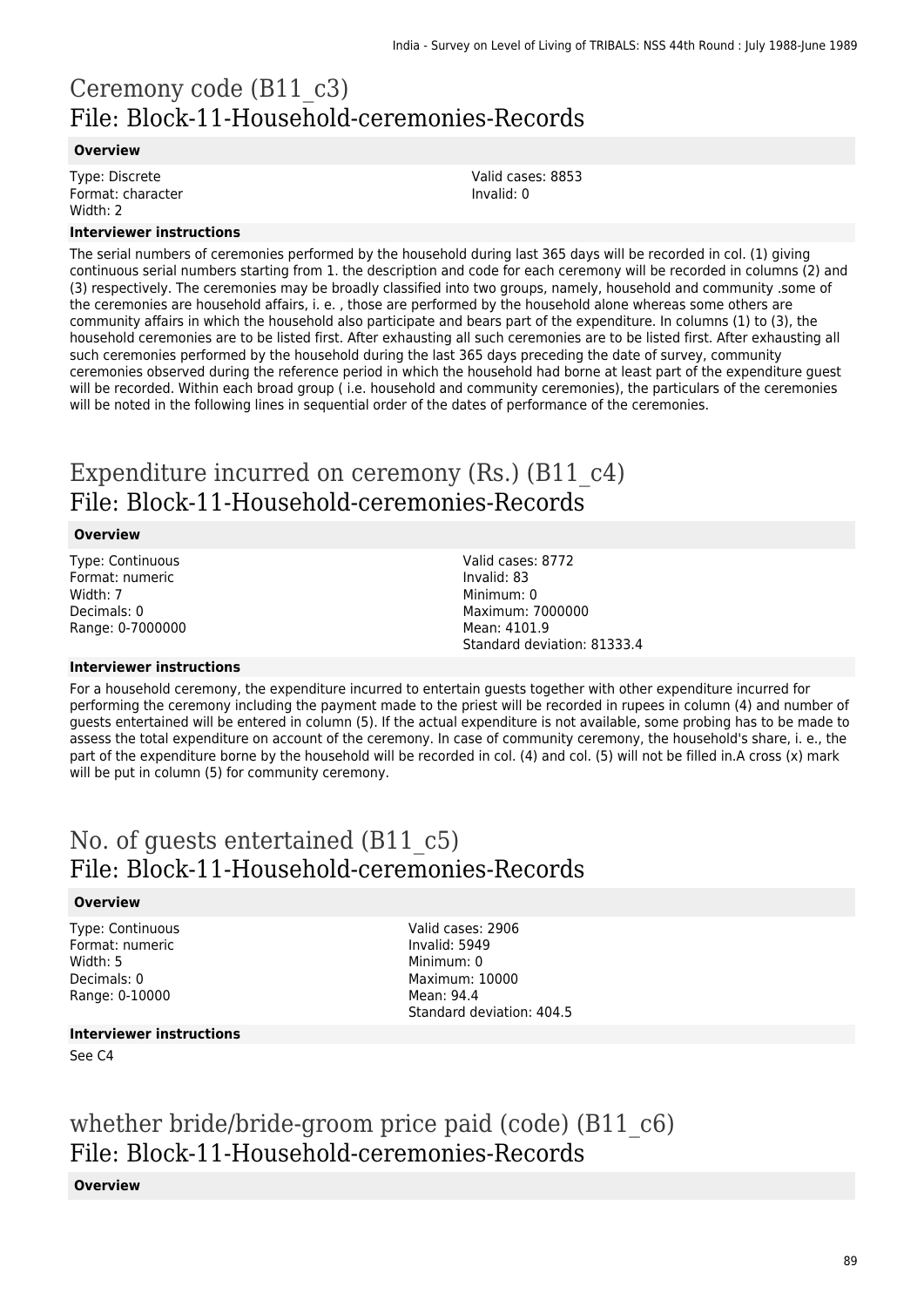## whether bride/bride-groom price paid (code) (B11\_c6) File: Block-11-Household-ceremonies-Records

Type: Discrete Format: character Width: 1

Valid cases: 390 Invalid: 0

#### **Interviewer instructions**

Column (6) will be filled in, if the household performed any ceremony connected with the marriage of a male and/or female member [i. e. if the code in col. (3) is 3 or 4]. According to tribal customs the bridegroom has to pay a price to the bride's household for marrying the girl as opposed to the practice among the non- tribals to pay to the bridegroom's household by the bride's household. In case of a marriage of a female/male member it is to be enquired whether bridegroom/bribe price has been paid by the household, if not, code 4 will be entered in this column. In case a payment has been made, it is to be further investigated whether the payment was made fully in cash or fully in kind (say, land, livestock etc.) or partly in cash and partly in kind. Depending upon the situation code 1 or 2 or 3 will be entered in this column.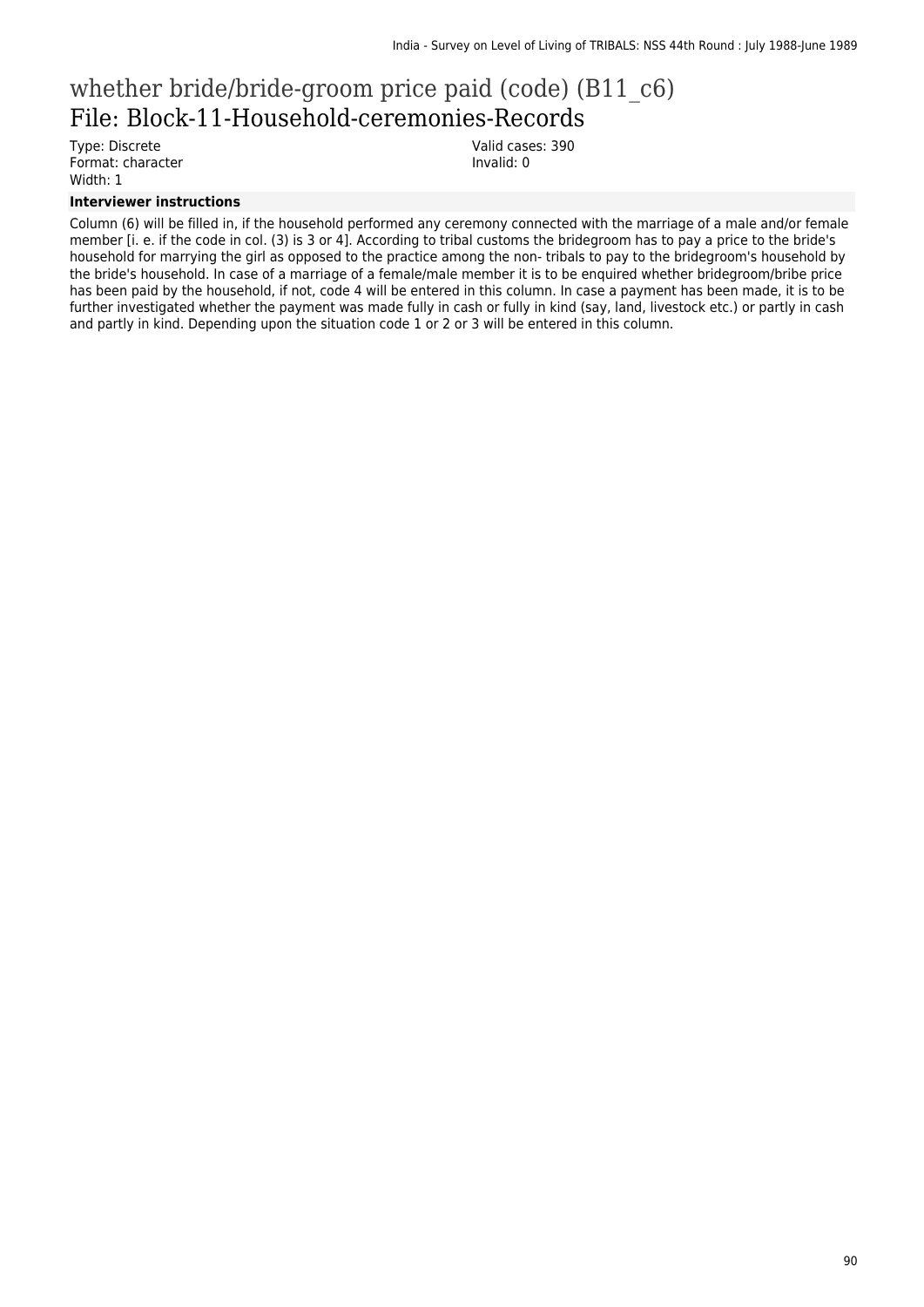## Key to identify item code (key\_itemcode) File: Block-12-household-consumer expenditure-Records

#### **Overview**

Type: Discrete Format: character Width: 14

Valid cases: 277660 Invalid: 0

## Key to locate hhno (key\_hhno) File: Block-12-household-consumer expenditure-Records

#### **Overview**

Type: Discrete Format: character Width: 11

Valid cases: 277660 Invalid: 0

## Record identifier (Rec\_id) File: Block-12-household-consumer expenditure-Records

#### **Overview**

Type: Discrete Format: character Width: 2

Valid cases: 277660 Invalid: 0

### Round & sch. (code) (Rnd\_sch) File: Block-12-household-consumer expenditure-Records

#### **Overview**

Type: Discrete Format: character Width: 3

Valid cases: 277660 Invalid: 0

## Flot number (Flot) File: Block-12-household-consumer expenditure-Records

#### **Overview**

Type: Discrete Format: character Width: 5

Valid cases: 277660 Invalid: 0

## Sector (sector) File: Block-12-household-consumer expenditure-Records

#### **Overview**

Type: Discrete Format: character Width: 1

Valid cases: 277660 Invalid: 0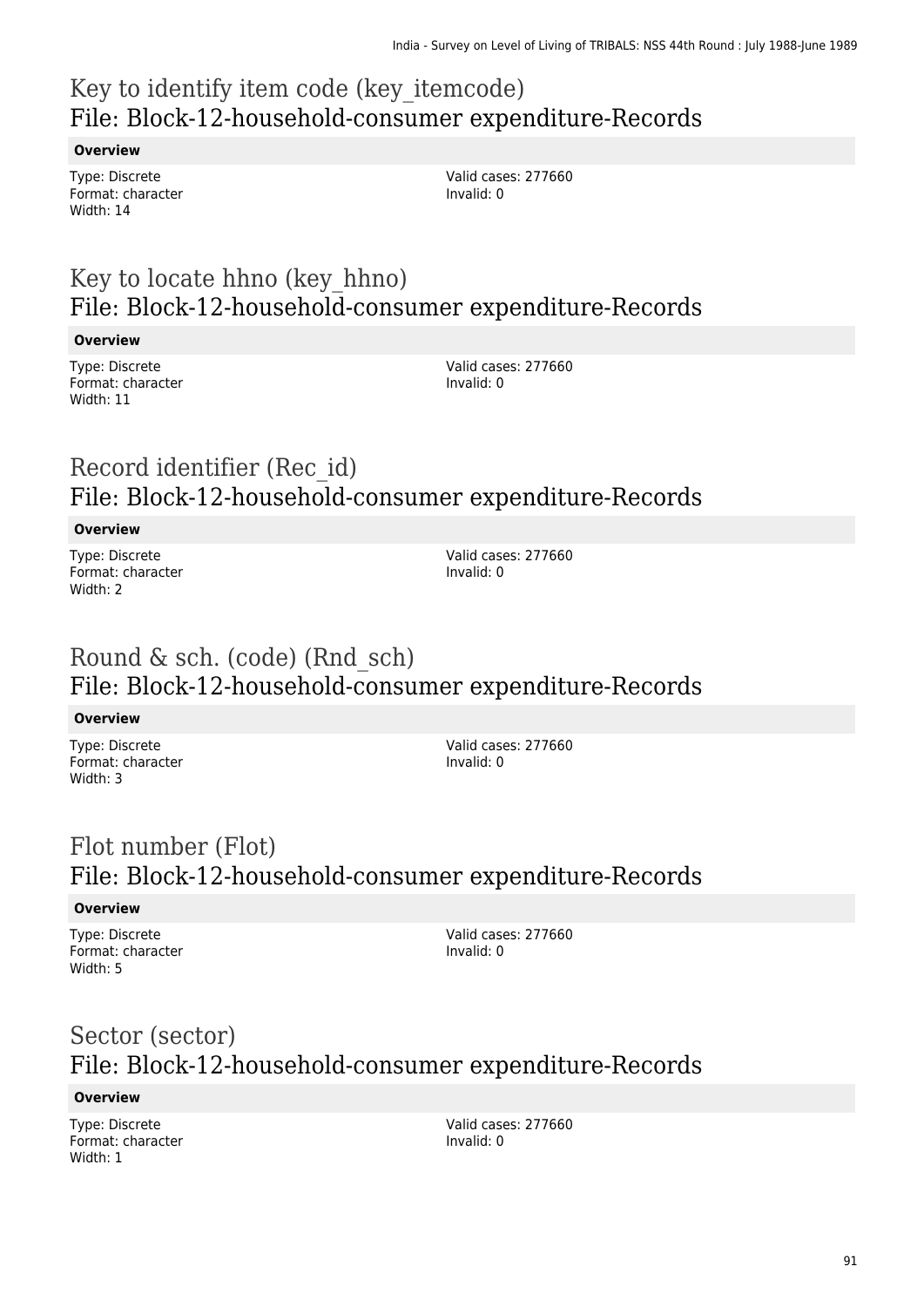## Sample Type (sample) File: Block-12-household-consumer expenditure-Records

#### **Overview**

Type: Discrete Format: character Width: 1

Valid cases: 277660 Invalid: 0

## State/Region (state\_region) File: Block-12-household-consumer expenditure-Records

#### **Overview**

Type: Discrete Format: character Width: 3

Valid cases: 277660 Invalid: 0

## State code (state) File: Block-12-household-consumer expenditure-Records

#### **Overview**

Type: Discrete Format: character Width: 2

Valid cases: 277660 Invalid: 0

### Sub-round (Sub\_round) File: Block-12-household-consumer expenditure-Records

#### **Overview**

Type: Discrete Format: character Width: 1

Valid cases: 277660 Invalid: 0

## Sub-Sample (sub\_sample) File: Block-12-household-consumer expenditure-Records

#### **Overview**

Type: Discrete Format: character Width: 1

Valid cases: 277643 Invalid: 0

### Stratum (stratum) File: Block-12-household-consumer expenditure-Records

#### **Overview**

Type: Discrete Format: character Width: 2

Valid cases: 277660 Invalid: 0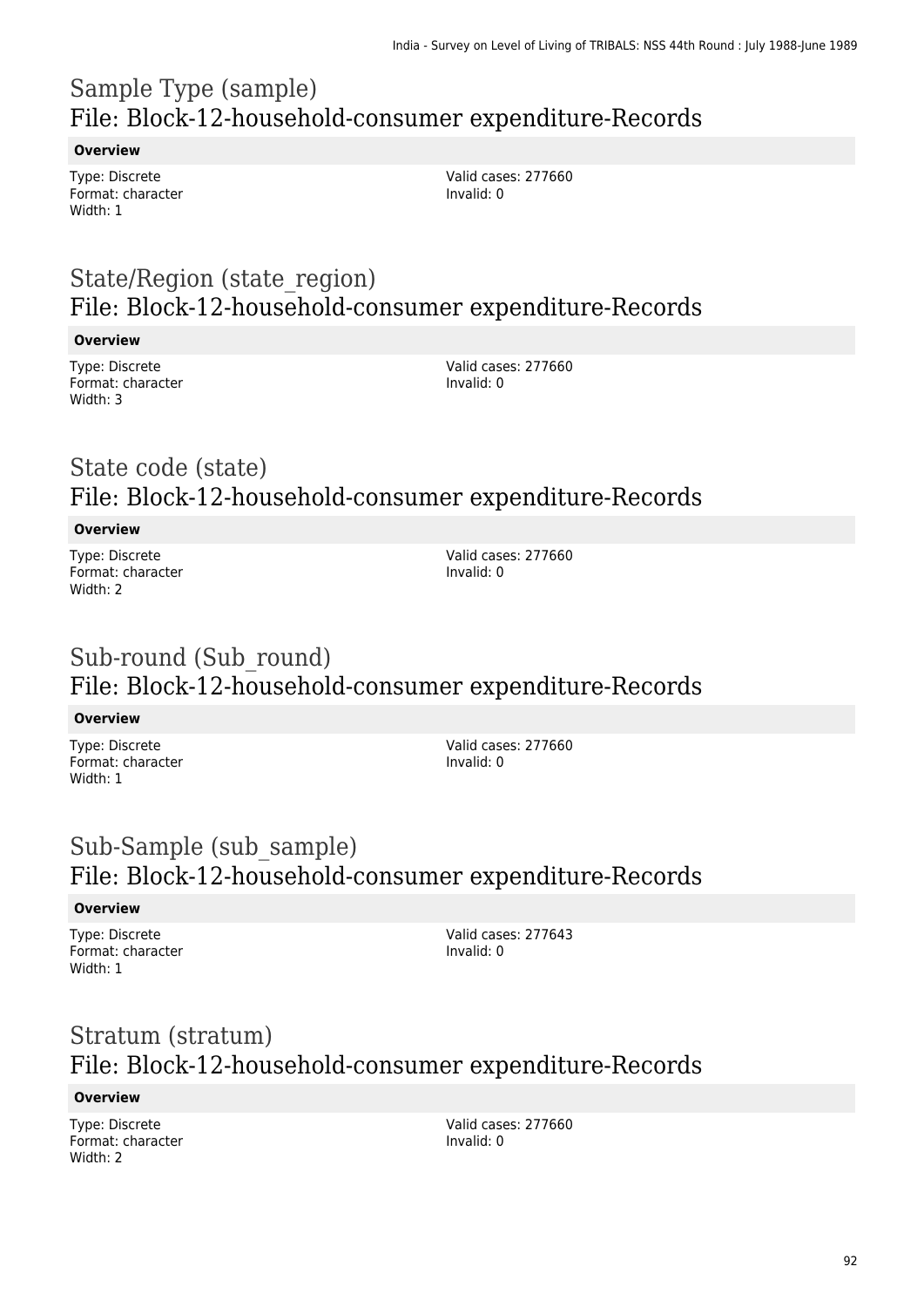## Stratum Type (Stratum\_type) File: Block-12-household-consumer expenditure-Records

#### **Overview**

Type: Discrete Format: character Width: 1

Valid cases: 277660 Invalid: 0

### Sub-stratum (sub\_stratum) File: Block-12-household-consumer expenditure-Records

#### **Overview**

Type: Discrete Format: character Width: 1

Valid cases: 277660 Invalid: 0

## Srl. number (B1\_q1\_srlno) File: Block-12-household-consumer expenditure-Records

#### **Overview**

Type: Discrete Format: character Width: 5

Valid cases: 277660 Invalid: 0

### Area type (B1\_q2\_Area) File: Block-12-household-consumer expenditure-Records

#### **Overview**

Type: Discrete Format: character Width: 1

Valid cases: 277660 Invalid: 0

## Sample hh. no. (hhno) File: Block-12-household-consumer expenditure-Records

#### **Overview**

Type: Discrete Format: character Width: 1

Valid cases: 277660 Invalid: 0

## Item code (B12\_c1) File: Block-12-household-consumer expenditure-Records

#### **Overview**

Type: Discrete Format: character Width: 3

Valid cases: 277660 Invalid: 0

**Interviewer instructions**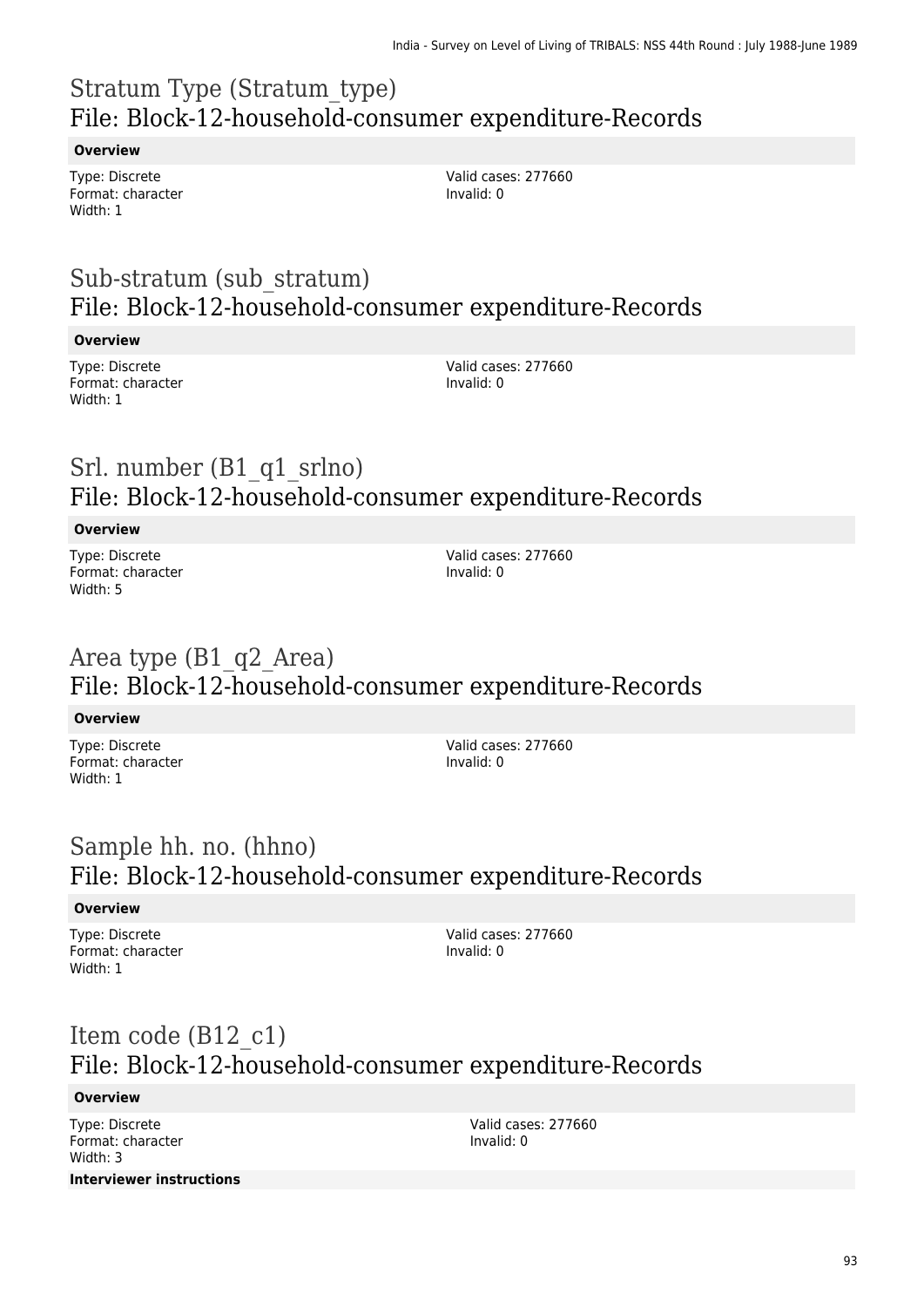## Item code (B12\_c1) File: Block-12-household-consumer expenditure-Records

In this block information on purchase, consumption out of home-grown stock, consumption out of gift, loan etc. and the total consumption of food, pan, tobacco, intoxicants, fuel & light, clothing and footwear for the household during the last 30 days prior to the date of survey will be collected. Purchase and consumption of items by members (in hotels etc.) of the household during the days of their absence from the usual place of residence should also be taken into account as far as possible, while making entries against the items of this block.

Information is to be collected, in some cases, for each item of consumption and in some other cases, only for sub-totals or for residual item belonging to the "food" group. The description of the sub-total items and residual item (Viz other food items) and their item codes have been printed in this block under cols. (2) and (1) respectively. Wherever information is required for each item of consumption, few blank lines have been provided before the sub-total items for recording information on consumption of individual constituent items of those sub-totals. The complete list of those items on which information is required separately (if consumed by the household) has been provided in the schedule under "code list for block 12". The codes are same as those provided for block 5 of schedule 1.0, NSS 43rd round. In the blank line, the description of items consumed and their respective codes will be entered in cols. (2) and (1) respectively, consulting the code list mentioned above. Where such blank lines have not been provided as in the cases of salt, other food items, pan, clothing, and footwear, information is not required for individual items. It is to be noted that item code 429 stands for 'other food items' so far this block is concerned although the same item code stands for beverages and processed food sub-total in schedule 1.0 if NSS 43rd round. The 'other food item' will include all food items other than those mentioned in this block. In other words, this will include milk and milk products, edible oil, vegetables, fresh fruits, dry fruits and nuts, sugar , spices and beverages, refreshments & processed food.

## Quantity (0.00) (B12\_c4) File: Block-12-household-consumer expenditure-Records

#### **Overview**

Type: Continuous Format: numeric Width: 7 Decimals: 2 Range: 0-7500

#### **Interviewer instructions**

In columns (4) and (5) the quantity and value respectively of items purchased in exchange of money during the last 30 days prior to the date of survey will be recorded. Here purchase made against cash payment 9including those made on credit but to be repaid in cash) will be taken into account. Barter purchase if any, will not be considered here. Purchases made for domestic consumption only should be considered. It may be noted that purchases made for gifts, charities or for household ceremonial purposes should be considered as purchase and the total value of purchase inclusive of such purchases should be recorded in these columns. In case the purchase is for both productive and consumption purposes, the part ascribable to productive purposes should be excluded.

Valid cases: 159267 Invalid: 118393 Minimum: 0 Maximum: 7500 Mean: 35.2

Standard deviation: 133.8

## Value (Rs.0.00) (B12\_c5) File: Block-12-household-consumer expenditure-Records

#### **Overview**

Type: Continuous Format: numeric Width: 7 Decimals: 2 Range: 0-5000

Valid cases: 220117 Invalid: 57543 Minimum: 0 Maximum: 5000 Mean: 46.8 Standard deviation: 86.5

#### **Interviewer instructions**

As in  $c4$ 

### Quantity (0.00) (B12\_c6) File: Block-12-household-consumer expenditure-Records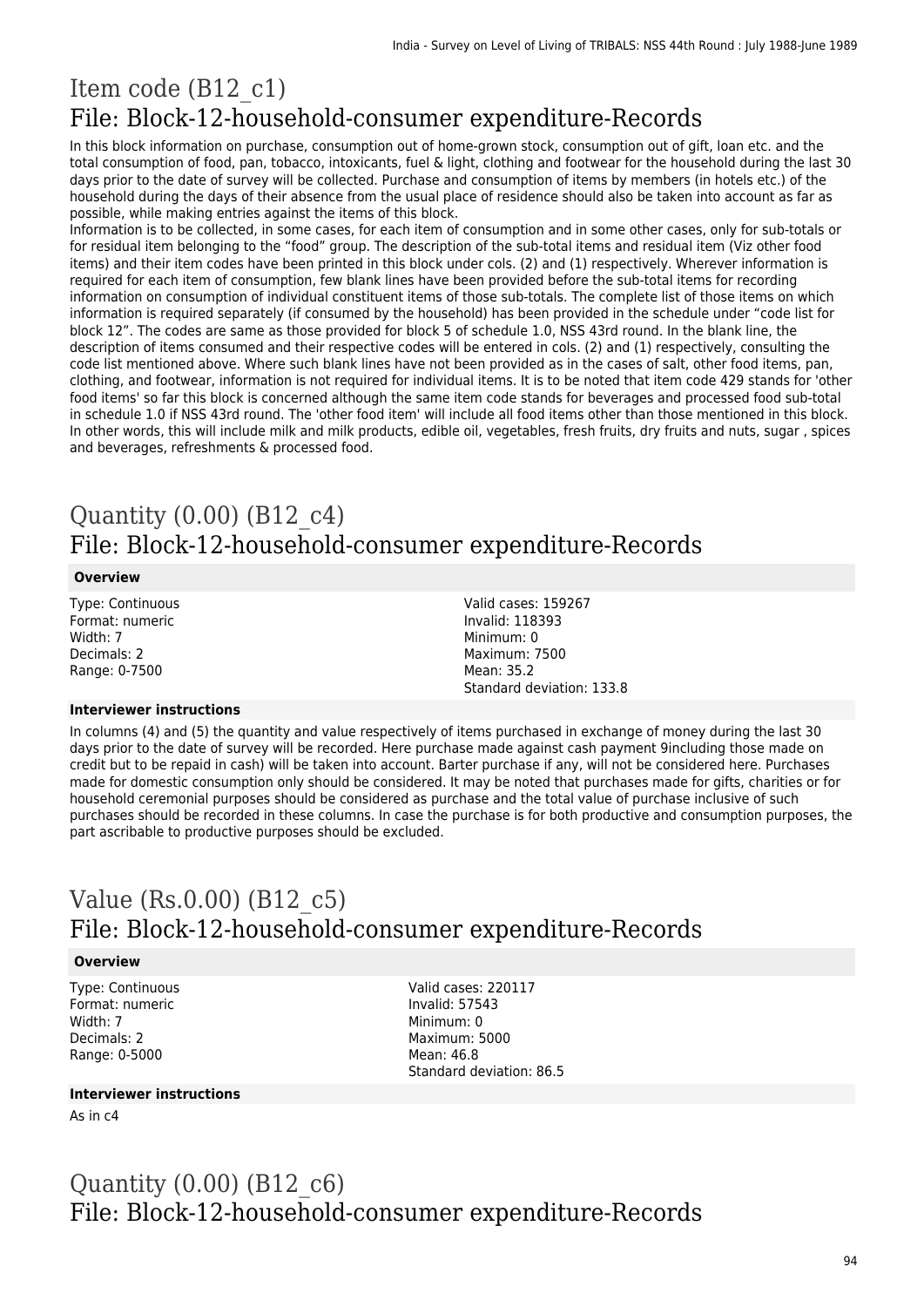## Quantity (0.00) (B12\_c6) File: Block-12-household-consumer expenditure-Records

#### **Overview**

Type: Continuous Format: numeric Width: 7 Decimals: 2 Range: 0-4000

#### **Interviewer instructions**

Valid cases: 33849 Invalid: 243811 Minimum: 0 Maximum: 4000 Mean: 48 Standard deviation: 91.5

Consumption out of home-grown stock : consumption of any item made during the reference period out of homegrown/produced stock, i. e., out of goods produced by the household in its own farm or manufacturing establishments, will be recorded in these columns. The quantity will be recorded in col. (6) and its value will be shown in col. (7). The value will be imputed at the ex-farm or ex-factory price. The produce brought from village home and consumed in urban residence will also be treated as home-grown stock.

### Value (Rs.0.00) (B12\_c7) File: Block-12-household-consumer expenditure-Records

#### **Overview**

Type: Continuous Format: numeric Width: 7 Decimals: 2 Range: 0.15-9480 Valid cases: 48343 Invalid: 229317 Minimum: 0.2 Maximum: 9480 Mean: 95.9 Standard deviation: 147.3

#### **Interviewer instructions**

As in c6

## Quantity (0.00) (B12\_c8) File: Block-12-household-consumer expenditure-Records

#### **Overview**

Type: Continuous Format: numeric Width: 7 Decimals: 2 Range: 0-4000

Valid cases: 12891 Invalid: 264769 Minimum: 0 Maximum: 4000 Mean: 84.7 Standard deviation: 104.4

#### **Interviewer instructions**

Consumption out of loan, gifts etc.: Quantity and the corresponding imputed values of the consumption out of gifts, loans, free collections, etc. will be entered in columns (8) and (9) respectively. Consumption out of stock of the household which is collected free or received as gift or as charity or as loans (in kind) incurred by the household or received as repayment of loan etc. are to be recorded in these columns.

# Value (Rs.0.00) (B12\_c9) File: Block-12-household-consumer expenditure-Records

#### **Overview**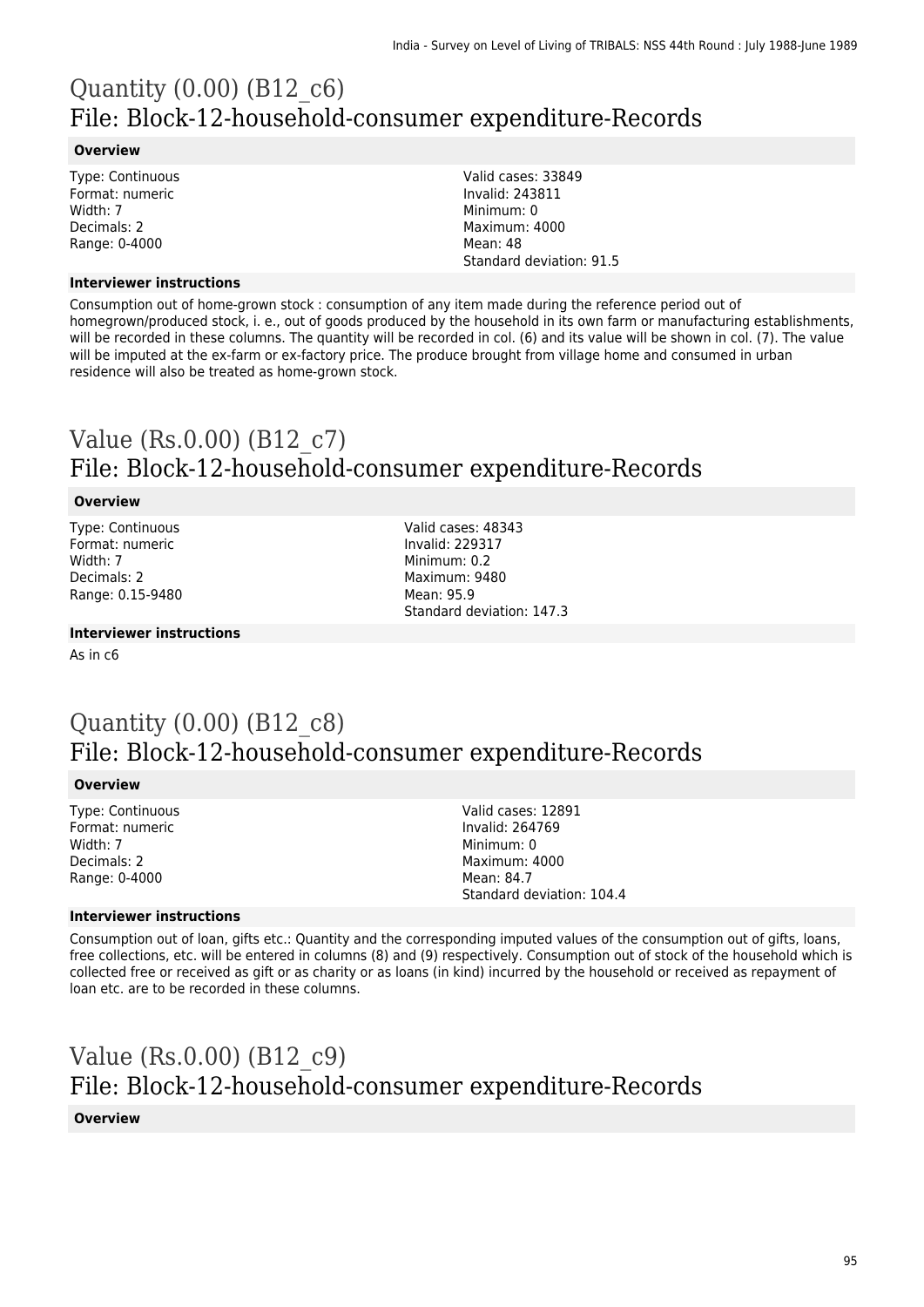## Value (Rs.0.00) (B12\_c9) File: Block-12-household-consumer expenditure-Records

Type: Continuous Format: numeric Width: 7 Decimals: 2 Range: 0-1624

Valid cases: 26650 Invalid: 251010 Minimum: 0 Maximum: 1624 Mean: 38.9 Standard deviation: 43.4

#### **Interviewer instructions**

As in C8

## Quantity (0.00) (B12\_c10) File: Block-12-household-consumer expenditure-Records

#### **Overview**

Type: Continuous Format: numeric Width: 7 Decimals: 2 Range: 0-7500

#### **Interviewer instructions**

Valid cases: 198589 Invalid: 79071 Minimum: 0 Maximum: 7500 Mean: 43.3 Standard deviation: 129.9

Total consumption : These columns relate to the total consumption of the household during the reference period. Column (10) relates to the quantity of total consumption and col. (11) to the corresponding value. The term 'total' includes all consumption in columns (6) to (9) as well as consumption out of monetary and non-monetary purchases. Consumption out of purchase is not necessarily equal to the total purchase in the current period as recorded in columns (4) and (5).

## Value (Rs.0.00) (B12\_c11) File: Block-12-household-consumer expenditure-Records

#### **Overview**

Type: Continuous Format: numeric Width: 8 Decimals: 2 Range: 0-12300

**Interviewer instructions**

As in C10

Valid cases: 274387 Invalid: 3273 Minimum: 0 Maximum: 12300 Mean: 59.9 Standard deviation: 107.4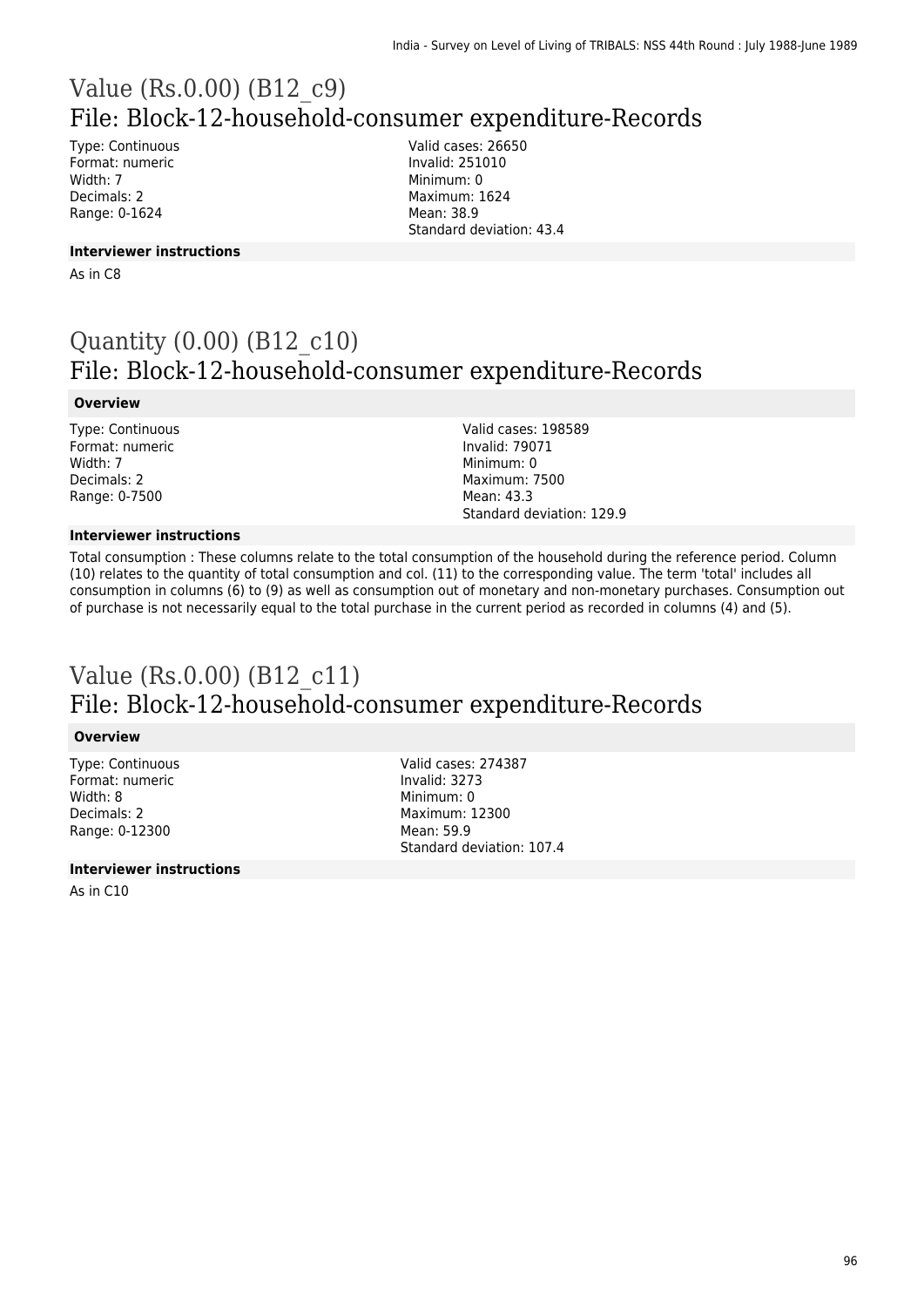## Key to locate itemcode (Key\_itemcode) File: Block-13-household-Misc-consumer goods expenditure-Records

#### **Overview**

Type: Discrete Format: character Width: 13

Valid cases: 38344 Invalid: 0

## Key to locate Hhno (Key\_hhno) File: Block-13-household-Misc-consumer goods expenditure-Records

#### **Overview**

Type: Discrete Format: character Width: 10

Valid cases: 38344 Invalid: 0

## Record identifier (Rec\_id) File: Block-13-household-Misc-consumer goods expenditure-Records

#### **Overview**

Type: Discrete Format: character Width: 2

Valid cases: 38344 Invalid: 0

### Round & sch. (code) (Rnd\_sch) File: Block-13-household-Misc-consumer goods expenditure-Records

#### **Overview**

Type: Discrete Format: character Width: 3

Valid cases: 38344 Invalid: 0

## Flot number (Flot) File: Block-13-household-Misc-consumer goods expenditure-Records

#### **Overview**

Type: Discrete Format: character Width: 5

Valid cases: 38344 Invalid: 0

### Sector (sector) File: Block-13-household-Misc-consumer goods expenditure-Records

#### **Overview**

Type: Discrete Format: character Width: 1

Valid cases: 38344 Invalid: 0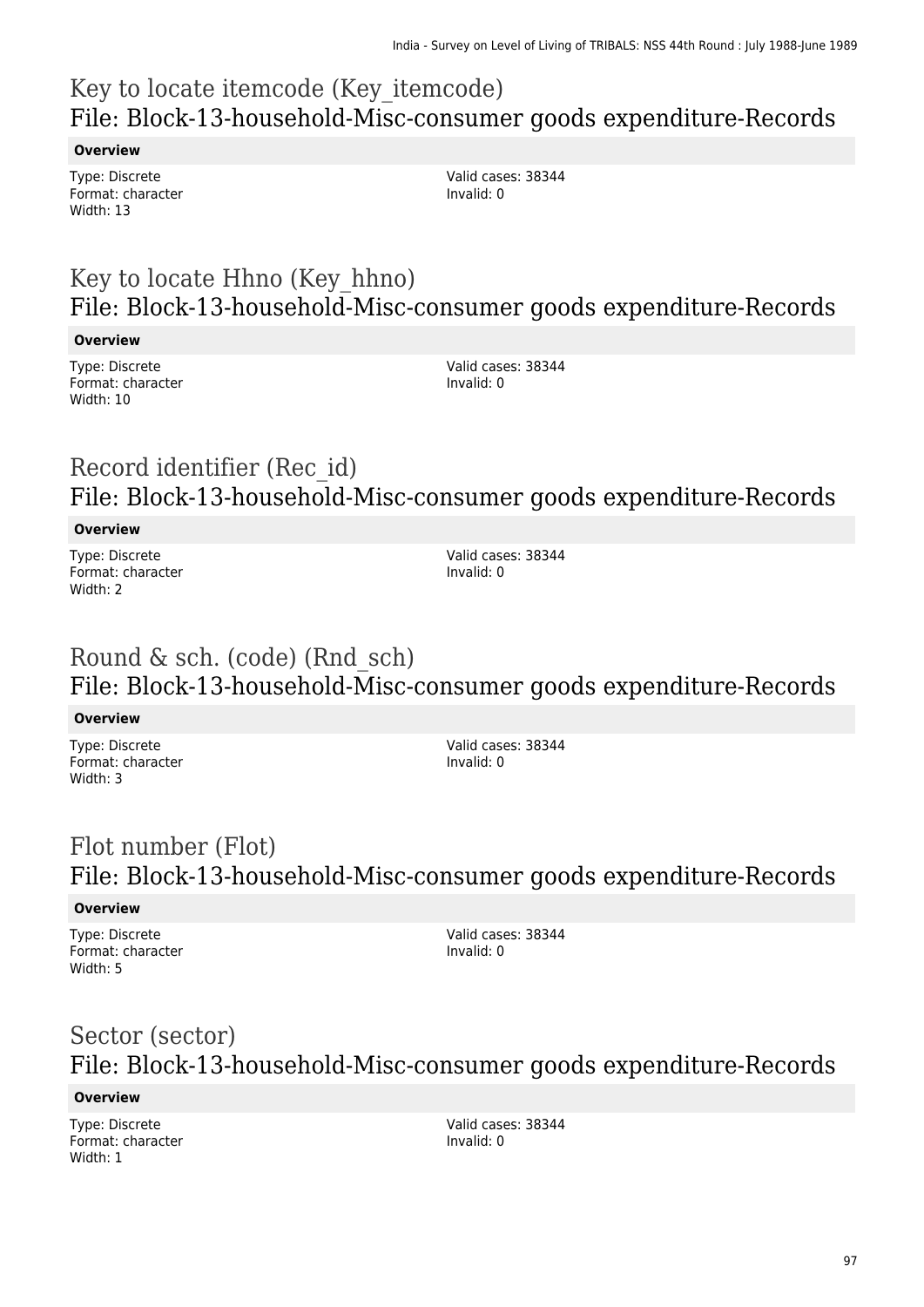## Sample Type (sample) File: Block-13-household-Misc-consumer goods expenditure-Records

#### **Overview**

Type: Discrete Format: character Width: 1

Valid cases: 38344 Invalid: 0

## State/Region (state\_region) File: Block-13-household-Misc-consumer goods expenditure-Records

#### **Overview**

Type: Discrete Format: character Width: 3

Valid cases: 38344 Invalid: 0

## State code (State) File: Block-13-household-Misc-consumer goods expenditure-Records

#### **Overview**

Type: Discrete Format: character Width: 8

Valid cases: 38344 Invalid: 0

### Sub-round (Sub\_round) File: Block-13-household-Misc-consumer goods expenditure-Records

#### **Overview**

Type: Discrete Format: character Width: 1

Valid cases: 38344 Invalid: 0

## Sub-Sample (sub\_sample) File: Block-13-household-Misc-consumer goods expenditure-Records

#### **Overview**

Type: Discrete Format: character Width: 1

Valid cases: 38344 Invalid: 0

### Stratum (stratum) File: Block-13-household-Misc-consumer goods expenditure-Records

#### **Overview**

Type: Discrete Format: character Width: 2

Valid cases: 38344 Invalid: 0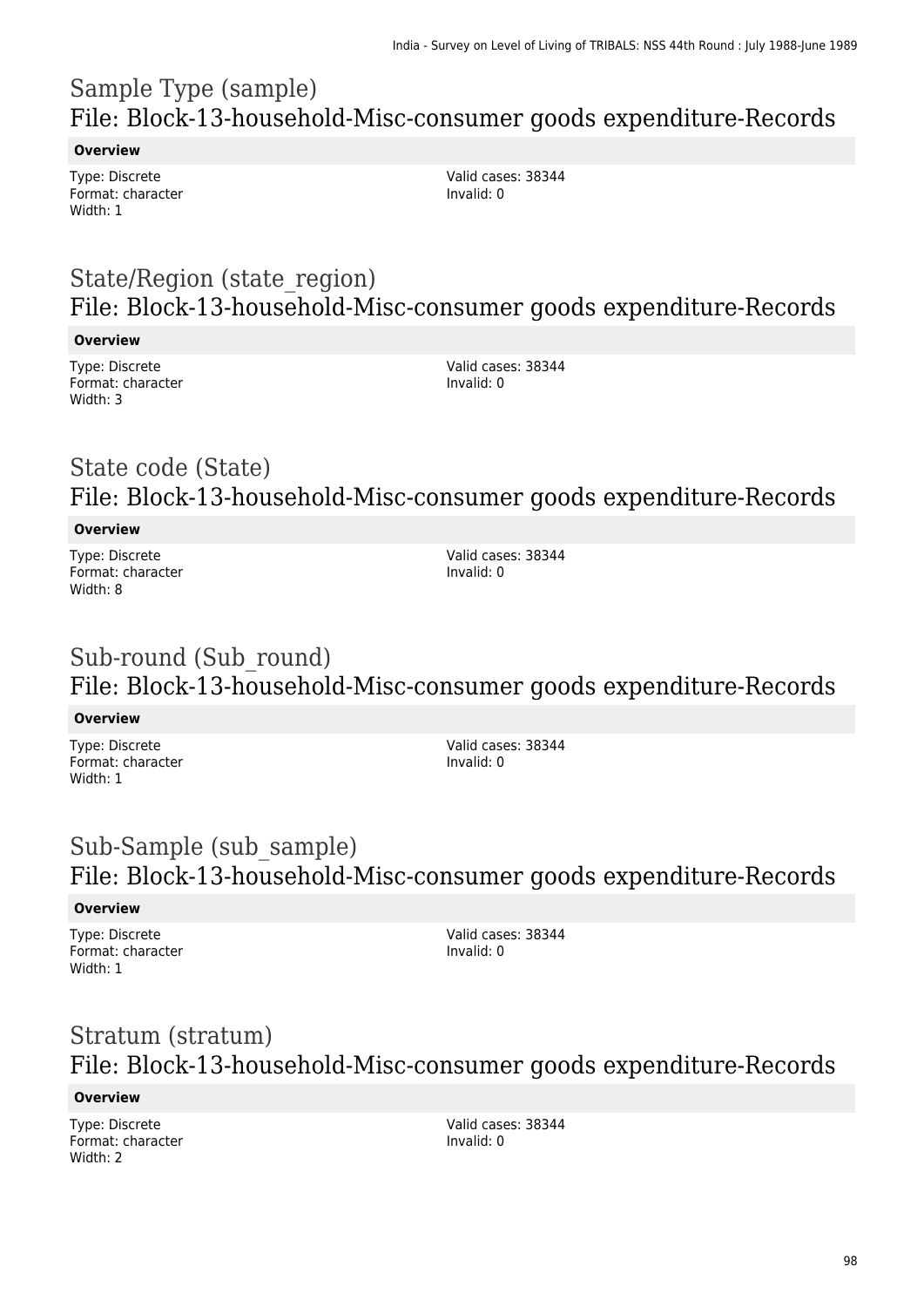## Stratum Type (Stratum\_type) File: Block-13-household-Misc-consumer goods expenditure-Records

#### **Overview**

Type: Discrete Format: character Width: 1

Valid cases: 38344 Invalid: 0

### Srl. number (B1\_q1\_srlno) File: Block-13-household-Misc-consumer goods expenditure-Records

#### **Overview**

Type: Discrete Format: character Width: 5

Valid cases: 38344 Invalid: 0

### Area type (B1\_q2\_Area) File: Block-13-household-Misc-consumer goods expenditure-Records

#### **Overview**

Type: Discrete Format: character Width: 1

Valid cases: 38344 Invalid: 0

### Sample hh. no. (hhno) File: Block-13-household-Misc-consumer goods expenditure-Records

#### **Overview**

Type: Discrete Format: character Width: 1

Valid cases: 38344 Invalid: 0

## Item code (B13\_c1) File: Block-13-household-Misc-consumer goods expenditure-Records

#### **Overview**

Type: Discrete Format: character Width: 3

Valid cases: 38344 Invalid: 0

#### **Interviewer instructions**

Expenditure on miscellaneous goods & services, rents & taxes and durable goods for domestic use during last 30 days : In this block information will be collected on the expenditure for purchase of miscellaneous goods & services and durable goods for household use and expenditure The actual expenditure incurred towards purchase of these items will be considered as the consumer expenditure of the household. Expenditure both in cash and in kind will be taken into account.

### Cash (Rs.0.00):- (B13\_c3) File: Block-13-household-Misc-consumer goods expenditure-Records **Overview**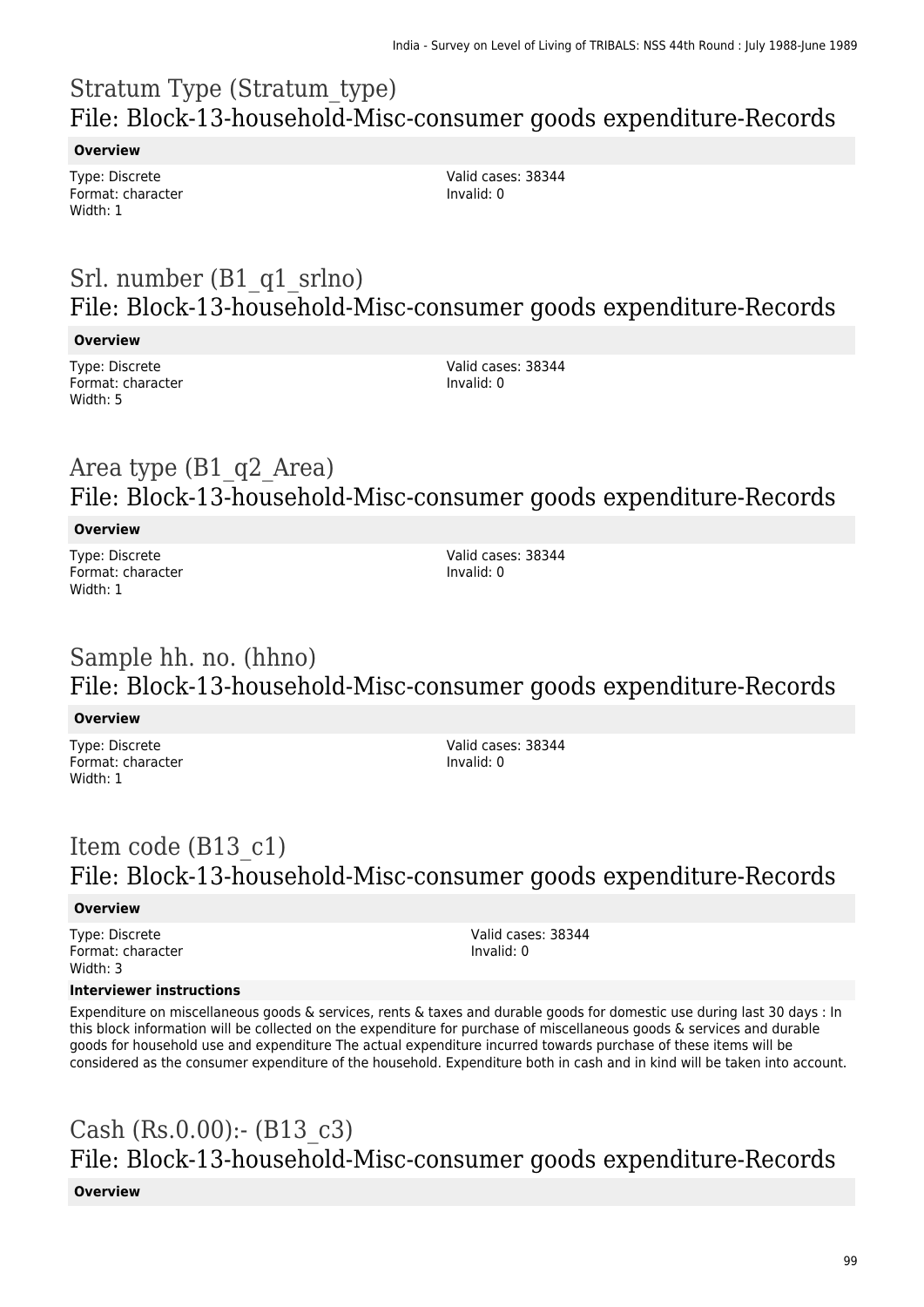### Cash (Rs.0.00):- (B13\_c3) File: Block-13-household-Misc-consumer goods expenditure-Records

Type: Continuous Format: numeric Width: 8 Decimals: 2 Range: 0-14000

Valid cases: 38031 Invalid: 313 Minimum: 0 Maximum: 14000 Mean: 40.4 Standard deviation: 150

#### **Interviewer instructions**

Columns (3) and (4) : value - cash and cash & kind : The amount of expenditure incurred on an item during the reference period will be recorded in 0.00 rupees in these two columns. When the payment is made in cash only, the entry will be recorded both in cols. (3) and (4). In case the payment is made in kind only, the entry will be made in col. (4). However, if the payment is made both in cash and in kind, the amount of cash expenditure will be made in col. (3) and the total expenditure, i.e., cash and kind together, will be put in col. (4). For durable goods, total of expenditure incurred for purchase, construction and repairs will be considered. Value of durable goods constructed will comprise of value of raw materials, services and/or labour charges and any other charges incurred.

## Cash & kind (Rs.0.00):- (B13\_c4) File: Block-13-household-Misc-consumer goods expenditure-Records

#### **Overview**

Type: Continuous Format: numeric Width: 9 Decimals: 2 Range: 0-150053.93 Valid cases: 38277 Invalid: 67 Minimum: 0 Maximum: 150053.9 Mean: 45.2 Standard deviation: 782.9

#### **Interviewer instructions**

As in C3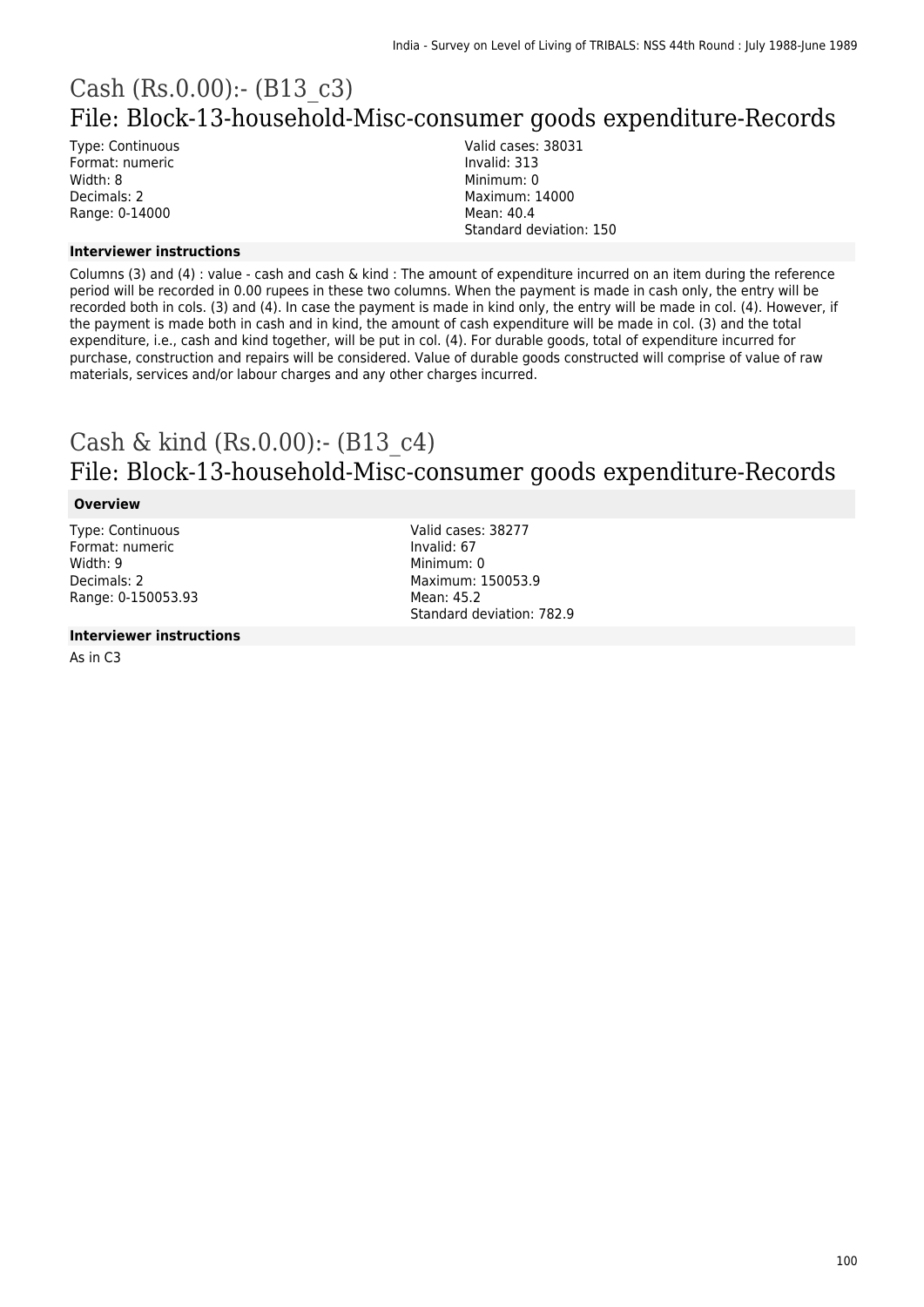## Key to locate hhno (Key\_hhno) File: Block-14-dwelling unit-particulars-Records

#### **Overview**

Type: Discrete Format: character Width: 11

Valid cases: 16397 Invalid: 0

## Record identifier (Rec\_id) File: Block-14-dwelling unit-particulars-Records

#### **Overview**

Type: Discrete Format: character Width: 2

Valid cases: 16397 Invalid: 0

## Round & sch. (code) (Rnd\_sch) File: Block-14-dwelling unit-particulars-Records

#### **Overview**

Type: Discrete Format: character Width: 3

Valid cases: 16397 Invalid: 0

## Flot number (Flot) File: Block-14-dwelling unit-particulars-Records

#### **Overview**

Type: Discrete Format: character Width: 5

Valid cases: 16397 Invalid: 0

### Sector (sector) File: Block-14-dwelling unit-particulars-Records

#### **Overview**

Type: Discrete Format: character Width: 1

Valid cases: 16397 Invalid: 0

## Sample Type (sample) File: Block-14-dwelling unit-particulars-Records

#### **Overview**

Type: Discrete Format: character Width: 1

Valid cases: 16397 Invalid: 0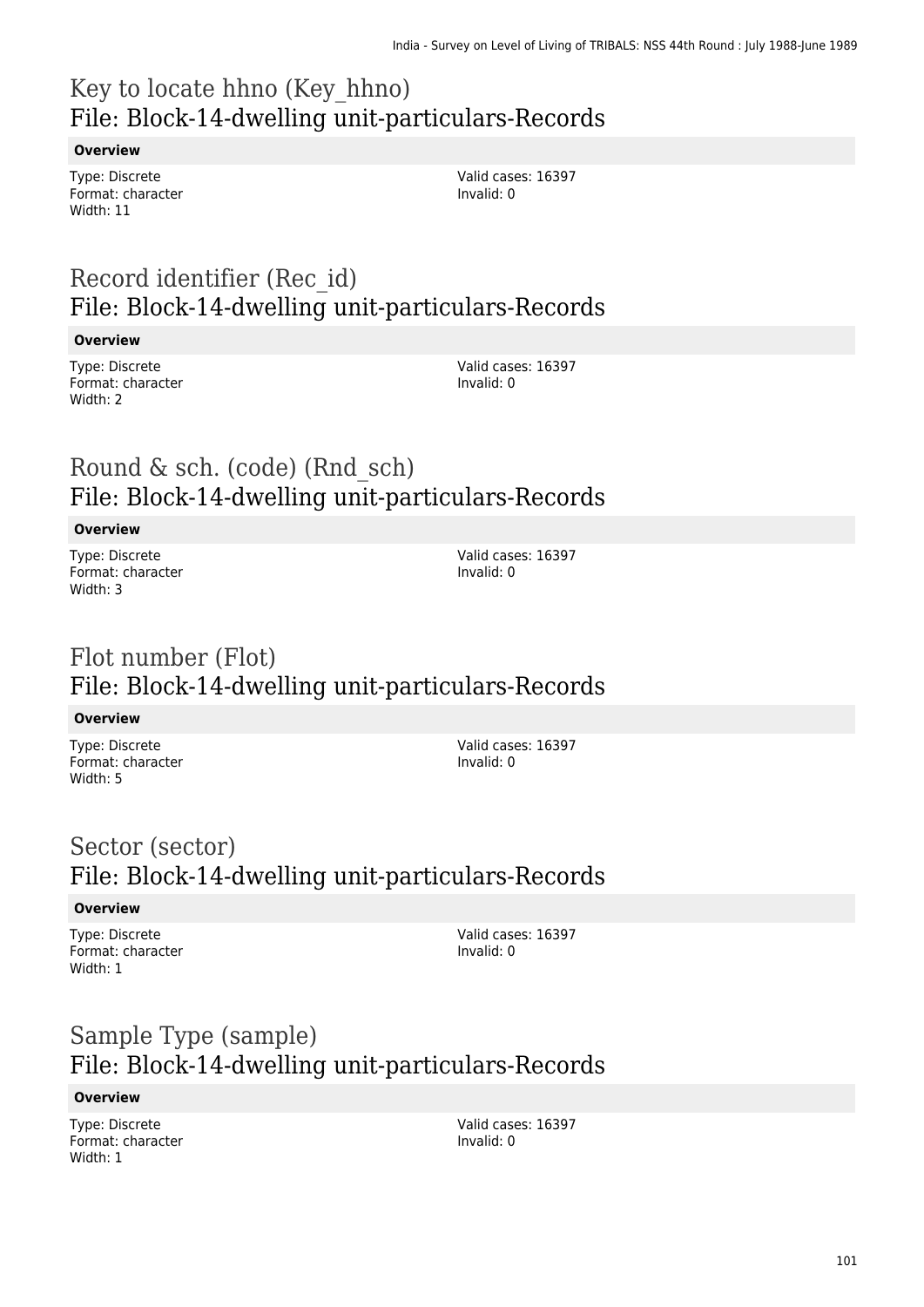## State/Region (state\_region) File: Block-14-dwelling unit-particulars-Records

#### **Overview**

Type: Discrete Format: character Width: 3

Valid cases: 16397 Invalid: 0

## State code (State) File: Block-14-dwelling unit-particulars-Records

#### **Overview**

Type: Discrete Format: character Width: 8

Valid cases: 16397 Invalid: 0

## Sub-round (Sub\_round) File: Block-14-dwelling unit-particulars-Records

#### **Overview**

Type: Discrete Format: character Width: 1

Valid cases: 16397 Invalid: 0

### Sub-Sample (sub\_sample) File: Block-14-dwelling unit-particulars-Records

#### **Overview**

Type: Discrete Format: character Width: 1

Valid cases: 16397 Invalid: 0

## Stratum (stratum) File: Block-14-dwelling unit-particulars-Records

#### **Overview**

Type: Discrete Format: character Width: 2

Valid cases: 16397 Invalid: 0

### Stratum Type (stratum\_type) File: Block-14-dwelling unit-particulars-Records

#### **Overview**

Type: Discrete Format: character Width: 1

Valid cases: 16397 Invalid: 0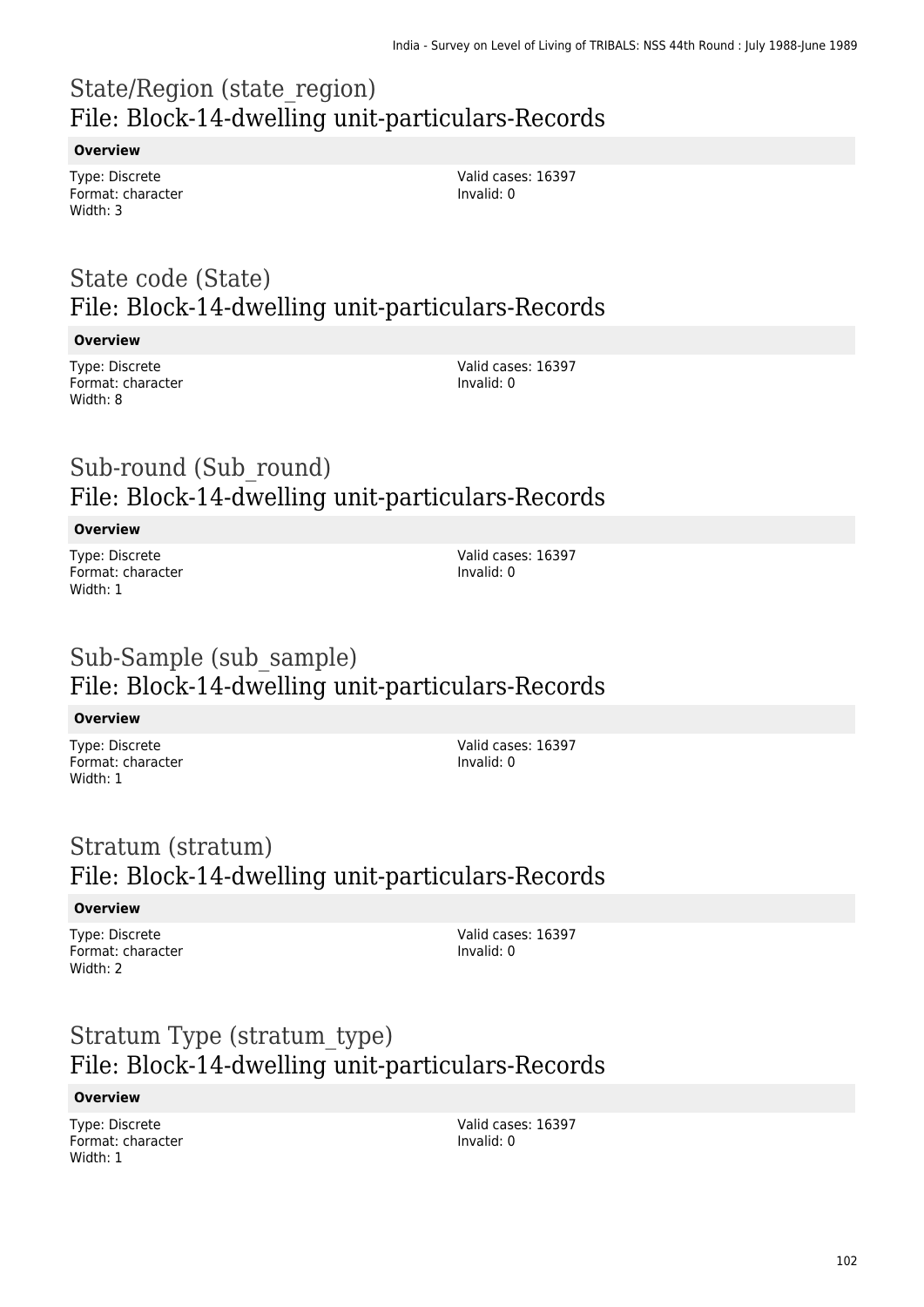## Sub-stratum (sub\_stratum) File: Block-14-dwelling unit-particulars-Records

#### **Overview**

Type: Discrete Format: character Width: 1

Valid cases: 16397 Invalid: 0

## Srl. number (B1\_q1\_srlno) File: Block-14-dwelling unit-particulars-Records

#### **Overview**

Type: Discrete Format: character Width: 5

Valid cases: 16397 Invalid: 0

## Area type (B1\_q2\_Area) File: Block-14-dwelling unit-particulars-Records

#### **Overview**

Type: Discrete Format: character Width: 1

Valid cases: 16397 Invalid: 0

### Sample hh. no. (hhno) File: Block-14-dwelling unit-particulars-Records

#### **Overview**

Type: Discrete Format: character Width: 1

Valid cases: 16397 Invalid: 0

## Whether dwelling unit is owned (B14 q1) File: Block-14-dwelling unit-particulars-Records

#### **Overview**

Type: Discrete Format: character Width: 1

#### Valid cases: 16393 Invalid: 0

#### **Interviewer instructions**

This item refers only to the dwelling unit or the actual residence of the sample household. In some extreme cases, it may so happen that the household does not possess any dwelling unit at all. The household residing more or less permanently on the roadside under some sheds, inside a pipe etc. fall in this category. They will be considered as having no dwelling unit and code 1 will be assigned to them. When the dwelling unit in which the household resides is owned by the household, code 2 will be entered while code 3 will find place against this item when dwelling unit is taken on hire. In all other cases, the appropriate code for this item will be 9. Items 2 to 15 will be crossed when the entries against item 1 is 1 i. e. when the household does not have any dwelling unit.

### Tenure type of the plot (code) (B14\_q2) File: Block-14-dwelling unit-particulars-Records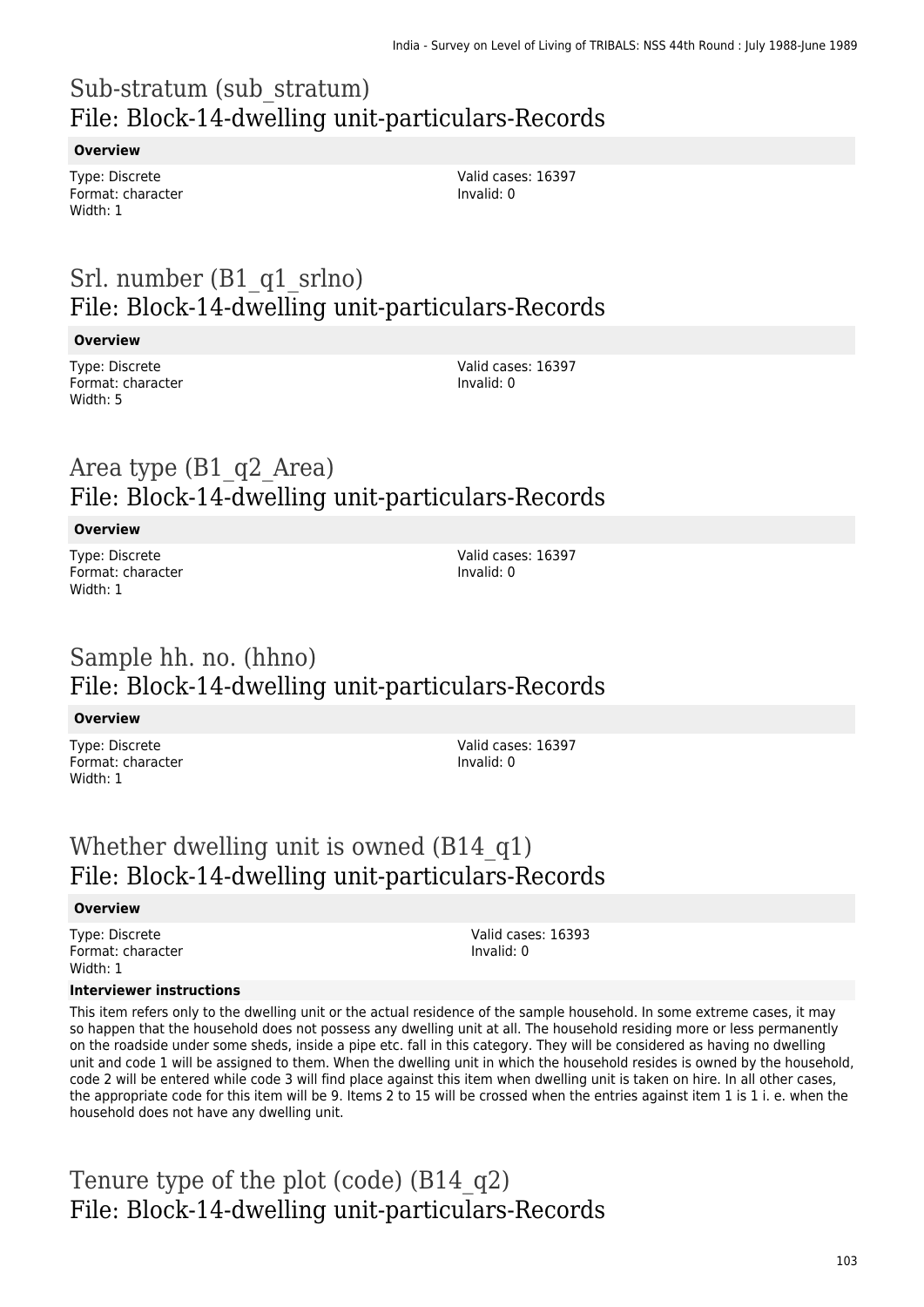## Tenure type of the plot (code) (B14\_q2) File: Block-14-dwelling unit-particulars-Records

#### **Overview**

Type: Discrete Format: character Width: 1

#### **Interviewer instructions**

The item relates to the plot of land on which the dwelling unit is situated. The land may be owned, leased in or otherwise occupied. Depending upon the case, code 1 or 2 or 9 will be entered against this item. In case the plot of land on which the dwelling unit is situated is taken on a long term lease 9say 30 years of more), it will be treated as owner like possession and code 1 will be entered against item 2. In case of multistoried building, if an apartment is owned and occupied by the household, tenure type of the plot will also be 1.

### Area of the house site (0.00 sq.m.) (B14\_q3) File: Block-14-dwelling unit-particulars-Records

#### **Overview**

Type: Continuous Format: numeric Width: 7 Decimals: 2 Range: 0-4005

Valid cases: 16293 Invalid: 104 Minimum: 0 Maximum: 4005 Mean: 17.3 Standard deviation: 70.8

Valid cases: 16355

Invalid: 0

#### **Interviewer instructions**

The area of the house site will be recorded in square metres against this item. The area of the house site will include the area on which the dwelling unit is built and the vacant area within the compound of the house.

## Covered area  $(0.00 \text{ sq.m.})$   $(B14 \text{ q}4)$ File: Block-14-dwelling unit-particulars-Records

#### **Overview**

Type: Continuous Format: numeric Width: 6 Decimals: 2 Range: 0-600

Valid cases: 16204 Invalid: 193 Minimum: 0 Maximum: 600 Mean: 1.4 Standard deviation: 12.3

#### **Interviewer instructions**

This will be the sum of the floor area of all rooms, kitchen, etc. and covered and/ or uncovered verandah of the dwelling unit. The area will be recorded in square metres and in whole number. The verandah will mean the space adjacent to the rooms which is used as an access to the rooms of the dwelling unit. Verandah will not, however, cover a passage or a corridor used mainly as an access to the dwelling unit itself.

## Plinth level (code) (B14\_q5) File: Block-14-dwelling unit-particulars-Records

#### **Overview**

Type: Discrete Format: character Width: 1

Valid cases: 16357 Invalid: 0

#### **Interviewer instructions**

Plinth level means constructed ground floor, level of the house from the ground at the main entrance of the dwelling unit. The entries against this item will be made in terms of codes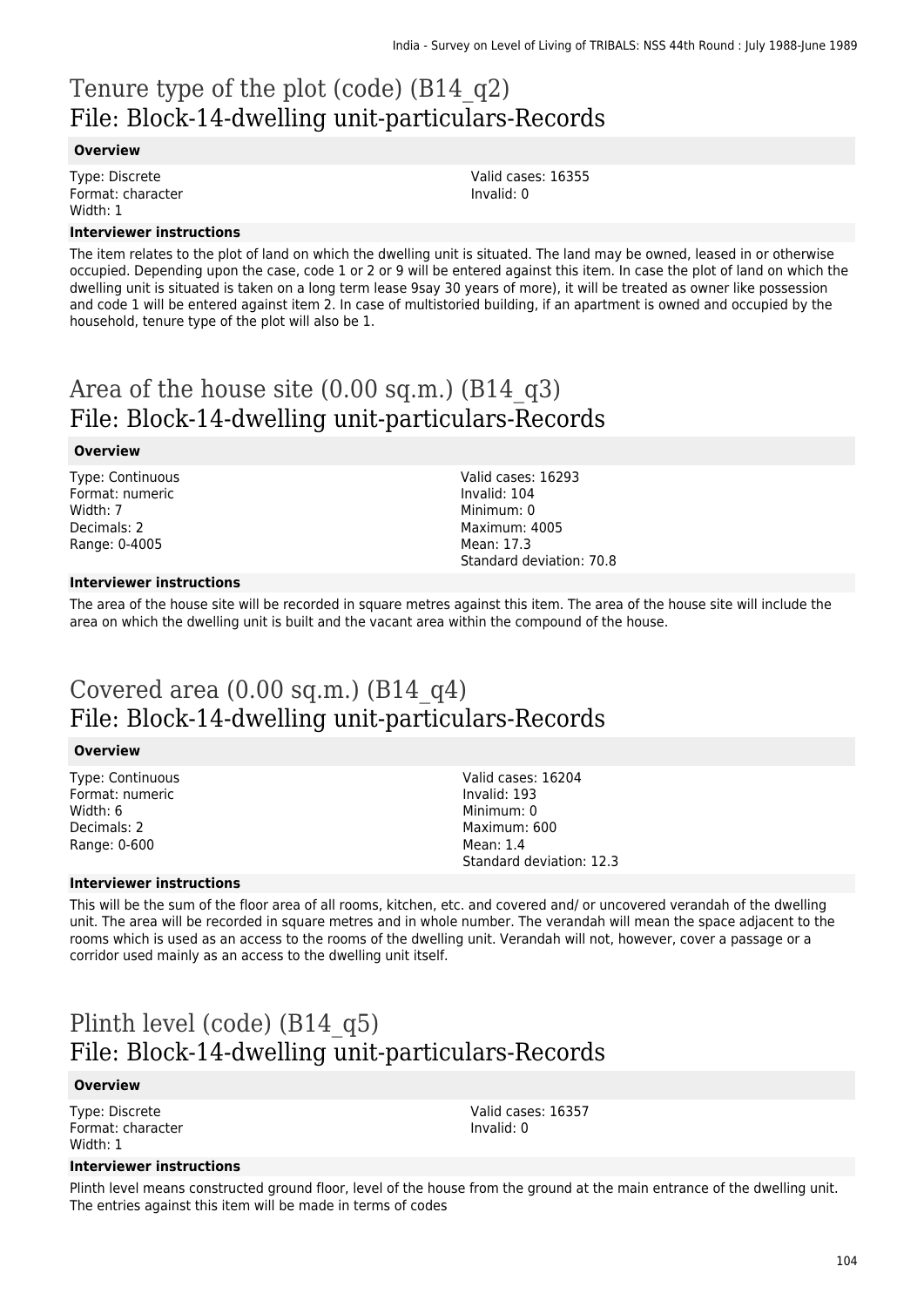## Type of structure (code) (B14\_q6) File: Block-14-dwelling unit-particulars-Records

#### **Overview**

Type: Discrete Format: character Width: 1

Valid cases: 16372 Invalid: 0

#### **Interviewer instructions**

The structures have been classified into three categories, namely, pucca, semi- pucca and katcha on the basis of the materials used for construction. Code 1 or 2 or 3 will be entered against this item if the dwelling unit is categorized as pucca, semi-pucca or katcha respectively.

A katcha house is one whose walls and roof are made of mud, bamboo, grass, leaves, reeds, thatch or unburnt bricks. A pucca house is one whose walls and roofs are made of burnt brick, stone, cement concrete, concrete jack-boards (cement plastered reeds) and timber, tiles, galvanized tin, or asbestos cement sheets used in construction of roofs will be regarded as pucca materials. A semi pucca-house is one of which either the roof of the walls are made of pucca materials like 'burnt bricks, stones, cement concrete or timber.

### Type of entrance (code) (B14\_q7) File: Block-14-dwelling unit-particulars-Records

#### **Overview**

Type: Discrete Format: character Width: 1

Valid cases: 16370 Invalid: 0

#### **Interviewer instructions**

It is to be ascertained to whether the height of the main entrance of the dwelling unit is sufficient for a person of normal height to enter into the dwelling unit in an upright position without bending his/her body. If it is like that, code 1 will be recorded against this item. Code 2 will be recorded if the person cannot enter into the dwelling unit in an upright position but can do so by bending only. If the height of the entrance is such that one has to crawl for entering into the dwelling unit, code 3 is to be recorded against this item.

### Whether the living room is shared with animal (Yes-1, No-2 (B14 q8) File: Block-14-dwelling unit-particulars-Records

#### **Overview**

Type: Discrete Format: character Width: 1

Valid cases: 16369 Invalid: 0

#### **Interviewer instructions**

Code 1 will be entered against this item, if the household keeps livestock in the room in which the members of the household live. If the household does not possess any livestock or there is a separate shed for keeping the livestock, the code to be entered against this item will be 2. However, keeping pet dogs, cats and birds in the living room should not be considered as sharing of room with animals.

## Ventilation and natural light (B14\_q9) File: Block-14-dwelling unit-particulars-Records

#### **Overview**

Type: Discrete Format: character Width: 1

Valid cases: 16361 Invalid: 0

#### **Interviewer instructions**

The adequacy or inadequacy of ventilation and natural light of the room of the dwelling unit is to be ascertained and recorded in terms of codes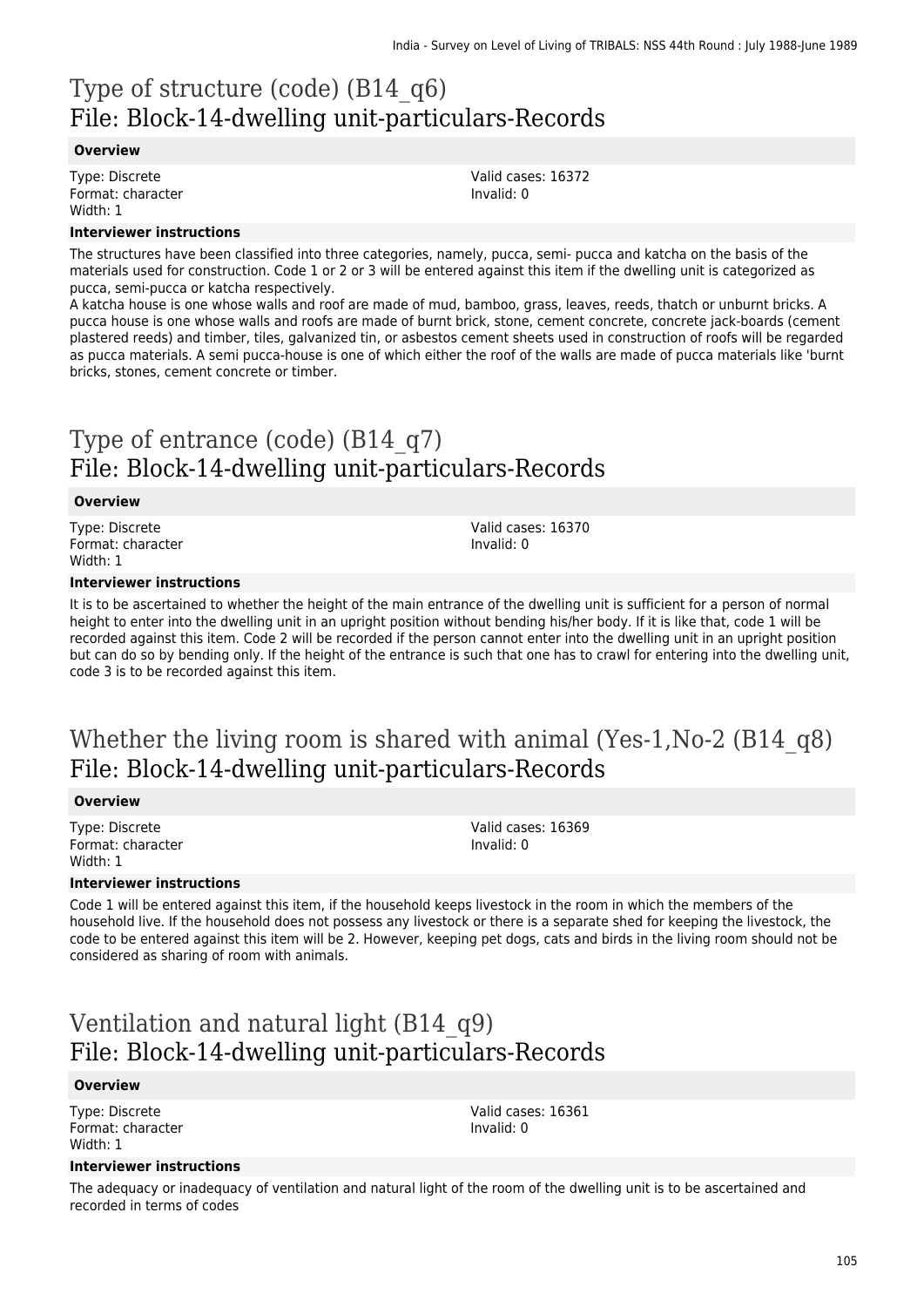## Lighting arrangement (code) (B14\_q10) File: Block-14-dwelling unit-particulars-Records

#### **Overview**

Type: Discrete Format: character Width: 1

#### **Interviewer instructions**

The arrangement made by the household to illuminate the dwelling unit us to be recorded against this item in terms of codes

### Sleeping arrangement (code) (B14\_q11) File: Block-14-dwelling unit-particulars-Records

#### **Overview**

Type: Discrete Format: character Width: 1

Valid cases: 16369 Invalid: 0

Valid cases: 16370

Invalid: 0

#### **Interviewer instructions**

The sleeping arrangement in the dwelling unit for the members of the household will be recorded against this item in terms of codes

### Whether assistance obtained fo house site (code) (B14\_q12) File: Block-14-dwelling unit-particulars-Records

**Overview**

Type: Discrete Format: character Width: 1

Valid cases: 16349 Invalid: 0

#### **Interviewer instructions**

It is to enquired as to whether any economic assistance has been received by the household for procuring a house site. If no assistance received, code against item 12 will be 1. If any assistance is received, the nature of such assistance is to be recorded in terms of codes as specified in the schedule against item 12.

### If yes, in item 17, agency providing assistance (code) (B14\_q13) File: Block-14-dwelling unit-particulars-Records

#### **Overview**

Type: Discrete Format: character Width: 1

Valid cases: 1525 Invalid: 0

#### **Interviewer instructions**

If one of the codes 2 to 5 or 9 appears against item 12 further enquiry is to be made about the agency which has provided the assistance and the appropriate code for the agency providing the assistance will be recorded against item 13.

## Whether assistance obtained fo house construction (code) (B14\_q14) File: Block-14-dwelling unit-particulars-Records

#### **Overview**

106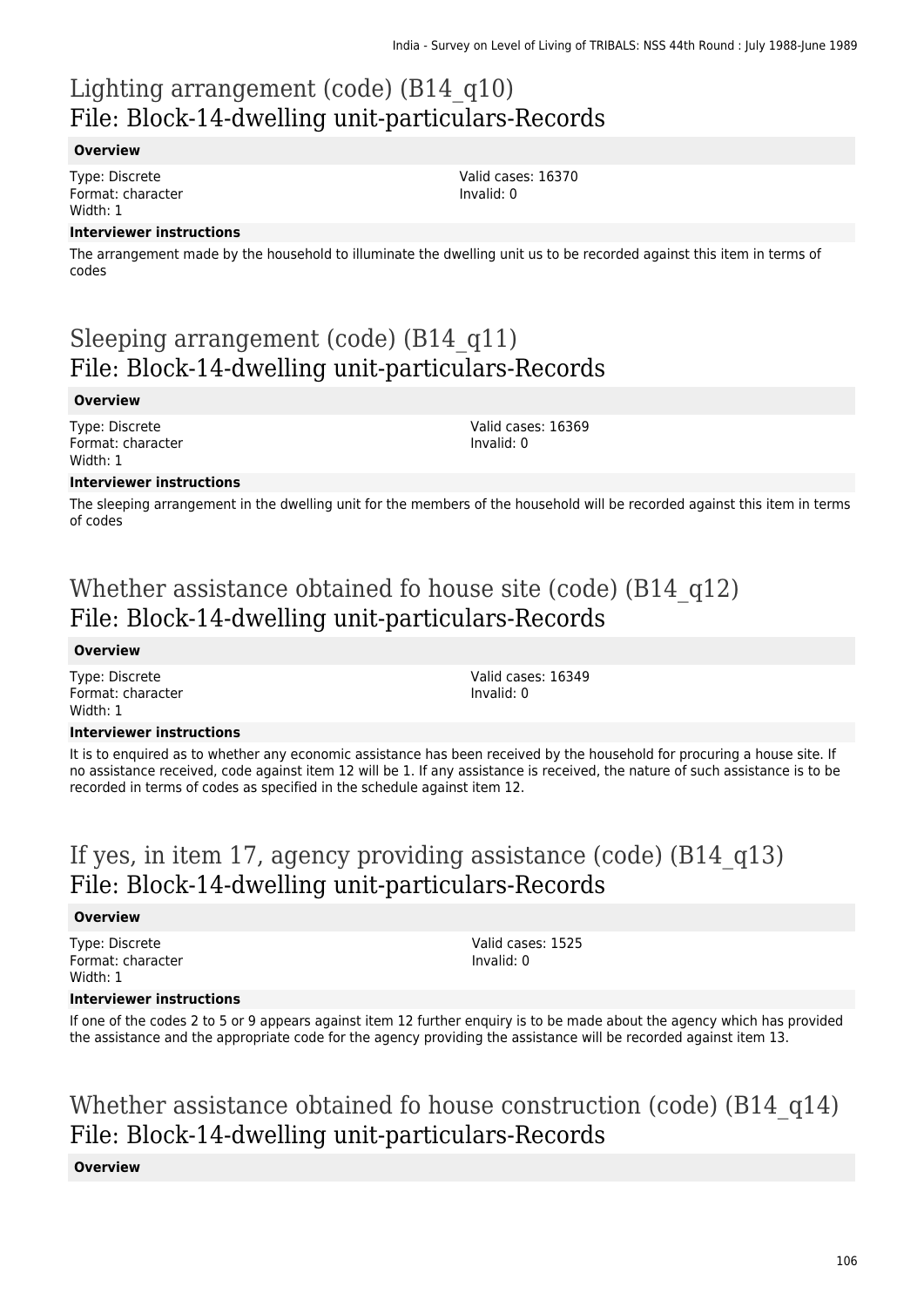## Whether assistance obtained fo house construction (code) (B14\_q14) File: Block-14-dwelling unit-particulars-Records

Type: Discrete Format: character Width: 1

Valid cases: 16177 Invalid: 0

#### **Interviewer instructions**

Item 14 relates to the assistance received by the household for construction of a residential house

### If yes, in item 19 agency prov iding assistance (code) (B14\_q15) File: Block-14-dwelling unit-particulars-Records

#### **Overview**

Type: Discrete Format: character Width: 2

Valid cases: 1074 Invalid: 0

#### **Interviewer instructions**

item 15 to the agency providing such assistance.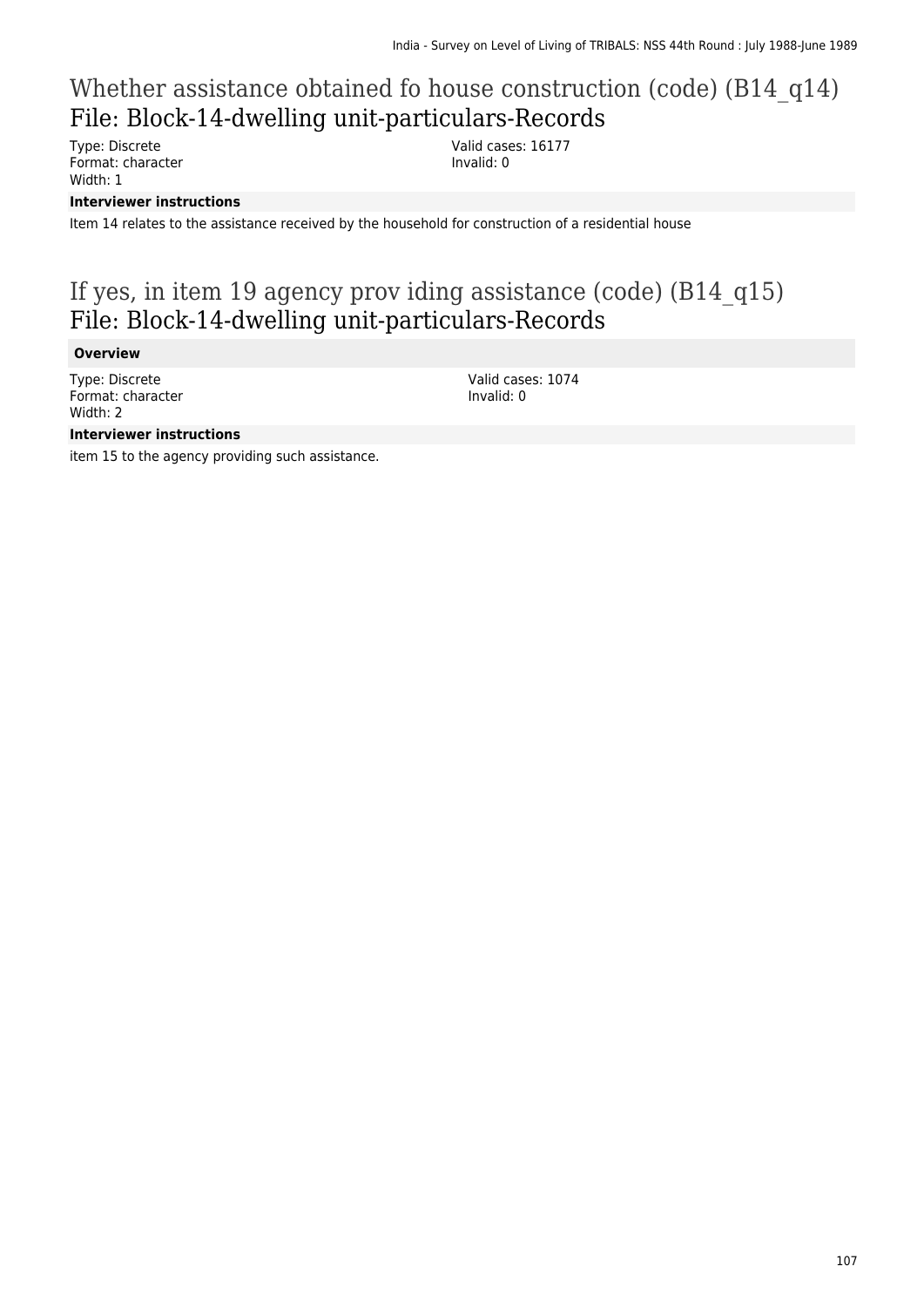# **Documentation**

### **Questionnaires**

### **NSS 44th Round-Schedule 29.1-Level of living of Tribals**

Title NSS 44th Round-Schedule 29.1-Level of living of Tribals Author(s) NSSO Country India Language English Filename Schedule\_44\_29.1.pdf

### **Reports**

### **IHSN study Report -NSS 44 Round Schedule 29.1 Level of living of Tribals**

Title IHSN study Report -NSS 44 Round Schedule 29.1 Level of living of Tribals Country India Language English Filename IHSN Study Report-NSS44R-Schedule 29.1.pdf

### **Other materials**

### **List of state codes**

Title List of state codes Author(s) NSSO Country India Language English Filename State Codes-44Round.pdf

### **Code list of NSS Regions and its composition**

Title Code list of NSS Regions and its composition Author(s) NSSO Country India Language English Filename NSS-Regions-44.pdf

### **INSTRUCTIONS TO FIELD STAFF -SECTION SIX-SCHEDULE 29.1 : LEVEL OF LIVING OF TRIBAL**

Title INSTRUCTIONS TO FIELD STAFF -SECTION SIX-SCHEDULE 29.1 : LEVEL OF LIVING OF TRIBAL Author(s) NSSO Country India